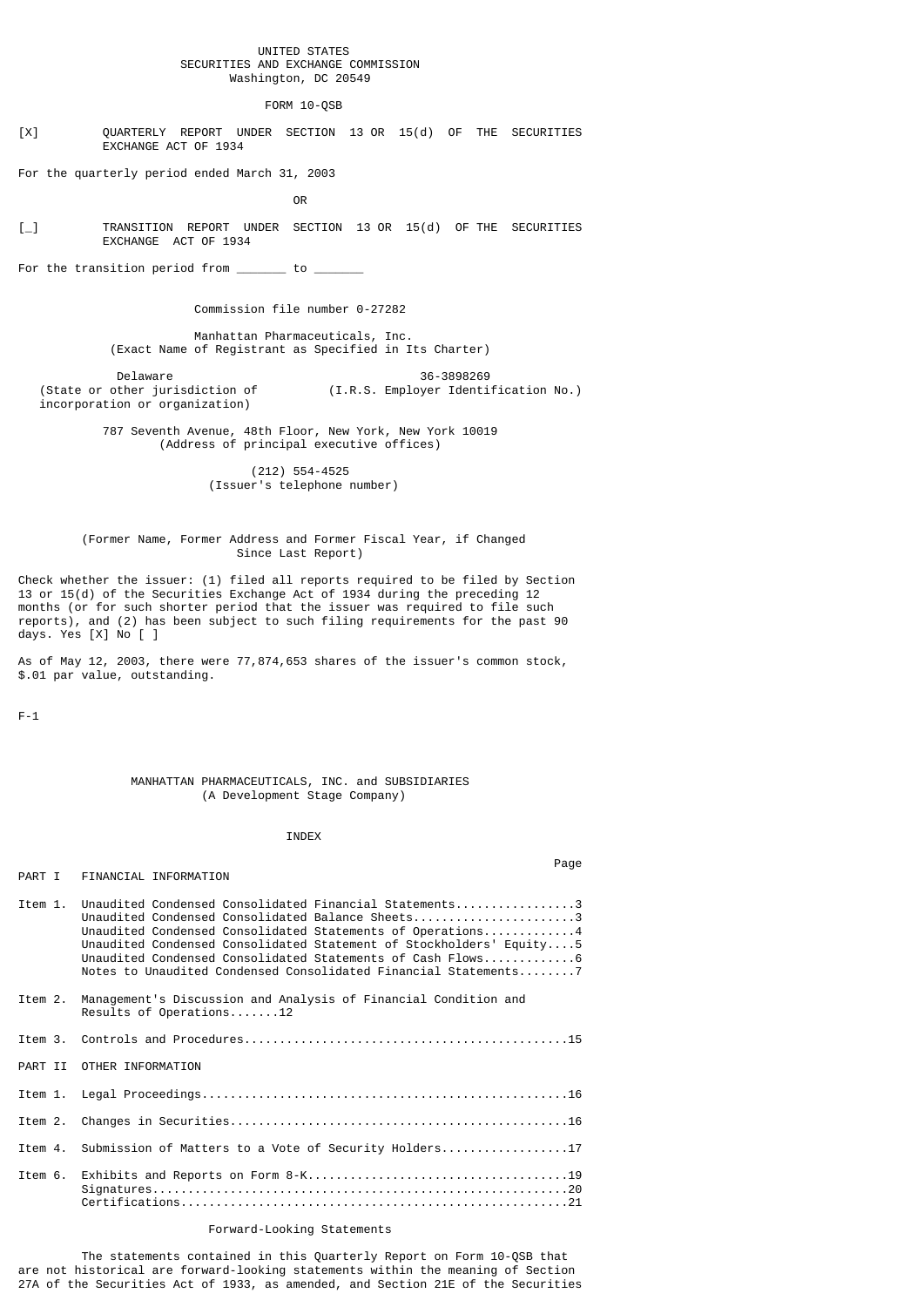Exchange Act of 1934, as amended, including statements regarding the expectations, beliefs, intentions or strategies regarding the future. We intend that all forward-looking statements be subject to the safe harbor provisions of the Private Securities Litigation Reform Act of 1995. In particular, the "Management's Discussion and Analysis of Financial Condition and Results of Operations" section in Part I, Item 2 of this quarterly report include forward-looking statements that reflect our current views with respect to future events and financial performance. We use words such as we "expect," "anticipate," "believe," and "intend" and similar expressions to identify forward-looking statements. A number of important factors could, individually or in the aggregate, cause actual results to differ materially from those expressed or implied in any forward-looking statements. Such factors include, but are not limited to, the following: our lack of significant revenues and profitability; our need for additional capital; our ability to successfully commercialize our technologies; our ability to obtain various regulatory approvals; the illiquidity and volatility of our common stock, and the other "Risk Factors" identified in our Annual Report on Form 10-KSB for the fiscal year ended December 31, 2002.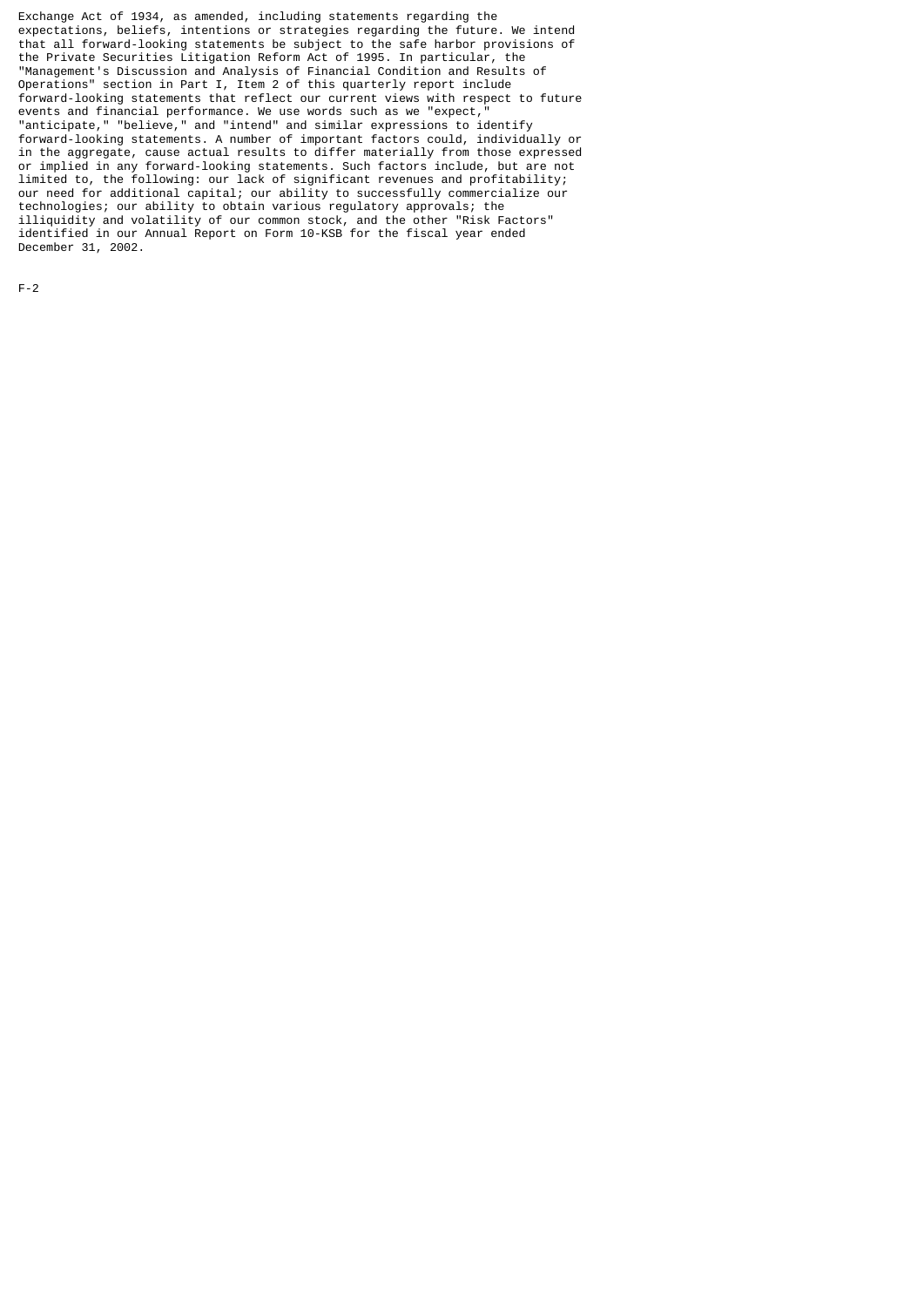## Condensed Consolidated Balance Sheets (Unaudited)

## PART I - FINANCIAL INFORMATION

Item 1. Unaudited Condensed Consolidated Financial Statements

|                                                                                                                                                                                                                                                                                                                        | March 31, December 31,                                     |                                                                                                                     |
|------------------------------------------------------------------------------------------------------------------------------------------------------------------------------------------------------------------------------------------------------------------------------------------------------------------------|------------------------------------------------------------|---------------------------------------------------------------------------------------------------------------------|
| Assets                                                                                                                                                                                                                                                                                                                 | 2003                                                       | 2002<br><u></u> .                                                                                                   |
| Current assets:                                                                                                                                                                                                                                                                                                        |                                                            |                                                                                                                     |
| Cash and cash equivalents<br>Prepaid expenses                                                                                                                                                                                                                                                                          | \$                                                         |                                                                                                                     |
| Total current assets                                                                                                                                                                                                                                                                                                   | 1,201,345                                                  | 1,721,123                                                                                                           |
| Property and equipment, net<br>Deposits<br>Intangible assets, net                                                                                                                                                                                                                                                      | 12,274<br>19,938                                           |                                                                                                                     |
|                                                                                                                                                                                                                                                                                                                        |                                                            |                                                                                                                     |
| Total assets                                                                                                                                                                                                                                                                                                           | \$                                                         | 4, 374, 342 \$ 1, 721, 123                                                                                          |
| Liabilities and Stockholders' Equity                                                                                                                                                                                                                                                                                   |                                                            |                                                                                                                     |
| Current liabilities:<br>Accounts payable<br>Accrued expenses<br>Note payable to bank<br>Notes payable to stockholder<br>Due affiliate                                                                                                                                                                                  | \$<br>473,705<br>519,579<br>$\sim$ $ -$<br>70,000<br>$- -$ | $\frac{1}{2}$<br>164,899<br>15,973<br>600,000<br>206,000<br>96,328                                                  |
| Total liabilities                                                                                                                                                                                                                                                                                                      | $1,063,284$ $1,083,200$                                    |                                                                                                                     |
| Commitments and Contingencies:                                                                                                                                                                                                                                                                                         |                                                            |                                                                                                                     |
| Stockholders' equity:<br>Common stock, \$.001 par value. Authorized 150,000,000<br>shares; 77,874,653 and 52,510,027 shares issued and outstanding<br>at March 31, 2003 and December 31, 2002, respectively<br>Additional paid-in capital<br>Unearned consulting costs<br>Deficit accumulated during development stage |                                                            | $77,875$<br>$4,771,965$<br>$1,717,397$<br>$1,717,397$<br>$(22, 721)$ $(37, 868)$<br>$(1, 516, 061)$ $(1, 094, 116)$ |
| Total stockholders' equity                                                                                                                                                                                                                                                                                             | $3,311,058$ 637,923                                        | ----------------                                                                                                    |
| Total liabilities and stockholders' equity                                                                                                                                                                                                                                                                             | \$                                                         |                                                                                                                     |

See accompanying notes to unaudited condensed consolidated financial statements.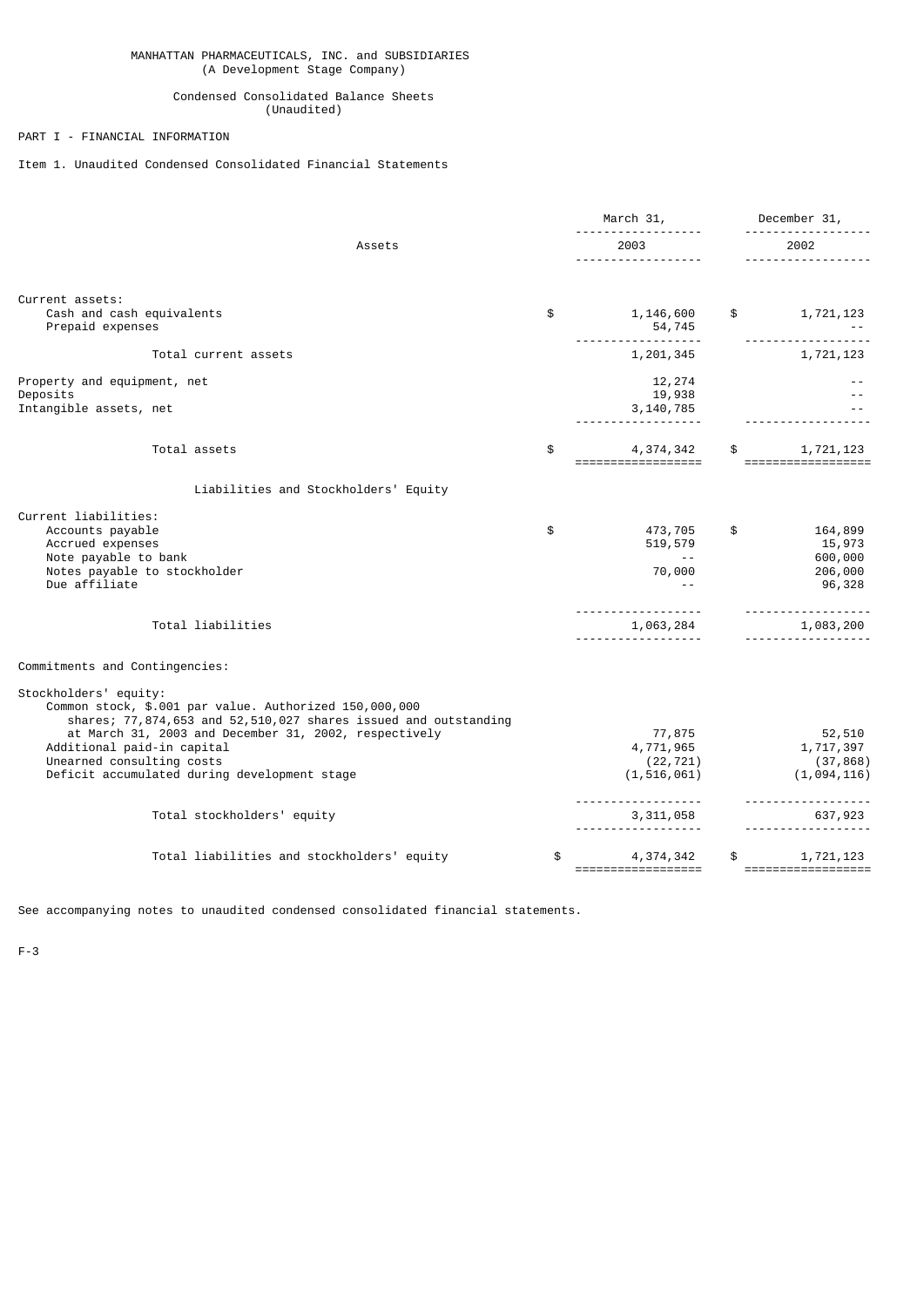## MANHATTAN PHARMACEUTICALS, INC. AND SUBSIDIARIES (A Development Stage Company) Condensed Consolidated Statements of Operations (Unaudited)

|                                                                               | Three Months ended March 31, |                                     |                                    | Cumulative<br>period from<br>August 6, 2001<br>(inception) to |  |
|-------------------------------------------------------------------------------|------------------------------|-------------------------------------|------------------------------------|---------------------------------------------------------------|--|
|                                                                               |                              | 2003                                | 2002                               | March 31,<br>2003                                             |  |
| Revenue                                                                       | \$                           | $--$ \$                             | $--$ \$                            |                                                               |  |
| Costs and expenses:<br>Research and development<br>General and administrative |                              | 43,355<br>378,872                   | 260,576<br>50,014                  | 768,752<br>728,453                                            |  |
| Total operating expenses                                                      |                              | 422,227                             | 310,590                            | 1,497,205                                                     |  |
| Operating loss                                                                |                              | (422, 227)                          | (310, 590)                         | (1, 497, 205)                                                 |  |
| Other (income) expense:<br>Interest and other income<br>Interest expense      |                              | (2, 515)<br>2,233                   | 2,046                              | (2, 515)<br>21,371                                            |  |
| Total other (income) expense                                                  |                              | (282)                               | 2,046                              | 18,856                                                        |  |
| Net loss                                                                      | \$                           | $(421, 945)$ \$<br>--------------   | $(312, 636)$ \$                    | (1, 516, 061)                                                 |  |
| Net loss per common share:<br>Basic and diluted                               | \$                           | $(0.01)$ \$                         | (0.01)                             |                                                               |  |
| Weighted average shares of common stock outstanding:<br>Basic and diluted     |                              | 64,725,985<br>===================== | 38,034,882<br>==================== |                                                               |  |

See accompanying notes to unaudited condensed consolidated financial statements.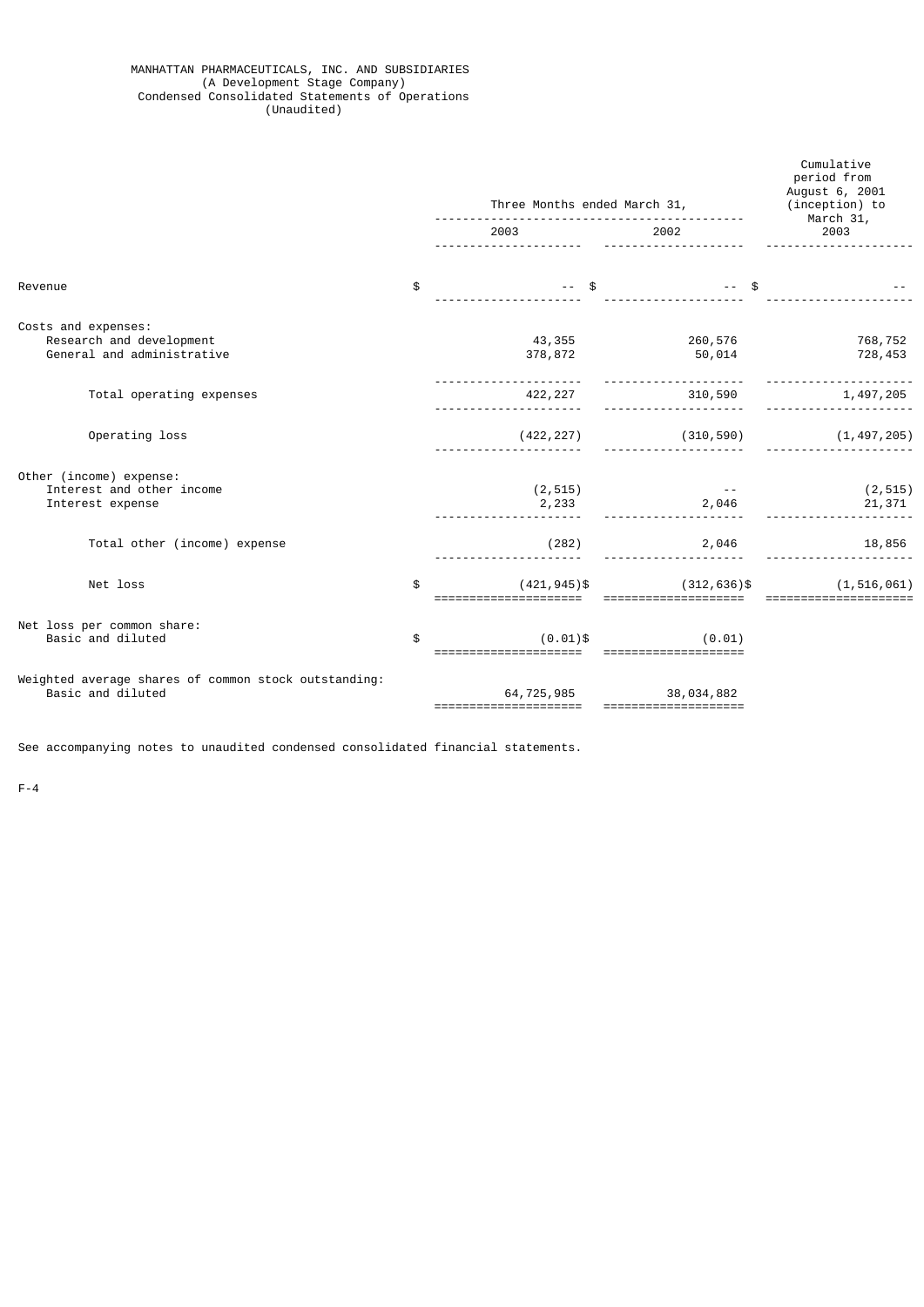### Condensed Consolidated Statement of Stockholders' Equity (Unaudited)

|                                                           | Common stock |              | Additional<br>paid-in | Deficit<br>accumulated<br>during the<br>development | Unearned<br>consulting | Total<br>stock-<br>holders' |
|-----------------------------------------------------------|--------------|--------------|-----------------------|-----------------------------------------------------|------------------------|-----------------------------|
|                                                           | Shares       | Amount       | capital               | stage                                               | costs                  | equity                      |
| Balance at January 1, 2003<br>Common Stock Issued, net    | 52,510,027   | \$<br>52,510 | 1,717,397<br>\$       | \$<br>$(1,094,116)$ \$                              | $(37, 868)$ \$         | 637,923                     |
| of expenses                                               | 4,406,021    | 4,406        | 739,285               | $ -$                                                | $- -$                  | 743,691                     |
| Effect of reverse acquisition<br>Amortization of unearned | 20,958,605   | 20,959       | 2,315,283             | $ -$                                                | $- -$                  | 2,336,242                   |
| consulting costs                                          | $ -$         | $ -$         |                       |                                                     | 15, 147                | 15,147                      |
| Net loss                                                  | $ -$         | $ -$         | $ -$                  | (421, 945)                                          | $ -$                   | (421,945)                   |
| Balance at March 31, 2003                                 | 77,874,653   | \$77,875     | 4,771,965<br>\$       | \$(1, 516, 061)                                     | \$                     | $(22, 721)$ \$ 3, 311, 058  |

See accompanying notes to condensed consolidated financial statements.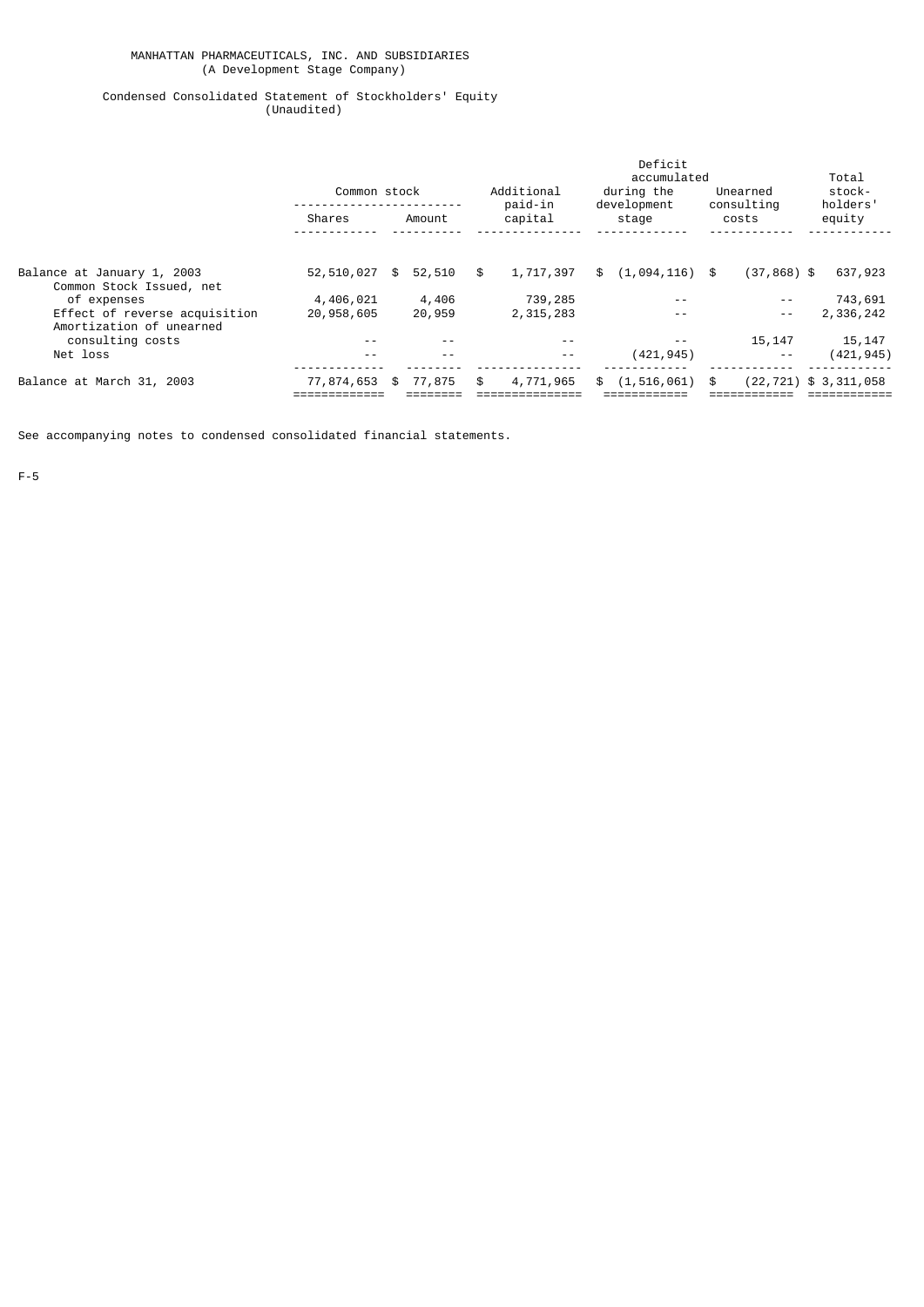## MANHATTAN PHARMACEUTICALS, INC. AND SUBSIDIARIES (A Development Stage Company) Consolidated Statements of Cash Flows (Unaudited)

|                                                                                                         |                                         | Three months ended March 31,<br>-------------------------------- |          | Cumulative<br>period from<br>August 1, 2001<br>(inception) to<br>March 31,<br>.March 31<br>--------------- |
|---------------------------------------------------------------------------------------------------------|-----------------------------------------|------------------------------------------------------------------|----------|------------------------------------------------------------------------------------------------------------|
|                                                                                                         | 2003                                    | 2002<br>.                                                        |          | 2003                                                                                                       |
| Cash flows from operating activities:                                                                   |                                         |                                                                  |          |                                                                                                            |
| Net loss<br>Adjustments to reconcile net loss to                                                        | \$                                      |                                                                  |          | $(421, 945)$ \$ $(312, 636)$ \$ $(1, 516, 061)$                                                            |
| net cash provided by (used in) operating activities:<br>Common stock issued for license rights          | $\sim$ $-$                              |                                                                  |          | 1,000                                                                                                      |
| Amortization of unearned consulting services<br>Amortization of intangible assets                       | 15,147<br>26,393                        | $\sim$ $ ^{-1}$                                                  |          | 37,868<br>26,393                                                                                           |
| Depreciation                                                                                            | 478                                     |                                                                  |          | 478                                                                                                        |
| Changes in operating assets and liabilities,<br>net of acquisition:                                     |                                         |                                                                  |          |                                                                                                            |
| Increase in prepaid expenses<br>Increase (decrease) in accounts payable                                 | (16, 438)<br>(14, 929)                  | $\sim 100$ m $^{-1}$                                             |          | (16, 438)<br>149,970                                                                                       |
| Increase (decrease) in accrued expenses                                                                 | (36, 715)                               | 55,000                                                           |          | (20, 742)                                                                                                  |
| Due affiliate                                                                                           | (96, 328)                               |                                                                  |          |                                                                                                            |
| Net cash used in operating activities                                                                   | (544,337)                               | (257, 636)                                                       |          | (1, 337, 532)                                                                                              |
| Cash flows from investing activities:                                                                   | .                                       |                                                                  |          |                                                                                                            |
| Purchase of furniture and equipment<br>Cash paid in connection with acquisition                         | (5,066)<br>(32, 811)                    | and the state of the<br>and the company of the company           |          | (5,066)<br>(32, 811)                                                                                       |
|                                                                                                         |                                         |                                                                  |          |                                                                                                            |
| Net cash used in investing activities                                                                   | (37, 877)                               | - --<br>----------------                                         |          | (37, 877)                                                                                                  |
| Cash flows from financing activities:                                                                   |                                         |                                                                  |          |                                                                                                            |
| Proceeds from issuances of notes payable to stockholders<br>Repayments of notes payable to stockholders | $- -$<br>(136,000)                      | $400,000$<br>--<br>--                                            |          | 233,500<br>(163, 500)                                                                                      |
| Proceeds from issuance of note payable to bank                                                          | <b>Contract Contract Contract</b>       |                                                                  |          | 600,000                                                                                                    |
| Repayment of note payable to bank<br>Proceeds from subscriptions receivable                             | (600,000)<br>and the state of the state |                                                                  |          | (600, 000)<br>4,000                                                                                        |
| Proceeds from sale of common stock, net                                                                 | 743,691                                 |                                                                  |          | 2,448,009                                                                                                  |
|                                                                                                         |                                         |                                                                  |          |                                                                                                            |
| Net cash provided by financing activities                                                               | 7,691                                   |                                                                  |          |                                                                                                            |
| Net increase (decrease) in cash and cash equivalents (574,523) 142,364                                  |                                         |                                                                  |          | 1,146,600                                                                                                  |
| Cash and cash equivalents at beginning of period                                                        | 1,721,123                               |                                                                  |          |                                                                                                            |
| Cash and cash equivalents at end of period                                                              | \$<br>=================                 | ===============                                                  |          | 1, 146, 600 \$ 142, 364 \$ 1, 146, 600<br>===================                                              |
| Supplemental disclosure of noncash financing activities:                                                |                                         |                                                                  |          |                                                                                                            |
| Interest paid                                                                                           | \$<br>$502$ \$<br>=================     | ===============                                                  | \$       | 16,167<br>===================                                                                              |
| Supplemental disclosure of noncash investing and financing activities:                                  |                                         |                                                                  |          |                                                                                                            |
| Stock options issued for consulting services<br>Issuance of common stock for acquisition                | \$<br>$- -$<br>2,336,242                | $ -$                                                             | \$<br>\$ | 60,589<br>2,336,242                                                                                        |
|                                                                                                         | =================                       | ===============                                                  |          | ===================                                                                                        |

See accompanying notes to unaudited condensed consolidated financial statements.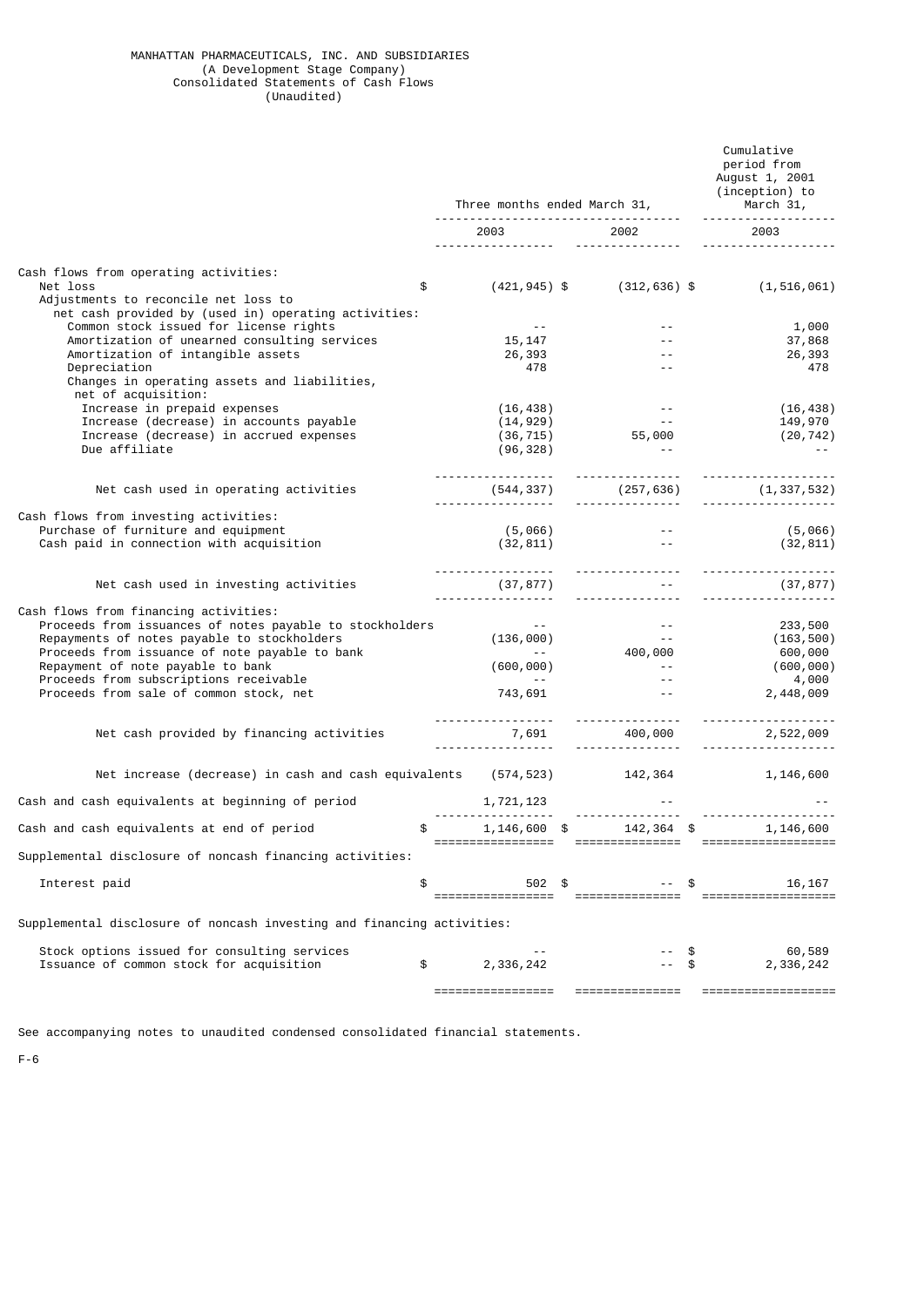## NOTES TO CONDENSED CONSOLIDATED FINANCIAL STATEMENTS (UNAUDITED) March 31, 2003

## (1) BASIS OF PRESENTATION

 The accompanying unaudited condensed consolidated financial statements have been prepared in accordance with accounting principles generally accepted in the United States of America for interim financial information. Accordingly, the financial statements do not include all information and footnotes required by accounting principles generally accepted in the United States of America for complete annual financial statements. In the opinion of management, the accompanying condensed consolidated financial statements reflect all adjustments, consisting of only normal recurring adjustments, considered necessary for fair presentation. Interim operating results are not necessarily indicative of results that may be expected for the year ending December 31, 2003 or for any subsequent period. These consolidated financial statements should be read in conjunction with the Annual Report on Form 10-KSB of Manhattan Pharmaceuticals, Inc. and its subsidiaries ("Manhattan" or the "Company") as of and for the year ended December 31, 2002 and the Form 8-K/A of Manhattan Pharmaceuticals, Inc. filed on May 9, 2003 containing the financial statements of Manhattan Research Development, Inc.

## (2) LIQUIDITY

 The Company has reported a net loss of \$1,037,320 for the year ended December 31, 2002. The Company has reported a net loss of \$421,945 for the three months ended March 31, 2003. The net loss from date of inception, August 6, 2001, to March 31, 2003 amounts to \$1,516,061. As discussed in Note 6, on February 21, 2003 the Company completed a reverse acquisition of privately held Manhattan Research Development, Inc. Based on the resources available at March 31, 2003 of the combined Company, management believes that the combined Company will continue to incur net losses through at least March 31, 2004 and will need additional equity or debt financing or will need to generate revenues through licensing its products or entering into strategic alliances to be able to sustain its operations until it can achieve profitability, if ever. These matters raise substantial doubt about the Company's ability to continue as a going concern.

 The combined Company's continued operations will depend on its ability to raise additional funds through various potential sources such as equity and debt financing, collaborative agreements, strategic alliances and its ability to realize the full potential of its technology in development. Additional funds are currently not available on acceptable terms and may not become available, and there can be no assurance that any additional funding that the combined Company does obtain will be sufficient to meet the combined Company's needs in the short and long term. Through March 31, 2003, a significant portion of the Company's financing has been through private placements of common stock and warrants and debt financing. Until and unless the combined Company's operations generate significant revenues, the combined Company will attempt to continue to fund operations from cash on hand and through the sources of capital previously described.

 The Company's common stock was delisted from the Nasdaq SmallCap Market effective at the close of business August 23, 2001 for failing to meet the minimum bid price requirements set forth in the NASD Marketplace Rules. Since August 23, 2001, the Company's common stock trades on the Over-the-Counter Bulletin Board (the "OTCBB"). The Company's ticker symbol is currently "MHTP.OB." The de-listing of the Company's common stock from the Nasdaq SmallCap Market could have a material adverse effect on the Company's ability to raise additional capital.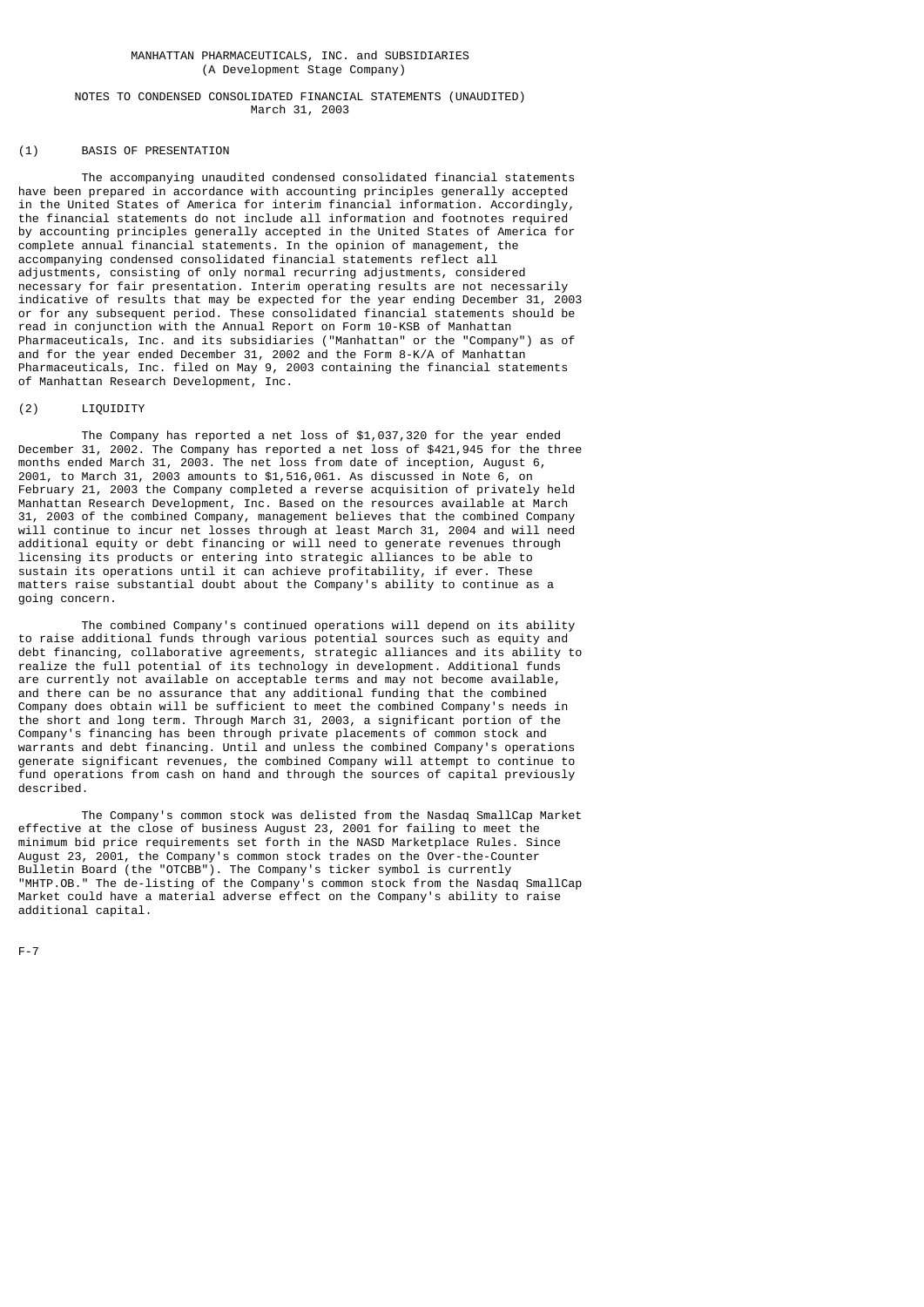## NOTES TO CONDENSED CONSOLIDATED FINANCIAL STATEMENTS (UNAUDITED) March 31, 2003

## (3) COMPUTATION OF NET LOSS PER COMMON SHARE

 Basic net loss per common share is calculated by dividing net loss applicable to common shares by the weighted-average number of common shares outstanding for the period. Diluted net loss per common share equals basic net loss per common share, since common stock equivalents from stock options, stock warrants, stock subscriptions and convertible preferred stock would have an anti dilutive effect because the Company incurred a net loss during each period presented. The common stock equivalents from stock options, stock warrants, stock subscriptions, and convertible preferred stock, which have not been included in the diluted calculations since their effect is antidilutive, was 13,838,449 as of March 31, 2003.

### (4) ISSUANCE OF STOCK, STOCK OPTIONS AND WARRANTS

 On April 24, 2003, the Company effected a 2-for-3 reverse stock split. All share and per share information has been retroactively restated to give effect to the reverse stock split.

 On February 24, 2003, the Company granted employees an aggregate of 2,920,300 options outside of the Company's 1995 Stock Option Plan. 1,946,867 of these options vest on the first anniversary of the grant date and 973,433 of these options vest in two equal installments on each of the first and second anniversaries of the grant date, provided the optionee continues in service. The options were granted at the stock price on the day of issuance and are exercisable for a period of ten years regardless of whether the grantee continues to be employed by the Company.

 Had compensation costs been determined in accordance with the fair value method prescribed by SFAS No. 123 for all options issued to employees, the Company's net loss applicable to common shares and net loss per common share (basic and diluted) for plan options would have been increased to the pro forma amounts indicated below. There were no options granted or outstanding prior to February 21, 2003.

|                                                                   | Three months ended March 31,<br>2003 |  |
|-------------------------------------------------------------------|--------------------------------------|--|
|                                                                   |                                      |  |
| Net loss applicable to common shares:<br>As reported<br>Pro forma | \$<br>421,945<br>479,548             |  |
| Net loss per common share - basic<br>As reported<br>Pro forma     | \$<br>0.01<br>0.01                   |  |

## (5) PRIVATE PLACEMENT OF COMMON SHARES

 During 2002, the Company's subsidiary, Manhattan Research Development, Inc. (Manhattan Research) commenced a private placement and sold 798,167 shares of common stock at \$2.40 per share and received proceeds of \$1,704,318, net of expenses of \$211,281. These shares converted into 10,144,440 shares of the Company's common stock when the Company completed a reverse acquisition of Manhattan Research as described below. In addition, each investor received warrants equal to 10% of the number of shares of common stock purchased and, accordingly, Manhattan Research issued warrants to purchase 79,817 shares of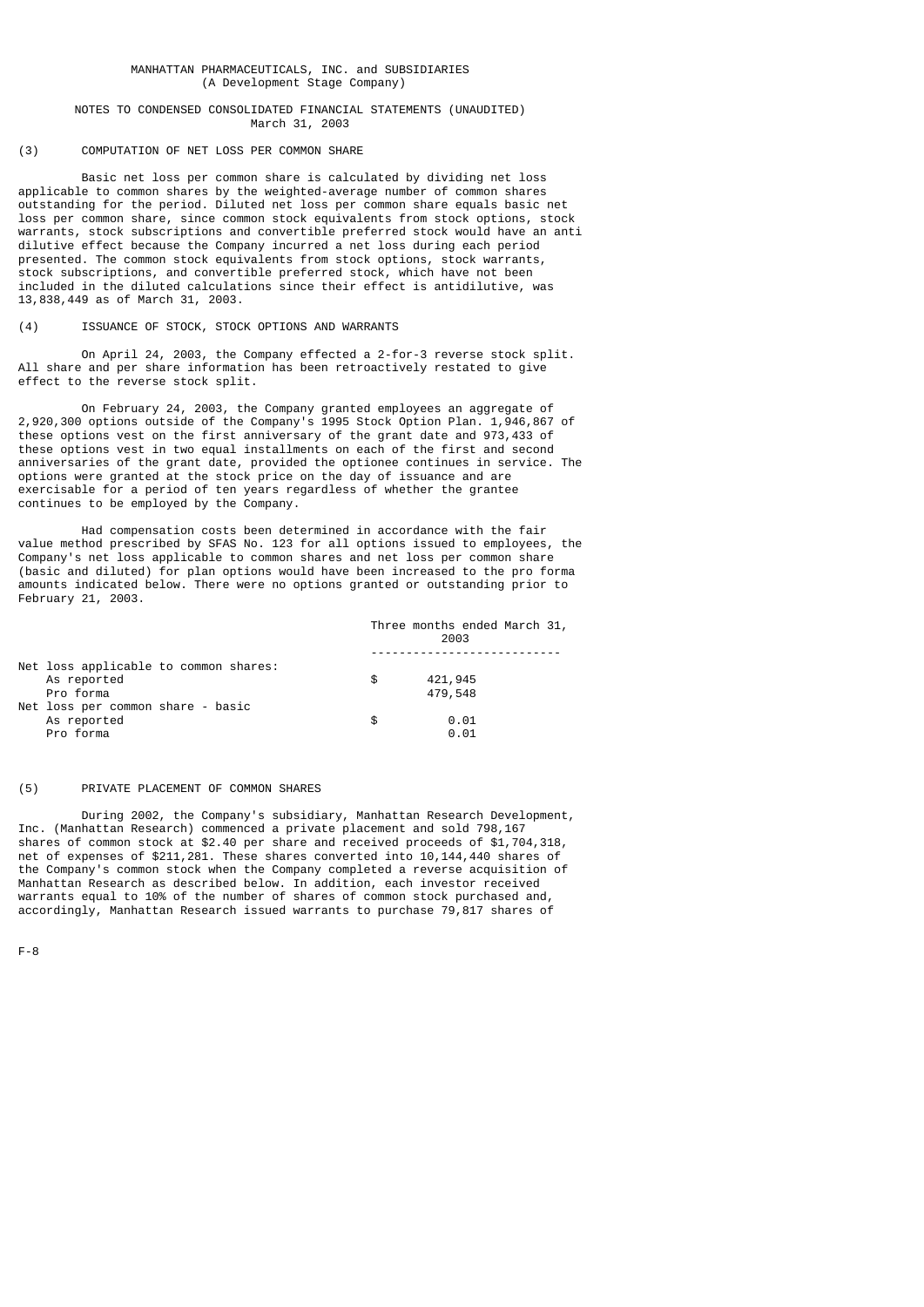## NOTES TO CONDENSED CONSOLIDATED FINANCIAL STATEMENTS (UNAUDITED) March 31, 2003

common stock in 2002 in connection with the private placement. Upon the merger, these converted into warrants to purchase 1,014,444 shares of the Company's common stock. Each warrant had an exercise price of \$2.40 per share, which post merger converted to approximately \$0.19. These warrants expire in 2007.

 During January and February 2003, Manhattan Research sold an additional 346,667 shares of common stock at \$2.40 (\$0.19, post merger) per share and warrants to purchase 34,667 shares of common stock exercisable at \$2.40 (\$0.19 post merger) through the private placement and received net proceeds of \$743,691. These shares converted into 4,406,021 shares of the Company's common stock when the Company completed its reverse acquisition of Manhattan Research. The warrants to purchase 34,667 shares of common stock converted into warrants to purchase 440,602 common shares of the combined Company.

 In addition, in connection with the private placement, Manhattan Research issued to Joseph Stevens & Co., Inc., a NASD-member broker-dealer, warrants to purchase 435,037 shares of its common stock that are exercisable at \$2.40 (\$0.19 post merger) per share and expire in 2008. Upon the merger, these warrants converted into warrants to purchase 5,529,175 shares of common stock of the combined Company.

#### (6) MERGER

 On February 21, 2003, the Company (formerly known as "Atlantic Technology Ventures, Inc.") completed a reverse acquisition of privately held Manhattan Research Development, Inc. (formerly Manhattan Pharmaceuticals, Inc.), a Delaware corporation. The merger was effected pursuant to an Agreement and Plan of Merger dated December 17, 2002 (the "Merger Agreement") by and among the Company, Manhattan Research and Manhattan Pharmaceuticals Acquisition Corp, the Company's wholly owned subsidiary ("MPAC"). In accordance with the terms of the Merger Agreement, MPAC merged with and into Manhattan Research, with Manhattan Research remaining as the surviving corporation and a wholly owned subsidiary of the Company. Pursuant to the Merger Agreement, upon the effective time of the merger, the outstanding shares of common stock of Manhattan Research automatically converted into an aggregate of 62,299,723 shares of the Company's common stock, which represented 80 percent of the Company's outstanding voting stock after giving effect to the merger. In addition, immediately prior to the merger Manhattan Research had outstanding options and warrants to purchase an aggregate of 576,187 shares of its common stock, which, in accordance with the terms of the merger, automatically converted into options and warrants to purchase an aggregate of 7,323,146 shares of the Company's common stock. Since the stockholders of Manhattan Research received the majority of the voting shares of the Company, the merger is being accounted for as a reverse acquisition whereby Manhattan Research is the accounting acquirer (legal acquiree) and the Company is the accounting acquiree (legal acquirer). Based on the five-day average price of the Company's common stock of \$0.15 per share, the purchase price approximates \$2,336,000, plus approximately \$33,000 of acquisition costs, which represents 20 percent of the market value of the combined Company's post-merger total outstanding shares of 77,874,653. In connection with the merger, the Company changed its name from "Atlantic Technology Ventures, Inc." to "Manhattan Pharmaceuticals, Inc." Based on the preliminary information currently available, Manhattan Research expects to recognize patents and licenses for substantially all of the purchase price. Upon completion of a formal purchase price allocation there may be a decrease in the amount assigned to intangible assets and a corresponding increase in in-process research and development. As a result of acquiring Manhattan Research, the Company receives new technologies.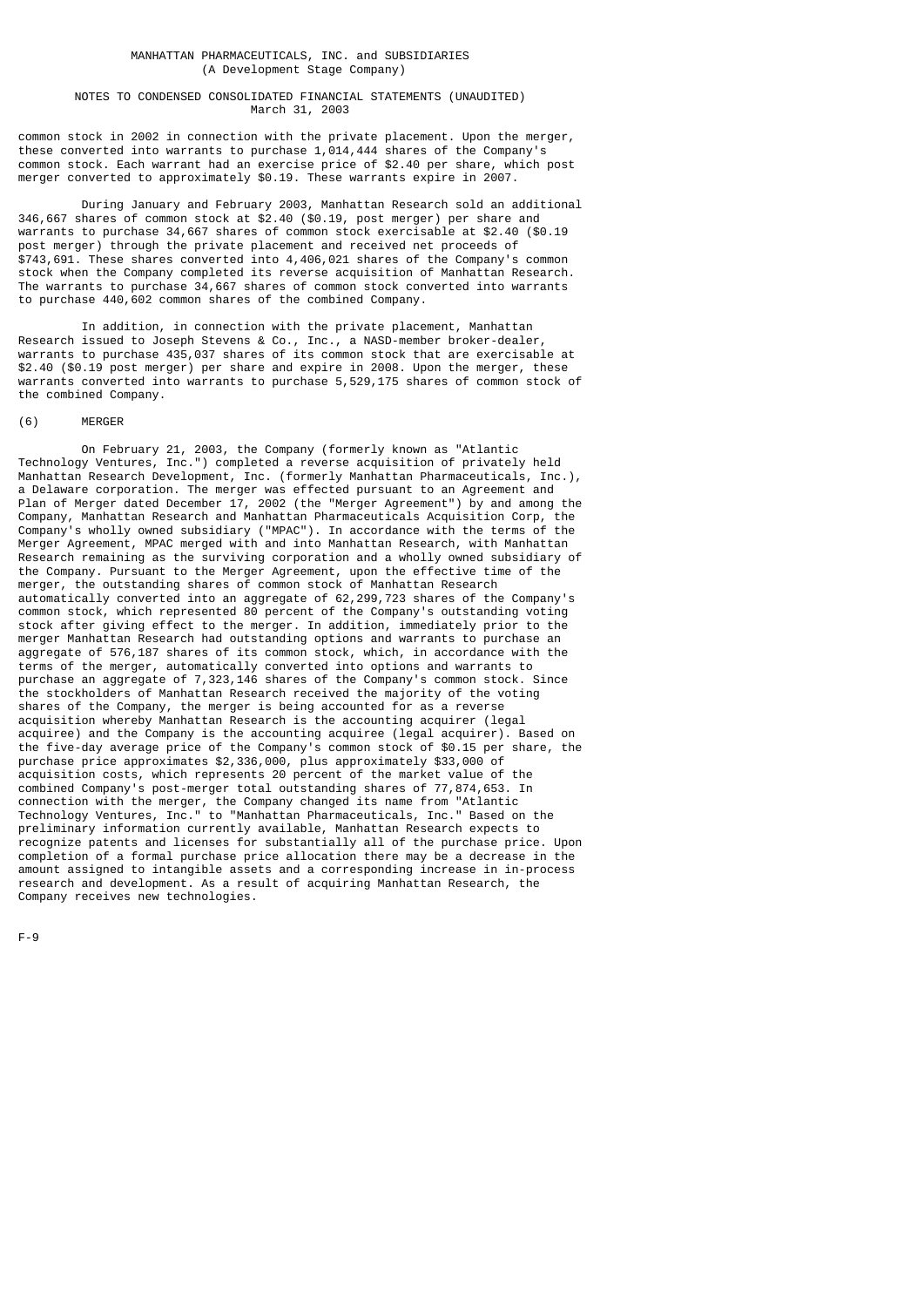## NOTES TO CONDENSED CONSOLIDATED FINANCIAL STATEMENTS (UNAUDITED) March 31, 2003

A summary of the preliminary purchase price allocation is as follows:

| Common stock issued<br>Acquisition costs paid                               | \$<br>2,336,242<br>32,808           |
|-----------------------------------------------------------------------------|-------------------------------------|
| Total purchase price                                                        | 2,369,050                           |
| Net liabilities assumed in acquisition                                      | \$<br>798,128<br>=============      |
| Excess purchase price (preliminarily allocated to<br>intangible assets)     | \$<br>3, 167, 178<br>============== |
| Assets purchased:<br>Prepaid expenses<br>Property and equipment<br>Deposits | \$<br>38,307<br>7,683<br>19,938     |
| Liabilities assumed:<br>Accounts payable                                    | 65,928<br>323,735                   |
| Accrued expenses                                                            | 540,321<br>864,056                  |
| Net liabilities assumed                                                     | (798, 128)<br>:===============      |

 The following pro forma financial information presents the combined results of operations of Manhattan Pharmaceuticals and Manhattan Research as if the acquisition had occurred as of January 1, 2003 and 2002, after giving effect to certain adjustments, including the issuance of Manhattan Pharmaceuticals common stock as part of the purchase price. For the purpose of this pro forma presentation, both Manhattan Pharmaceuticals' and Manhattan Research's financial information is presented for the three months ended March 31, 2003 and 2002. The pro forma condensed consolidated financial information does not necessarily reflect the results of operations that would have occurred had Manhattan Pharmaceuticals and Manhattan Research been a single entity during such periods.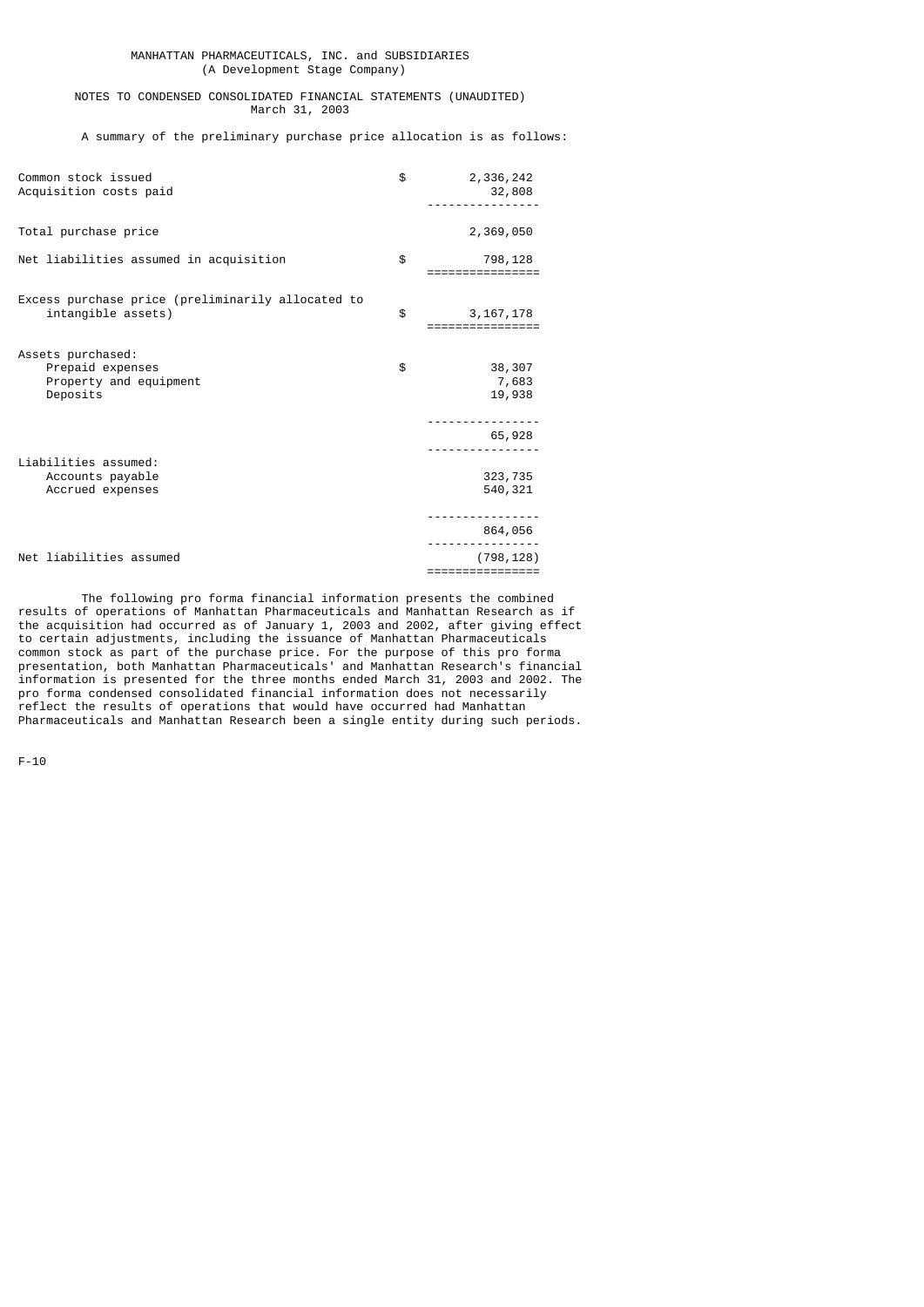## NOTES TO CONDENSED CONSOLIDATED FINANCIAL STATEMENTS (UNAUDITED) March 31, 2003

|  |  | March 31, 2003 |
|--|--|----------------|
|  |  |                |

|                                                                             |          | Three months ended March 31,<br>2003 |          | 2002              |
|-----------------------------------------------------------------------------|----------|--------------------------------------|----------|-------------------|
| Revenues<br>Net loss<br>Weighted-average shares of common stock outstanding | \$<br>\$ | (463,135)                            | \$<br>\$ | $ -$<br>(380,219) |
| outstanding: Basic                                                          |          | 76,835,402                           |          | 73,468,632        |
| Loss per share                                                              | \$       | (0.01)                               | \$       | (0.01)            |

## (7) SUBSEQUENT EVENTS

 On April 4, 2003, the Company entered into a license and development agreement with NovaDel Pharma, Inc. in which the Company licensed from NovaDel the exclusive worldwide rights to NovaDel's proprietary lingual spray technology to deliver propofol for pre-procedural sedation. The Company will be responsible for all costs and expenses in connection with all development and commercialization activities including the development activities performed by NovaDel on behalf of the Company. In consideration for this license, the Company is required to pay an up front fee in installments contingent on the Company's receiving certain amounts through equity financing or otherwise, including the receipt of any milestone payments or other revenues. These amounts will be expensed as incurred. In addition, the Company is required to pay NovaDel milestone payments upon the occurrence of certain events specified in the license agreement, including filing a New Drug Application or "NDA" which is accepted for review by the FDA for a licensed product, filing a European Marketing Application for a licensed product, having a filed NDA approved by the FDA, having a European Marketing Application accepted for review within the European Union, receiving commercial approval in Japan, Canada, Australia and South Africa, and upon receiving regulatory approval in certain other countries.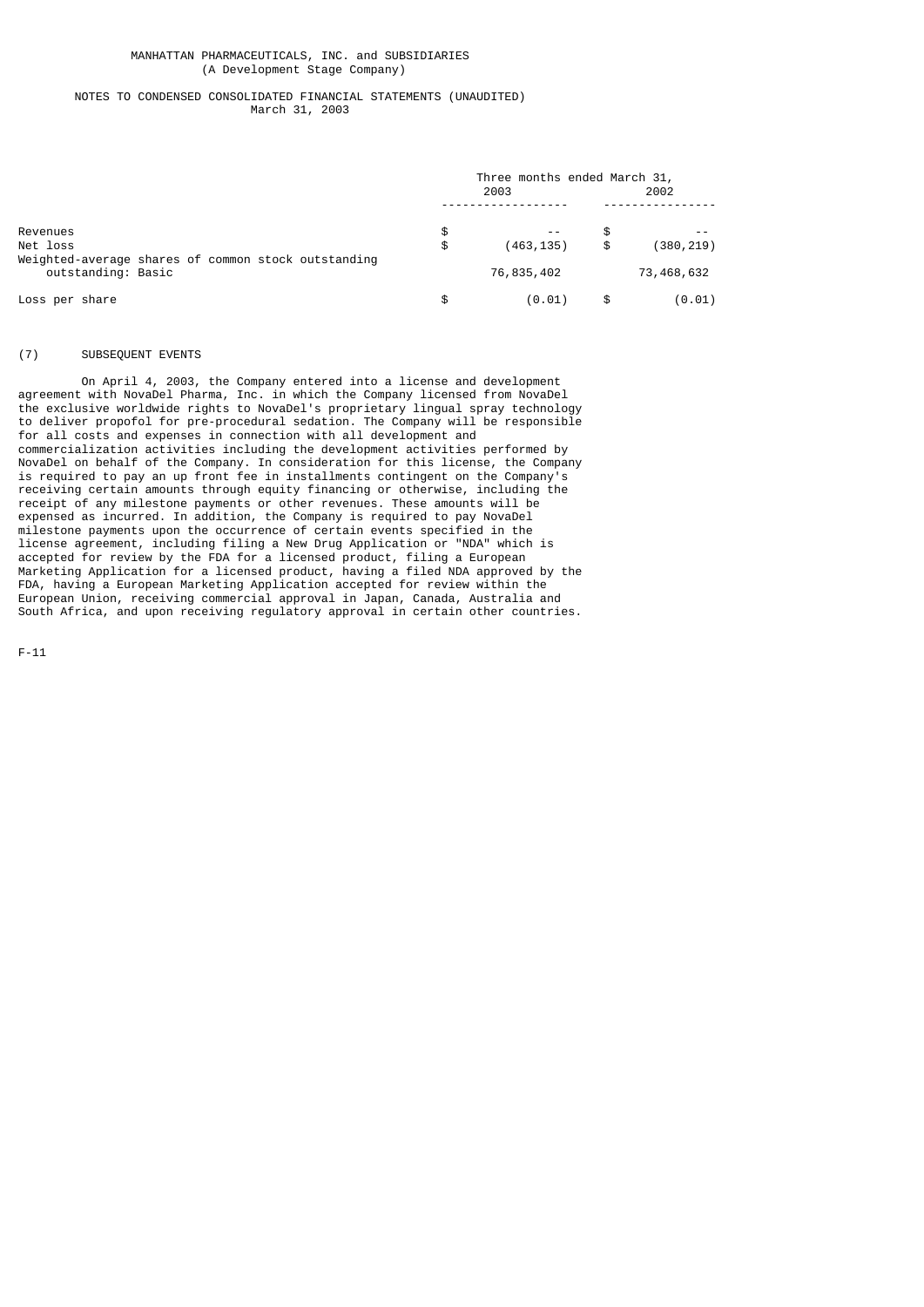Item 2. Management's Discussion and Analysis of Financial Condition and Results of Operations.

 You should read the following discussion of our results of operations and financial condition in conjunction with our Annual Report on Form 10-KSB for the year ended December 31, 2002 and the Form 8-K/A of Manhattan Pharmaceuticals, Inc. filed on May 9, 2003 containing the financial statements of Manhattan Research Development, Inc. This discussion includes "forward-looking" statements that reflect our current views with respect to future events and financial performance. We use words such as we "expect," "anticipate," "believe," and "intend" and similar expressions to identify forward-looking statements. Investors should be aware that actual results may differ materially from our expressed expectations because of risks and uncertainties inherent in future events, particularly those risks identified in the "Risk Factors" section of our most recent Annual Report on Form 10-KSB, and should not unduly rely on these forward looking statements.

RESULTS OF OPERATIONS - THREE-MONTH PERIOD ENDED MARCH 31, 2003 VS. 2002

During the quarters ended March 31, 2003 and 2002, we had no revenue.

 For the quarter ended March 31, 2003, research and development expense was \$43,355 as compared to \$260,576 for the first quarter of 2002. The decrease is primarily a result of a reduction in license fees paid to Oleoyl-estrone Developments, Inc (OED).

 For the quarter ended March 31, 2003, general and administrative expense was \$378,872 as compared to \$50,014 for the quarter ended March 31, 2002. The increase is due primarily to expenses associated with hiring full time employees and consultants of approximately \$61,000 and \$71,000, respectively. In addition, as a result of becoming a publicly traded company, we had increases in legal and accounting fees of approximately \$67,000. Outside services (including transfer agent and employee finders fees) increased by approximately \$27,000. Rent, directors fees, insurance and other expenses increased by approximately \$27,000, \$24,000, \$12,000 and \$12,000, respectively. Finally, in 2003, we had amortization of intangible assets of approximately \$26,000.

 For the first quarter of 2003, interest and other income was \$2,515, compared to zero for the first quarter of 2002. The increase in interest income is due to an increase in our cash balances.

 For the first quarter of 2003, interest expense was \$2,233, compared to \$2,046 for the first quarter of 2002 as a result of marginally higher average balances of notes payable outstanding.

 Net loss for the quarter ended March 31, 2003, was \$421,945 as compared to \$312,636 for the quarter ended March 31, 2002. This increase in net loss is attributable primarily to an increase in general and administrative expenses of \$328,858. This increase is partially offset by a decrease in research and development expenses of \$217,221.

#### LIQUIDITY AND CAPITAL RESOURCES

 From inception to March 31, 2003, we incurred an accumulated deficit of \$1,516,061, and we expect to continue to incur additional losses through the year ending March 31, 2004 and for the foreseeable future. This loss has been incurred through a combination research and development activities related to the various technologies under our control and expenses supporting those activities.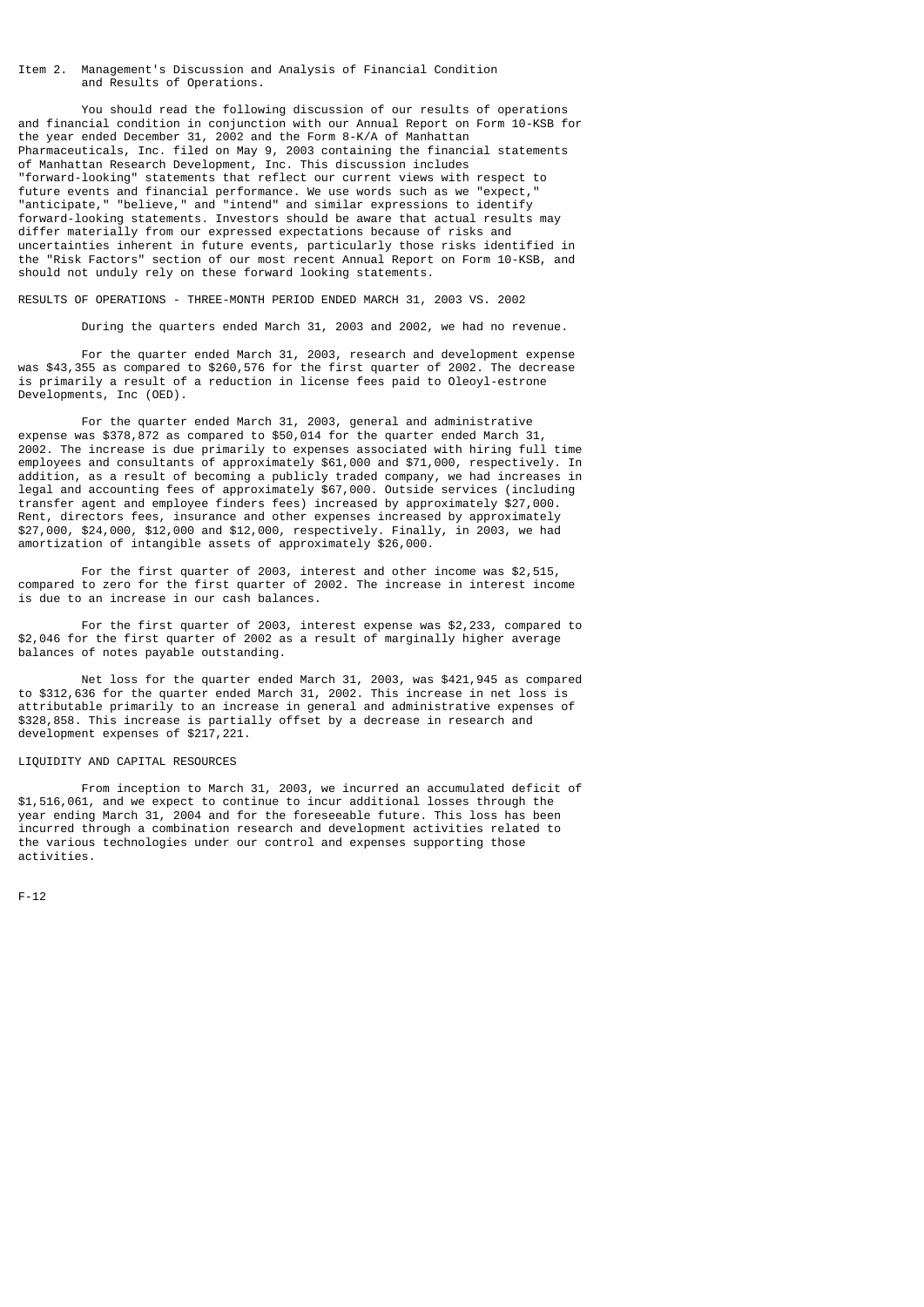During 2002, our subsidiary, Manhattan Research Development, Inc. (Manhattan Research) commenced a private placement and sold 798,167 shares of common stock at \$2.40 per share and received proceeds of \$1,704,318, net of expenses of \$211,181. These shares converted into 10,144,440 shares of our common stock when we completed a reverse acquisition of Manhattan Research as described below. In addition, each investor received warrants equal to 10% of the number of shares of common stock purchased and, accordingly, Manhattan Research issued warrants to purchase 79,817 shares of common stock in 2002 in connection with the private placement. Upon the merger, these converted into warrants to purchase 1,014,444 shares of our common stock. Each warrant had an exercise price of \$2.40 per share, which post merger converted to \$0.19. These warrants expire in 2007.

 During January and February 2003, Manhattan Research sold an additional 346,667 shares of common stock at \$2.40 (\$0.19, post merger) per share and warrants to purchase 34,667 shares of common stock exercisable at \$2.40 (\$0.19 post merger) through the private placement and received net proceeds of \$743,691. These shares converted into 4,406,021 shares of our common stock when we completed our reverse acquisition of Manhattan Research. The warrants to purchase 34,667 shares of common stock converted into warrants to purchase 440,602 common shares of the combined Company.

 In addition, in connection with the private placement, Manhattan Research issued to Joseph Stevens & Co., Inc., a NASD-member broker-dealer, warrants to purchase 435,037 shares of its common stock that are exercisable at \$2.40 (\$0.19 post merger) per share and expire in 2008. Upon the merger, these warrants converted into warrants to purchase 5,529,175 shares of common stock of the combined Company.

 We have financed our operations since inception primarily through equity and debt financing and our licensing of CT-3 to Indevus. During the quarter ended March 31, 2003, we had a net decrease in cash and cash equivalents of \$574,523. This decrease primarily resulted from net cash used in investing activities for the quarter ended March 31, 2003 of \$544,337. Total cash resources as of March 31, 2003 were \$1,146,600 compared to \$1,721,123 at December 31, 2002.

 Our available working capital and capital requirements will depend upon numerous factors, including progress of our research and development programs, our progress in and the cost of ongoing and planned pre-clinical and clinical testing, the timing and cost of obtaining regulatory approvals, the cost of filing, prosecuting, defending, and enforcing patent claims and other intellectual property rights, competing technological and market developments, changes in our existing collaborative and licensing relationships, the resources that we devote to developing manufacturing and commercializing capabilities, technological advances, the status of our competitors, our ability to establish collaborative arrangements with other organizations and our need to purchase additional capital equipment.

 Our continued operations will depend on whether we are able to raise additional funds through various potential sources, such as equity and debt financing, other collaborative agreements, strategic alliances, and our ability to realize the full potential of our technology in development. Such additional funds may not become available as we need them or be available on acceptable terms. Through March 31, 2003, a significant portion of our financing has been through private placements of common stock and warrants and debt financing. Unless our operations generate significant revenues, we will continue to fund operations from cash on hand and through the similar sources of capital previously described. We can give no assurances that any additional capital that we are able to obtain will be sufficient to meet our needs.

 On February 21, 2003, we completed a reverse acquisition of privately held Manhattan Research Development, Inc., (formerly Manhattan Pharmaceuticals, Inc.) (Manhattan Research) a Delaware corporation. The merger was effected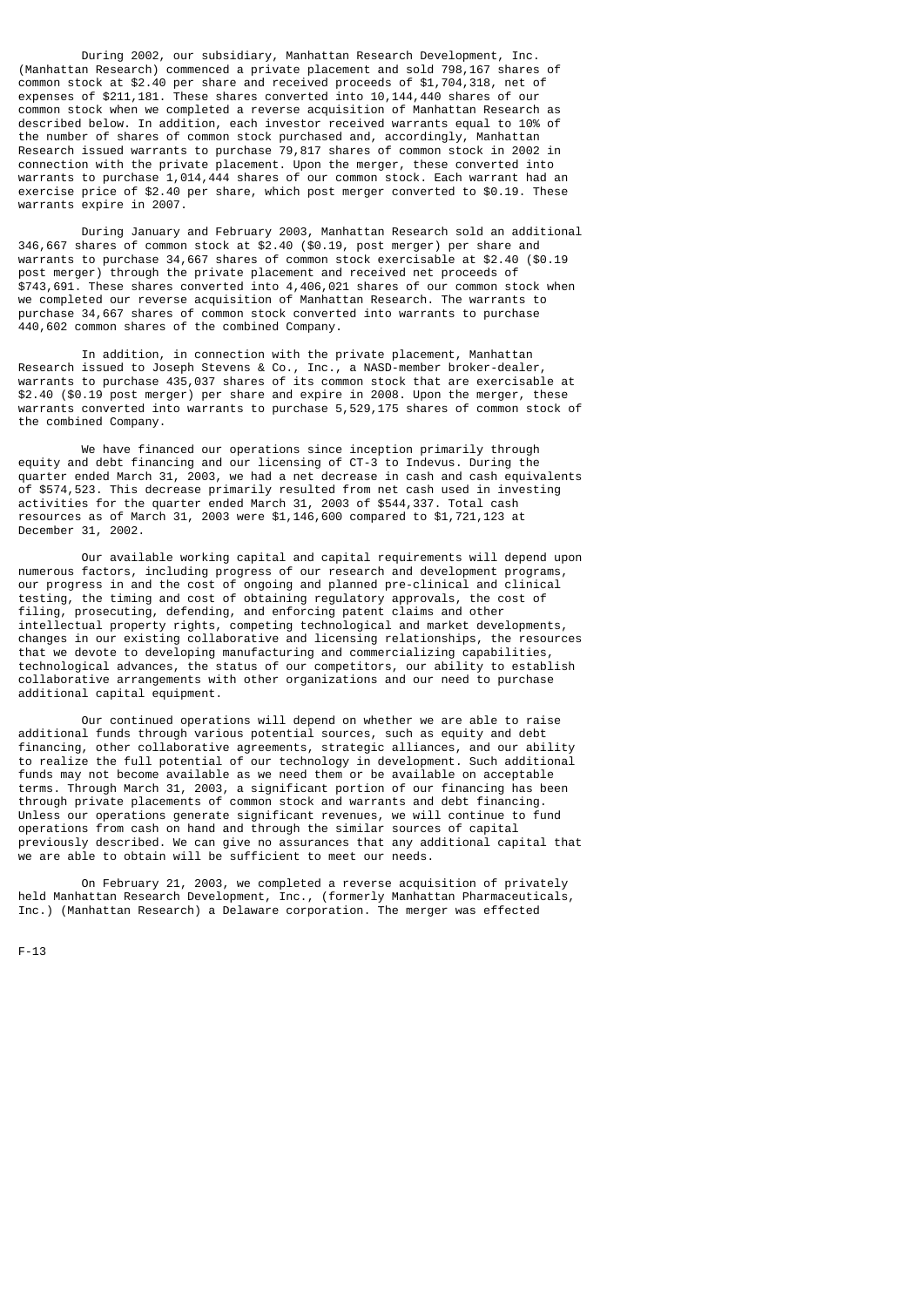pursuant to an Agreement and Plan of Merger dated December 17, 2002 (the "Merger Agreement") by and among the Company, Manhattan Research and Manhattan Pharmaceuticals Acquisition Corp, the Company's wholly owned subsidiary ("MPAC"). In accordance with the terms of the Merger Agreement, MPAC merged with and into Manhattan Research, with Manhattan Research remaining as the surviving corporation and our wholly owned subsidiary. Pursuant to the Merger Agreement, upon the effective time of the merger, the outstanding shares of common stock of Manhattan Research automatically converted into an aggregate of 62,299,723 shares of our common stock, which represented 80 percent of our outstanding voting stock after giving effect to the merger. In addition, immediately prior to the merger Manhattan Research had outstanding options and warrants to purchase an aggregate of 576,187 shares of its common stock, which, in accordance with the terms of the merger, automatically converted into options and warrants to purchase an aggregate of 7,323,146 shares of our common stock. Since the stockholders of Manhattan Research received the majority of our voting shares, the merger is being accounted for as a reverse acquisition whereby Manhattan Research is the accounting acquirer (legal acquiree) and we are the accounting acquiree (legal acquirer). Based on the five-day average price of our common stock of \$0.15 per share, the purchase price approximates \$2,336,000, which represents 20 percent of the market value of the combined Company's post-merger total outstanding shares of 77,874,653. In connection with the merger, we changed our name from "Atlantic Technology Ventures, Inc." to "Manhattan Pharmaceuticals, Inc." Based on the preliminary information currently available, Manhattan Research expects to recognize patents and licenses for substantially all of the purchase price. Upon completion of a formal purchase price allocation there may be a decrease in the amount assigned to intangible assets and a corresponding increase in in-process research and development. As a result of acquiring Manhattan Research, the Company receives new technologies.

 Management believes that we will continue to incur net losses through at least March 31, 2004. Based on the current resources of the resulting company, we will need additional equity or debt financing or we will need to generate revenues through licensing our products or entering into strategic alliances to be able to sustain our operations until we can achieve profitability, if ever. These matters raise substantial doubt as to our ability to continue as a going concern.

 The report of our independent auditors on our 2002 consolidated financial statements includes an explanatory paragraph, which states that our recurring losses, and limited liquid resources raise substantial doubt about our ability to continue as a going concern. Our condensed consolidated financial statements do not include any adjustments that might result from the outcome of this uncertainty.

 Subsequent to an oral hearing before a Nasdaq Listing Qualifications Panel, on August 23, 2001, our securities were delisted from the Nasdaq Stock Market for failing to meet the minimum bid price requirements set forth in the NASD Marketplace Rules, as our common stock had traded for less than \$1.00 for more than 30 consecutive business days. Our common stock trades now on the OTC Bulletin Board under the symbol "MHTP.OB". Delisting our common stock from Nasdaq could have a material adverse effect on our ability to raise additional capital, our stockholders' liquidity and the price of our common stock.

### CRITICAL ACCOUNTING POLICIES

 In December 2001, the SEC requested that all registrants discuss their most "critical accounting policies" in management's discussion and analysis of financial condition and results of operations. The SEC indicated that a "critical accounting policy" is one which is both important to the portrayal of the company's financial condition and results and requires management's most difficult, subjective or complex judgments, often as a result of the need to make estimates about the effect of matters that are inherently uncertain. Our significant accounting policies are described in Note 1 to our consolidated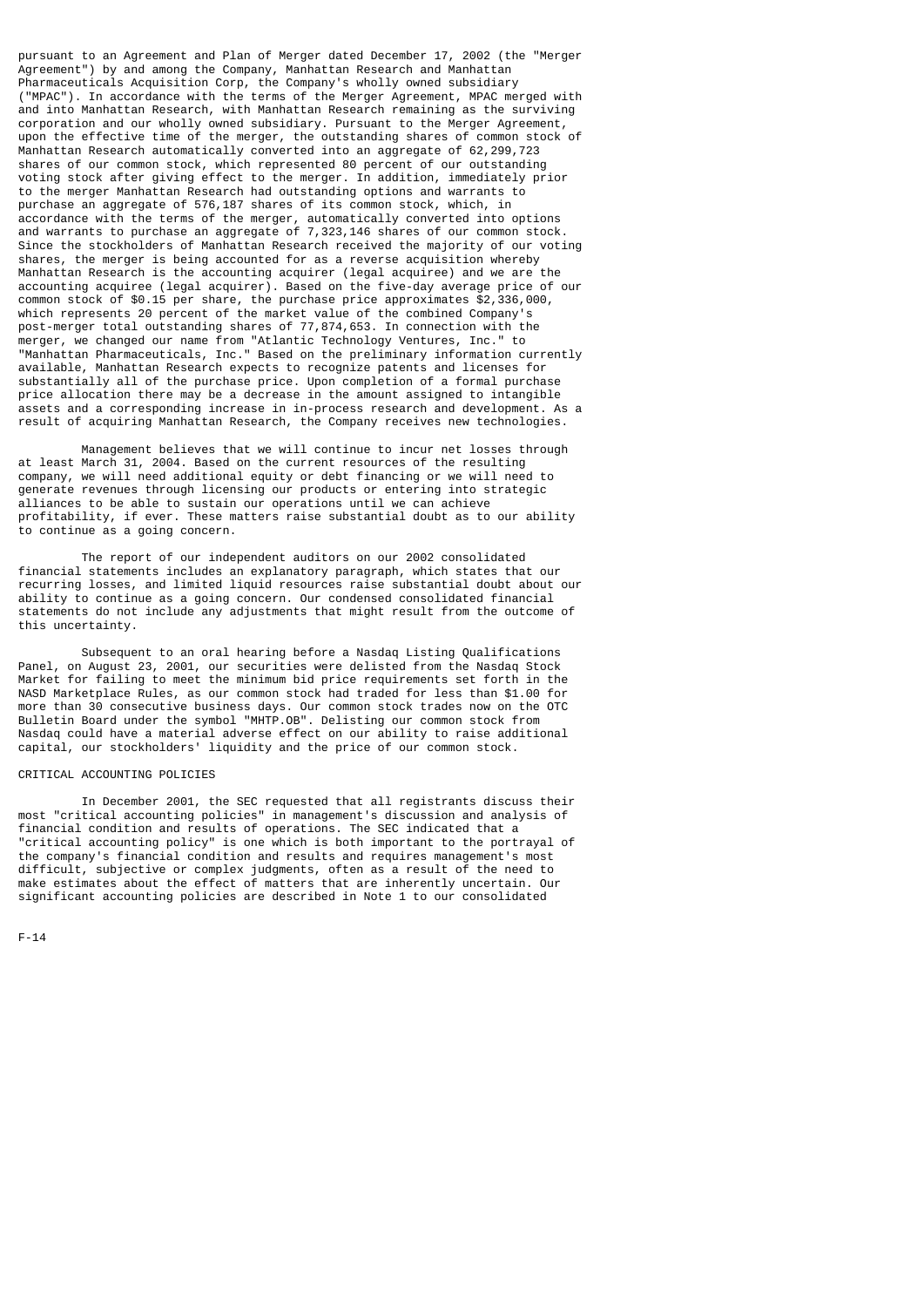financial statements included in this annual report; however, we believe that none of them is considered to be critical.

## RECENTLY ISSUED ACCOUNTING STANDARDS

 In June 2002, the Financial Accounting Standards Board ("FASB") issued Statement of Financial Accounting Standards ("SFAS") No. 146, "Accounting for Costs Associated with Exit or Disposal Activities." SFAS No.146 addresses financial accounting and reporting for costs associated with exit or disposal activities and nullifies Emerging Issues Task Force ("EITF") issue No. 94-3, "Liability Recognition for Certain Employee Termination Benefits and Other Costs to Exit and Activity." SFAS No. 146 requires that liability for a cost associated with an exit or disposal activity be recognized when the liability is incurred. This statement also established that fair value is the objective for initial measurement of the liability. The provisions of SFAS No. 146 are effective for exit or disposal activities that initiated after December 31, 2002. The Company does not expect that the adoption of SFAS No. 146 will have a material impact on its consolidated financial statements.

 In December 2002, FASB issued SFAS No. 148, "Accounting for Stock-Based Compensation- Transition and Disclosure an Amendment of SFAS No. 123." SFAS No. 148 amends SFAS No. 123 to provide alternative methods of transition for a voluntary change to the fair value based method of accounting for stock-based employee compensation. In addition, SFAS No. 148 amends the disclosure requirements of SFAS No. 123 to require prominent disclosures in both annual and interim financial statements about the method of accounting for stock- based employee compensation and the effect of the method used on reported results. The Company adopted the disclosure provisions of SFAS No. 148, effective January 1, 2003.

#### Item 3. Controls and Procedures

 Within 90 days prior to the date of this Quarterly Report, we carried out an evaluation, under the supervision and with the participation of our chief executive and chief financial officers, of the effectiveness of the design and operation of our disclosure controls and procedures (as defined in Rules 13a-14(c) and 15d-14(c) of the Securities Exchange Act of 1934). Based upon that evaluation, our Chief Executive Officer and Chief Financial Officer concluded that our disclosure controls and procedures are effective in alerting them on a timely basis to material information required to be disclosed in our periodic reports to the Securities and Exchange Commission. There have been no significant changes in our internal controls or in other factors which could significantly affect internal controls subsequent to such evaluation.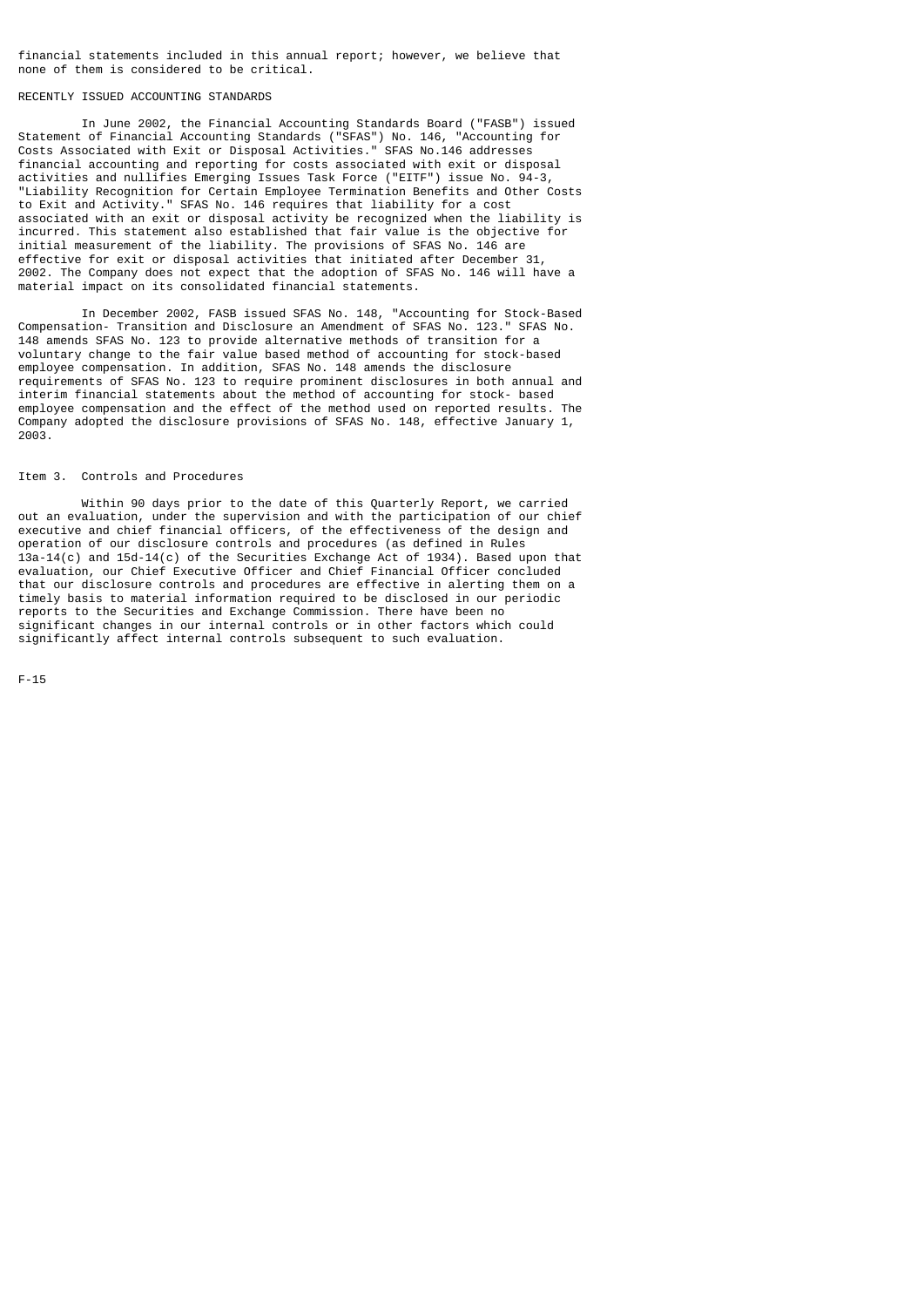### Item 1. Legal Proceedings

 We are involved with an arbitration proceeding involving Dr. Sumner Burstein, the inventor from whom we licensed CT-3, concerning a dispute over the payment of royalties. Under our license agreement with Dr. Burstein, he is entitled to a royalty of 3 percent of the net sales of all licensed products sold by us, and a royalty of 8 percent of the royalties that we receive from sublicensees from net sales by any such sublicensee of the licensed products or processes.

 In connection with the license of our rights to CT-3 to Indevus Pharmaceuticals, Inc. in June 2002, Indevus paid us an initial licensing fee of \$400,000 and an inventory transfer fee of \$100,000. Indevus is further required to make future payments upon achieving certain development milestones and royalties. On July 23, 2002, we received a letter from attorneys representing Dr. Burstein with their analysis of his rights under the Burstein license. In the letter they concluded that the \$500,000 we received from Indevus, as well as any future milestone payments should trigger our obligation to make royalty payments to Dr. Burstein pursuant to the terms of our agreement with him, therefore subject to the 8 percent sublicensing royalty.

 On September 16, 2002, our counsel responded by stating that we recognize our obligation to pay an 8 percent royalty to Dr. Burstein only on those payments that we receive from Indevus based on the "net sales" of products and processes covered by the Burstein license. The Indevus license agreement does not merely include a sublicense to patent rights of CT-3, but also the transfer of our know-how, FDA regulatory filings, and inventory of CT-3 compound and third party contracts. Presently, there have been no "net sales" on any products covered by the Burstein license. It is our position that we have not received any royalty payments pursuant to the Indevus license and, therefore, no payments are due to Dr. Burstein at this time.

 On November 20, 2002, we received a letter from Dr. Burstein's attorneys purporting to terminate the Burstein license. We believe that this purported termination is invalid under the terms of the Burstein agreement and that Dr. Burstein's current royalty and termination claims are without merit. We intend to vigorously defend our position that the Burstein license is not terminated. Under the terms of the Burstein license, Dr. Burstein is not permitted to terminate the agreement over a bona fide dispute regarding the payment of royalties. Instead, the Burstein license states that disputes regarding royalty payments are to be settled through binding arbitration.

 In accordance with the terms of the Burstein license, we commenced an arbitration proceeding with the American Arbitration Association in January 2003, which is currently pending. The Arbitration Hearing is scheduled for mid October. Although we believe we will prevail in this proceeding, we believe that even an unfavorable binding arbitration ruling that concludes a breach of the Burstein license by us for failure to pay royalties would be capable of being readily cured, thereby also avoiding termination of the Burstein license.

## Item 2. Changes in Securities

 In connection with our merger with Manhattan Research Development, Inc., effective as of February 21, 2003, we issued an aggregate of 93,449,584 shares of our common stock to the former stockholders of Manhattan Research Development in exchange for their shares of Manhattan Research Development common stock. In addition, at the time of the merger, Manhattan Research Development had outstanding warrants to purchase an aggregate of 864,280 shares of common stock, which automatically converted into warrants to purchase an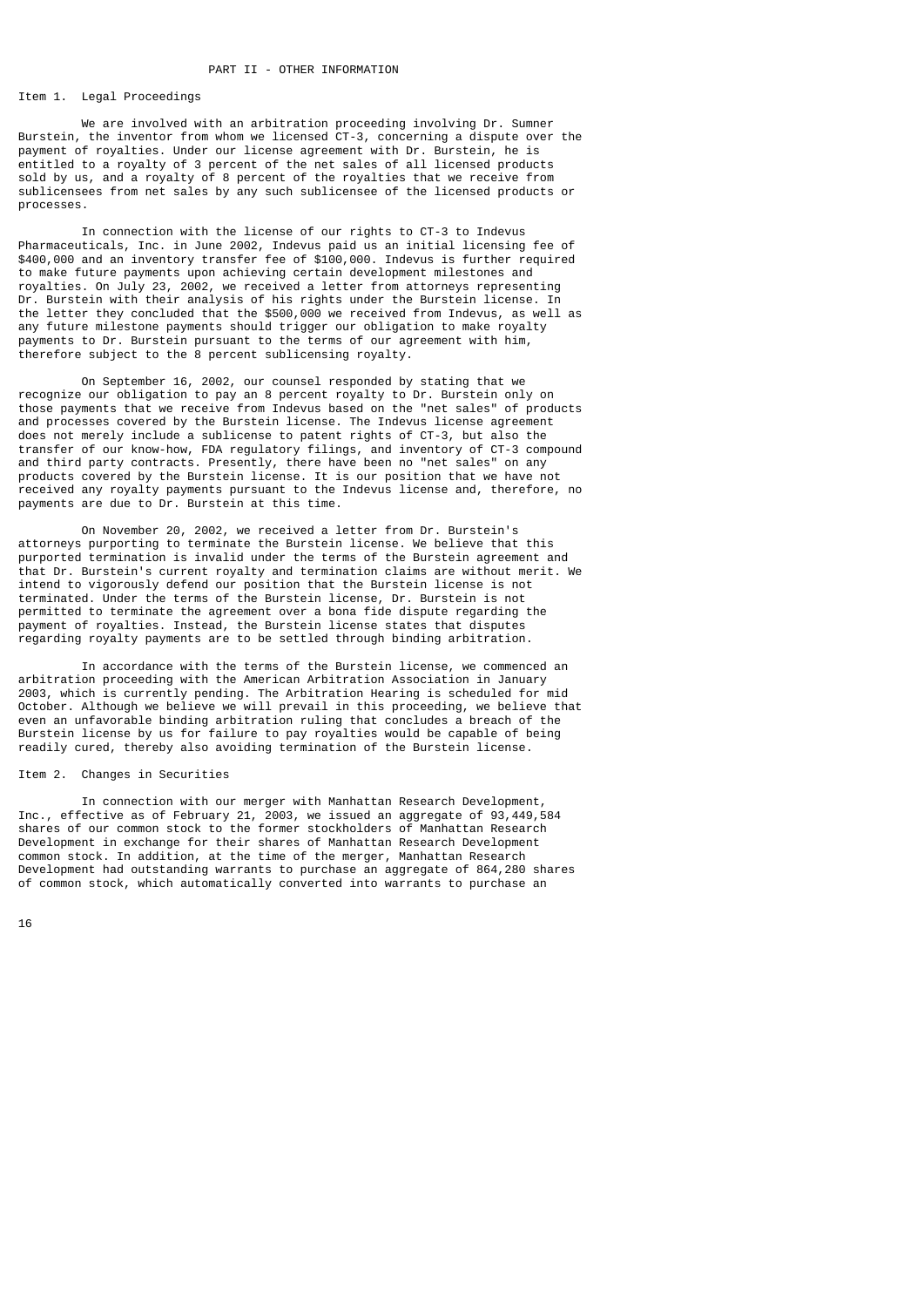aggregate of 7,323,146 shares of our common stock. The form of warrant such warrant is attached hereto as Exhibit 4.1. We relied on the exemption from federal registration under Section 4(2) of the Securities Act of 1933, as amended, based on our belief that the issuance of such securities did not involve a public offering, as there were fewer than 35 "non-accredited" investors, all of whom, either alone or through a purchaser representative, had such knowledge and experience in financial and business matters so that each was capable of evaluating the risks of the investment.

Item 4. Submission of Matters to a Vote of Security Holders.

 Our annual meeting of stockholders was held on February 21, 2003. The stockholders took the following actions:

 (a) The stockholders re-elected five directors, all of whom together then comprised the entire board. The stockholders present in person or by proxy cast the following numbers of votes in connection with the election of directors, resulting in the election of all nominees:

|                   | Class              | Votes For | Votes Withheld |
|-------------------|--------------------|-----------|----------------|
|                   |                    |           |                |
| Steven H. Kanzer  | Common             | 6,527,329 | 24,600         |
|                   | Series A Preferred | 192,479   | 0              |
| Peter O. Kliem    | Common             | 6,529,195 | 22,733         |
|                   | Series A Preferred | 192,478   | 0              |
| A. Joseph Rudick  | Common             | 6,522,870 | 29,059         |
|                   | Series A Preferred | 192,478   | 0              |
| David M. Tanen    | Common             | 6,529,195 | 22,733         |
|                   | Series A Preferred | 192,478   | 0              |
| Frederic P. Zotos | Common             | 6,438,854 | 113,075        |
|                   | Series A Preferred | 183,473   | 9,006          |

Upon the completion of our merger with Manhattan Research Development, however, each of the newly-elected directors, except Mr. Tanen, resigned on February 21, 2003 in accordance with the terms of the merger.

 (b) The stockholders approved an amendment to our certificate of incorporation, increasing the number of authorized shares of common stock from 50 million to 150 million. The following table sets forth a summary of the voting on this proposal:

| Class              | Votes For | Votes Against | Votes Abstained | Broker Non-Votes                |
|--------------------|-----------|---------------|-----------------|---------------------------------|
| -----              | --------- | ------------- | --------------- | - - - - - - - - - - - - - - - - |
| Common Stock       | 8,459,645 | 36,727        | ൈ               | റ                               |
| Series A Preferred | 192,479   |               |                 | ൶                               |

 (c) The stockholders approved an amendment to our certificate of incorporation, changing our name from "Atlantic Technology Ventures, Inc." to "Manhattan Pharmaceuticals, Inc." The following table sets forth a summary of the voting on this proposal:

| Class              | Votes For | Votes Against | Votes Abstained | Broker Non-Votes |
|--------------------|-----------|---------------|-----------------|------------------|
| -----              | --------- | ------------- | --------------- | ---------        |
| Common Stock       | 8,447,791 | 48,500        | 80              | റ                |
| Series A Preferred | 192,479   |               | ൈ               | ⋒                |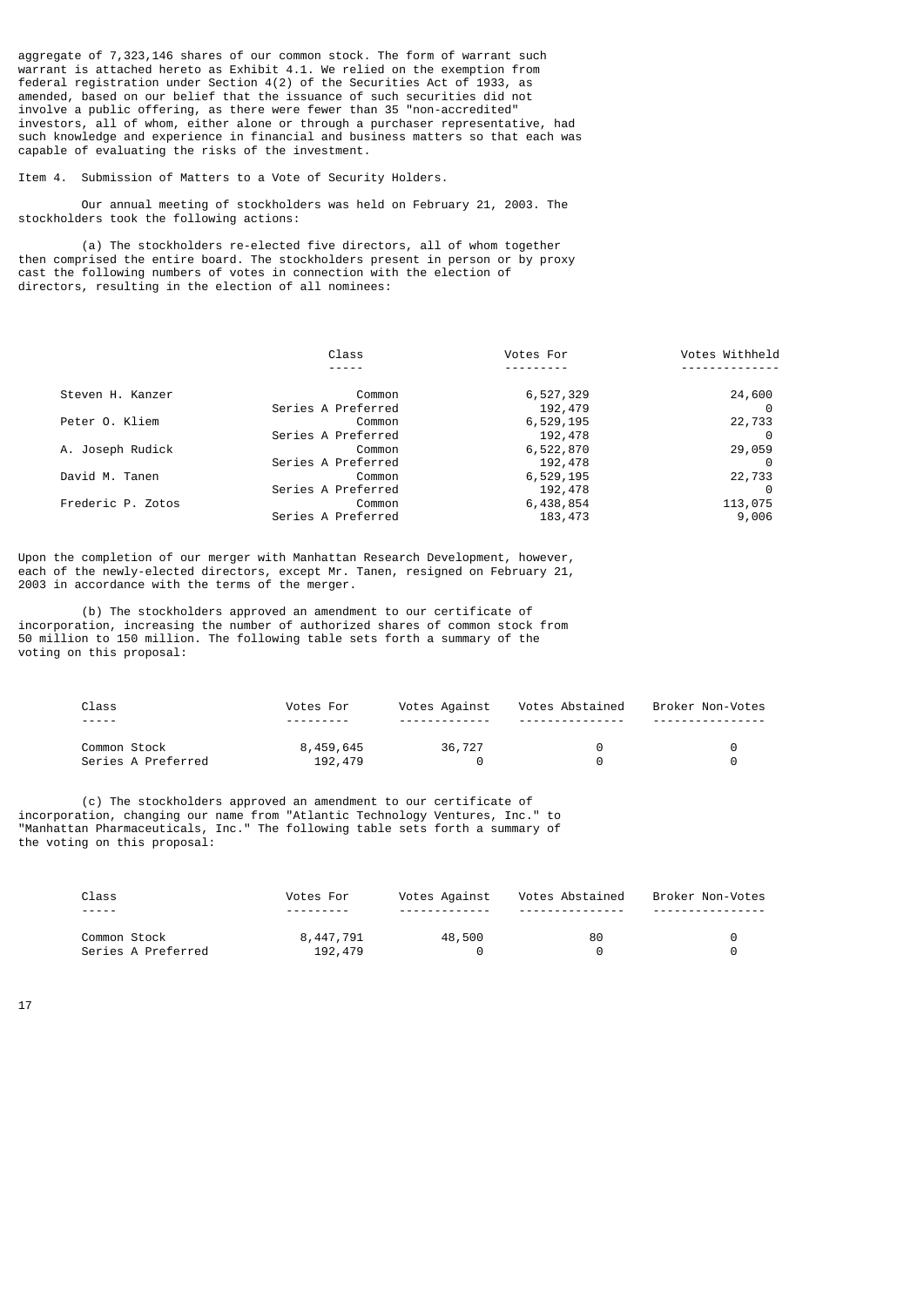(d) The stockholders approved an amendment to our Series A preferred stock certificate of designations providing for the automatic conversion of all outstanding shares of Series A preferred stock upon completion of our merger with Manhattan Research Development, Inc. The following table sets forth a summary of the voting on this proposal:

| Class              | Votes For   | Votes Against | Votes Abstained | Broker Non-Votes |
|--------------------|-------------|---------------|-----------------|------------------|
| Common Stock       | 5, 215, 741 | 37,920        | ⋒               | 3,242,711        |
| Series A Preferred | 192,479     |               | ⋒               |                  |

 (e) The stockholders ratified our board of directors' selection of J.H. Cohn, LLP as our independent auditors for fiscal 2002. The following table sets forth a summary of the voting on this proposal:

| Class              | Votes For | Votes Against | Votes Abstained | Broker Non-Votes |
|--------------------|-----------|---------------|-----------------|------------------|
| Common Stock       | 8,410,654 | 81,551        | 4,167           |                  |
| Series A Preferred | 192,479   |               |                 |                  |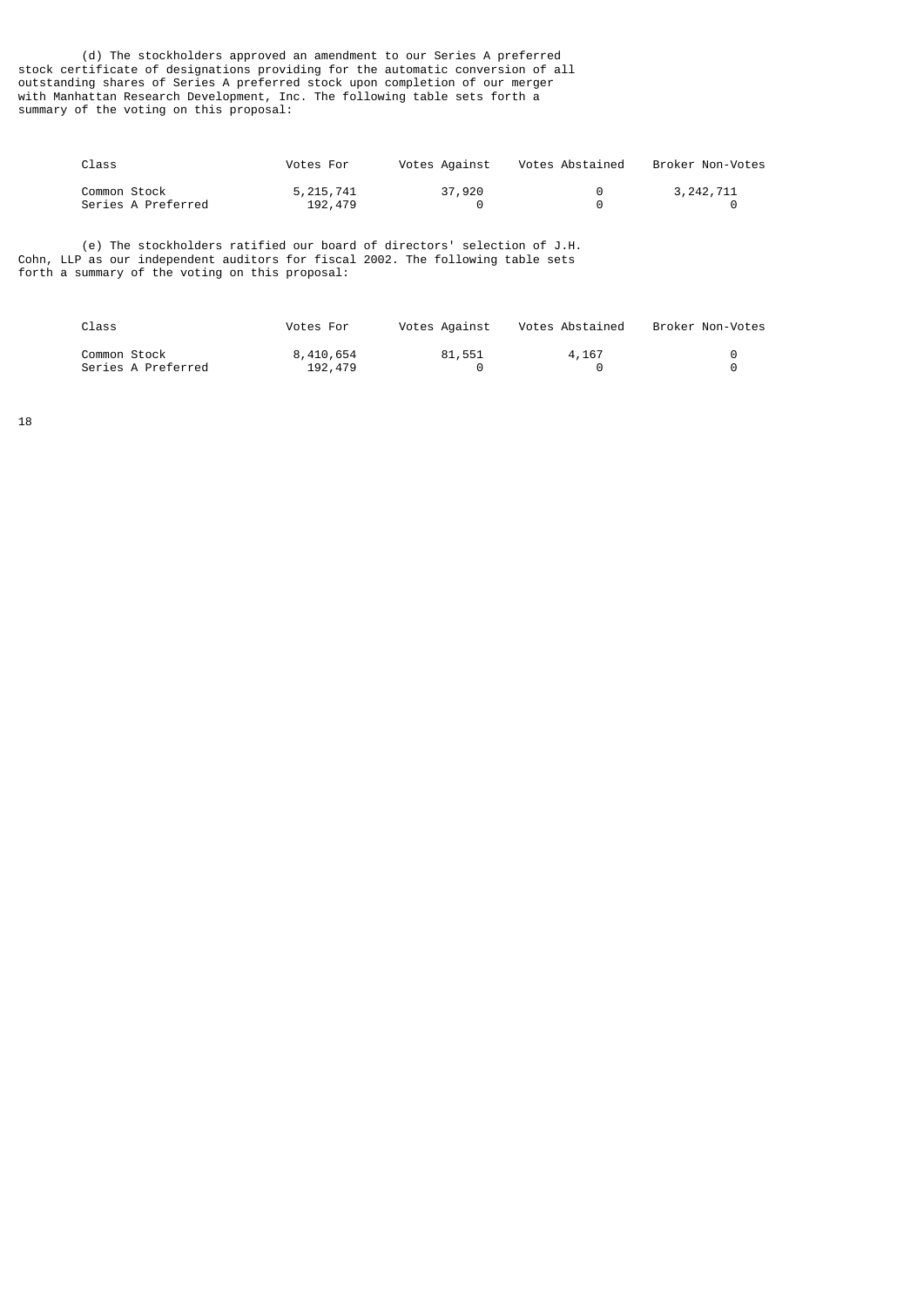(a) Exhibits

Exhibit No. Description - ----------- -----------

- 3.1 Certificate of incorporation, as amended through February 21, 2003 (incorporated by reference to the same exhibit number to the Registrant's Annual Report on Form 10-KSB for the year ended December 31, 2002).
- 4.1 Form of warrant issued by Manhattan Research Development, Inc., which automatically converted into warrants to purchase shares of the Registrant's common stock upon the merger transaction with such company.
	- 10.1 Third Amendment to Employment Agreement dated February 21, 2003 between the Registrant and Frederic. P. Zotos.
	- 10.2 Third Amendment to Employment Agreement dated February 21, 2003 between the Registrant and A. Joseph Rudick.
	- 10.3 Second Amendment to Employment Agreement dated February 21, 2003 between the Registrant and Nicholas J. Rossettos.
	- 10.4 Employment Agreement dated January 2, 2003, between Manhattan Research Development, Inc. and Leonard Firestone, as assigned to the Registrant effective as of February 21, 2003.
	- 10.5 Employment Agreement dated February 28, 2003, between the Registrant and Nicholas J. Rossettos.
	- 10.6 License Agreement dated on or about February 28, 2002 between Manhattan Research Development, Inc. (f/k/a Manhattan Pharmaceuticals, Inc.) and Oleoyl-Estrone Developments SL (portions of this exhibit have been ommitted pursuant to a request for confidential treatment and have been filed separately with the Commission pursuant to Rule 24b-2 of the Securities Exchange Act of 1934, as amended.

99.1 Certifications of Chief Executive and Chief Financial Officer.

(b) Reports on Form 8-K

 On March 5, 2003, we filed a Current Report on Form 8-K dated February 21, 2003 disclosing under Item 2 thereof our merger transaction with Manhattan Research Development, Inc. On May 9, 2003, we amended the current report to include financial statements and pro forma information, as required by Item 7 of Form 8-K.

19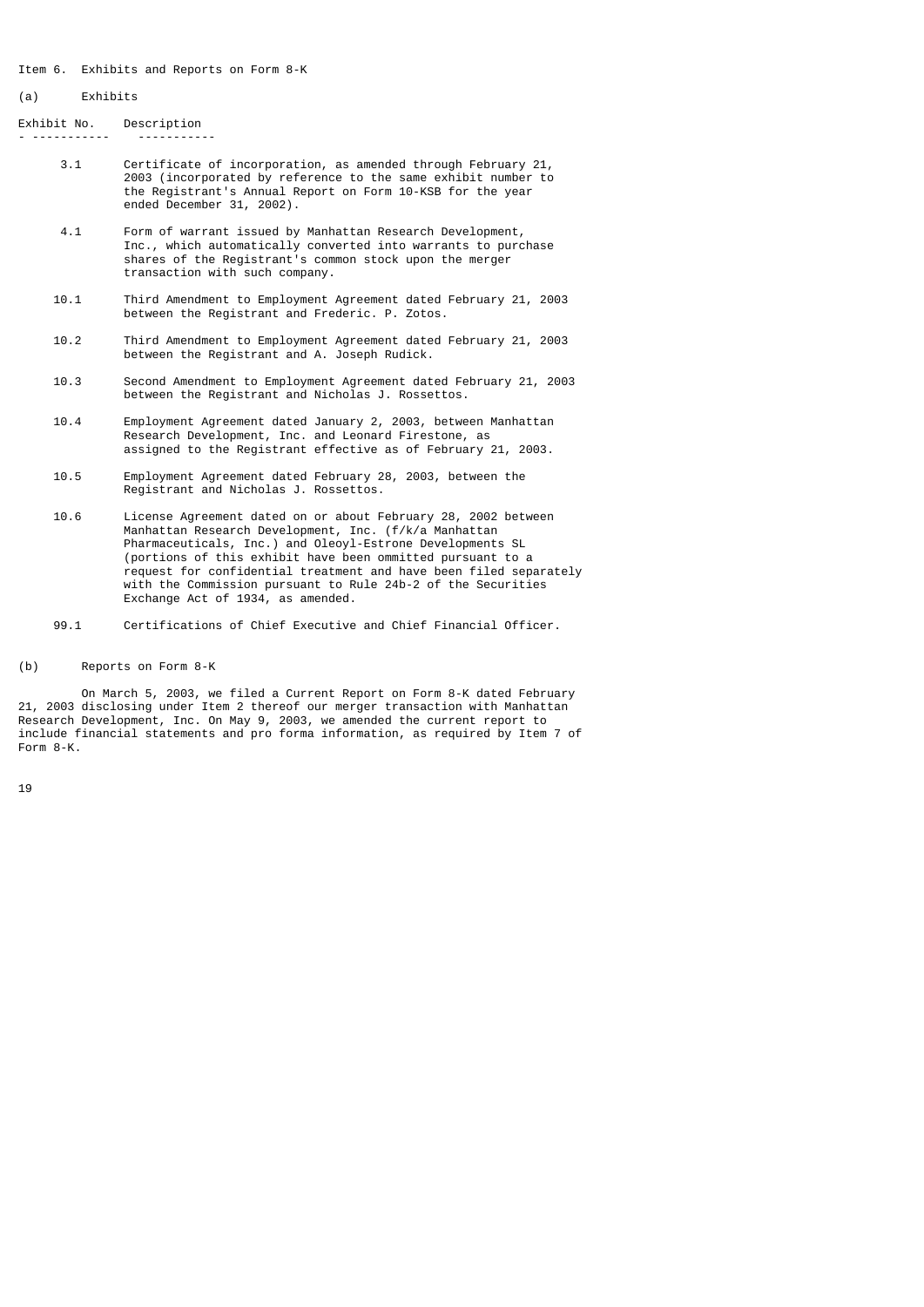## SIGNATURES

 In accordance with the requirements of the Exchange Act of 1934, the registrant caused this report to be signed on its behalf by the undersigned, thereunto duly authorized.

|                    |     | MANHATTAN PHARMACEUTICALS, INC.                            |
|--------------------|-----|------------------------------------------------------------|
| Date: May 15, 2003 | BV: | /s/ Leonard Firestone                                      |
|                    |     | Leonard Firestone<br>President and Chief Executive Officer |
| Date: May 15, 2003 |     | By: /s/ Nicholas J. Rossettos                              |
|                    |     | Nicholas J. Rossettos<br>Chief Financial Officer           |

е процесси производство в село в 1920 година в 1920 година в 1920 година в 1920 година в 1920 година в 1920 го<br>В 1920 година в 1920 година в 1920 година в 1920 година в 1920 година в 1920 година в 1920 година в 1920 годин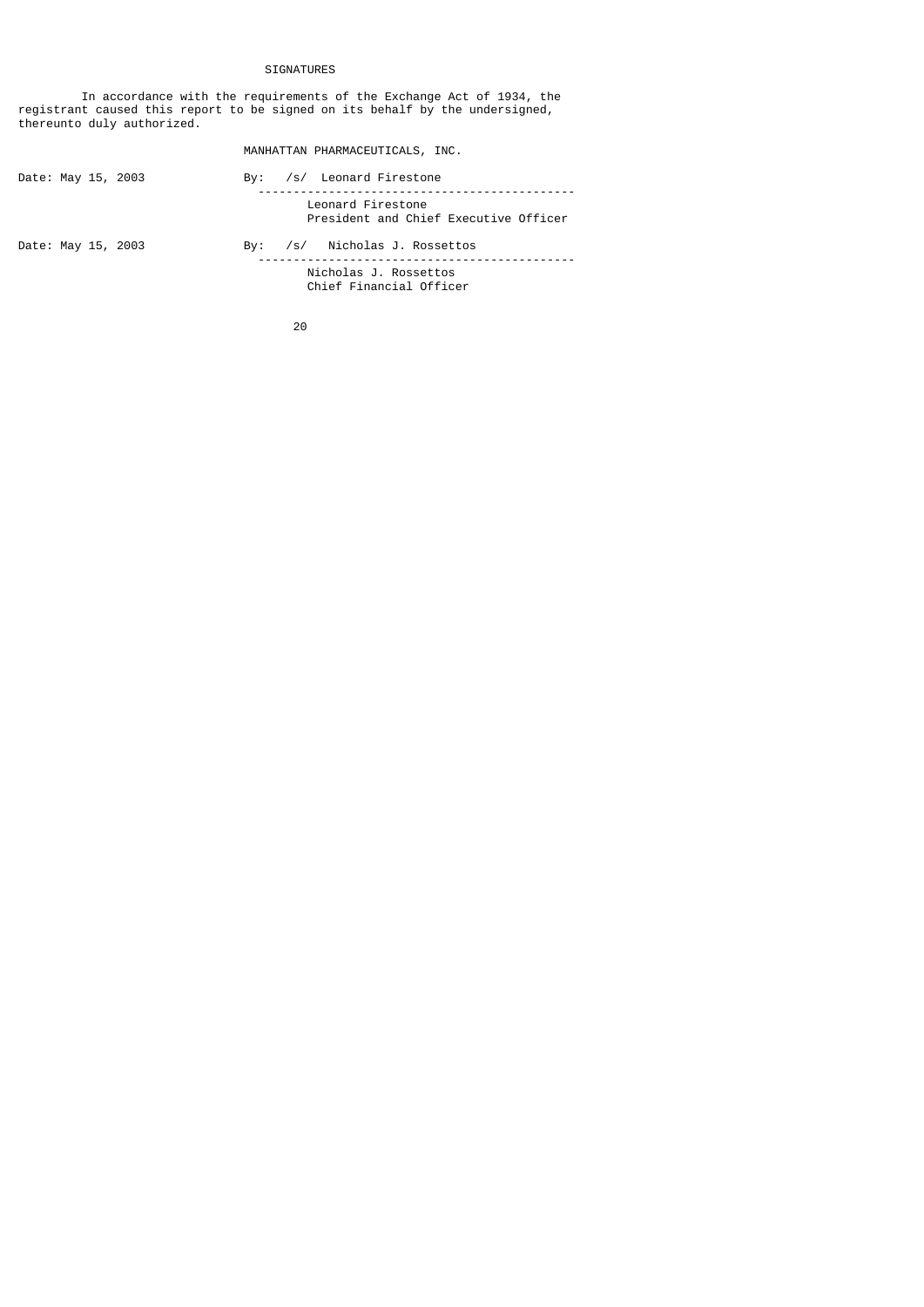### CERTIFICATIONS

I, Leonard Firestone, certify that:

- 1. I have reviewed this quarterly report on Form 10-QSB of Manhattan Pharmaceuticals, Inc.;
- 2. Based on my knowledge, this quarterly report does not contain any untrue statement of a material fact or omit to state a material fact necessary to make the statements made, in light of the circumstances under which such statements were made, not misleading with respect to the period covered by this quarterly report;
- 3. Based on my knowledge, the financial statements, and other financial information included in this quarterly report, fairly present in all material respects the financial condition, results of operations and cash flows of the registrant as of, and for, the periods presented in this quarterly report;
- 4. The registrant's other certifying officers and I are responsible for establishing and maintaining disclosure controls and procedures (as defined in Exchange Act Rules 13a-14 and 15d-14) for the registrant and have:
	- a) designed such disclosure controls and procedures to ensure that material information zelating to the registrant, including its consolidated subsidiaries, is made known to us by others within those entities, particularly during the
- period in which this quarterly report is being prepared; b) evaluated the effectiveness of the registrant's disclosure controls and procedures as of a date within 90 days prior to the filing date of this quarterly report (the "Evaluation Date"); and<br>c) presented in
	- presented in this quarterly report our conclusions about the effectiveness of the disclosure controls and procedures based on our evaluation as of the Evaluation Date;
- 5. The registrant's other certifying officers and I have disclosed, based on our most recent evaluation, to the registrant's auditors and the audit committee of registrant's board of directors (or persons performing the equivalent functions):
	- a) all significant deficiencies in the design or operation of internal controls which could adversely affect the registrant's ability to record, process, summarize and report financial data and have identified for the registrant's auditors any material weaknesses in internal controls; and<br>b) any fraud, whether or not material, that involves management
	- b) any fraud, whether or not material, that involves management or other employees who have a significant role in the registrant's internal controls; and
- 6. The registrant's other certifying officers and I have indicated in this quarterly report whether or not there were significant changes in internal controls or in other factors that could significantly affect internal controls subsequent to the date of our most recent evaluation, including any corrective actions with regard to significant deficiencies and material weaknesses.

| Date: May 15, 2003 | /s/ Leonard Firestone                 |
|--------------------|---------------------------------------|
|                    |                                       |
|                    | Leonard Firestone                     |
|                    | President and Chief Executive Officer |

21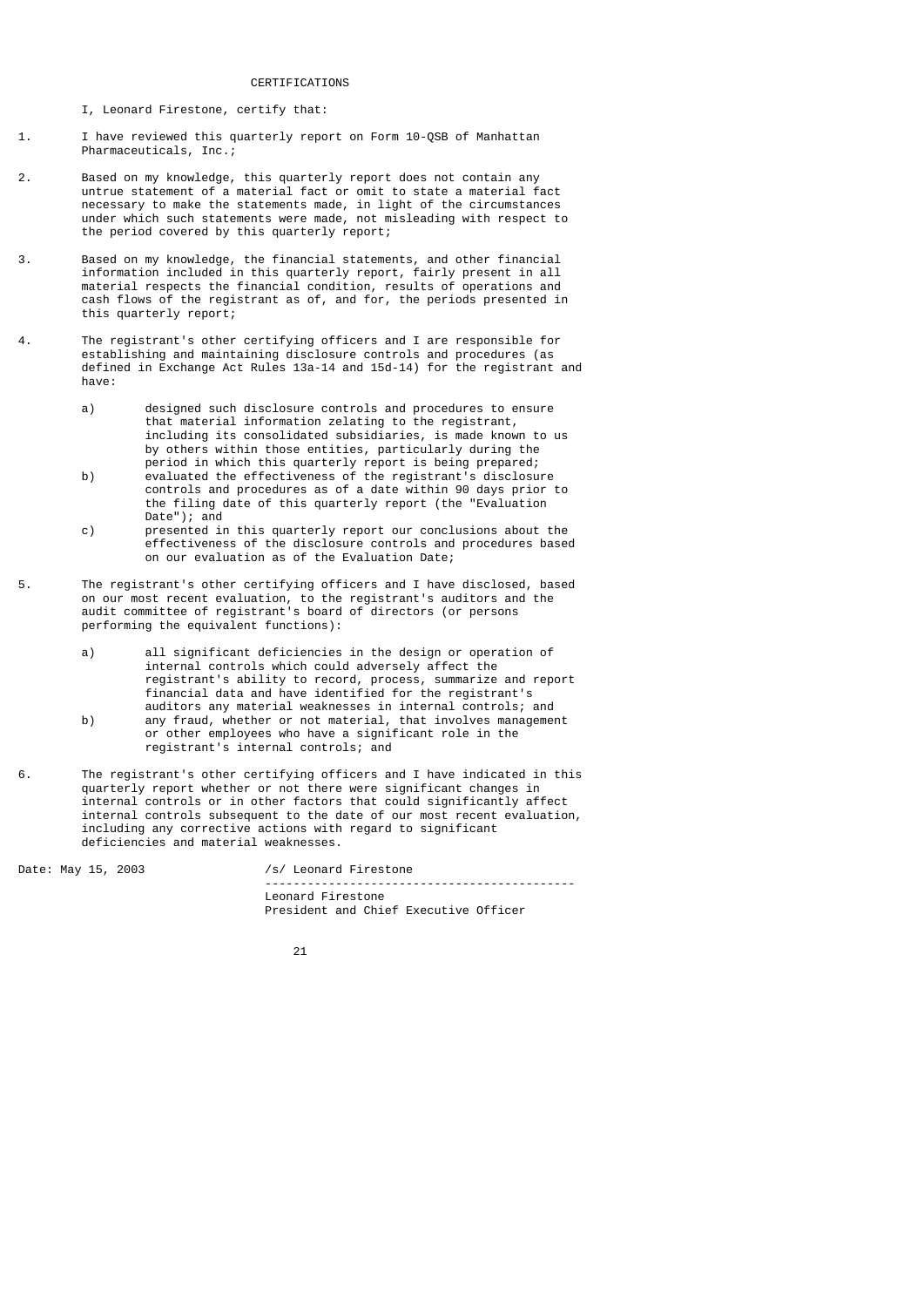### I, Nicholas J. Rossettos, certify that:

- 1. I have reviewed this quarterly report on Form 10-QSB of Manhattan Pharmaceuticals, Inc.;
- 2. Based on my knowledge, this quarterly report does not contain any untrue statement of a material fact or omit to state a material fact necessary to make the statements made, in light of the circumstances under which such statements were made, not misleading with respect to the period covered by this quarterly report;
- 3. Based on my knowledge, the financial statements, and other financial information included in this quarterly report, fairly present in all material respects the financial condition, results of operations and cash flows of the registrant as of, and for, the periods presented in this quarterly report;
- 4. The registrant's other certifying officers and I are responsible for establishing and maintaining disclosure controls and procedures (as defined in Exchange Act Rules 13a-14 and 15d-14) for the registrant and have:
	- a) designed such disclosure controls and procedures to ensure that material information relating to the registrant, including its consolidated subsidiaries, is made known to us by others within those entities, particularly during the period in which this quarterly report is being prepared;<br>b) evaluated the effectiveness of the registrant's disclosu
	- evaluated the effectiveness of the registrant's disclosure controls and procedures as of a date within 90 days prior to the filing date of this quarterly report (the "Evaluation Date"); and<br>c) presented in
	- presented in this quarterly report our conclusions about the effectiveness of the disclosure controls and procedures based on our evaluation as of the Evaluation Date;
- 5. The registrant's other certifying officers and I have disclosed, based on our most recent evaluation, to the registrant's auditors and the audit committee of registrant's board of directors (or persons performing the equivalent functions):
- a) all significant deficiencies in the design or operation of internal controls which could adversely affect the registrant's ability to record, process, summarize and report financial data and have identified for the registrant's auditors any material weaknesses in internal controls; and<br>b) any fraud, whether or not material, that involves management b) any fraud, whether or not material, that involves management
- or other employees who have a significant role in the registrant's internal controls; and
- 6. The registrant's other certifying officers and I have indicated in this quarterly report whether or not there were significant changes in internal controls or in other factors that could significantly affect internal controls subsequent to the date of our most recent evaluation, including any corrective actions with regard to significant deficiencies and material weaknesses.

Date: May 15, 2003 **/s/ Nicholas J. Rossettos**  ---------------------------------- Nicholas J. Rossettos

Chief Financial Officer

<u>22</u>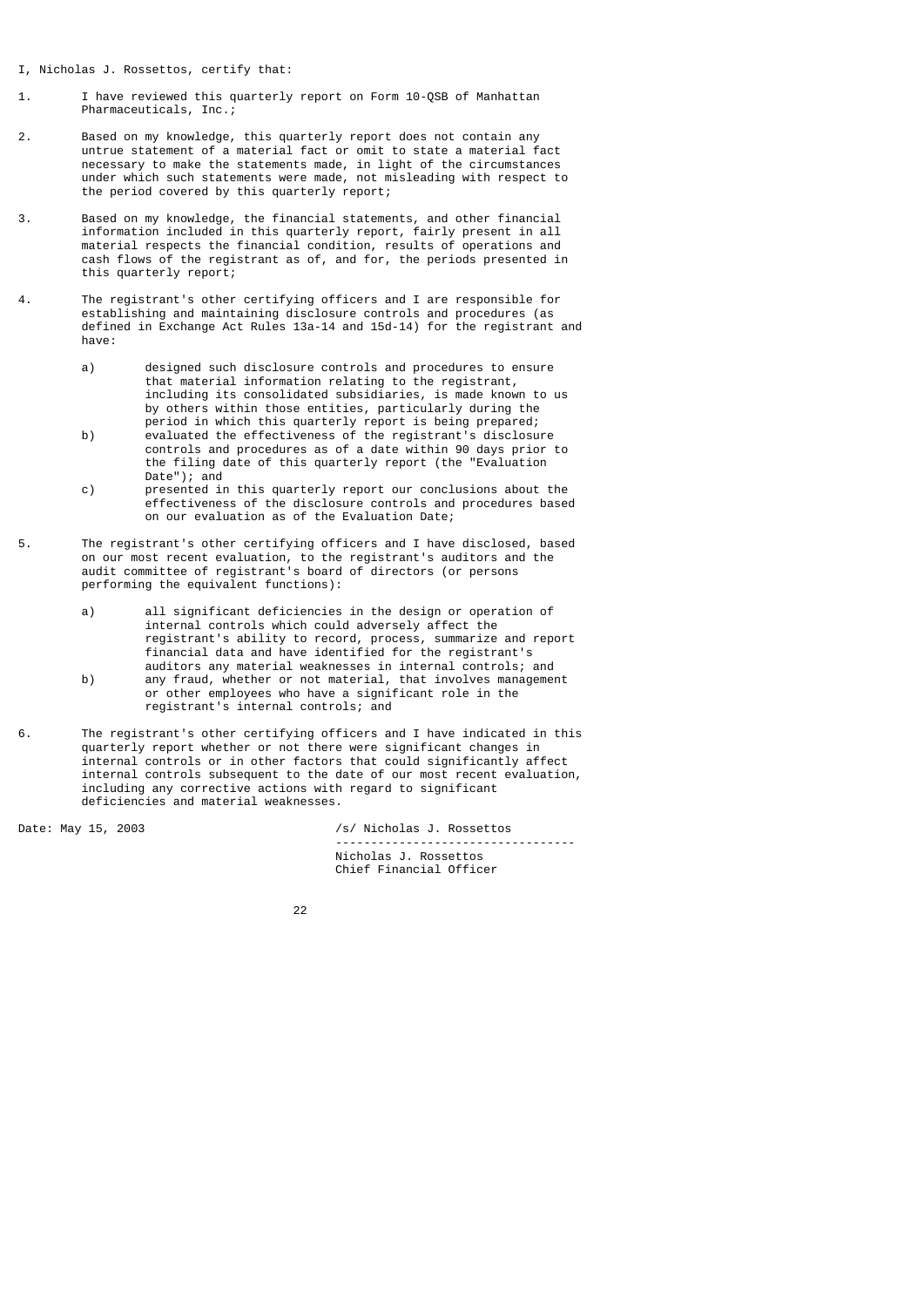Exhibit Index

Exhibit No. Description

- 3.1 Certificate of incorporation, as amended through February 21, 2003 (incorporated by reference to the same exhibit number to the Registrant's Annual Report on Form 10-KSB for the year ended December 31, 2002).
- 4.1 Form of warrant issued by Manhattan Research Development, Inc., which automatically converted into warrants to purchase shares of the Registrant's common stock upon the merger transaction with such company.
	- 10.1 Third Amendment to Employment Agreement dated February 21, 2003 between the Registrant and Frederic. P. Zotos.
	- 10.2 Third Amendment to Employment Agreement dated February 21, 2003 between the Registrant and A. Joseph Rudick.
	- 10.3 Second Amendment to Employment Agreement dated February 21, 2003 between the Registrant and Nicholas J. Rossettos.
	- 10.4 Employment Agreement dated January 2, 2003, between Manhattan Research Development, Inc. and Leonard Firestone, as assigned to the Registrant effective as of February 21, 2003.
	- 10.5 Employment Agreement dated February 28, 2003, between the Registrant and Nicholas J. Rossettos.
	- 10.6 License Agreement dated on or about February 28, 2002 between Manhattan Research Development, Inc. (f/k/a Manhattan Pharmaceuticals, Inc.) and Oleoyl-Estrone Developments SL (portions of this exhibit have been ommitted pursuant to a request for confidential treatment and have been filed separately with the Commission pursuant to Rule 24b-2 of the Securities Exchange Act of 1934, as amended.
	- 99.1 Certifications of Chief Executive and Chief Financial Officer.

<u>23 and 23</u>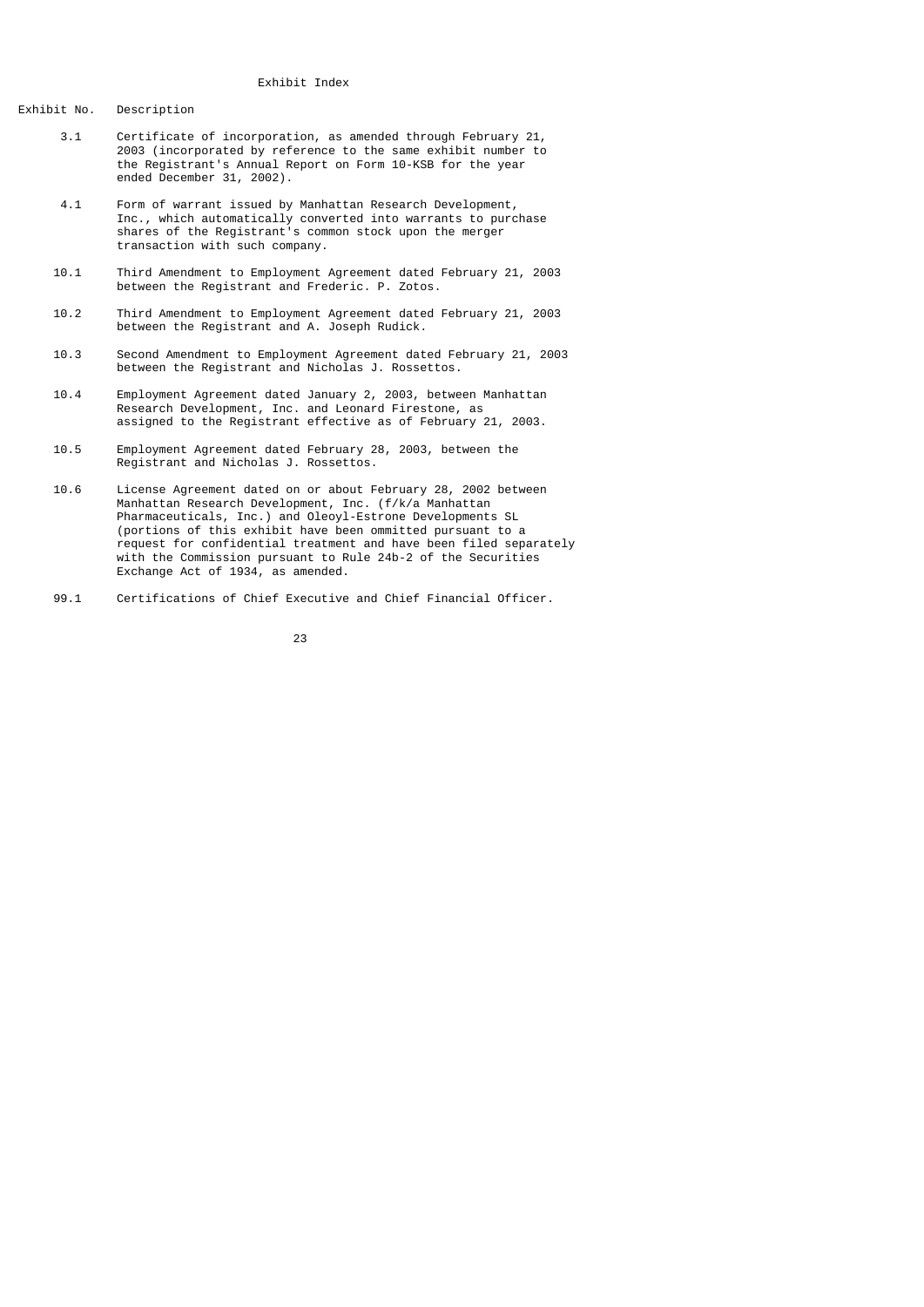THE SECURITIES REPRESENTED BY THIS CERTIFICATE ARE NOT TRANSFERABLE WITHOUT THE EXPRESS WRITTEN CONSENT OF MANHATTAN PHARMACEUTICALS, INC. (THE "COMPANY") AND HAVE NOT BEEN REGISTERED UNDER THE SECURITIES ACT OF 1933, AS AMENDED, OR ANY APPLICABLE STATE SECURITIES LAWS, AND MAY NOT BE SOLD, OFFERED FOR SALE, PLEDGED OR HYPOTHECATED OR OTHERWISE TRANSFERRED IN THE ABSENCE OF A REGISTRATION STATEMENT IN EFFECT WITH RESPECT TO THE SECURITIES UNDER SUCH ACT OR AN EXEMPTION THEREFROM. ANY SUCH TRANSFER MAY ALSO BE SUBJECT TO APPLICABLE STATE SECURITIES LAWS.

MANHATTAN PHARMACEUTICALS, INC.

 Warrant for the Purchase of Shares of ------------------------------------- Common Stock ------------

CSW No. Shares

FOR VALUE RECEIVED, MANHATTAN PHARMACEUTICALS, INC., a Delaware<br>ion (the "COMPANY"), hereby certifies that \_\_\_\_\_\_\_\_\_\_\_ or his registered corporation (the "COMPANY"), hereby certifies that  $\frac{1}{\sqrt{2\pi}}$ assigns (the "Holder") is entitled to purchase from the Company, subject to the provisions of this Warrant, at any time commencing from the date hereof until [DATE], 2007 (the "TERMINATION DATE"), [\_\_\_\_\_\_\_\_\_] fully paid and non-assessable shares of the common stock, \$.001 par value, of the Company ("COMMON STOCK") at an initial per share exercise price equal to \$1.60, and an initial aggregate exercise price of \$ \_\_\_\_\_\_. The shares of Common Stock or other securities or property deliverable upon such exercise are hereinafter sometimes referred to as the "WARRANT SHARES." The exercise price of a share of Common Stock in effect at any time is hereinafter sometimes referred to as the "PER SHARE EXERCISE PRICE" and the aggregate purchase price payable for the Warrant Shares hereunder is hereinafter sometimes referred to as the "AGGREGATE EXERCISE PRICE." This Warrant is one of a duly authorized issue of Warrants constituting components of units sold by the Company on the date hereof (collectively, the "WARRANTS").

1. EXERCISE OF WARRANT.

 (a) This Warrant may be exercised in whole or in part, at any time by the Holder commencing upon the date hereof and prior to the Termination Date:

 (i) by presentation and surrender of this Warrant (with the subscription form at the end hereof duly executed) at the address set forth in Subsection 8(a) hereof, together with payment, by certified or official bank check payable to the order of the Company, of the Aggregate Exercise Price or the proportionate part thereof if exercised in part.

 (ii) by the surrender of this Warrant (with the cashless exercise form at the end hereof duly executed) (a "Cashless Exercise") at the address set forth in Section 8(a) hereof. Such presentation and surrender shall be deemed a waiver of the Holder's obligation to pay the Aggregate Exercise Price, or the proportionate part thereof if this Warrant is exercised in part. In the event of a Cashless Exercise, the Holder shall exchange its Warrant for that number of Warrant Shares subject to such Cashless Exercise multiplied by a fraction, the numerator of which shall be the difference between (A) the last sale price of the Common Stock on the trading day prior to such date or, in case no such reported sales take place on such day, the average of the last reported bid and asked prices of the Common Stock on such day, in either case on the principal national securities exchange on which the Common Stock is admitted to trading or listed, or if not listed or admitted to trading on any such exchange, the representative closing sale price of the Common Stock as reported by the National Association of Securities Dealers, Inc. Automated Quotations System ("NASDAQ"), or other similar organization if NASDAQ is no longer reporting such information, or, if the Common Stock is not reported on NASDAQ, the high per share sale price for the Common Stock in the over-the-counter market as reported by the National Quotation Bureau or similar organization, or if not so available, the fair market value of the Common Stock as determined in good faith by the Board of Directors (the "Current Market Price") and (B) the Per Share Exercise Price, and the denominator of which shall be the then Current Market Price. For purposes of any computation under this Section 1(a), the then Current Market Price shall be based on the trading day immediately prior to the Cashless Exercise.

 (b) If this Warrant is exercised in part only, the Company shall, upon presentation of this Warrant upon such exercise, execute and deliver (with the certificate for the Warrant Shares purchased) a new Warrant evidencing the rights of the Holder hereof to purchase the balance of the Warrant Shares purchasable hereunder upon the same terms and conditions as herein set forth. Upon proper exercise of this Warrant, the Company promptly shall deliver certificates for the Warrant Shares to the Holder duly legended as authorized by the subscription form. No fractional shares shall be issued upon exercise of this Warrant. With respect to any fraction of a share called for upon exercise hereof, the Company shall pay to the Holder an amount in cash equal to such fraction multiplied by the Current Market Price of one (1) share of Common Stock.

 2. RESERVATION OF WARRANT SHARES; FULLY PAID SHARES; TAXES. The Company hereby undertakes until expiration of this Warrant to reserve for issuance or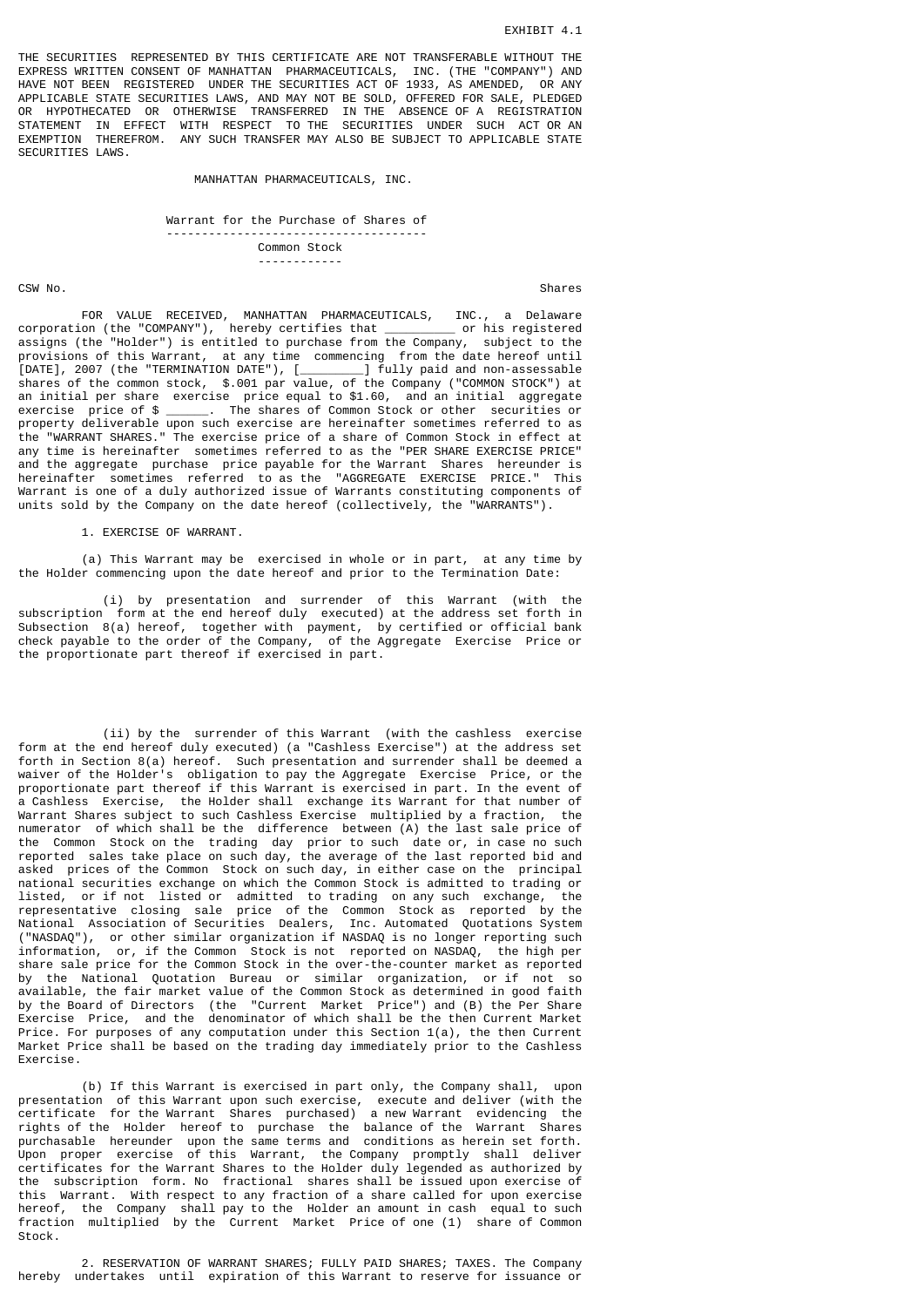delivery upon exercise of this Warrant, such number of shares of the Common Stock as shall be required for issuance and/or delivery upon exercise of this Warrant in full, and agrees that all Warrant Shares so issued and/or delivered will be validly issued, fully paid and non-assessable, and further agrees to pay all taxes and charges that may be imposed upon such issuance and/or delivery.

 3. REGISTRATION UNDER SECURITIES ACT OF 1933, AS AMENDED. The Holder of this Warrant shall have the registration rights as provided in Article V of the Common Stock and Warrant Purchase Agreement (the "Purchase Agreement") dated as of the date hereof between the Company and such Holder (or such Holder's predecessor in interest). If the Holder is not a party to the Purchase Agreement, by acceptance of this Warrant the Holder agrees to comply with provisions of Article V of the Purchase Agreement to the same extent as if it were a party thereto.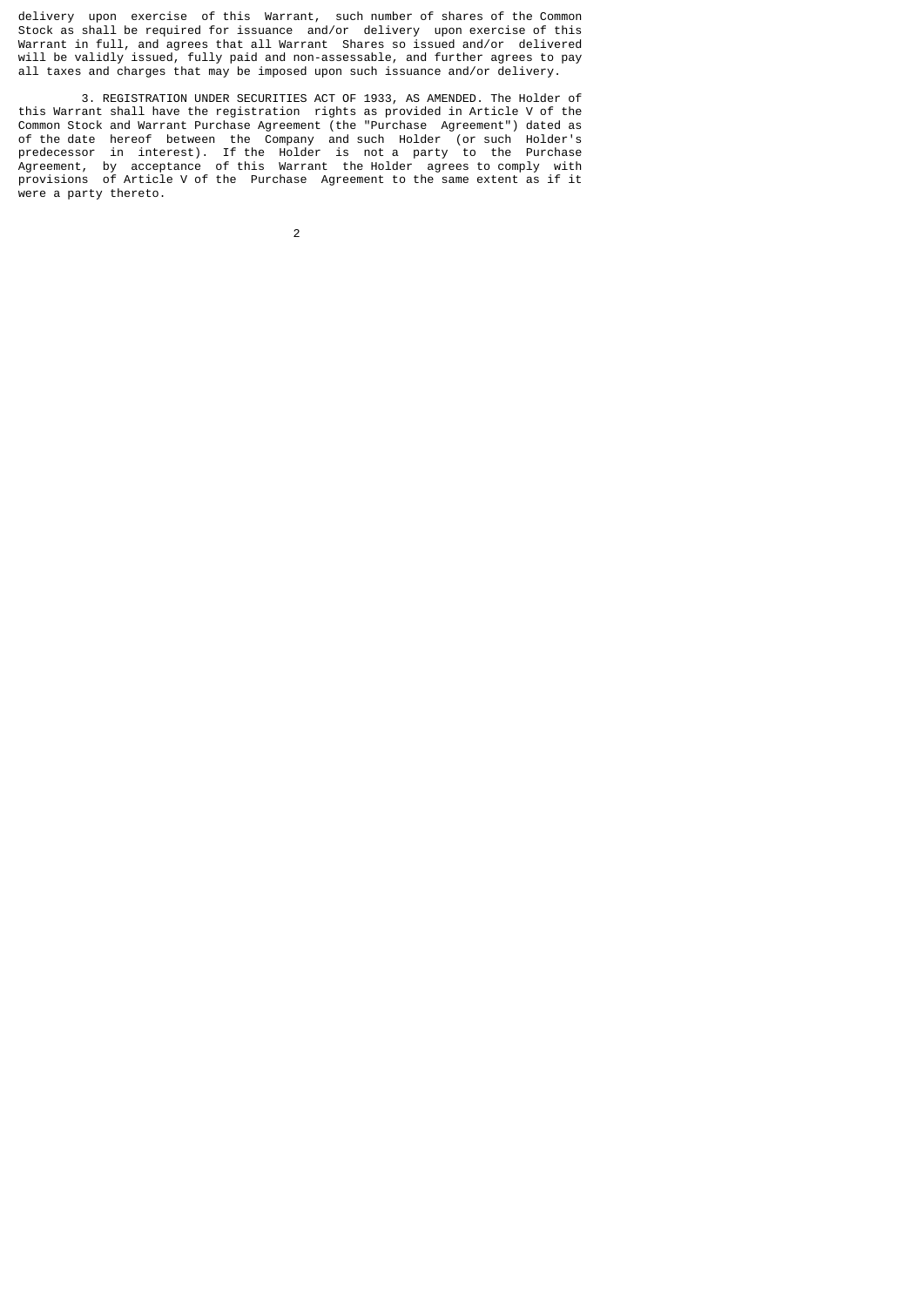4. LIMITED TRANSFERABILITY. In addition to the limitation on transferability set forth in Section 1(a) hereof, this Warrant may not be sold, transferred, assigned or hypothecated by the Holder except in compliance with the provisions of the Act and the applicable state securities "blue sky" laws. the provisions of the Act and the applicable state securities "blue sky" and is so transferable only upon the books of the Company which it shall cause to be maintained for such purpose. The Company may treat the registered Holder of this Warrant as he or it appears on the Company's books at any time as the Holder for all purposes. The Company shall permit any Holder of a Warrant or his duly authorized attorney, upon written request during ordinary business hours, to inspect and copy or make extracts from its books showing the registered holders of Warrants. All Warrants issued upon the transfer or assignment of this Warrant will be dated the same date as this Warrant, and all rights of the holder thereof shall be identical to those of the Holder.

 5. LOSS, ETC., OF WARRANT. Upon receipt of evidence satisfactory to the Company of the loss, theft, destruction or mutilation of this Warrant, and of indemnity reasonably satisfactory to the Company, if lost, stolen or destroyed, and upon surrender and cancellation of this Warrant, if mutilated, the Company shall execute and deliver to the Holder a new Warrant of like date, tenor and denomination.

 6. STATUS OF HOLDER. This Warrant does not confer upon the Holder any right to vote or to consent to or receive notice as a stockholder of the Company, as such, in respect of any matters whatsoever, or any other rights or liabilities as a stockholder, prior to the exercise hereof.

 7. NOTICES. No notice or other communication under this Warrant shall be effective unless, but any notice or other communication shall be effective and shall be deemed to have been given if, the same is in writing and is mailed by first-class mail, postage prepaid, addressed to:

| If to the Holder: | the Holder's address<br>indicated on the signature page of the<br>Note Purchase Agreement; or |
|-------------------|-----------------------------------------------------------------------------------------------|
|                   | If to the Company: c/o Manhattan Pharmaceuticals, Inc.<br>787 Seventh Avenue, 48th Floor,     |

 8. HEADINGS. The headings of this Warrant have been inserted as a matter of convenience and shall not affect the construction hereof.

New York, New York 10019, Attn: Secretary

 9. APPLICABLE LAW. This Warrant shall be governed by and construed in accordance with the laws of the State of New York, without regard to principles of conflicts of law. Notwithstanding anything to the contrary contained herein, in no event may the effective rate of interest collected or received by the Holder exceed that which may be charged, collected or received by the Holder under applicable law. The parties agree to settle any disputes through binding arbitration in the city, county and State of New York.

<u>3 and 2003 and 2003 and 2003 and 2003 and 2003 and 2003 and 2003 and 2003 and 2003 and 2003 and 200</u>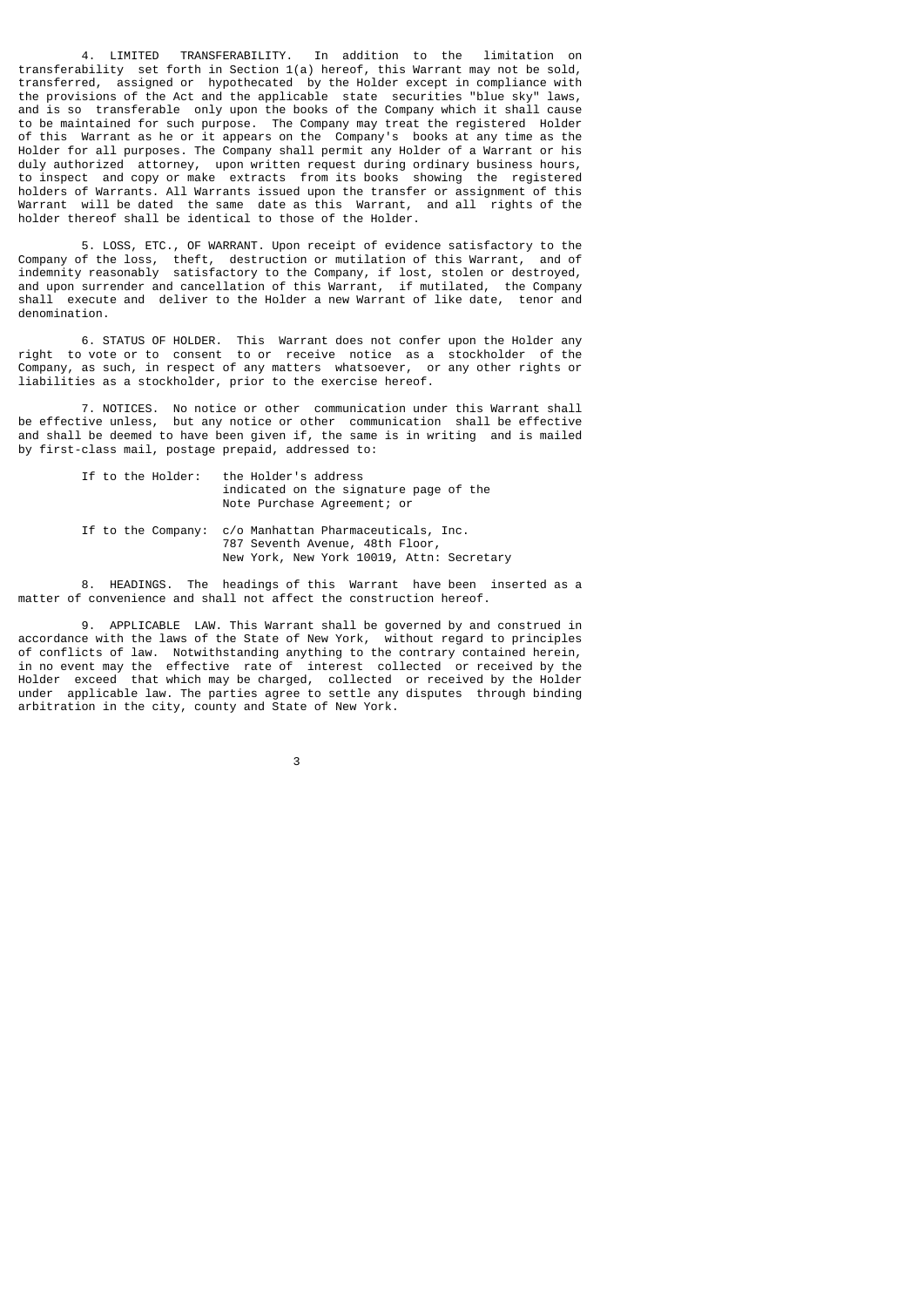IN WITNESS WHEREOF, the Company has caused this Warrant to be signed by its President and its corporate seal to be hereunto affixed and attested by its Secretary this \_\_\_ day of \_\_\_\_\_\_\_\_\_\_, 2002.

MANHATTAN PHARMACEUTICALS, INC.

 By: ---------------------------- Name: David M. Tanen Title: President

ATTEST:

- -------------------- Secretary

4

[Corporate Seal]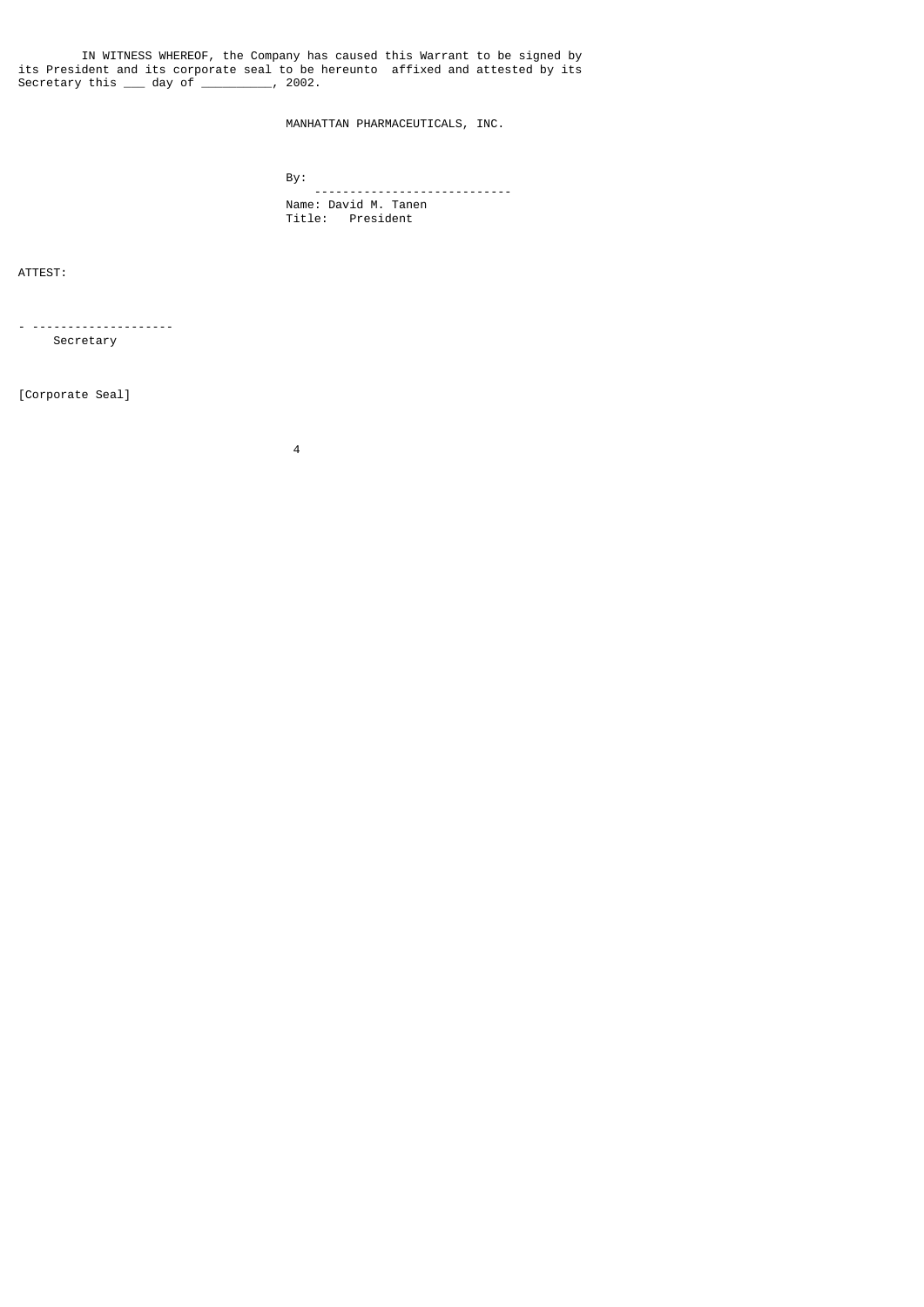#### SUBSCRIPTION ------------

 The undersigned, \_\_\_\_\_\_\_\_\_\_\_\_\_\_\_\_\_\_\_, pursuant to the provisions of the foregoing Warrant, hereby elects to exercise the within Warrant to the extent of purchasing \_\_\_\_\_\_\_\_\_\_\_\_\_\_\_\_\_\_\_\_ shares of Common Stock thereunder and hereby makes payment of \$\_\_\_\_\_\_\_\_\_\_\_ by certified or official

bank check in payment of the exercise price therefor.

----------

 The undersigned hereby represents and warrants to the Company that the undersigned is acquiring the shares of the Company's Common Stock pursuant to exercise of the within Warrant for investment purposes only. The undersigned hereby further acknowledges that the undersigned understands that such shares (a) have not been registered under the Securities Act of 1933, as amended, and are being issued to the undersigned by the Company in reliance upon the foregoing representation and warranty and (b) may not be resold except in accordance with the requirements of the Act, including Rule 144 thereunder, if applicable. The undersigned further consents to the placing of a legend on the certificates for the shares being purchased to the foregoing effect.

Dated:  $\Box$ 

Address:\_\_\_\_\_\_\_\_\_\_\_\_\_\_\_\_\_\_\_\_\_\_

ASSIGNMENT

 FOR VALUE RECEIVED \_\_\_\_\_\_\_\_\_\_\_\_\_\_\_ hereby sells, assigns and transfers unto \_\_\_\_\_\_\_\_\_\_\_\_\_\_\_\_\_\_\_\_ the foregoing Warrant and all rights evidenced thereby, and does irrevocably constitute and appoint \_\_\_\_\_\_\_\_\_\_\_\_\_\_\_\_\_\_\_\_\_, attorney, to transfer said Warrant on the books of Manhattan Pharmaceuticals, Inc.

Dated:\_\_\_\_\_\_\_\_\_\_\_\_\_\_\_ Signature:\_\_\_\_\_\_\_\_\_\_\_\_\_\_\_\_\_\_\_\_

Address:\_\_\_\_\_\_\_\_\_\_\_\_\_\_\_\_\_\_\_\_\_\_

the contract of the contract of the contract of the contract of the contract of the contract of the contract o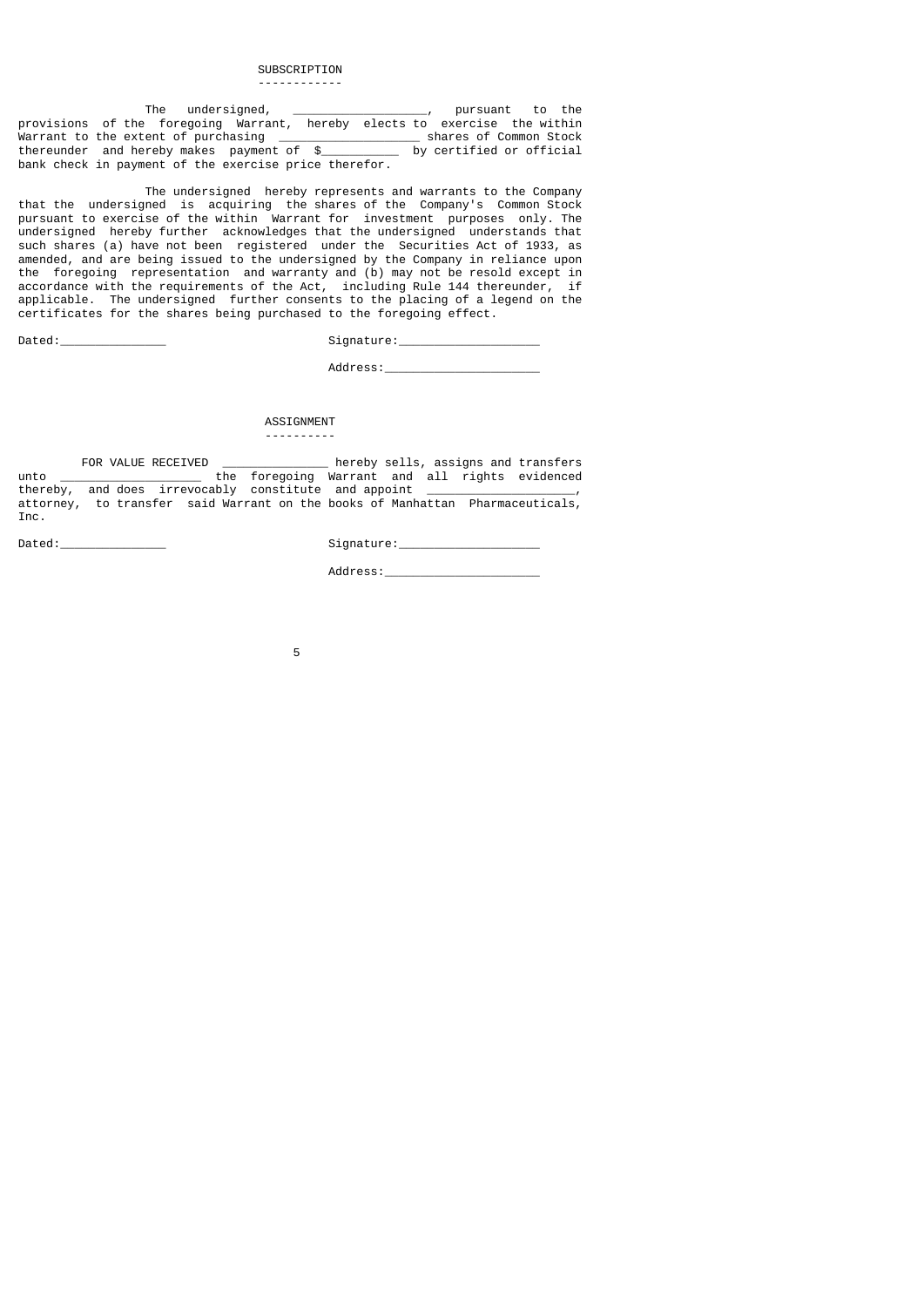## CASHLESS EXERCISE

-----------------

 The undersigned \_\_\_\_\_\_\_\_\_\_\_\_\_\_\_\_\_\_\_, pursuant to the provisions of the foregoing Warrant, hereby elects to exchange its Warrant for \_\_\_\_\_\_\_\_\_\_\_\_\_\_\_\_\_\_\_ shares of Common Stock, par value \$.001 per share, of Manhattan Pharmaceuticals, Inc. pursuant to the Cashless Exercise provisions of the Warrant.

Dated:\_\_\_\_\_\_\_\_\_\_\_\_\_\_\_ Signature:\_\_\_\_\_\_\_\_\_\_\_\_\_\_\_\_\_\_\_\_

Address:\_\_\_\_\_\_\_\_\_\_\_\_\_\_\_\_\_\_\_\_\_\_

 PARTIAL ASSIGNMENT ------------------

 FOR VALUE RECEIVED \_\_\_\_\_\_\_\_\_\_\_\_\_\_\_ hereby assigns and transfers unto \_\_\_\_\_\_\_\_\_\_\_\_\_\_\_\_\_\_\_\_ the right to purchase \_\_\_\_\_\_\_ shares of the Common Stock, no par value per share, of Pain Management, Inc. covered by the foregoing Warrant, and a proportionate part of said Warrant and the rights evidenced thereby, and does irrevocably constitute and appoint \_\_\_\_\_\_\_\_\_\_\_\_\_\_\_\_\_\_\_\_, attorney, to transfer that part of said Warrant on the books of Manhattan Pharmaceuticals, Inc.

Dated:\_\_\_\_\_\_\_\_\_\_\_\_\_\_\_ Signature:\_\_\_\_\_\_\_\_\_\_\_\_\_\_\_\_\_\_\_\_

Address:\_\_\_\_\_\_\_\_\_\_\_\_\_\_\_\_\_\_\_\_\_\_

 $\sim$  6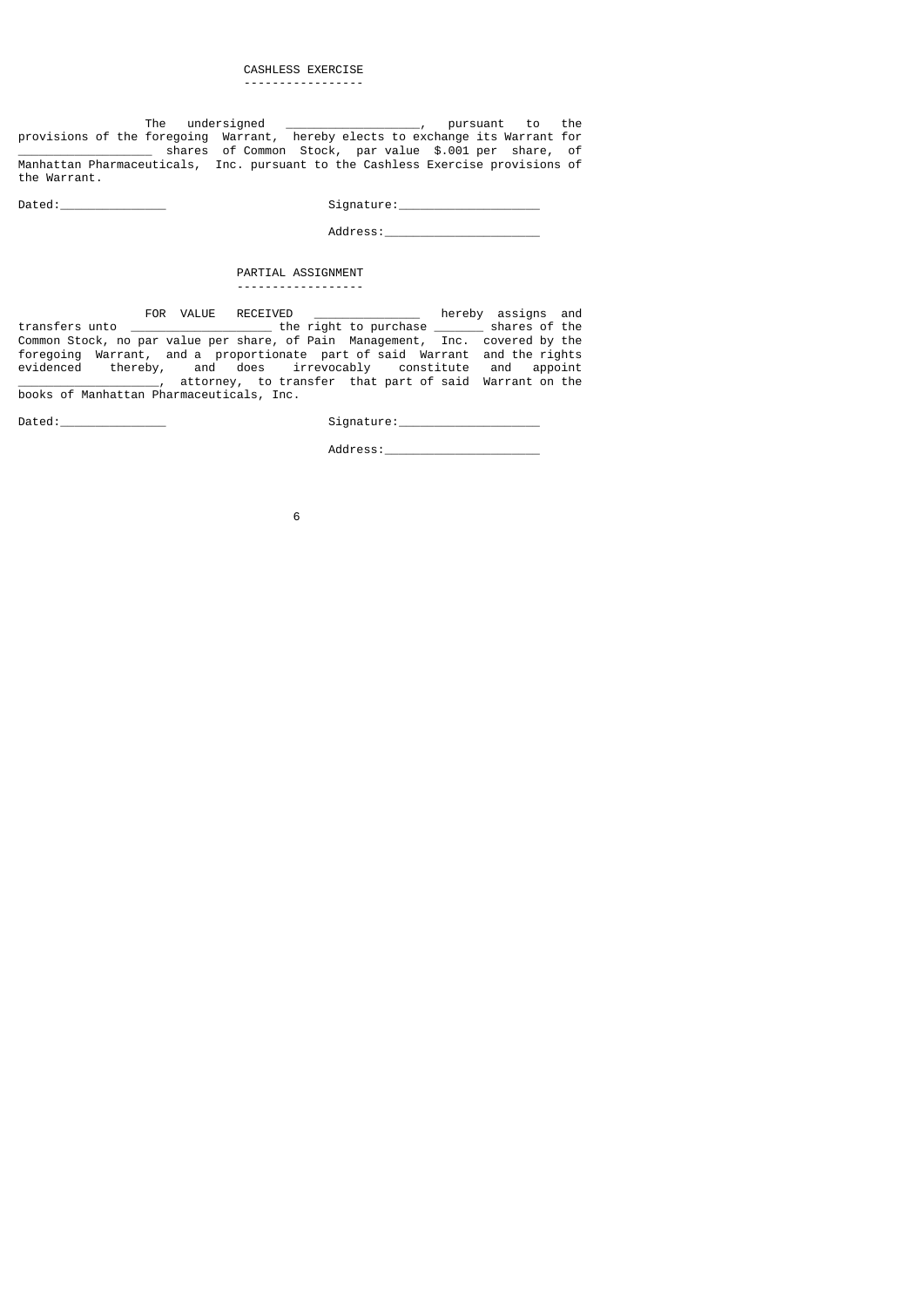#### THIRD AMENDMENT The contract of the contract of the contract of the contract of the contract of the contract of the contract o EMPLOYMENT AGREEMENT

 This amendment is dated February 21, 2003, and is between ATLANTIC TECHNOLOGY VENTURES, INC., a Delaware corporation (the "COMPANY"), and FREDERIC P. ZOTOS, an individual ("EXECUTIVE").

 The Company and Executive are party to an employment agreement dated April 3, 2000, as amended by a first amendment dated February 20, 2001, and a second amendment dated April 1, 2002 (the "EMPLOYMENT AGREEMENT"). Under Section 7.1(h) of the merger agreement between the Company, Manhattan Pharmaceuticals Acquisition Corp., a Delaware corporation and a wholly-owned subsidiary of the Company ("MPAC"), and Manhattan Pharmaceuticals, Inc., a Delaware corporation ("MANHATTAN"), the Company is required to amend the Employment Agreement. The Company and Executive desire to amend the Employment Agreement.

The Company and Executive therefor agree as follows:

 1. Section 3(a) of the Employment Agreement is hereby amended to read in its entirety as follows:

 (a) BASE SALARY. The Company shall pay to Executive a base salary at the annual rate of \$225,000 (the "BASE SALARY"), payable in equal installments consistent with the Company's payroll practices, except that commencing April 1, 2002, Executive shall defer and accrue a portion of the Base Salary at the annual rate of \$50,000, deferrable and accruable in equal installments consistent with the Company's payroll practices (the aggregate amount of the Base Salary so deferred and accrued, the "DEFERRED BASE SALARY"). As of February 21, 2003, the Deferred Base Salary equaled \$44,795.

 2. Section 3(c) of the Employment Agreement is hereby amended to read in its entirety as follows:

 (c) BONUS. The Company shall pay to Executive an annual bonus in an amount to be determined by Compensation Committee of the Company's board of directors in its discretion but in no event less than \$50,000 (the "BONUS"). In addition, Executive shall be entitled to participate in any bonus or other incentive programs established by the Company. The Company acknowledges that Executive is entitled to a Bonus for 2002 in the amount of \$50,000 and that that Bonus has not yet been paid.

 3. Section 4(e) of the Employment Agreement is hereby amended to read in its entirety as follows:

 (e) TERMINATION BY COMPANY FOR ANY OTHER REASON. If Executive's employment under this Agreement is terminated by the Company during the Term for any reason other than as provided in Section 4(b), 4(c), or 4(d) of this Agreement, then the Company shall pay Executive, no later than the end of

14

the month in which the date of termination occurs, the Base Salary through the date of termination (less any Deferred Base Salary). If Executive is so terminated the Company shall also pay Executive the following: (1) in lieu of any further compensation and benefits for the balance of the Term, severance pay equal to the Base Salary that Executive would have otherwise received (without deferral of any portion of the Base Salary) during the period beginning on the date of termination and ending six months from the date of termination, which severance pay the Company shall pay Executive at the times and in the amounts that the Company would have paid the Base Salary during that six-month period; and (2) an amount equal to the Deferred Base Salary plus any Bonus due Executive under Section 3(c), one-half of that amount payable at such time as the Company receives \$3 million of aggregate cash funds from financings and other sources on or after the Effective Time and one-half at such time that the Company receives \$6 million of such aggregate cash funds. Time is of the essence with respect to any payments that the Company is required to make to Executive under this Section 4(e). For purposes of this Section 4(e), "Effective Time" means the effective time of the merger of Manhattan Pharmaceuticals Acquisition Corp., a Delaware corporation and a wholly-owned subsidiary of the Company, into Manhattan Pharmaceuticals, Inc., a Delaware corporation. Notwithstanding anything to the contrary contained in this Agreement, if Executive breaches any obligation contained in Section 5 or 6 of this Agreement, then in addition to any other remedies the Company may have in the event Executive breaches this Agreement, the Company's obligation under this Section 4(e) to continue paying Executive severance pay will cease and Executive's rights thereto will terminate and be forfeited.

 4. Section 8(n) of the Employment Agreement is hereby amended by inserting between the third sentence thereof (which ends "any such Competing Business") and the fourth sentence thereof (which begins "The rights and remedies of the parties hereto") the following:

If the Company fails to timely pay any amount that it is required to pay Executive under this Agreement, then all such amounts will become immediately due. The Company shall reimburse Executive any reasonable costs, including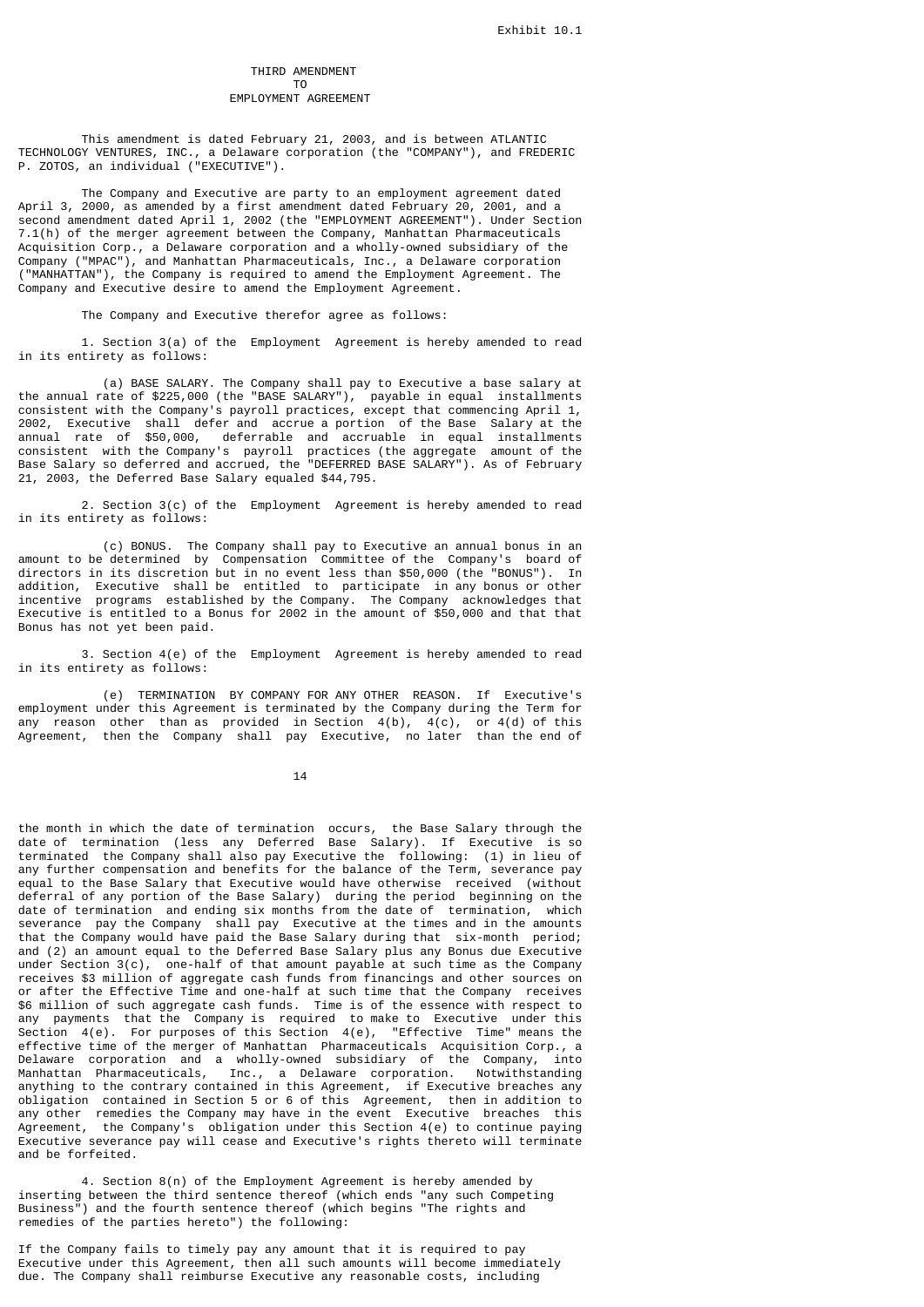reasonable attorneys' fees and disbursements, incurred by Executive in enforcing the Company's obligation to pay any amount that it is required to pay Executive under this Agreement.

 5. This agreement will immediately become ineffective if the merger of MPAC into Manhattan has not occurred by midnight at the end of February 22,  $2003.$ 

 6. This amendment is governed by the laws of the State of New York, without regard to the principles of conflicts of laws thereof.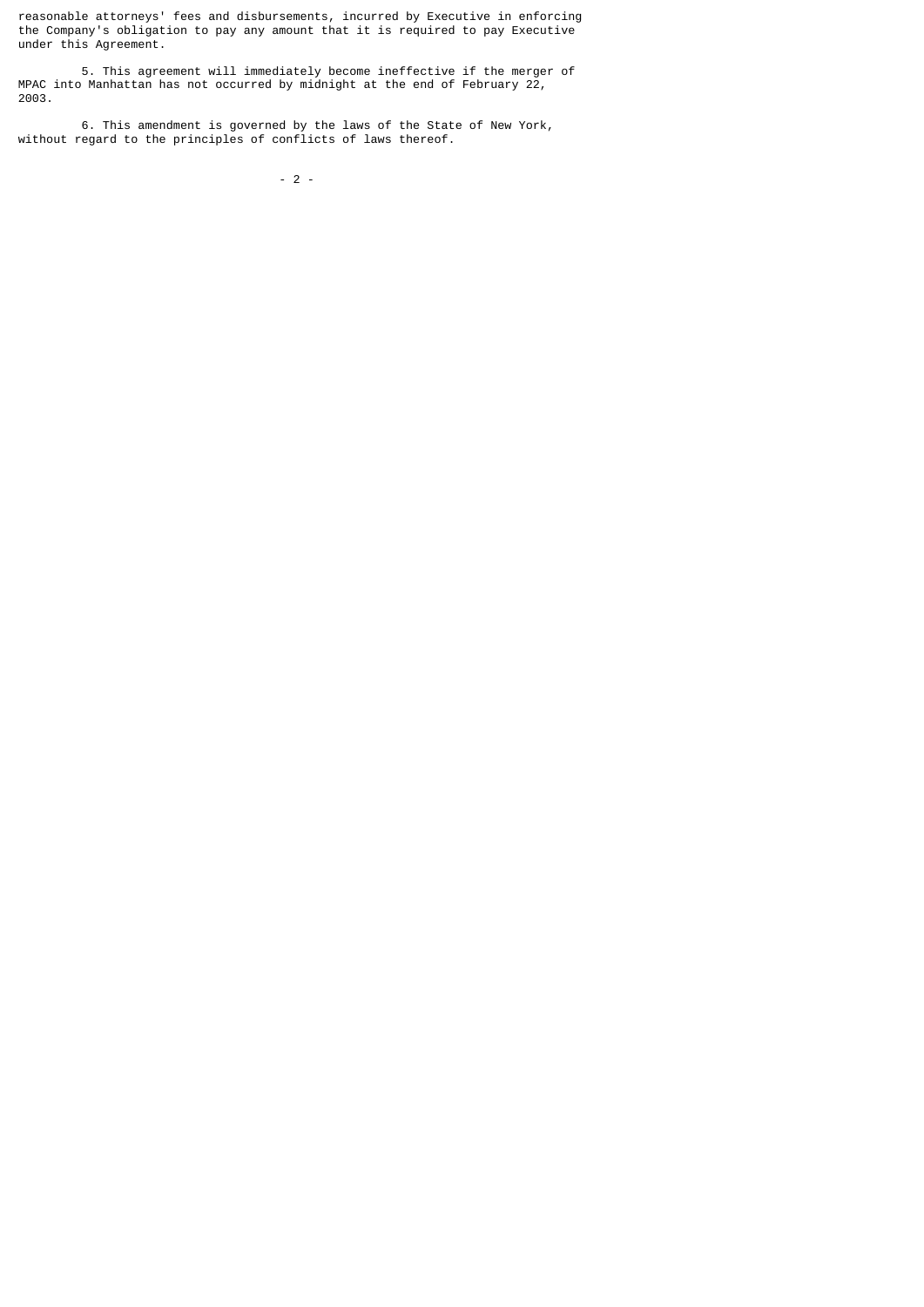The Company and Executive are entering into this amendment on the date stated in the introductory clause.

 ATLANTIC TECHNOLOGY VENTURES, INC. By: /s/ Nicholas J. Rossettos -------------------------------- Name: Nicholas J. Rossettos Title: Chief Financial Officer

> /s/ Frederic P. Zotos ---------------------------------------- FREDERIC P. ZOTOS

- 3 -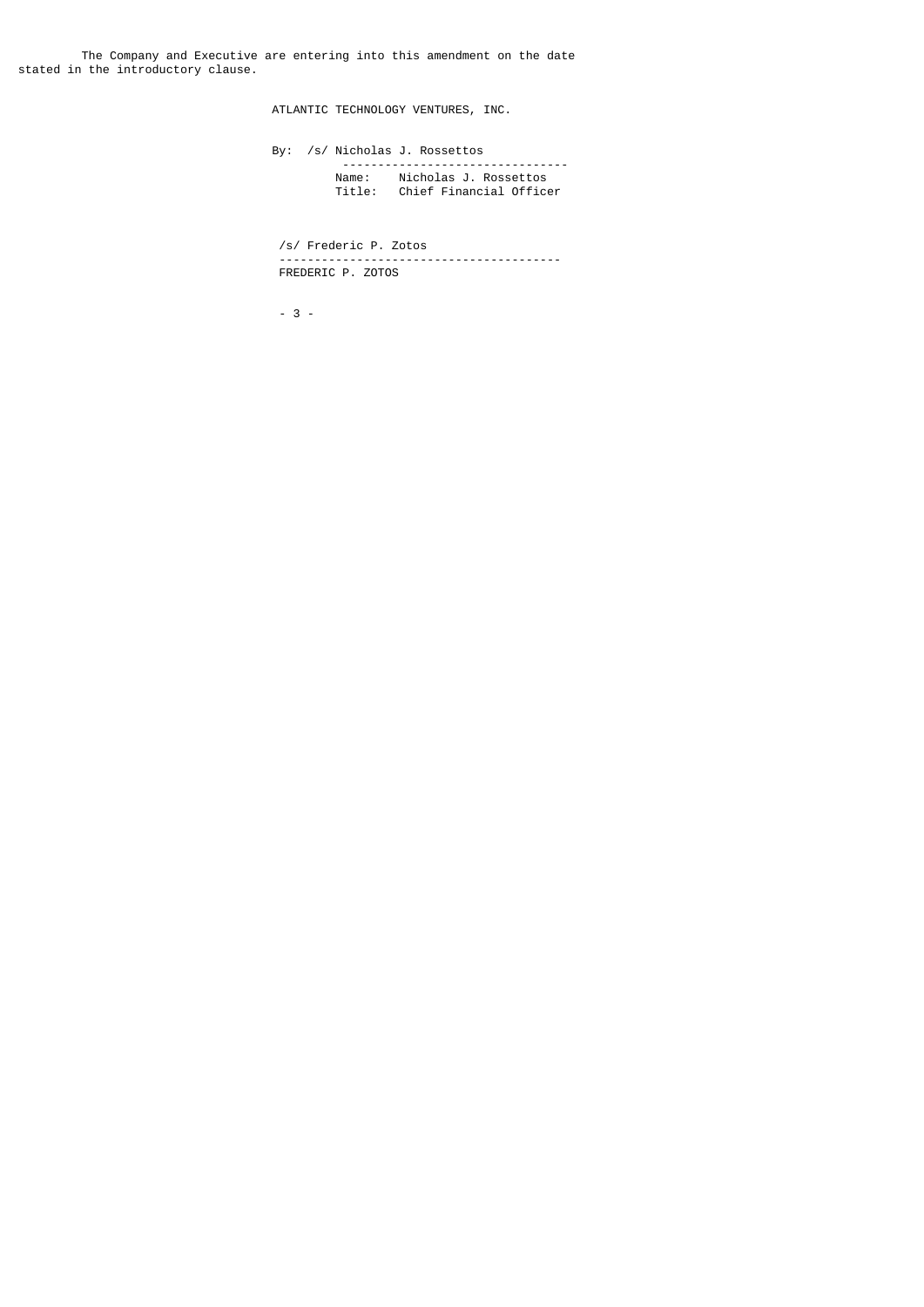#### THIRD AMENDMENT The contract of the contract of the contract of the contract of the contract of the contract of the contract o EMPLOYMENT AGREEMENT

 This amendment is dated February 21, 2003, and is between ATLANTIC TECHNOLOGY VENTURES, INC., a Delaware corporation (the "COMPANY"), and A. JOSEPH RUDICK, an individual ("EXECUTIVE").

 The Company and Executive are party to an employment agreement dated April 10, 2000, as amended by a first amendment dated February 20, 2001, and a second amendment dated April 1, 2002 (the "EMPLOYMENT AGREEMENT"). Under Section 7.1(h) of the merger agreement between the Company, Manhattan Pharmaceuticals Acquisition Corp., a Delaware corporation and a wholly-owned subsidiary of the Company ("MPAC"), and Manhattan Pharmaceuticals, Inc., a Delaware corporation ("MANHATTAN"), the Company is required to amend the Employment Agreement. The Company and Executive desire to amend the Employment Agreement.

The Company and Executive therefor agree as follows:

 1. Section 3(a) of the Employment Agreement is hereby amended to read in its entirety as follows:

 (a) BASE SALARY. The Company shall pay to Executive a base salary at the annual rate of \$75,000 (the "BASE SALARY"), payable in equal installments consistent with the Company's payroll practices, except that commencing April 1, 2002, Executive shall defer and accrue a portion of the Base Salary at the annual rate of \$25,000, deferrable and accruable in equal installments consistent with the Company's payroll practices (the aggregate amount of the Base Salary so deferred and accrued, the "DEFERRED BASE SALARY"). As of February 21, 2003, the Deferred Base Salary equaled \$22,397.

 2. Section 3(c) of the Employment Agreement is hereby amended to read in its entirety as follows:

 (c) BONUS. The Company shall pay to Executive an annual bonus in an amount to be determined by Compensation Committee of the Company's board of directors in its discretion but in no event less than \$15,000 (the "BONUS"). In addition, Executive shall be entitled to participate in any bonus or other incentive programs established by the Company. The Company acknowledges that Executive is entitled to a Bonus for 2002 in the amount of \$15,000 and that that Bonus has not yet been paid.

 3. Section 4(e) of the Employment Agreement is hereby amended to read in its entirety as follows:

 (e) TERMINATION BY COMPANY FOR ANY OTHER REASON. If Executive's employment under this Agreement is terminated by the Company during the Term for any reason other than as provided in Section  $4(b)$ ,  $4(c)$ , or  $4(d)$  of this Agreement, then the Company shall pay Executive, no later than the end of the

month in which the date of termination occurs, the Base Salary through the date of termination (less any Deferred Base Salary). If Executive is so terminated the Company shall also pay Executive the following: (1) in lieu of any further compensation and benefits for the balance of the Term, severance pay equal to the Base Salary that Executive would have otherwise received (without deferral of any portion of the Base Salary) during the period beginning on the date of termination and ending six months from the date of termination, which severance pay the Company shall pay Executive at the times and in the amounts that the Company would have paid the Base Salary during that six-month period; and (2) an amount equal to the Deferred Base Salary plus any Bonus due Executive under Section 3(c), one-half of that amount payable at such time as the Company receives \$3 million of aggregate cash funds from financings and other sources on or after the Effective Time and one-half at such time that the Company receives \$6 million of such aggregate cash funds. Time is of the essence with respect to any payments that the Company is required to make to Executive under this Section 4(e). For purposes of this Section 4(e), "Effective Time" means the effective time of the merger of Manhattan Pharmaceuticals Acquisition Corp., a Delaware corporation and a wholly-owned subsidiary of the Company, into Manhattan Pharmaceuticals, Inc., a Delaware corporation. Notwithstanding anything to the contrary contained in this Agreement, if Executive breaches any obligation contained in Section 5 or 6 of this Agreement, then in addition to any other remedies the Company may have in the event Executive breaches this Agreement, the Company's obligation under this Section 4(e) to continue paying Executive severance pay will cease and Executive's rights thereto will terminate and be forfeited.

 4. Section 8(n) of the Employment Agreement is hereby amended by inserting between the third sentence thereof (which ends "any such Competing Business") and the fourth sentence thereof (which begins "The rights and remedies of the parties hereto") the following:

If the Company fails to timely pay any amount that it is required to pay Executive under this Agreement, then all such amounts will become immediately due. The Company shall reimburse Executive any reasonable costs, including reasonable attorneys' fees and disbursements, incurred by Executive in enforcing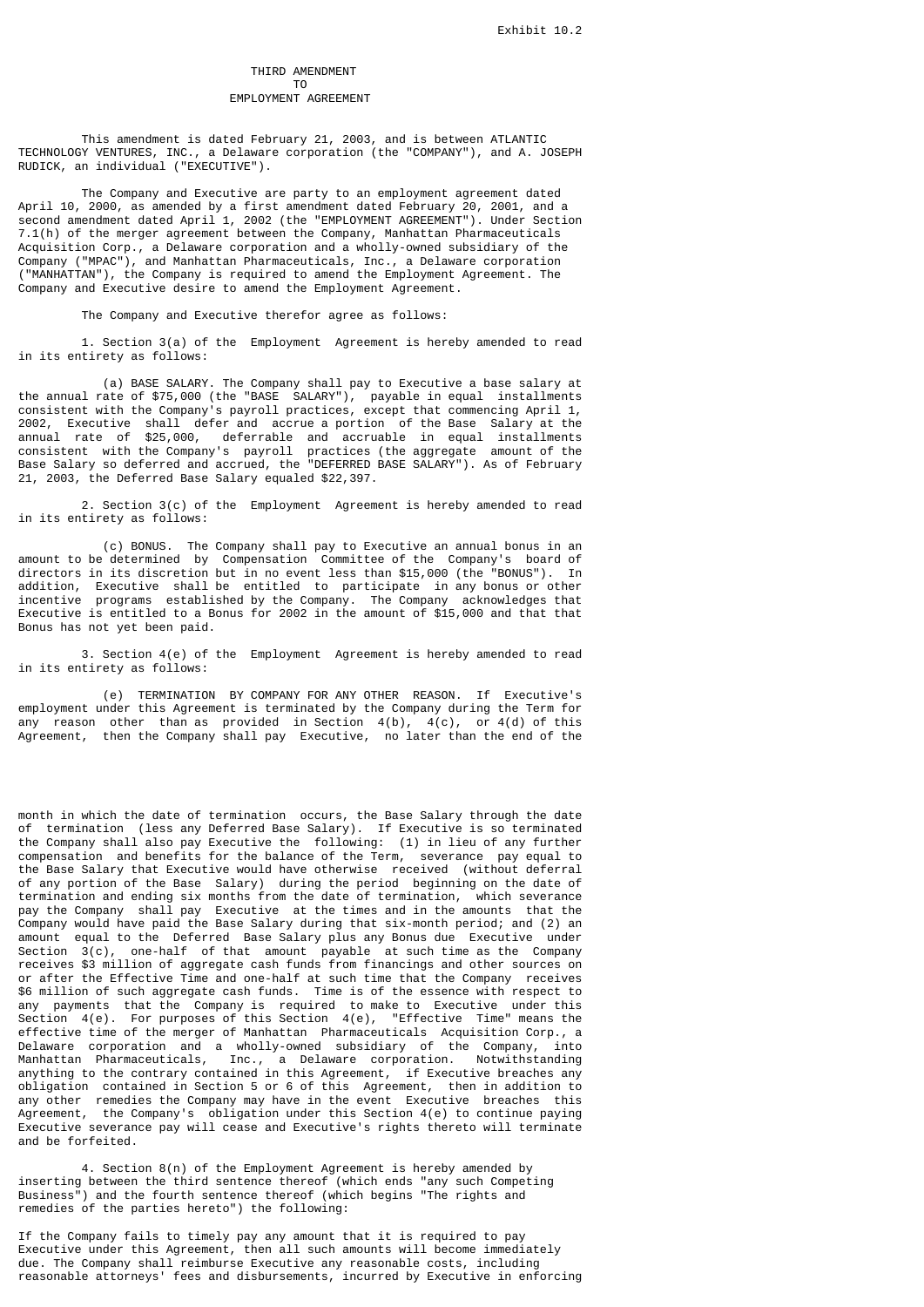the Company's obligation to pay any amount that it is required to pay Executive under this Agreement.

 5. This agreement will immediately become ineffective if the merger of MPAC into Manhattan has not occurred by midnight at the end of February 22, 2003.

 6. This amendment is governed by the laws of the State of New York, without regard to the principles of conflicts of laws thereof.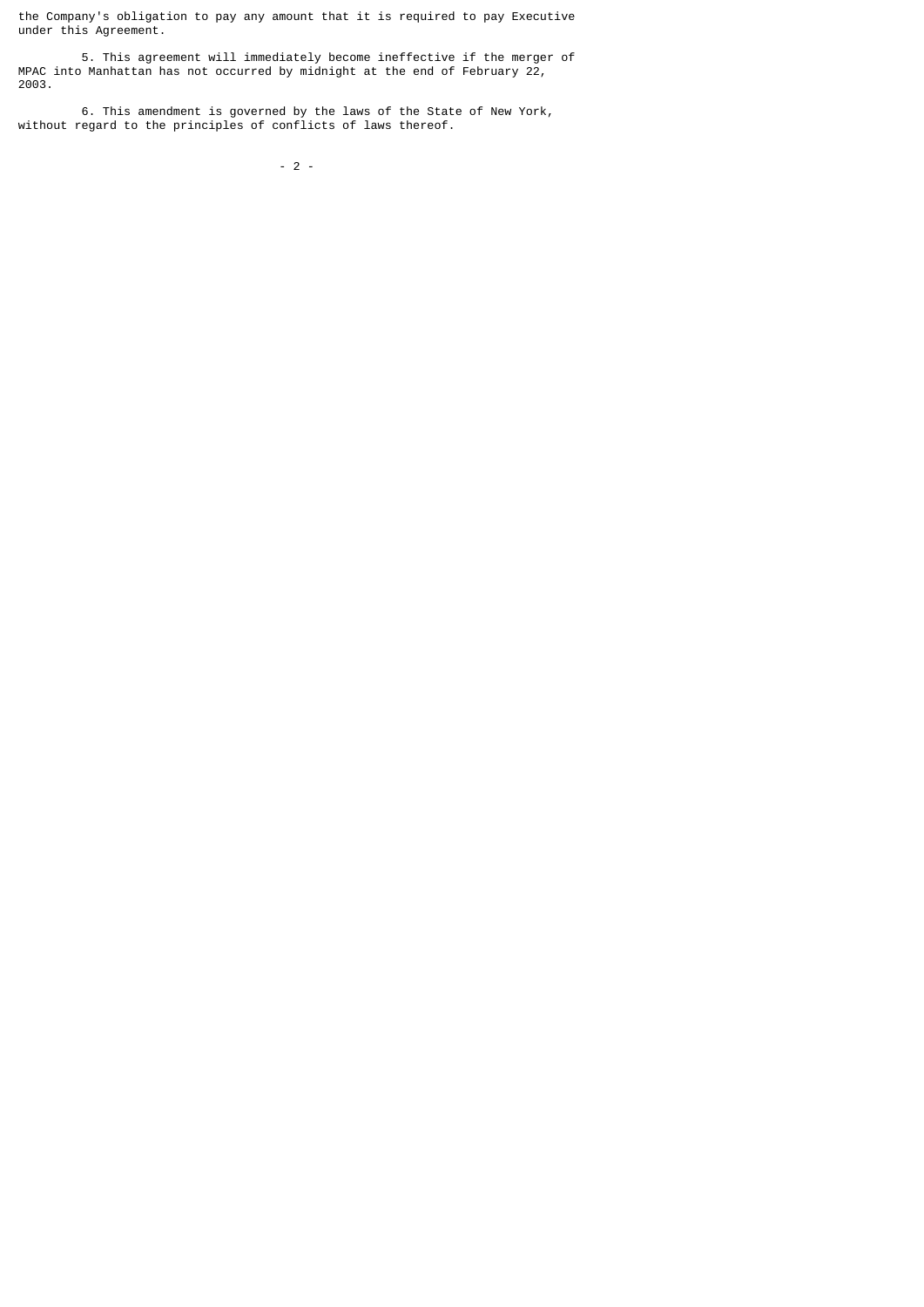The Company and Executive are entering into this amendment on the date stated in the introductory clause.

ATLANTIC TECHNOLOGY VENTURES, INC.

 By: /s/ Frederic P. Zotos ---------------------------------- Name: Frederic P. Zotos Title: Chief Executive Officer

/s/ A. Joseph Rudick

------------------------------------------

A. JOSEPH RUDICK

- 3 -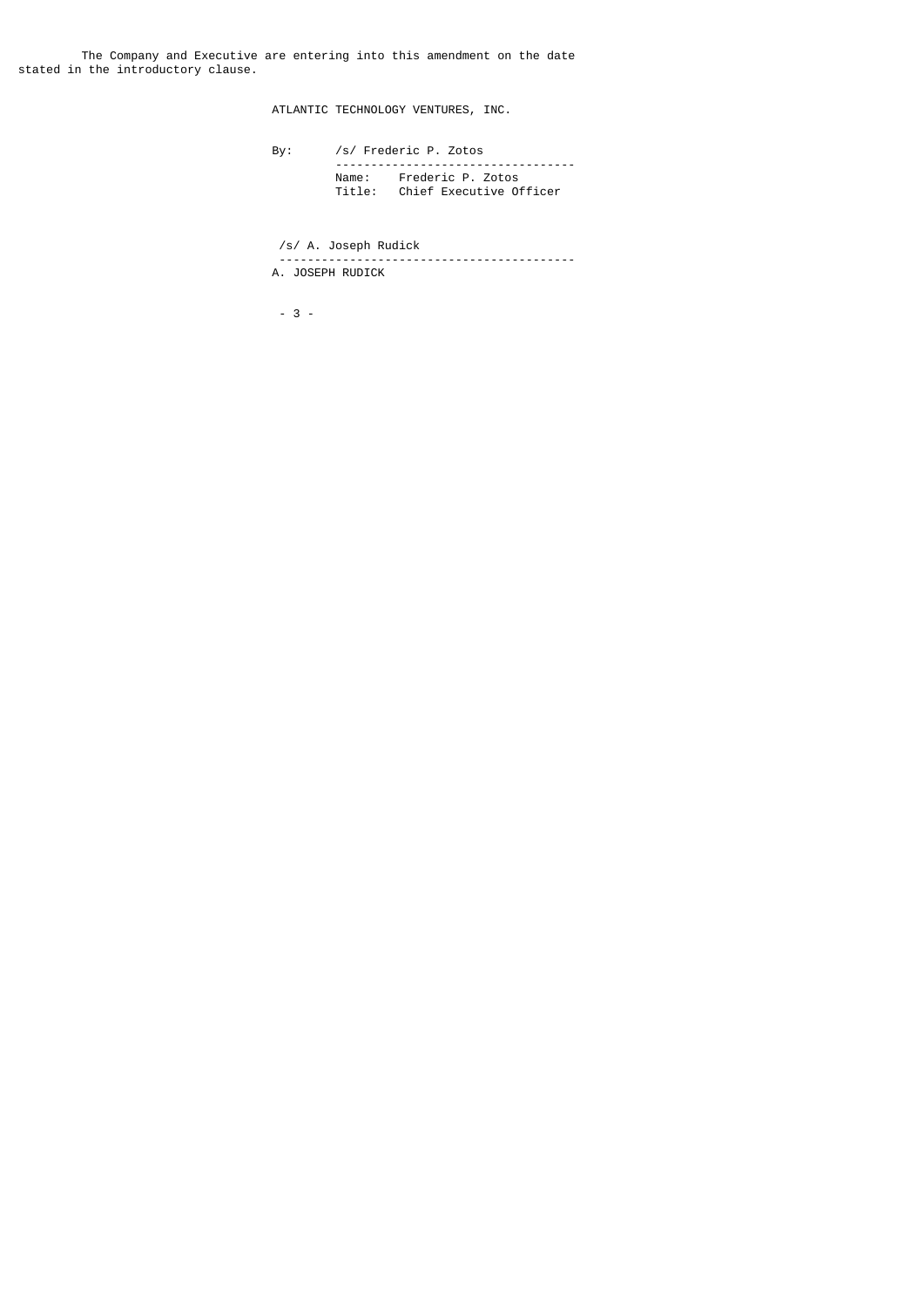#### SECOND AMENDMENT The contract of the contract of the contract of the contract of the contract of the contract of the contract o EMPLOYMENT AGREEMENT

 This amendment is dated February 21, 2003, and is between ATLANTIC TECHNOLOGY VENTURES, INC., a Delaware corporation (the "COMPANY"), and NICHOLAS ROSSETTOS, an individual ("EMPLOYEE").

 The Company and Employee are party to an employment agreement dated April 10, 2000, as amended by a first amendment dated April 1, 2002 (the "EMPLOYMENT AGREEMENT"). Under Section 7.1(h) of the merger agreement between the Company, Manhattan Pharmaceuticals Acquisition Corp., a Delaware corporation and a wholly-owned subsidiary of the Company ("MPAC"), and Manhattan Pharmaceuticals, Inc., a Delaware corporation ("MANHATTAN"), the Company is required to amend the Employment Agreement. The Company and Employee desire to amend the Employment Agreement.

The Company and Employee therefor agree as follows:

 1. Section 3(a) of the Employment Agreement is hereby amended to read in its entirety as follows:

 (a) BASE SALARY. The Company shall pay to Employee a base salary at the annual rate of \$125,000 (the "BASE SALARY"), payable in equal installments consistent with the Company's payroll practices, except that commencing April 1, 2002, Employee shall defer and accrue a portion of the Base Salary at the annual rate of \$25,000, deferrable and accruable in equal installments consistent with the Company's payroll practices (the aggregate amount of the Base Salary so deferred and accrued, the "DEFERRED BASE SALARY"). As of February 21, 2003, the Deferred Base Salary equaled \$22,397.

 2. Section 3(c) of the Employment Agreement is hereby amended to read in its entirety as follows:

 (c) BONUS. The Company shall pay to Employee an annual bonus in an amount to be determined by Compensation Committee of the Company's board of directors in its discretion but in no event less than \$25,000 (the "BONUS"). In addition, Employee shall be entitled to participate in any bonus or other incentive programs established by the Company. The Company acknowledges that Employee is entitled to a Bonus for 2002 in the amount of \$25,000 and that that Bonus has not yet been paid.

 3. Section 4(e) of the Employment Agreement is hereby amended to read in its entirety as follows:

 (e) TERMINATION BY COMPANY FOR ANY OTHER REASON. If Employee's employment under this Agreement is terminated by the Company during the Term for any reason other than as provided in Section  $4(b)$ ,  $4(c)$ , or  $4(d)$  of this Agreement, then the Company shall pay Employee, no later than the end of the month in which the date of termination occurs, the Base Salary through the date of termination (less any Deferred Base Salary). If Employee is so terminated the Company shall also pay Employee the following: (1) in lieu of any further compensation and benefits for the balance of the Term, severance pay equal to the Base Salary that Employee would have otherwise received (without deferral of any portion of the Base Salary) during the period beginning on the date of termination and ending three months from the date of termination, which severance pay the Company shall pay Employee at the times and in the amounts that the Company would have paid the Base Salary during that three-month period; and (2) an amount equal to the Deferred Base Salary plus any Bonus due Employee under Section 3(c), one-half of that amount payable at such time as the Company receives \$3 million of aggregate cash funds from financings and other sources on or after the Effective Time and one-half at such time that the Company receives \$6 million of such aggregate cash funds. Time is of the essence with respect to any payments that the Company is required to make to Employee under this Section 4(e). For purposes of this Section 4(e), "Effective Time" means the effective time of the merger of Manhattan Pharmaceuticals Acquisition Corp., a Delaware corporation and a wholly-owned subsidiary of the Company, into Manhattan Pharmaceuticals, Inc., a Delaware corporation. Notwithstanding anything to the contrary contained in this Agreement, if Employee breaches any obligation contained in Section 5 or 6 of this Agreement, then in addition to any other remedies the Company may have in the event Employee breaches this Agreement, the Company's obligation under this Section 4(e) to continue paying Employee severance pay will cease and Employee's rights thereto will terminate and be forfeited.

 4. Section 8(n) of the Employment Agreement is hereby amended by inserting between the third sentence thereof (which ends "any such Competing Business") and the fourth sentence thereof (which begins "The rights and remedies of the parties hereto") the following:

If the Company fails to timely pay any amount that it is required to pay Employee under this Agreement, then all such amounts will become immediately due. The Company shall reimburse Employee any reasonable costs, including reasonable attorneys' fees and disbursements, incurred by Employee in enforcing the Company's obligation to pay any amount that it is required to pay Employee under this Agreement.

 5. This agreement will immediately become ineffective if the merger of MPAC into Manhattan has not occurred by midnight at the end of February 22,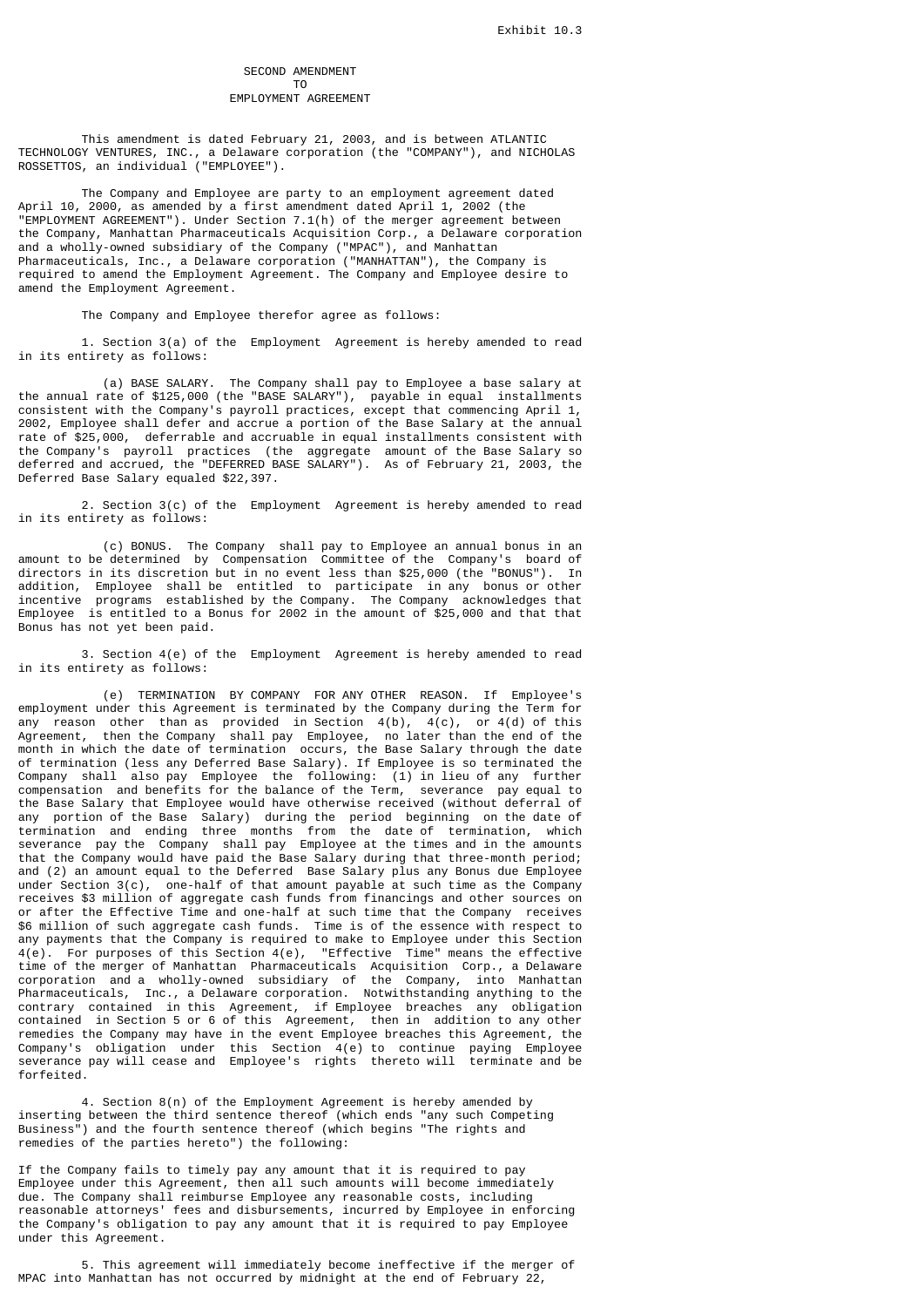2003.

 6. This amendment is governed by the laws of the State of New York, without regard to the principles of conflicts of laws thereof.

 $- 2 -$ 

 The Company and Employee are entering into this amendment on the date stated in the introductory clause.

ATLANTIC TECHNOLOGY VENTURES, INC.

 By: /s/ Frederic P. Zotos ----------------------------------- Name: Frederic P. Zotos Title: Chief Executive Officer

 /s/ Nicholas Rossettos --------------------------------------------- NICHOLAS ROSSETTOS

- 3 -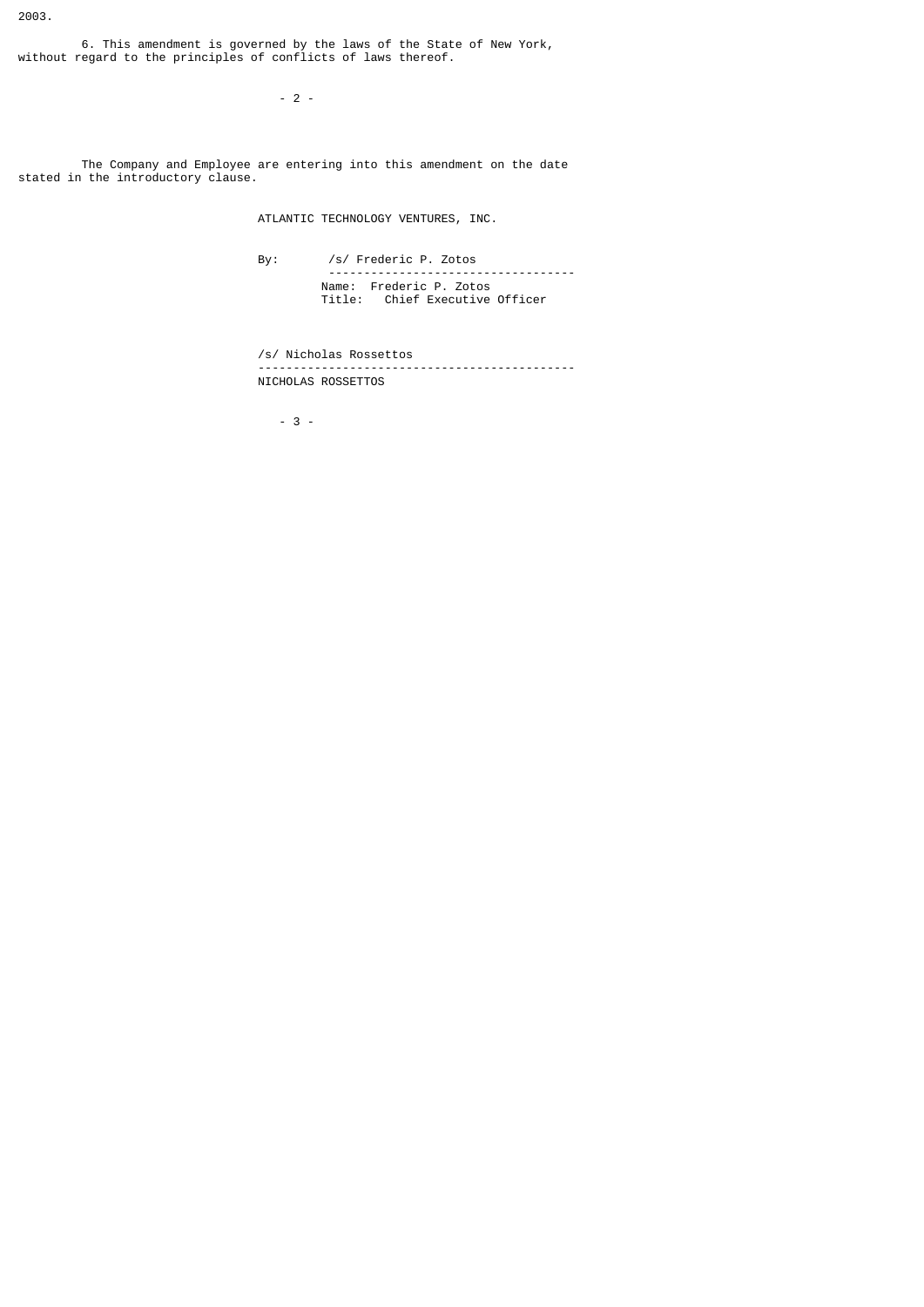### EMPLOYMENT AGREEMENT

 AGREEMENT (the "AGREEMENT"), dated as of January 2, 2003, by and between MANHATTAN PHARMACEUTICALS, INC., a Delaware corporation with principal executive offices at 787 Seventh Avenue, 48th Floor, New York, NY 10019 (the "COMPANY"), and DR. LEONARD FIRESTONE, residing at Backbone Road, Sewickley Heights, PA 15143-0408 (the "EXECUTIVE").

## W I T N E S S E T H:

 WHEREAS, the Company desires to employ the Executive as President and Chief Executive Officer of the Company, and the Executive desires to serve the Company in those capacities, upon the terms and subject to the conditions contained in this Agreement;

 NOW, THEREFORE, in consideration of the mutual covenants and agreements herein contained, the parties hereto hereby agree as follows:

1. Employment.

 (a) Services. The Executive will be employed by the Company as its President and Chief Executive Officer. You will report to the Board of Directors of the Company (the "Board") and shall perform such duties as are consistent with your position as President and Chief Executive Officer (the "Services"). The Executive agree to perform such duties faithfully, to devote all your working time, attention and energies to the business of the Company, and while you remain employed, not to engage in any other business activity that is in conflict with your duties and obligations to the Company. Upon approving this Agreement, the Board of Directors shall elect you to serve as a Director on the Board of Directors. The principal place of performance of your services hereunder shall be at the principal offices of the Company or such other place as the Board may reasonably designate.

 (b) Acceptance. Executive hereby accepts such employment and agrees to render the Services.

2. Term.

 The Executive's employment under this Agreement (the "Term") shall commence as of the Effective Date (as hereinafter defined) and shall continue for a term of one (1) year, unless sooner terminated pursuant to Section 9 of this Agreement. Notwithstanding anything to the contrary contained herein, the provisions of this Agreement governing protection of Confidential Information shall continue in effect as specified in Section 6 hereof and survive the expiration or termination hereof. The Term may be extended for additional one (1) year periods upon mutual written consent of the Executive and the Board.

## 3. Best Efforts; Place of Performance.

 (a) The Executive shall devote substantially all of his business time, attention and energies to the business and affairs of the Company and shall use his best efforts to advance the best interests of the

Company and shall not during the Term be actively engaged in any other business activity, whether or not such business activity is pursued for gain, profit or other pecuniary advantage, that will interfere with the performance by the Executive of his duties hereunder or the Executive's availability to perform such duties or that will adversely affect, or negatively reflect upon, the Company.

 (b) The duties to be performed by the Executive hereunder shall be performed primarily at the office of the Company in New York, New York, subject to reasonable travel requirements on behalf of the Company.

 4. Directorship. The Company shall use its best efforts to cause the Executive to be elected as a member of its Board of Directors throughout the Term and shall include him in the management slate for election as a director at every stockholders meeting during the Term at which his term as a director would otherwise expire. The Executive agrees to accept election, and to serve during the Term, as director of the Company, without any compensation therefor other than as specified in this Agreement.

 5. Compensation. As full compensation for the performance by the Executive of his duties under this Agreement, the Company shall pay the Executive as follows:

 (a) Base Salary. The Company shall pay Executive a salary (the "Base Salary") equal to Two Hundred Fifty Thousand Dollars (\$250,000.00) per year. Payment shall be made semi-monthly, on the last day of each calendar month.

 (b) Discretionary Bonus. At the sole discretion of the Board of Directors of the Company, the Executive shall receive an additional annual bonus (the "DISCRETIONARY BONUS") in an amount equal to up to 100% of his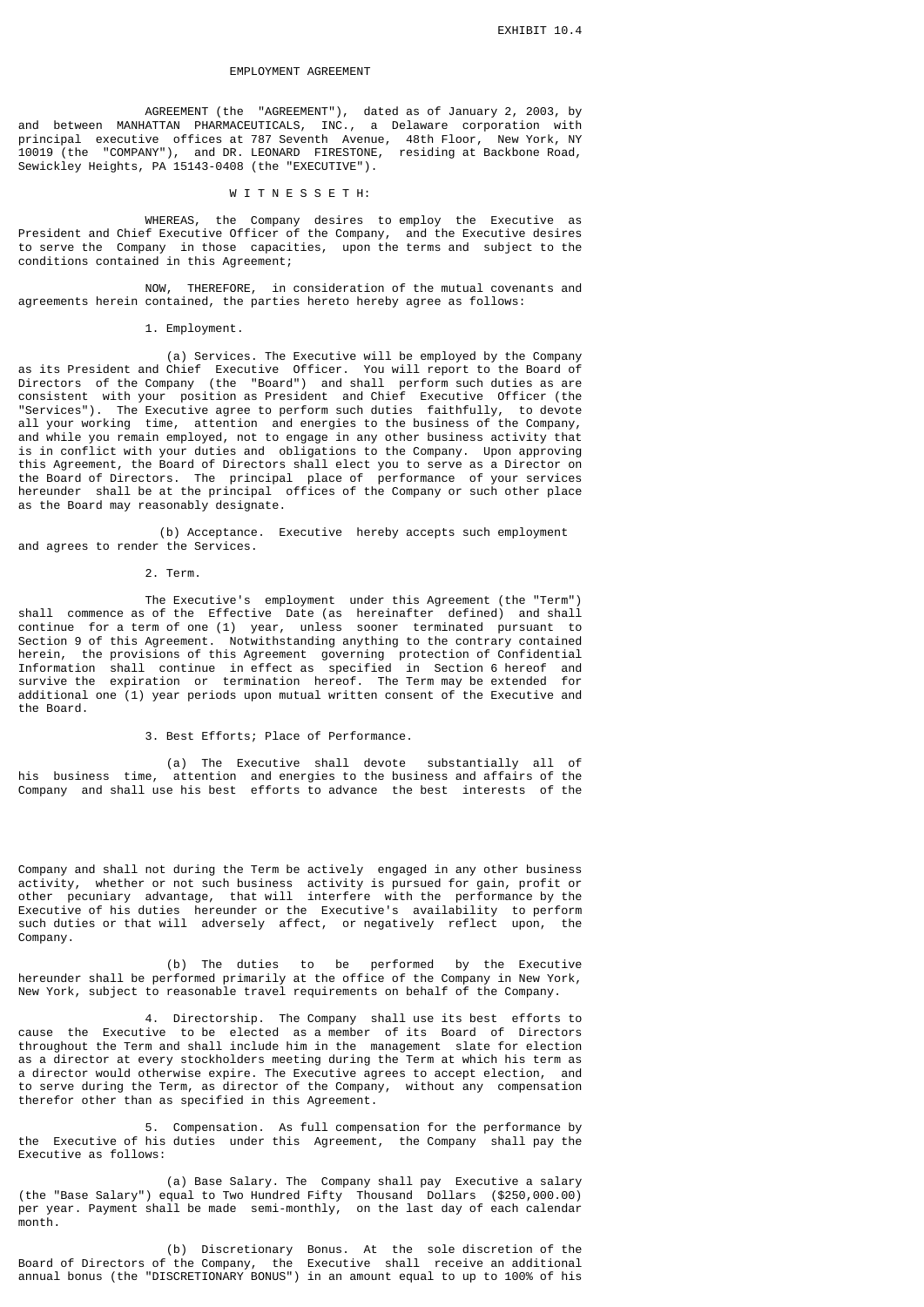Base Salary, based upon his performance on behalf of the Company during the prior year. The Discretionary Bonus shall be payable either as a lump-sum payment or in installments as determined by the Board of Directors of the Company in its sole discretion. In addition, the Board of Directors of the Company shall annually review the Bonus to determine whether an increase in the amount thereof is warranted.

 (c) Incentive Bonus. The Company shall pay the Executive a periodic milestone based incentive bonuses (each an "INCENTIVE BONUS") as follows:

 (i) \$50,000 upon the filing of an Investigational New Drug Application (IND) with the United States Food and Drug Administration;

 (ii) \$25,000 within 10 days of the date on which the Company has received an aggregate of \$5,000,000 through financing or otherwise;

 (iii) \$25,000 within 10 days of the date on which the Company has received an aggregate of \$10,000,000 through financing or otherwise; and

 (iv) \$50,000 upon the successful completion of a Phase I clinical trial of oleoyl-estrone.

 (d) Withholding. The Company shall withhold all applicable federal, state and local taxes and social security and such other amounts as may be required by law from all amounts payable to the Executive under this Section 5.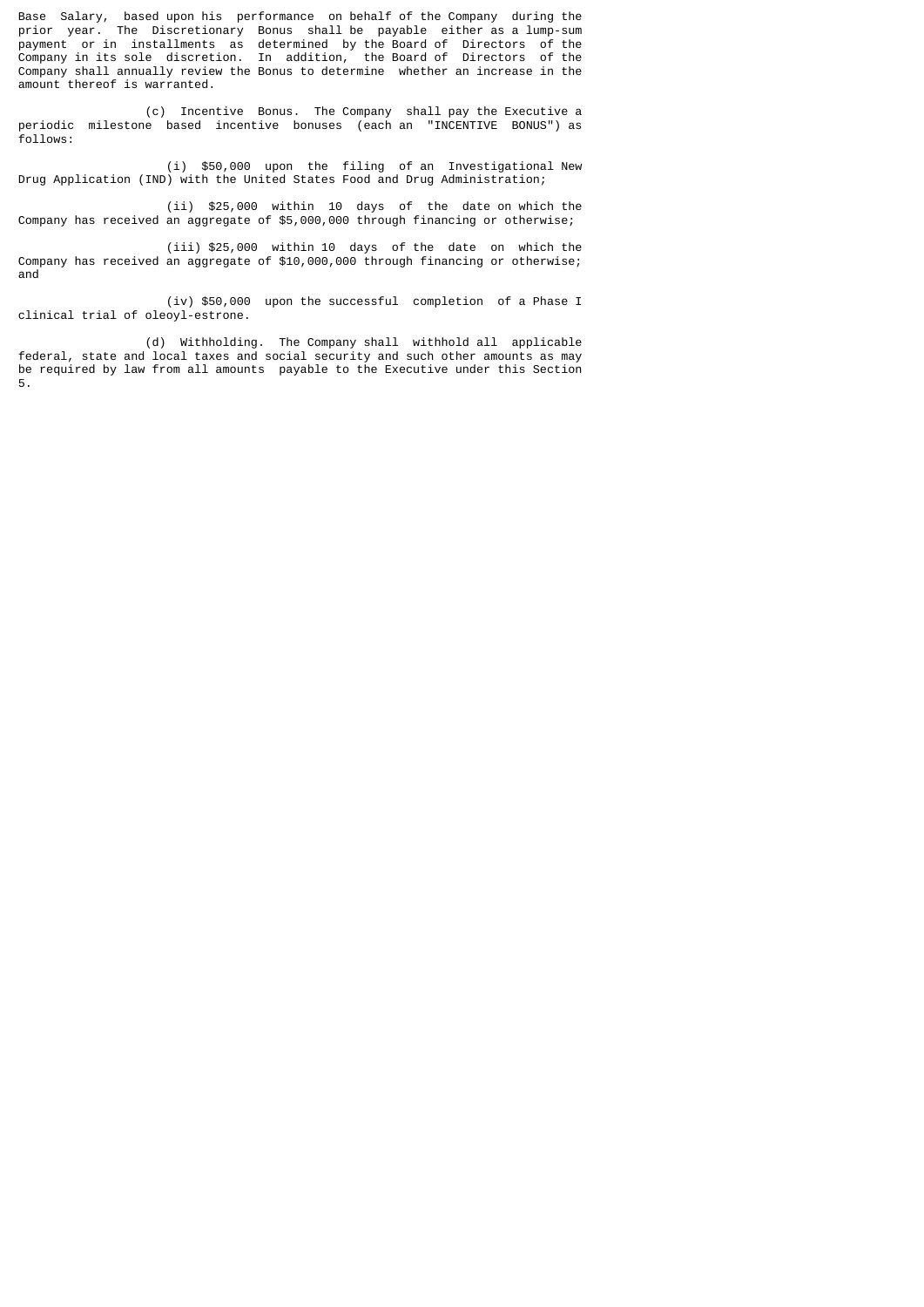(e) Stock Options. The Company has executed an Agreement and Plan of Merger with Atlantic Technology Ventures, Inc. ("Atlantic"), a publicly traded company (the "Merger"), following which Merger Manhattan stockholders will own 80% of the outstanding common stock of Atlantic. Promptly after the date of the Merger, and as additional compensation for the services to be rendered by the Executive pursuant to this Agreement, the Company shall grant the Executive stock options ("STOCK OPTIONS") to purchase a number of shares of Common Stock of the Company representing 2.5% of the outstanding Common Stock of the Company immediately following the Merger. The stock options shall vest following the first anniversary of this Agreement, subject, in each case, to the provisions of Section 10 below. In connection with such grant, the Executive shall enter into the Company's standard stock option agreement which will incorporate the foregoing vesting schedule and the Stock Option related provisions contained in Section 10 below. The Board of Directors of the Company shall annually review the number of Stock Options granted to the Executive to determine whether an increase in the number thereof is warranted. In the event that the Merger is terminated, then you shall be issued Stock Options to purchase 2.5% of the Company following the date of termination.

 (f) Expenses. The Company shall reimburse the Executive for all normal, usual and necessary expenses incurred by the Executive in furtherance of the business and affairs of the Company, including reasonable travel and entertainment, upon timely receipt by the Company of appropriate vouchers or other proof of the Executive's expenditures and otherwise in accordance with any expense reimbursement policy as may from time to time be adopted by the Company.

 (g) Other Benefits. The Executive shall be entitled to all rights and benefits for which he shall be eligible under any benefit or other plans (including, without limitation, dental, medical, medical reimbursement and hospital plans, pension plans, employee stock purchase plans, profit sharing plans, bonus plans and other so-called "fringe" benefits) as the Company shall make available to its senior executives from time to time. In addition, the Company shall reimburse the Executives for his reasonable medical licensing fees and other professional dues.

 (h) Vacation. The Executive shall, during the Term, be entitled to a vacation of four (4) weeks per annum, in addition to holidays observed by the Company. The Executive shall not be entitled to carry any vacation forward to the next year of employment and shall not receive any compensation for unused vacation days.

6. Confidential Information and Inventions.

 (a) The Executive recognizes and acknowledges that in the course of his duties he is likely to receive confidential or proprietary information owned by the Company, its affiliates or third parties with whom the Company or any such affiliates has an obligation of confidentiality. Accordingly, during and after the Term, the Executive agrees to keep confidential and not disclose or make accessible to any other person or use for any other purpose other than in connection with the fulfillment of his duties under this Agreement, any Confidential and Proprietary Information (as defined below) owned by, or received by or on behalf of, the Company or any of its affiliates. "Confidential and Proprietary Information" shall include, but shall not be limited to, confidential or proprietary scientific or technical information, data, formulas and related concepts, business plans (both current and under development), client lists, promotion and marketing programs, trade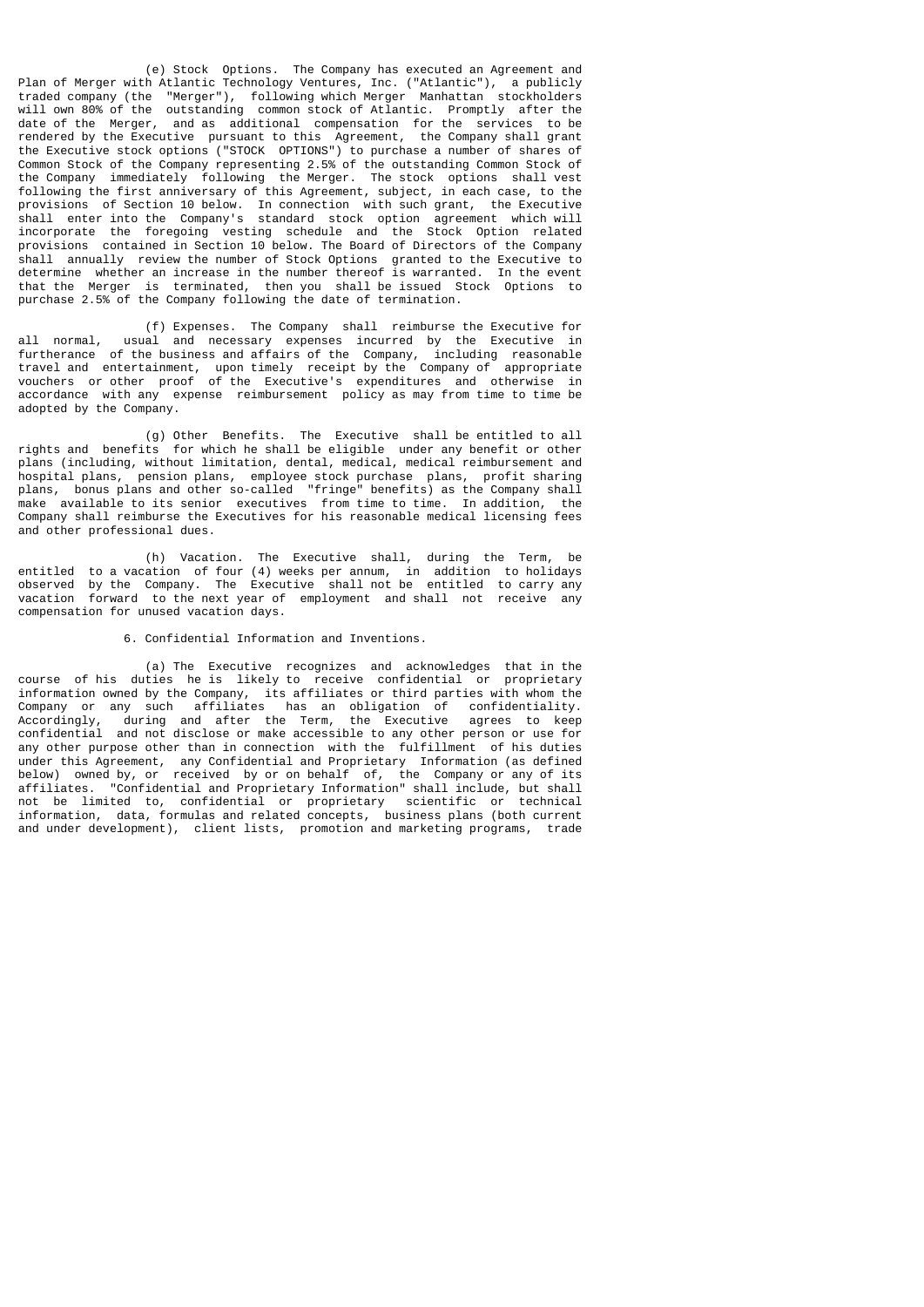secrets, or any other confidential or proprietary business information relating to development programs, costs, revenues, marketing, investments, sales activities, promotions, credit and financial data, manufacturing processes, financing methods, plans or the business and affairs of the Company or of any affiliate or client of the Company. The Executive expressly acknowledges the trade secret status of the Confidential and Proprietary Information and that the Confidential and Proprietary Information constitutes a protectable business interest of the Company. The Executive agrees: (i) not to use any such Confidential and Proprietary Information for himself or others; and (ii) not to take any Company material or reproductions (including but not limited to writings, correspondence, notes, drafts, records, invoices, technical and business policies, computer programs or disks) thereof from the Company's offices at any time during his employment by the Company, except as required in the execution of the Executive's duties to the Company. The Executive agrees to return immediately all Company material and reproductions (including but not limited, to writings, correspondence, notes, drafts, records, invoices, technical and business policies, computer programs or disks) thereof in his possession to the Company upon request and in any event immediately upon termination of employment.

 (b) Except with prior written authorization by the Company, the Executive agrees not to disclose or publish any of the Confidential and Proprietary Information, or any confidential, scientific, technical or business information of any other party to whom the Company or any of its affiliates owes an obligation of confidence, at any time during or after his employment with the Company.

 (c) The Executive agrees that all inventions, discoveries, improvements and patentable or copyrightable works ("INVENTIONS") initiated, conceived or made by him, either alone or in conjunction with others, during the Term shall be the sole property of the Company to the maximum extent permitted Term shall be the sole property of the Company to the maximum extent permitted by applicable law and, to the extent permitted by law, shall be "works made for hire" as that term is defined in the United States Copyright Act (17 U.S.C.A., Section 101). The Company shall be the sole owner of all patents, copyrights, trade secret rights, and other intellectual property or other rights in connection therewith. The Executive hereby assigns to the Company all right, title and interest he may have or acquire in all such Inventions; provided, however, that the Board of Directors of the Company may in its sole discretion agree to waive the Company's rights pursuant to this Section 6(c) with respect to any Invention that is not directly or indirectly related to the Company's business. The Executive further agrees to assist the Company in every proper way (but at the Company's expense) to obtain and from time to time enforce patents, copyrights or other rights on such Inventions in any and all countries, and to that end the Executive will execute all documents necessary:

 (i) to apply for, obtain and vest in the name of the Company alone (unless the Company otherwise directs) letters patent, or other analogous protection in any country throughout the world and when so obtained or vested to renew and restore the same; and

 (ii) to defend any opposition proceedings in respect of such applications and any opposition proceedings or petitions or applications for revocation of such letters patent, copyright or other analogous protection.

 (d) The Executive acknowledges that while performing the services under this Agreement the Executive may locate, identify and/or evaluate patented or patentable inventions having commercial potential in the fields of pharmacy, pharmaceutical, biotechnology, healthcare, technology and other fields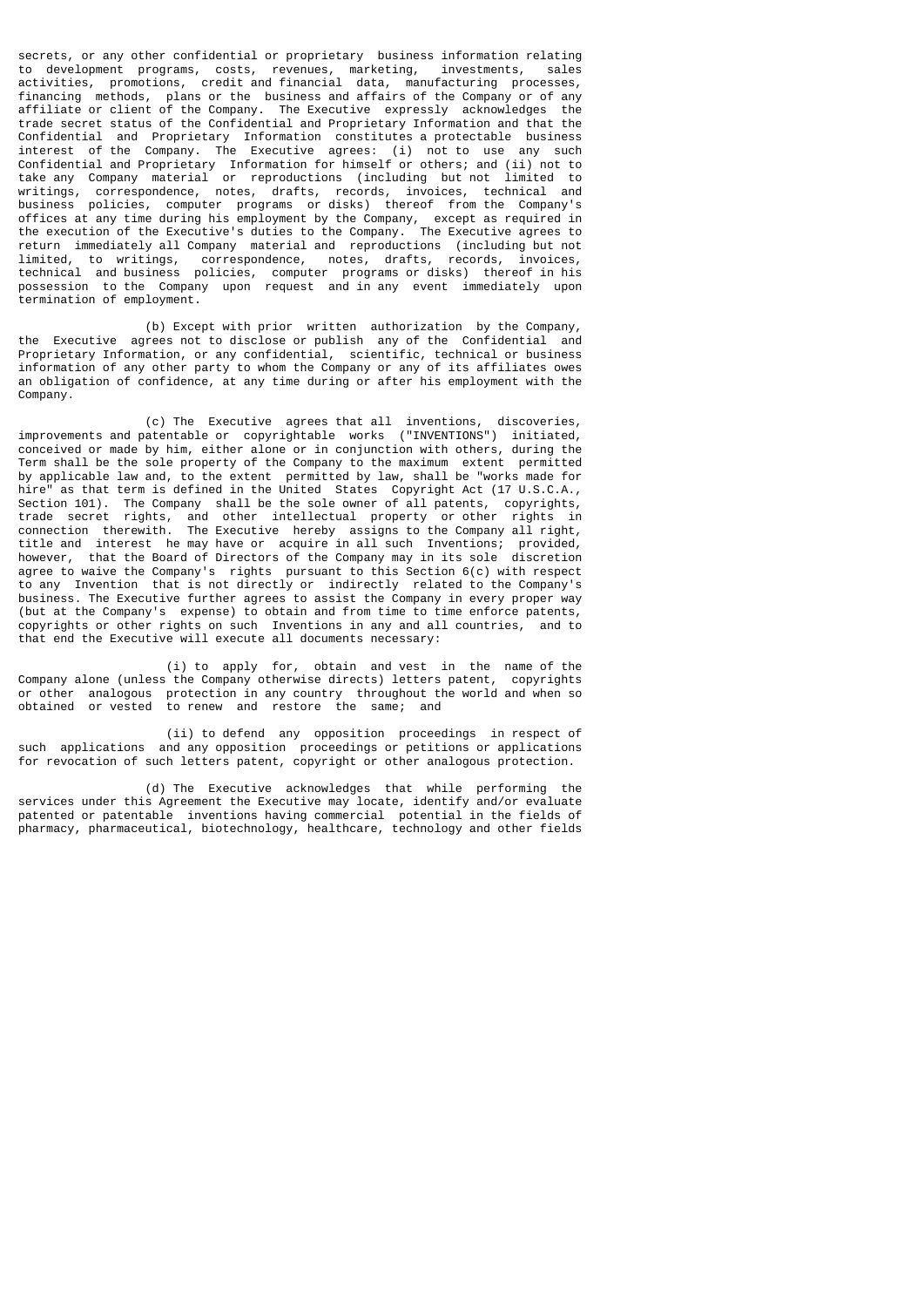which may be of potential interest to the Company or one of its affiliates (the "THIRD PARTY INVENTIONS"). The Executive understands, acknowledges and agrees that all rights to, interests in or opportunities regarding, all Third-Party Inventions identified by the Company, any of its affiliates or either of the foregoing persons' officers, directors, employees (including the Executive), agents or consultants during the Employment Term shall be and remain the sole and exclusive property of the Company or such affiliate and the Executive shall have no rights whatsoever to such Third-Party Inventions and will not pursue for himself or for others any transaction relating to the Third-Party Inventions which is not on behalf of the Company.

 (e) The provisions of this Section 6 shall survive any termination of this Agreement.

7. Non-Competition, Non-Solicitation and Non-Disparagement.

 (a) The Executive understands and recognizes that his services to the Company are special and unique and that in the course of performing such services the Executive will have access to and knowledge of Confidential and Proprietary Information (as defined in Section 6) and the Executive agrees that, during the Term and for a period of eighteen (18) months thereafter, he shall not in any manner, directly or indirectly, on behalf of himself or any person, firm, partnership, joint venture, corporation or other business entity ("PERSON"), enter into or engage in any business which is engaged in any business directly or indirectly competitive with the business of the Company, either as an individual for his own account, or as a partner, joint venturer, owner, executive, employee, independent contractor, principal, agent, consultant, salesperson, officer, director or shareholder of a Person in a business competitive with the Company within the geographic area of the Company's business, which is deemed by the parties hereto to be worldwide. The Executive acknowledges that, due to the unique nature of the Company's business, the loss of any of its clients or business flow or the improper use of its Confidential and Proprietary Information could create significant instability and cause substantial damage to the Company and its affiliates and therefore the Company has a strong legitimate business interest in protecting the continuity of its business interests and the restriction herein agreed to by the Executive narrowly and fairly serves such an important and critical business interest of the Company. For purposes of this Agreement, the Company shall be deemed to be actively engaged on the date hereof in the development of novel application drug delivery systems for presently marketed prescription and over-the-counter drugs and providing consulting services in connection therewith, and in the future in any other business in which it actually devotes substantive resources to study, develop or pursue. Notwithstanding the foregoing, nothing contained in this Section 7(a) shall be deemed to prohibit the Executive from (i) acquiring or holding, solely for investment, publicly traded securities of any corporation, some or all of the activities of which are competitive with the business of the Company so long as such securities do not, in the aggregate, constitute more than three percent (3%) of any class or series of outstanding securities of such corporation.

 (b) During the Term and for a period of 18 months thereafter, the Executive shall not, directly or indirectly, without the prior written consent of the Company:

 (i) solicit or induce any employee of the Company or any of its affiliates to leave the employ of the Company or any such affiliate; or hire for any purpose any employee of the Company or any affiliate or any employee who has left the employment of the Company or any affiliate within one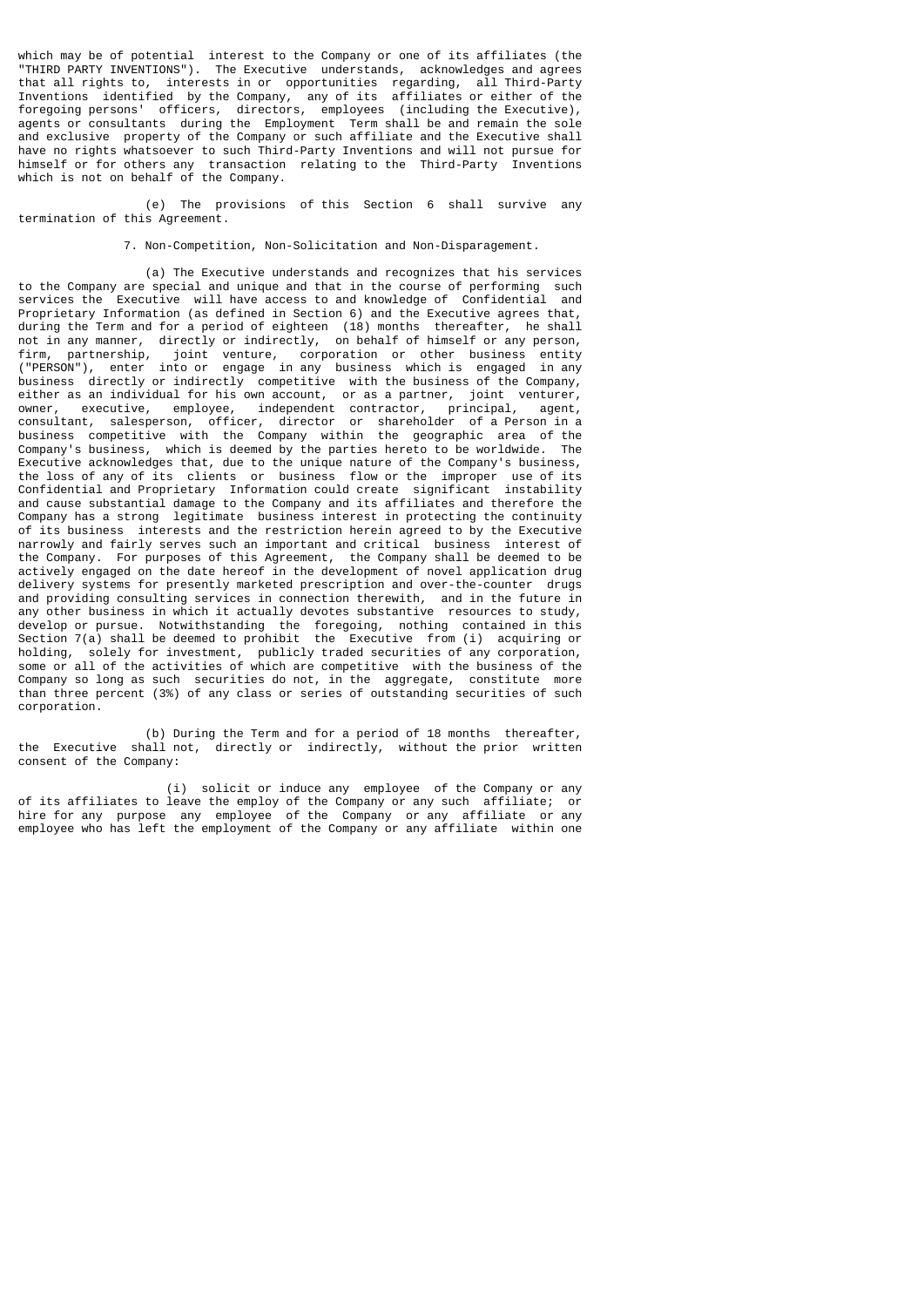year of the termination of such employee's employment with the Company or any such affiliate or at any time in violation of such employee's non-competition agreement with the Company or any such affiliate; or

 (ii) solicit or accept employment or be retained by any Person who, at any time during the term of this Agreement, was an agent, client or customer of the Company or any of its affiliates where his position will be related to the business of the Company or any such affiliate; or (iii) solicit or accept the business of any agent, client or customer of the Company or any of its affiliates with respect to products, services or investments similar to those provided or supplied by the Company or any of its affiliates.

 (c) The Company and the Executive each agree that both during the Term and at all times thereafter, neither party shall directly or indirectly disparage, whether or not true, the name or reputation of the other party or any of its affiliates, including but not limited to, any officer, director, employee or shareholder of the Company or any of its affiliates.

 (d) In the event that the Executive breaches any provisions of Section 6 or this Section 7 or there is a threatened breach, then, in addition<br>to any other rights which the Company may have, the Company shall (i) be to any other rights which the Company may have, the Company entitled, without the posting of a bond or other security, to injunctive relief to enforce the restrictions contained in such Sections and (ii) have the right to require the Executive to account for and pay over to the Company all compensation, profits, monies, accruals, increments and other benefits (collectively "BENEFITS") derived or received by the Executive as a result of any transaction constituting a breach of any of the provisions of Sections 6 or 7 and the Executive hereby agrees to account for and pay over such Benefits to the Company.

 (e) Each of the rights and remedies enumerated in Section 7(d) shall be independent of the others and shall be in addition to and not in lieu of any other rights and remedies available to the Company at law or in equity. If any of the covenants contained in this Section 7, or any part of any of them, is hereafter construed or adjudicated to be invalid or unenforceable, the same shall not affect the remainder of the covenant or covenants or rights or remedies which shall be given full effect without regard to the invalid portions. If any of the covenants contained in this Section 7 is held to be invalid or unenforceable because of the duration of such provision or the area covered thereby, the parties agree that the court making such determination shall have the power to reduce the duration and/or area of such provision and in its reduced form such provision shall then be enforceable. No such holding of invalidity or unenforceability in one jurisdiction shall bar or in any way affect the Company's right to the relief provided in this Section 7 or otherwise in the courts of any other state or jurisdiction within the geographical scope of such covenants as to breaches of such covenants in such other respective states or jurisdictions, such covenants being, for this purpose, severable into diverse and independent covenants.

 (f) In the event that an actual proceeding is brought in equity to enforce the provisions of Section 6 or this Section 7, the Executive shall not urge as a defense that there is an adequate remedy at law nor shall the Company be prevented from seeking any other remedies which may be available. The Executive agrees that he shall not raise in any proceeding brought to enforce the provisions of Section 6 or this Section 7 that the covenants contained in such Sections limit his ability to earn a living.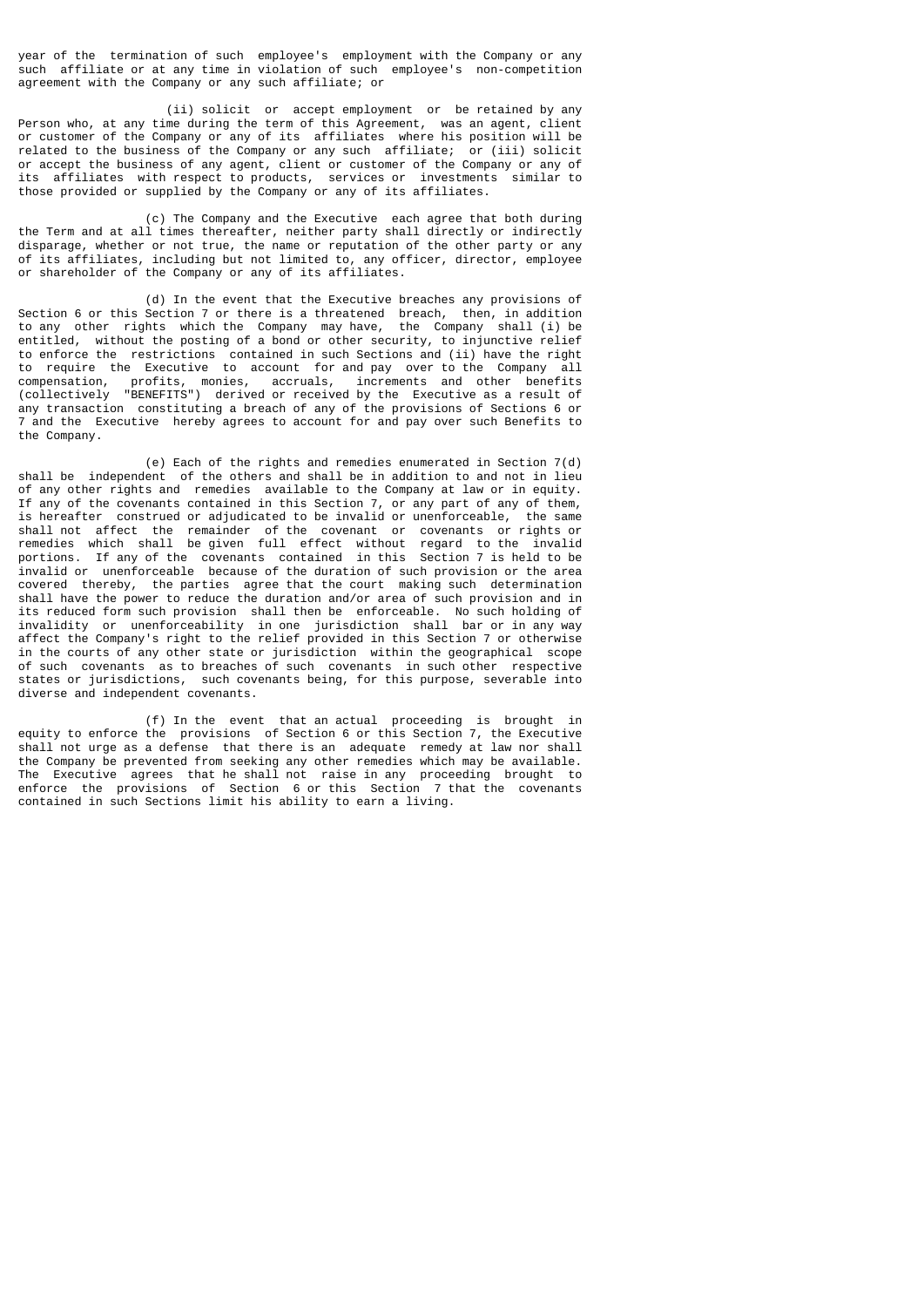(g) The provisions of this Section 7 shall survive any termination of this Agreement.

8. Representations and Warranties by the Executive.

The Executive hereby represents and warrants to the Company as

follows:

(i) Neither the execution or delivery of this Agreement nor the performance by the Executive of his duties and other obligations hereunder violate or will violate any statute, law, determination or award, or conflict with or constitute a default or breach of any covenant or obligation under (whether immediately, upon the giving of notice or lapse of time or both) any prior employment agreement, contract, or other instrument to which the Executive is a party or by which he is bound.

 (ii) The Executive has the full right, power and legal capacity to enter and deliver this Agreement and to perform his duties and other obligations hereunder. This Agreement constitutes the legal, valid and binding obligation of the Executive enforceable against him in accordance with its terms. No approvals or consents of any persons or entities are required for the Executive to execute and deliver this Agreement or perform his duties and other obligations hereunder.

 9. Termination. The Executive's employment hereunder shall be terminated upon the Executive's death and may be terminated as follows:

 (a) The Executive's employment hereunder may be terminated by the Board of Directors of the Company for Cause. Any of the following actions by the Executive shall constitute "CAUSE":

 (i) The willful failure, disregard or refusal by the Executive to perform his duties hereunder:

 (ii) Any willful, intentional or grossly negligent act by the Executive having the effect of injuring, in a material way (whether financial or otherwise and as determined in good-faith by a majority of the Board of Directors of the Company), the business or reputation of the Company or any of its affiliates, including but not limited to, any officer, director, executive or shareholder of the Company or any of its affiliates;

 (iii) Willful misconduct by the Executive in respect of the duties or obligations of the Executive under this Agreement, including, without limitation, insubordination with respect to directions received by the Executive from the Board of Directors of the Company;

 (iv) The Executive's indictment of any felony or a misdemeanor involving moral turpitude (including entry of a nolo contendere plea);

 (v) The determination by the Company, after a reasonable and good-faith investigation by the Company following a written allegation by another employee of the Company, that the Executive engaged in some form of harassment prohibited by law (including, without limitation, age, sex or race discrimination), unless the Executive's actions were specifically directed by the Board of Directors of the Company;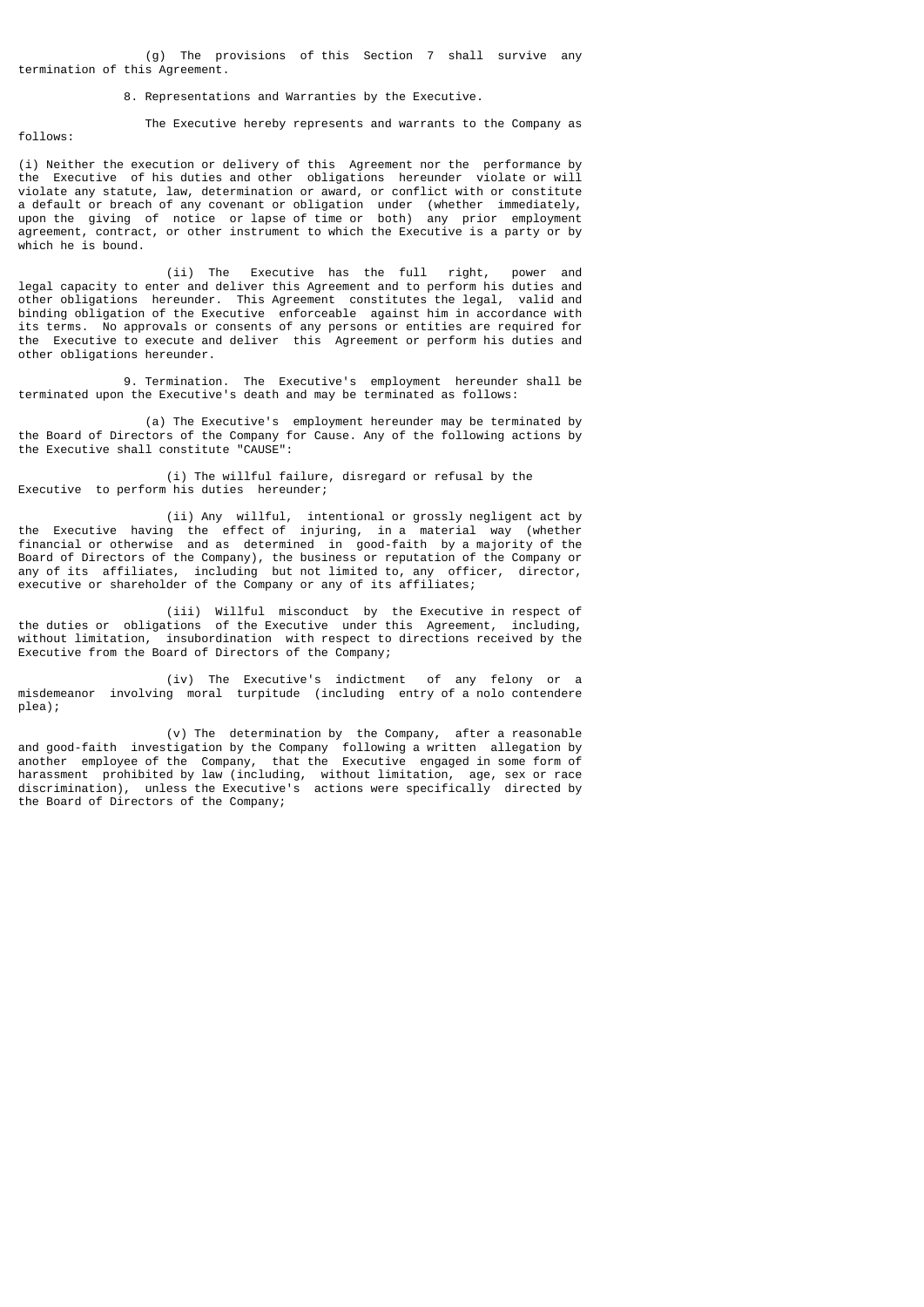(vi) Any misappropriation or embezzlement of the property of the Company or its affiliates (whether or not a misdemeanor or felony);

 (vii) Breach by the Executive of any of the provisions of Sections 6, 7 or 8 of this Agreement; and (viii) Breach by the Executive of any provision of this Agreement other than those contained in Sections 6, 7 or 8 which is not cured by the Executive within thirty (30) days after notice thereof is given to the Executive by the Company.

 (b) The Executive's employment hereunder may be terminated by the Board of Directors of the Company due to the Executive's Disability. For purposes of this Agreement, a termination for "DISABILITY" shall occur (i) when the Board of Directors of the Company has provided a written termination notice to the Executive supported by a written statement from a reputable independent physician to the effect that the Executive shall have become so physically or mentally incapacitated as to be unable to resume, within the ensuing twelve (12) months, his employment hereunder by reason of physical or mental illness or injury, or (ii) upon rendering of a written termination notice by the Board of Directors of the Company after the Executive has been unable to substantially perform his duties hereunder for 90 or more consecutive days, or more than 120 days in any consecutive twelve month period, by reason of any physical or mental illness or injury. For purposes of this Section 9(b), the Executive agrees to make himself available and to cooperate in any reasonable examination by a reputable independent physician retained by the Company.

 (c) The Executive's employment hereunder may be terminated by the Board of Directors of the Company (or its successor) upon the occurrence of a Change of Control. For purposes of this Agreement, "CHANGE OF CONTROL" means (i) the acquisition, directly or indirectly, following the date hereof by any person (as such term is defined in Section 13(d) and 14(d)(2) of the Securities Exchange Act of 1934, as amended), in one transaction or a series of related transactions, of securities of the Company representing in excess of fifty percent (50%) or more of the combined voting power of the Company's then outstanding securities if such person or his or its affiliate(s) do not own in excess of 50% of such voting power on the date of this Agreement, or (ii) the future disposition by the Company (whether direct or indirect, by sale of assets or stock, merger, consolidation or otherwise) of all or substantially all of its business and/or assets in one transaction or series of related transactions (other than a merger effected exclusively for the purpose of changing the domicile of the Company).

 (d) The Executive's employment hereunder may be terminated by the Executive for Good Reason. For purposes of this Agreement, "GOOD REASON" shall mean any of the following: (i) the assignment to the Executive of duties inconsistent with the Executive's position, duties, responsibilities, titles or offices as described herein; (ii) any material reduction by the Corporation of the Executive's duties and responsibilities; or (iii) any reduction by the Corporation of the Executive's compensation or benefits payable hereunder (it being understood that a reduction of benefits applicable to all employees of the Corporation, including the Executive, shall not be deemed a reduction of the Executive's compensation package for purposes of this definition).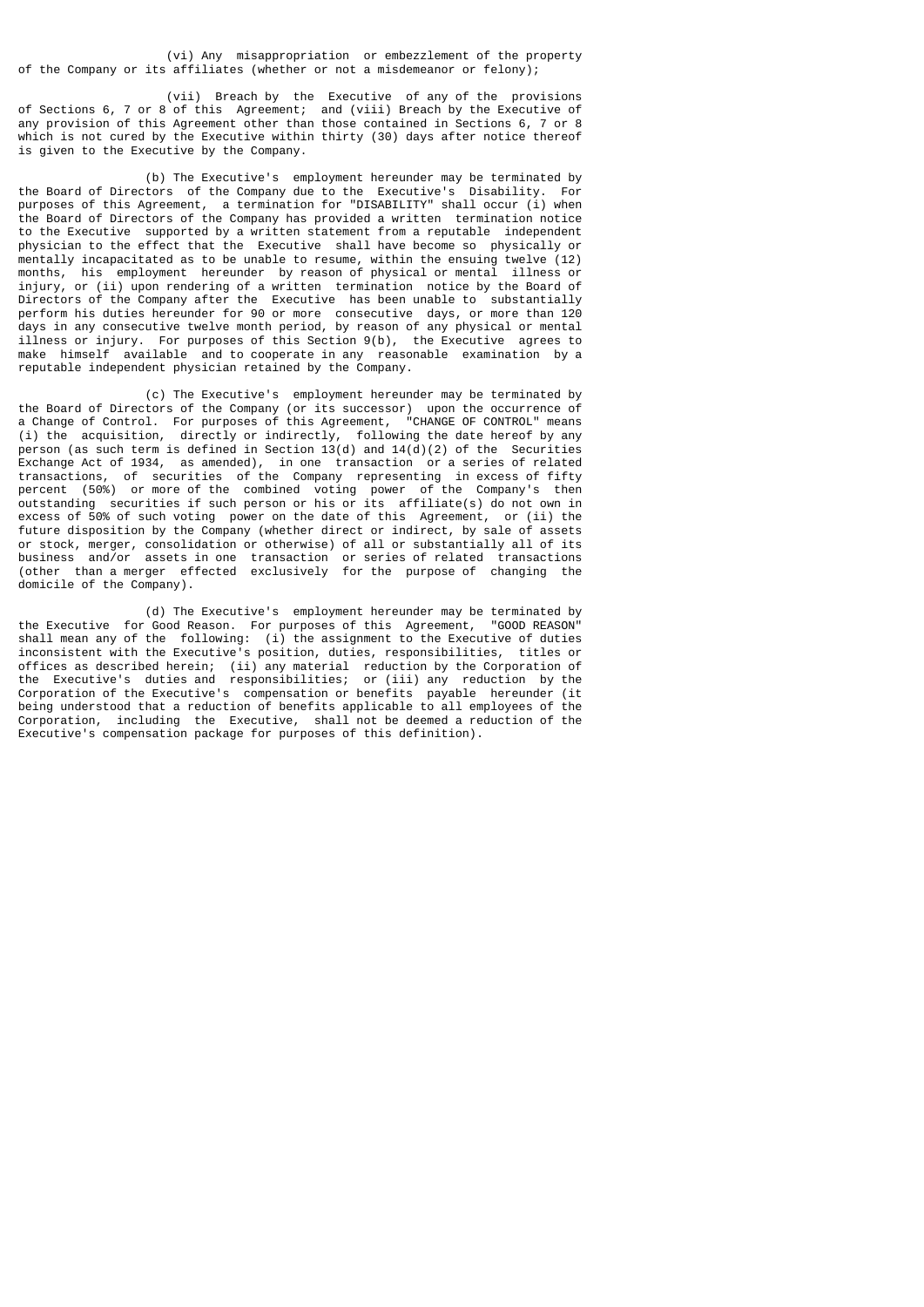#### 10. Compensation upon Termination.

 (a) If the Executive's employment is terminated as a result of his death or Disability, the Company shall pay to the Executive or to the Executive's estate, as applicable, (x) his Base Salary and any accrued and any unpaid Bonus and expense reimbursement amounts through the date of his Death or Disability. All Stock Options that are scheduled to vest by the end of the calendar year in which such termination occurs shall be accelerated and deemed to have vested as of the termination date. All Stock Options that have not vested (or been deemed pursuant to the immediately preceding sentence to have vested) as of the date of termination shall be deemed to have expired as of such date. Any Stock Options that have vested as of the date of the Executive's death or Disability (including the Options described in the immediately preceding sentence).

 (b) If the Executive's employment is terminated by the Board of Directors of the Company for Cause, then the Company shall pay to the Executive his Base Salary through the date of his termination and the Executive shall have no further entitlement to any other compensation or benefits from the Company. All Stock Options that are scheduled to vest by the end of the calendar year in which such Change of Control occurs shall be accelerated and deemed to have vested as of the termination date. All Stock Options that have not vested (or been deemed pursuant to the immediately preceding sentence to have vested) as of the date of termination shall be deemed to have expired as of such date.

 (c) If the Executive's employment is terminated by the Company (or its successor) upon the occurrence of a Change of Control, the Company (or its successor, as applicable) shall continue to pay to the Executive his Base Salary and benefits for a period of one year following such termination. All Stock Options that have not vested as of the date of such termination shall be accelerated and deemed to have vested as of such date.

 (d) If the Executive's employment is terminated by the Company other than as a result of the Executive's death or Disability and other than for reasons specified in Sections  $10(b)$  or (c), then the Company shall continue to pay to the Executive his Base Salary for a period of one year following such termination, and (ii) pay the Executive any expense reimbursement amounts owed through the date of termination. The Company's obligation under clauses (i) and (ii) in the preceding sentence shall be subject to offset by any amounts otherwise received by the Executive from any employment during the one year period following the termination of his employment. All Stock Options that are scheduled to vest by the end of the calendar year in which such termination occurs shall be accelerated and deemed to have vested as of the termination date. All Stock Options that have not vested (or been deemed pursuant to the immediately preceding sentence to have vested) as of the date of termination shall be deemed to have expired as of such date.

 (e) This Section 10 sets forth the only obligations of the Company with respect to the termination of the Executive's employment with the Company, and the Executive acknowledges that, upon the termination of his employment, he shall not be entitled to any payments or benefits which are not explicitly provided in Section 10.

 (f) Upon termination of the Executive's employment hereunder for any reason, the Executive shall be deemed to have resigned as director of the Company, effective as of the date of such termination.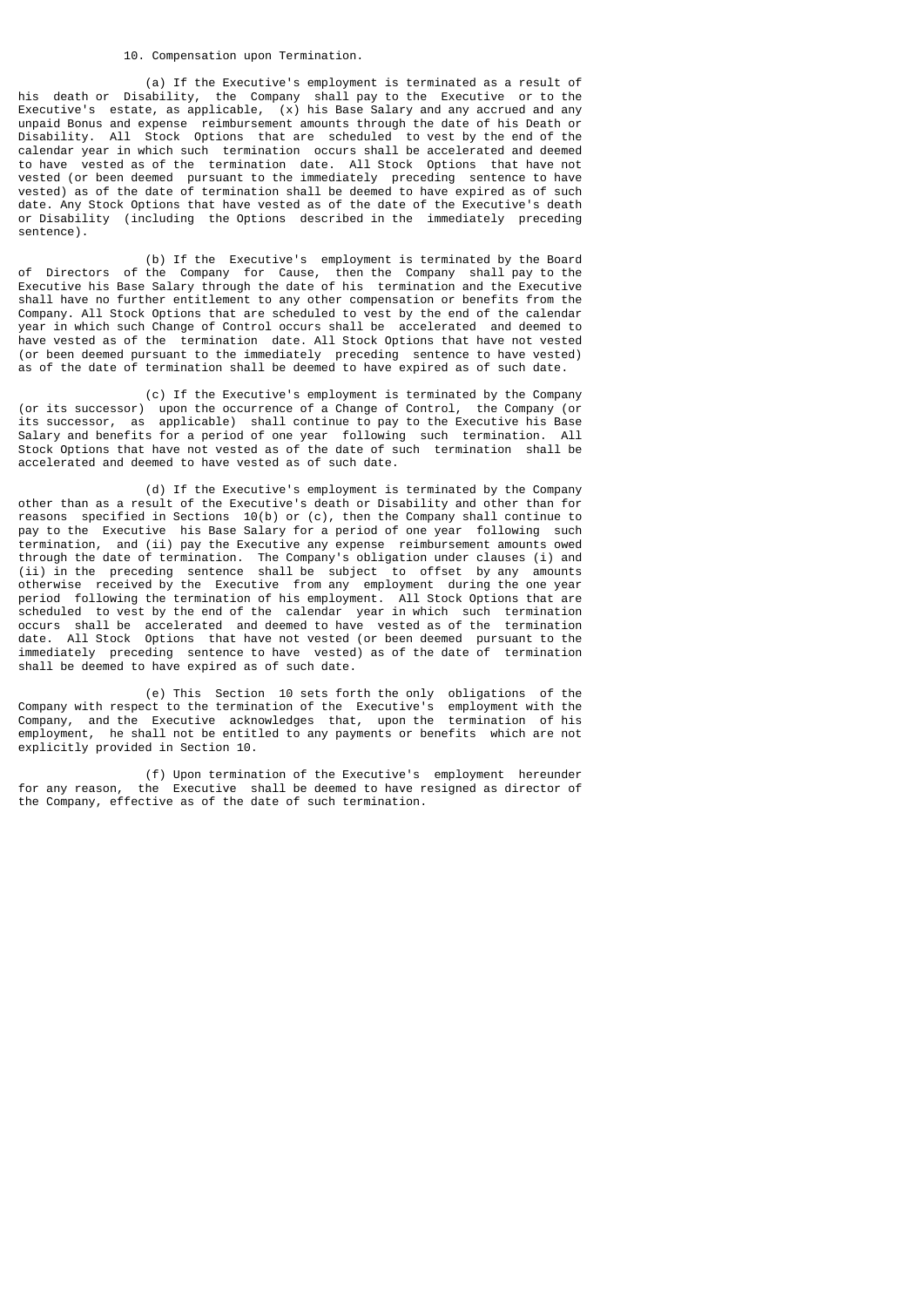(g) The provisions of this Section 10 shall survive any termination of this Agreement.

### 11. Miscellaneous.

 (a) This Agreement shall be governed by, and construed and interpreted in accordance with, the laws of the State of New York, without giving effect to its principles of conflicts of laws.

 (b) Any dispute arising out of, or relating to, this Agreement or the breach thereof (other than Sections 6 or 7 hereof), or regarding the interpretation thereof, shall be finally settled by arbitration conducted in New York City in accordance with the rules of the American Arbitration Association then in effect before a single arbitrator appointed in accordance with such rules. Judgment upon any award rendered therein may be entered and enforcement obtained thereon in any court having jurisdiction. The arbitrator shall have authority to grant any form of appropriate relief, whether legal or equitable in nature, including specific performance. For the purpose of any judicial proceeding to enforce such award or incidental to such arbitration or to compel arbitration and for purposes of Sections 6 and 7 hereof, the parties hereby submit to the non-exclusive jurisdiction of the Supreme Court of the State of New York, New York County, or the United States District Court for the Southern District of New York, and agree that service of process in such arbitration or court proceedings shall be satisfactorily made upon it if sent by registered mail addressed to it at the address referred to in paragraph (g) below. The costs of such arbitration shall be borne proportionate to the finding of fault as determined by the arbitrator. Judgment on the arbitration award may be entered by any court of competent jurisdiction.

 (c) This Agreement shall be binding upon and inure to the benefit of the parties hereto, and their respective heirs, representatives, successors and assigns.

 (d) This Agreement, and the Executive's rights and obligations hereunder, may not be assigned by the Executive. The Company may assign its rights, together with its obligations, hereunder in connection with any sale, transfer or other disposition of all or substantially all of its business or assets.

 (e) This Agreement cannot be amended orally, or by any course of conduct or dealing, but only by a written agreement signed by the parties hereto.

 (f) The failure of either party to insist upon the strict performance of any of the terms, conditions and provisions of this Agreement shall not be construed as a waiver or relinquishment of future compliance therewith, and such terms, conditions and provisions shall remain in full force and effect. No waiver of any term or condition of this Agreement on the part of either party shall be effective for any purpose whatsoever unless such waiver is in writing and signed by such party.

 (g) All notices, requests, consents and other communications, required or permitted to be given hereunder, shall be in writing and shall be delivered personally or by an overnight courier service or sent by registered or certified mail, postage prepaid, return receipt requested, to the parties at the addresses set forth on the first page of this Agreement, and shall be deemed given when so delivered personally or by overnight courier, or, if mailed, five days after the date of deposit in the United States mails. Either party may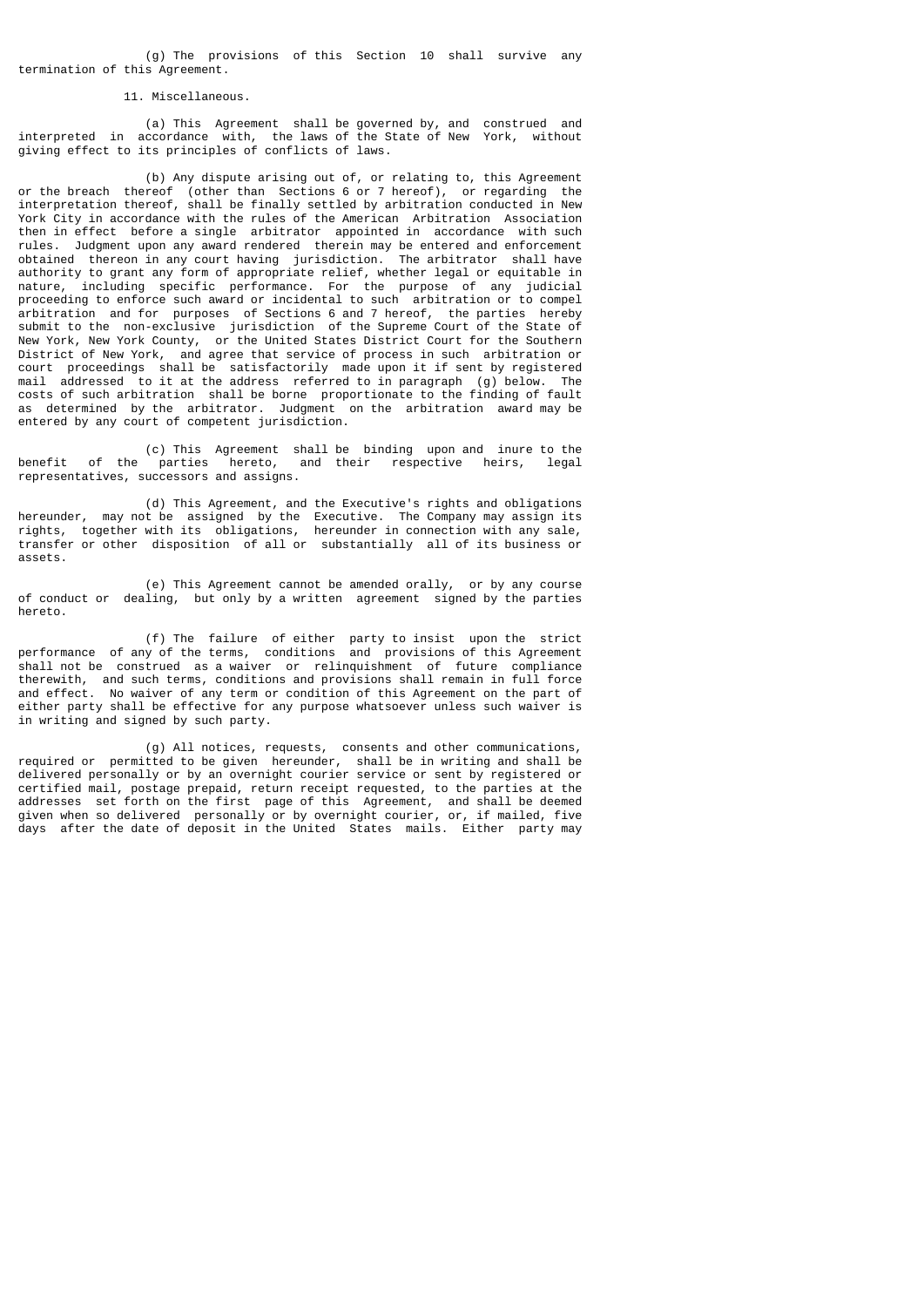designate another address, for receipt of notices hereunder by giving notice to the other party in accordance with this paragraph (g).

 (h) This Agreement sets forth the entire agreement and understanding of the parties relating to the subject matter hereof, and supersedes all prior agreements, arrangements and understandings, written or oral, relating to the subject matter hereof. No representation, promise or inducement has been made by either party that is not embodied in this Agreement, and neither party shall be bound by or liable for any alleged representation, promise or inducement not so set forth.

 (i) As used in this Agreement, "affiliate" of a specified Person shall mean and include any Person controlling, controlled by or under common control with the specified Person.

 (j) The section headings contained herein are for reference purposes only and shall not in any way affect the meaning or interpretation of this Agreement.

 (k) This Agreement may be executed in any number of counterparts, each of which shall constitute an original, but all of which together shall constitute one and the same instrument.

 IN WITNESS WHEREOF, the parties hereto have executed this Agreement as of the date first above written.

MANHATTAN PHARMACEUTICALS, INC.

 By: /s/ David M. Tanen ------------------------------ Name: David M. Tanen Title: President

EXECUTIVE

 By: /s/ Dr. Leonard Firestone -------------------------<br>Name: Dr. Leonard Firestone Dr. Leonard Firestone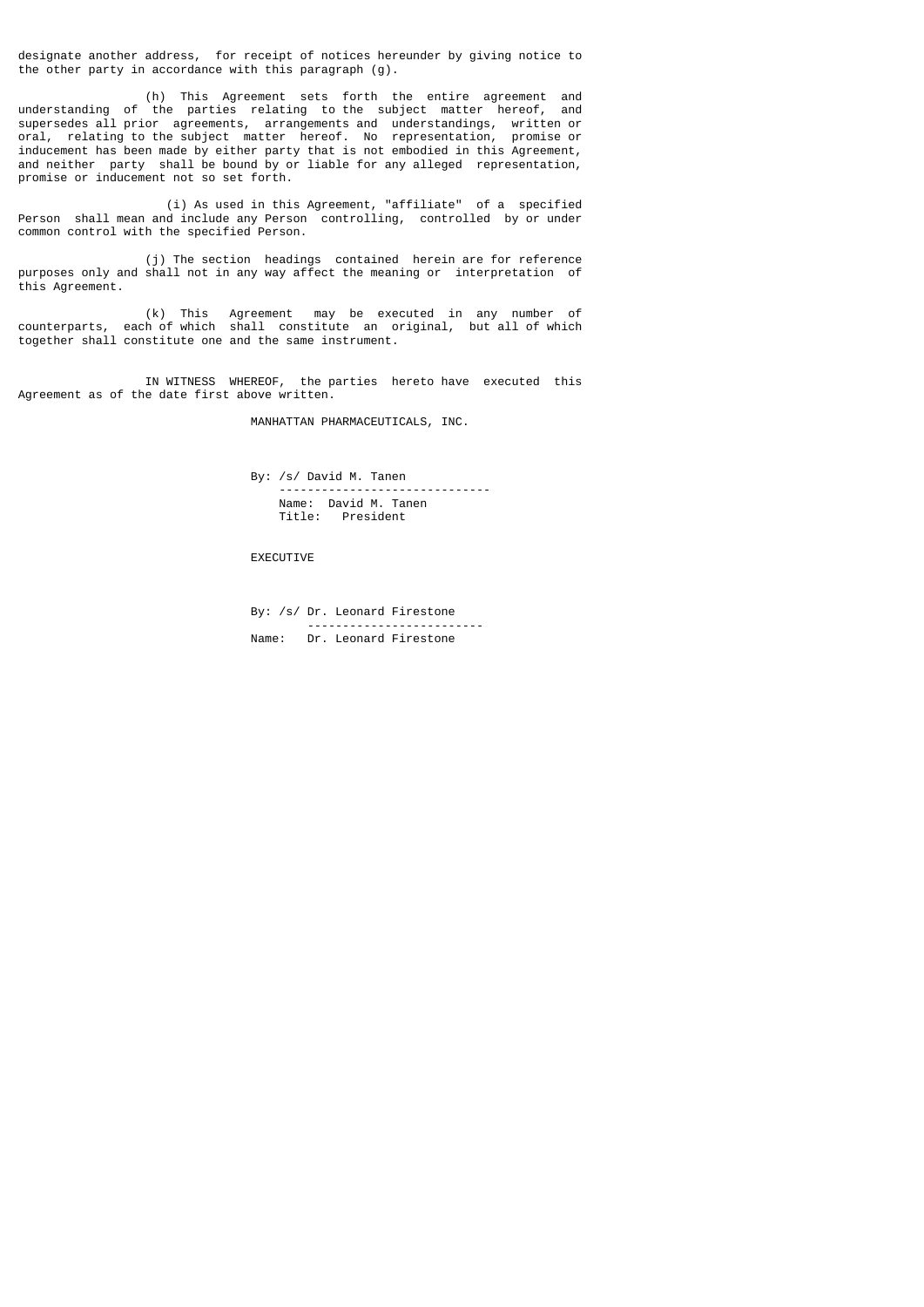## EMPLOYMENT AGREEMENT

 AGREEMENT (the "AGREEMENT"), dated as of February 28, 2003, by and between MANHATTAN PHARMACEUTICALS, INC., a Delaware corporation with principal executive offices at 787 Seventh Avenue, 48th Floor, New York, NY 10019 (the "COMPANY"), and Nicholas J. Rossettos, residing at 449 West 56th Street, Apt. 7D, New York, New York (the "EXECUTIVE").

## W I T N E S S E T H:

 WHEREAS, the Company desires to employ the Executive as Chief Financial Officer and Chief Operating Officer of the Company, and the Executive desires to serve the Company in those capacities, upon the terms and subject to the conditions contained in this Agreement;

 NOW, THEREFORE, in consideration of the mutual covenants and agreements herein contained, the parties hereto hereby agree as follows:

 1. EMPLOYMENT. (a) SERVICES. The Executive will be employed by the Company as its Chief Financial Officer and Chief Operating Officer. You will report to the Board of Directors of the Company (the "Board") with primary direction being given by the Company's Chief Executive Officer. You agree to perform such services as are consistent with your position as Chief Financial Officer and Chief Operating Officer (the "Services"). The Executive agree to perform such Services faithfully, to devote all his working time, attention and energies to the business of the Company, and while he remains employed, not to engage in any other business activity that is in conflict with his duties and obligations to the Company. The Executive also agrees that during the term of this Agreement, the Board, at his sole discretion, may appoint another individual to the role of Chief Operations Officer, at which time the Executive will continue being employed by the Company solely as its Chief Financial Officer, without change in compensation or term of the Agreement.

 (b) ACCEPTANCE. Executive hereby accepts such employment and agrees to render the Services.

 2. TERM. (a) The Executive's employment under this Agreement (the "Term") shall commence as of the Effective Date (as hereinafter defined) and shall continue for a term of two (2) years, unless sooner terminated pursuant to Section 9 of this Agreement. Notwithstanding anything to the contrary contained herein, the provisions of this Agreement governing protection of Confidential Information shall continue in effect as specified in Section 5 hereof and survive the expiration or termination hereof. The Term may be extended for additional one (1) year periods upon mutual written consent of the Executive and the Board.

 (b) This Agreement shall be conditioned in its entirety upon the successful completion of the merger transaction (the "Merger") contemplated by and among the Company and Atlantic Technology Ventures, Inc. The Effective Date for the purposes of Section 2. (a) shall be February 21, 2003, the date of the Merger.

 3. BEST EFFORTS; PLACE OF PERFORMANCE. The Executive shall devote substantially all of his business time, attention and energies to the business and affairs of the Company and shall use his best efforts to advance the best interests of the Company and shall not during the Term be actively engaged in any other business activity, whether or not such business activity is pursued for gain, profit or other pecuniary advantage, that will interfere with the performance by the Executive of his duties hereunder or the Executive's availability to perform such duties or that will adversely affect, or negatively reflect upon, the Company. The duties to be performed by the Executive hereunder shall be performed primarily at the office of the Company in New York, New York, subject to reasonable travel requirements on behalf of the Company.

 4. COMPENSATION. As full compensation for the performance by the Executive of his duties under this Agreement, the Company shall pay the Executive as follows:

 (a) BASE SALARY. The Company shall pay Executive a salary (the "Base Salary") equal to One Hundred Fifty Thousand Dollars (\$150,000.00) per year. Payment shall be made semi-monthly, on the middle and last day of each calendar month.

 (b) DISCRETIONARY BONUS. At the sole discretion of the Board of Directors of the Company, the Executive shall be eligible to receive an additional annual bonus (the "DISCRETIONARY BONUS") based upon his performance on behalf of the Company during the prior year. The Discretionary Bonus shall be payable either as a lump-sum payment or in installments as determined by the Board of Directors of the Company in its sole discretion.

 (c) WITHHOLDING. The Company shall withhold all applicable federal, state and local taxes and social security and such other amounts as may be required by law from all amounts payable to the Executive under this Section 4.

 (d) STOCK OPTIONS. As additional compensation for the services to be rendered by the Executive pursuant to this Agreement, the Company shall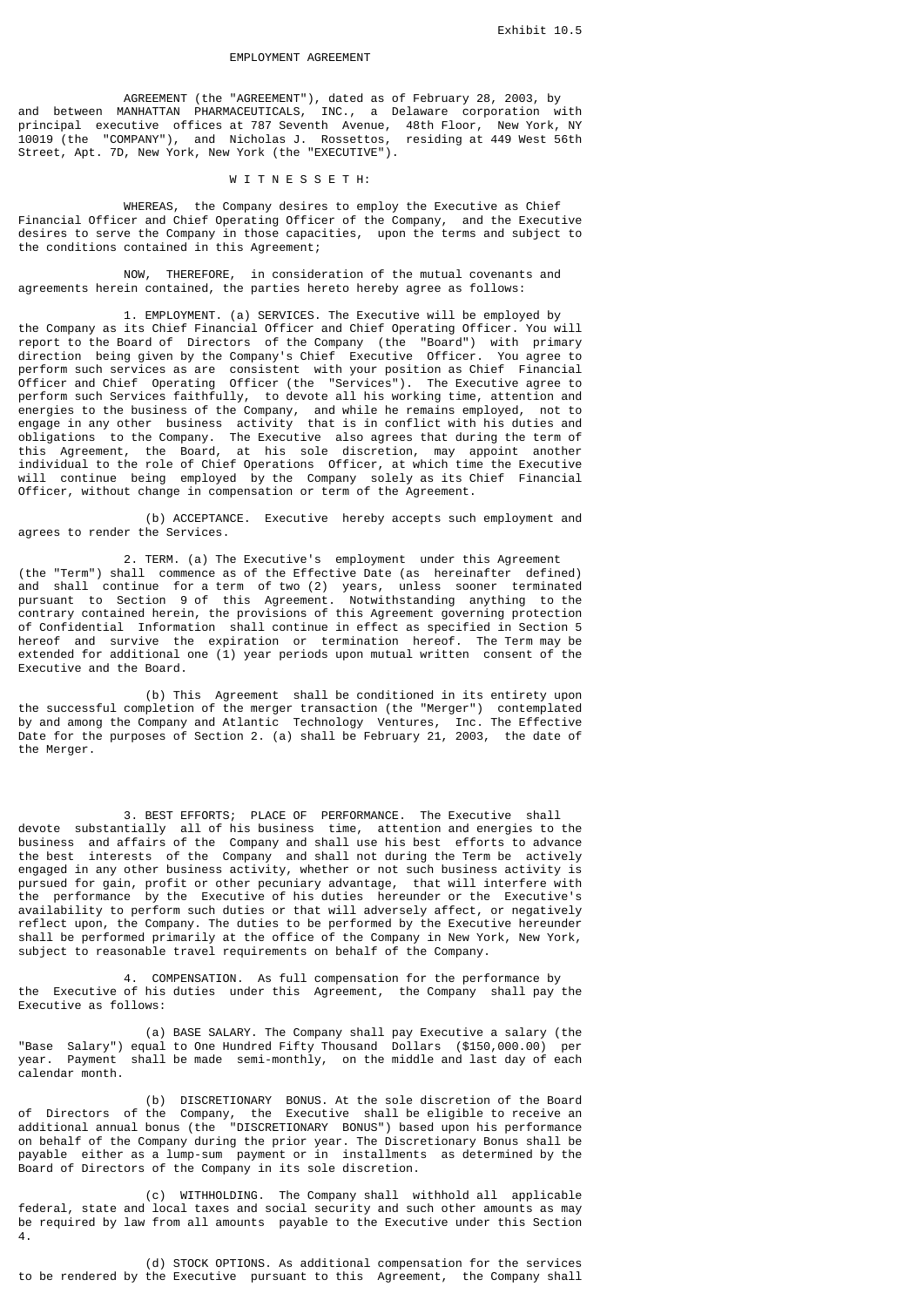grant the Executive stock options ("STOCK OPTIONS") to purchase a number of shares to be determined approximating 1.25 percent of the shares of the outstanding Common Stock of the Company immediately following the Merger. The stock options shall vest equally on the first and second anniversary of this Agreement, subject, in each case, to the provisions of Section 9 below. In connection with such grant, the Executive shall enter into the Company's standard stock option agreement which will incorporate the foregoing vesting schedule and the Stock Option related provisions contained in Section 9 below. The Board of Directors of the Company shall annually review the number of Stock Options granted to the Executive to determine whether an increase in the number thereof is warranted.

 (e) EXPENSES. The Company shall reimburse the Executive for all normal, usual and necessary expenses incurred by the Executive in furtherance of the business and affairs of the Company, including reasonable travel and entertainment, upon timely receipt by the Company of appropriate vouchers or other proof of the Executive's expenditures and otherwise in accordance with any expense reimbursement policy as may from time to time be adopted by the Company.

 (f) OTHER BENEFITS. The Executive shall be entitled to all rights and benefits for which he shall be eligible under any benefit or other plan (including, without limitation, dental, medical, medical reimbursement and

 $-2$  -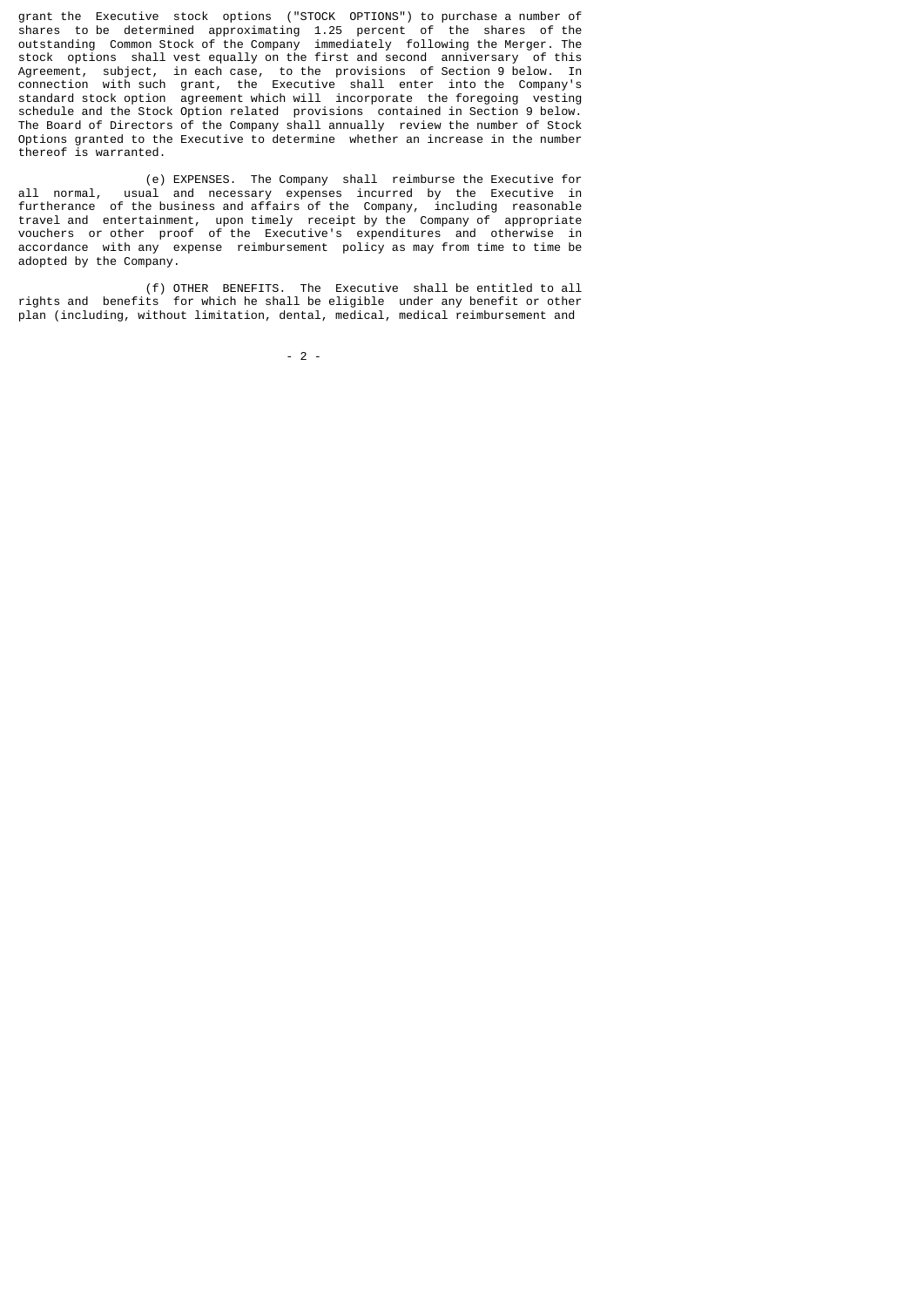hospital plans, pension plans, employee stock purchase plans, profit sharing plans, bonus plans and other so-called "fringe" benefits) as the Company shall make available to its senior executives from time to time

 (g) VACATION. The Executive shall, during the Term, be entitled to a vacation of four (4) weeks per annum, in addition to holidays observed by the Company. The Executive shall not be entitled to carry any vacation forward to the next year of employment and shall not receive any compensation for unused vacation days.

# 5. CONFIDENTIAL INFORMATION AND INVENTIONS.

 (a) The Executive recognizes and acknowledges that in the course of his duties he is likely to receive confidential or proprietary information owned by the Company, its affiliates or third parties with whom the Company or any such affiliates has an obligation of confidentiality. Accordingly, during and after the Term, the Executive agrees to keep confidential and not disclose or make accessible to any other person or use for any other purpose other than in connection with the fulfillment of his duties under this Agreement, any Confidential and Proprietary Information (as defined below) owned by, or received by or on behalf of, the Company or any of its affiliates. "Confidential and Proprietary Information" shall include, but shall not be limited to, confidential or proprietary scientific or technical information, data, formulas and related concepts, business plans (both current and under development), client lists, promotion and marketing programs, trade secrets, or any other confidential or proprietary business information relating to development programs, costs, revenues, marketing, investments, sales activities, promotions, credit and financial data, manufacturing processes, financing methods, plans or the business and affairs of the Company or of any affiliate or client of the Company. The Executive expressly acknowledges the trade secret status of the Confidential and Proprietary Information and that the Confidential and Proprietary Information constitutes a protectable business interest of the Company. The Executive agrees: (i) not to use any such Confidential and Proprietary Information for himself or others; and (ii) not to take any Company material or reproductions (including but not limited to writings, correspondence, notes, drafts, records, invoices, technical and business policies, computer programs or disks) thereof from the Company's offices at any time during his employment by the Company, except as required in the execution of the Executive's duties to the Company. The Executive agrees to return immediately all Company material and reproductions (including but not limited, to writings, correspondence, notes, drafts, records, invoices, technical and business policies, computer programs or disks) thereof in his possession to the Company upon request and in any event immediately upon termination of employment.

 (b) Except with prior written authorization by the Company, the Executive agrees not to disclose or publish any of the Confidential and Proprietary Information, or any confidential, scientific, technical or business information of any other party to whom the Company or any of its affiliates owes an obligation of confidence, at any time during or after his employment with the Company.

 (c) The Executive agrees that all inventions, discoveries, improvements and patentable or copyrightable works ("INVENTIONS") initiated, conceived or made by him, either alone or in conjunction with others, during the Term shall be the sole property of the Company to the maximum extent permitted by applicable law and, to the extent permitted by law, shall be "works made for hire" as that term is defined in the United States Copyright Act (17 U.S.C.A., Section 101). The Company shall be the sole owner of all patents, copyrights,

 $-3$  -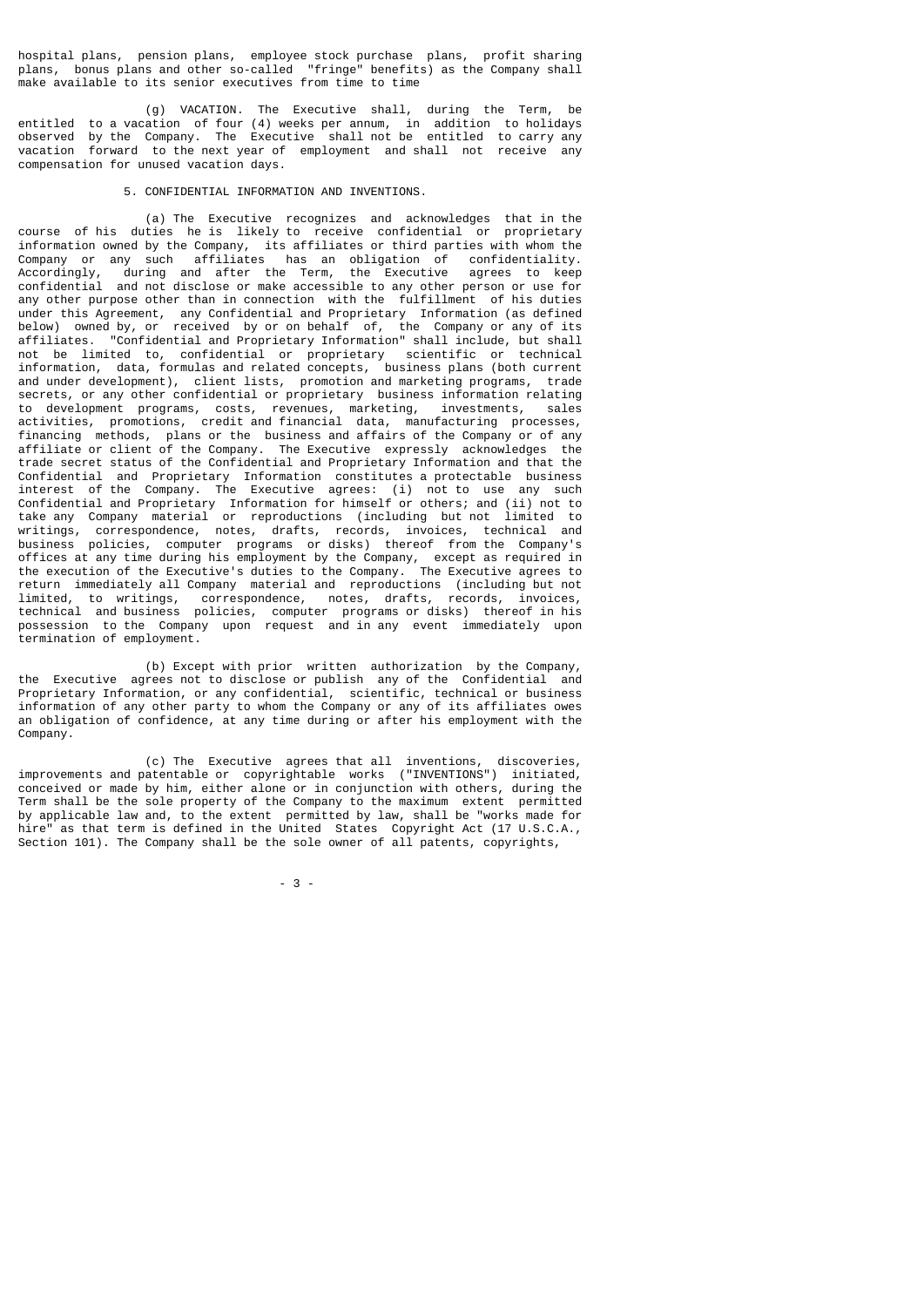trade secret rights, and other intellectual property or other rights in connection therewith. The Executive hereby assigns to the Company all right, title and interest he may have or acquire in all such Inventions; provided, however, that the Board of Directors of the Company may in its sole discretion agree to waive the Company's rights pursuant to this Section 5(c) with respect to any Invention that is not directly or indirectly related to the Company's business. The Executive further agrees to assist the Company in every proper way (but at the Company's expense) to obtain and from time to time enforce patents, copyrights or other rights on such Inventions in any and all countries, and to that end the Executive will execute all documents necessary:

 (i) to apply for, obtain and vest in the name of the Company alone (unless the Company otherwise directs) letters patent, copyrights or other analogous protection in any country throughout the world and when so obtained or vested to renew and restore the same; and

 (ii) to defend any opposition proceedings in respect of such applications and any opposition proceedings or petitions or applications for revocation of such letters patent, copyright or other analogous protection.

 (d) The Executive acknowledges that while performing the services under this Agreement the Executive may locate, identify and/or evaluate patented or patentable inventions having commercial potential in the fields of pharmacy, pharmaceutical, biotechnology, healthcare, technology and other fields which may be of potential interest to the Company or one of its affiliates (the "THIRD PARTY INVENTIONS"). The Executive understands, acknowledges and agrees that all rights to, interests in or opportunities regarding, all Third-Party Inventions identified by the Company, any of its affiliates or either of the foregoing persons' officers, directors, employees (including the Executive), agents or consultants during the Employment Term shall be and remain the sole and exclusive property of the Company or such affiliate and the Executive shall have no rights whatsoever to such Third-Party Inventions and will not pursue for himself or for others any transaction relating to the Third-Party Inventions which is not on behalf of the Company.

 (e) The provisions of this Section 5 shall survive any termination of this Agreement.

## 6. NON-COMPETITION, NON-SOLICITATION AND NON-DISPARAGEMENT.

 (a) The Executive understands and recognizes that his services to the Company are special and unique and that in the course of performing such services the Executive will have access to and knowledge of Confidential and Proprietary Information (as defined in Section 6) and the Executive agrees that, during the Term and for a period of eighteen (18) months thereafter, he shall not in any manner, directly or indirectly, on behalf of himself or any person, firm, partnership, joint venture, corporation or other business entity ("PERSON"), enter into or engage in any business which is engaged in any business directly or indirectly competitive with the business of the Company, either as an individual for his own account, or as a partner, joint venturer, owner, executive, employee, independent contractor, principal, agent, consultant, salesperson, officer, director or shareholder of a Person in a business competitive with the Company within the geographic area of the Company's business, which is deemed by the parties hereto to be worldwide. The Company acknowledges the need for the Executive to be EMPLOYED IN HIS PROFESSION AND WILL CONSIDER WHETHER THERE IS A SPECIFIC CONFLICT.

 $-4$  -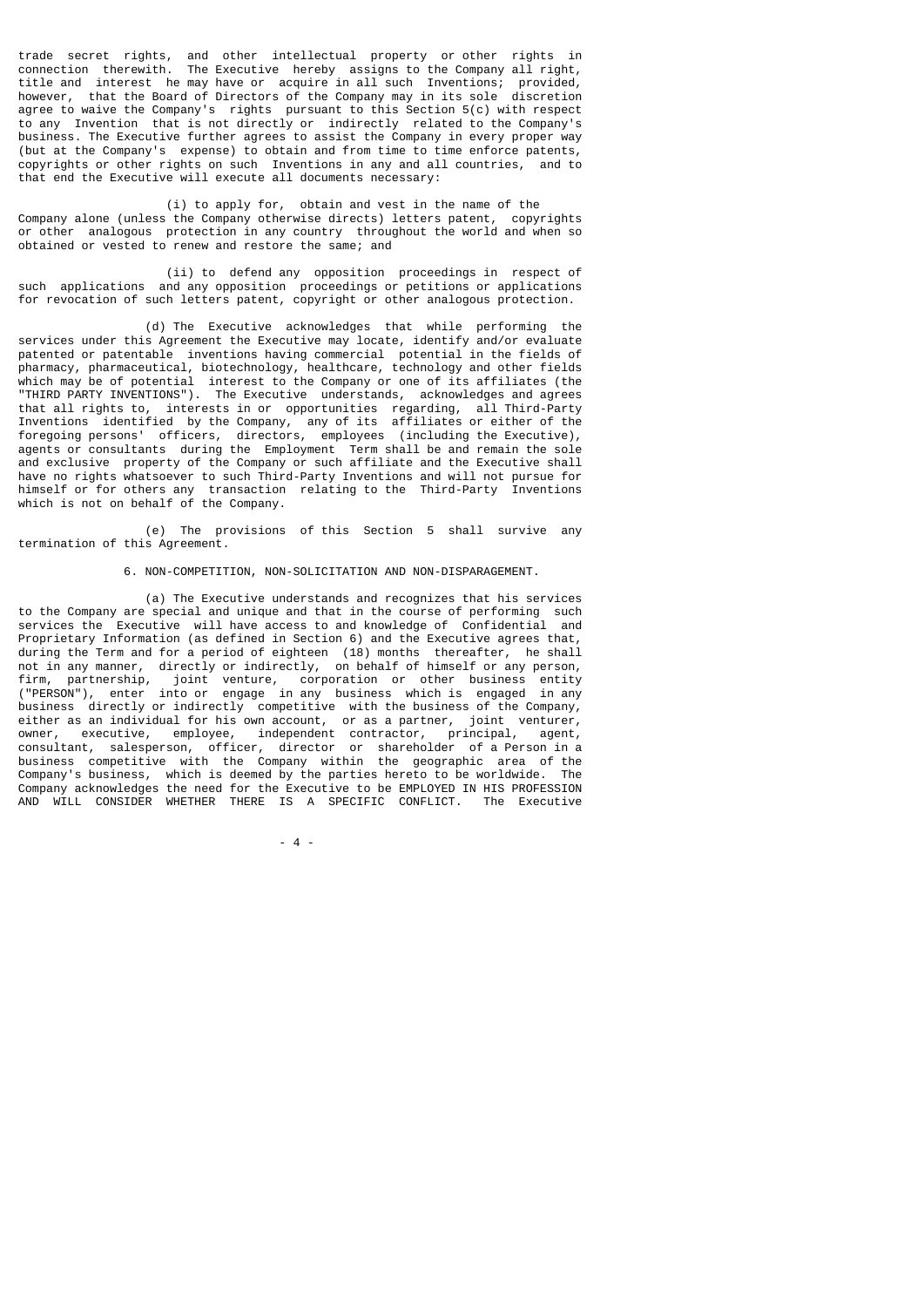acknowledges that, due to the unique nature of the Company's business, the loss of any of its clients or business flow or the improper use of its Confidential and Proprietary Information could create significant instability and cause substantial damage to the Company and its affiliates and therefore the Company has a strong legitimate business interest in protecting the continuity of its business interests and the restriction herein agreed to by the Executive narrowly and fairly serves such an important and critical business interest of the Company. For purposes of this Agreement, the Company shall be deemed to be actively engaged on the date hereof in the development of novel application drug delivery systems for presently marketed prescription and over-the-counter drugs and providing consulting services in connection therewith, and in the future in any other business in which it actually devotes substantive resources to study, develop or pursue. Notwithstanding the foregoing, nothing contained in this Section 6(a) shall be deemed to prohibit the Executive from (i) acquiring or holding, solely for investment, publicly traded securities of any corporation, some or all of the activities of which are competitive with the business of the Company so long as such securities do not, in the aggregate, constitute more than three percent (3%) of any class or series of outstanding securities of such corporation.

 (b) During the Term and for a period of 18 months thereafter, the Executive shall not, directly or indirectly, without the prior written consent of the Company, which will not be unreasonably withheld:

 (i) solicit or induce any employee of the Company or any of its affiliates to leave the employ of the Company or any such affiliate; or hire for any purpose any employee of the Company or any affiliate or any employee who has left the employment of the Company or any affiliate within one year of the termination of such employee's employment with the Company or any such affiliate or at any time in violation of such employee's non-competition agreement with the Company or any such affiliate; or

(ii) solicit or accept employment or be retained by any Person who, at any time during the term of this Agreement, was an agent, client or customer of the Company or any of its affiliates where his position will be related to the business of the Company or any such affiliate; or (iii) solicit or accept the business of any agent, client or customer of the Company or any of its affiliates with respect to products, services or investments similar to those provided or supplied by the Company or any of its affiliates. (c) The Company and the Executive each agree that both during the Term and at all times thereafter, neither party shall directly or indirectly disparage, whether or not true, the name or reputation of the other party or any of its affiliates, including but not limited to, any officer, director, employee or shareholder of the Company or any of its affiliates.

 (d) In the event that the Executive breaches any provisions of Section 5 or this Section 6 or there is a threatened breach, then, in addition to any other rights which the Company may have, the Company shall (i) be entitled, without the posting of a bond or other security, to injunctive relief to enforce the restrictions contained in such Sections and (ii) have the right to require the Executive to account for and pay over to the Company all compensation, profits, monies, accruals, increments and other benefits (collectively "BENEFITS") derived or received by the Executive as a result of any transaction constituting a breach of any of the

- 5 -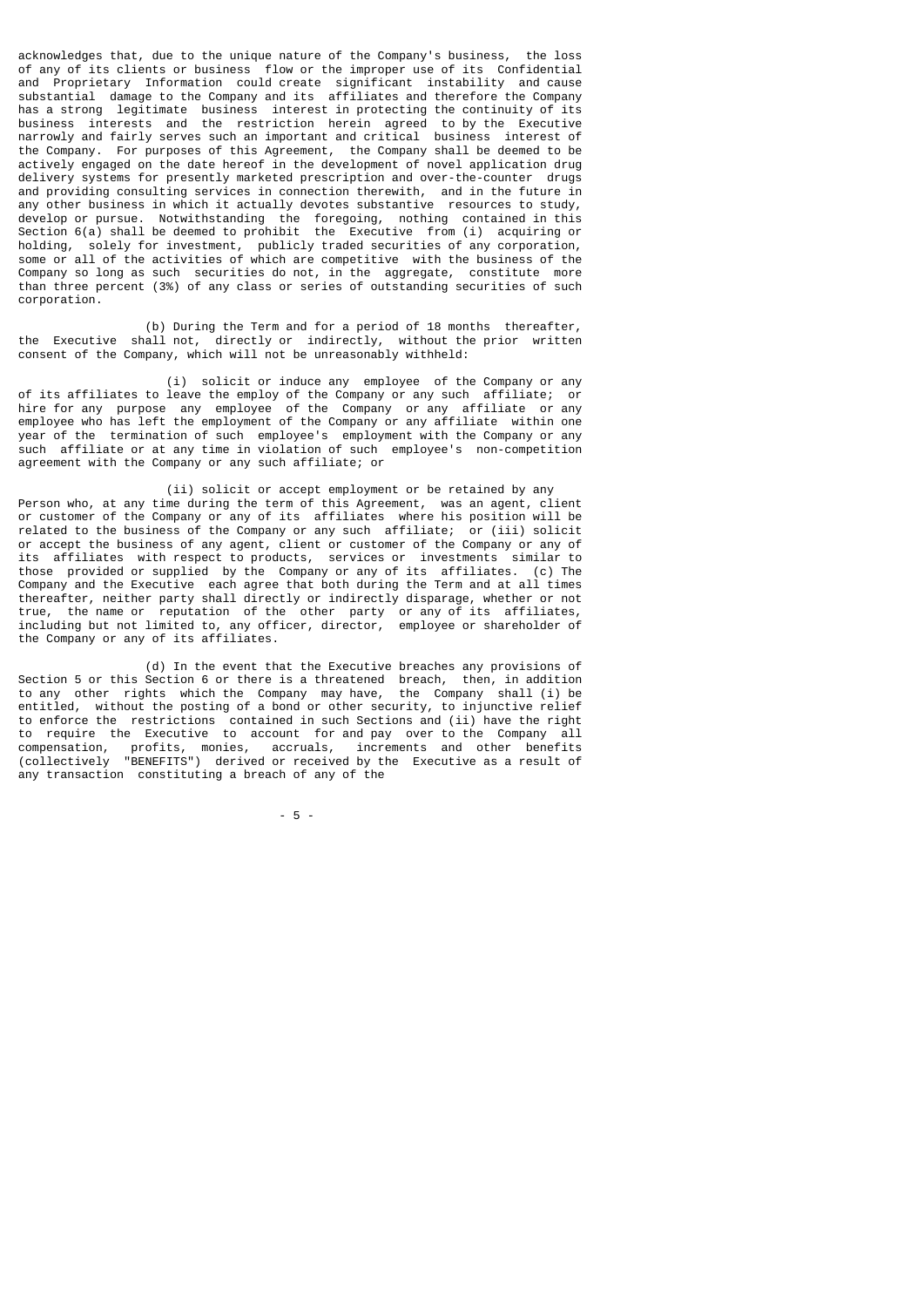provisions of Sections 5 or 6 and the Executive hereby agrees to account for and pay over such Benefits to the Company.

 (e) Each of the rights and remedies enumerated in Section 6(d) shall be independent of the others and shall be in addition to and not in lieu of any other rights and remedies available to the Company at law or in equity. If any of the covenants contained in this Section 6, or any part of any of them, is hereafter construed or adjudicated to be invalid or unenforceable, the same shall not affect the remainder of the covenant or covenants or rights or remedies which shall be given full effect without regard to the invalid portions. If any of the covenants contained in this Section 6 is held to be invalid or unenforceable because of the duration of such provision or the area covered thereby, the parties agree that the court making such determination shall have the power to reduce the duration and/or area of such provision and in its reduced form such provision shall then be enforceable. No such holding of invalidity or unenforceability in one jurisdiction shall bar or in any way affect the Company's right to the relief provided in this Section 6 or otherwise in the courts of any other state or jurisdiction within the geographical scope of such covenants as to breaches of such covenants in such other respective states or jurisdictions, such covenants being, for this purpose, severable into diverse and independent covenants.

 (f) In the event that an actual proceeding is brought in equity to enforce the provisions of Section 5 or this Section 6, the Executive shall not urge as a defense that there is an adequate remedy at law nor shall the Company be prevented from seeking any other remedies which may be available. The Executive agrees that he shall not raise in any proceeding brought to enforce the provisions of Section 5 or this Section 6 that the covenants contained in such Sections limit his ability to earn a living.

 (g) The provisions of this Section 6 shall survive any termination of this Agreement.

7. REPRESENTATIONS AND WARRANTIES BY THE EXECUTIVE.

 The Executive hereby represents and warrants to the best of his knowledge and belief to the Company as follows:

 (i) Neither the execution or delivery of this Agreement nor the performance by the Executive of his duties and other obligations hereunder violate or will violate any statute, law, determination or award, or conflict with or constitute a default or breach of any covenant or obligation under (whether immediately, upon the giving of notice or lapse of time or both) any prior employment agreement, contract, or other instrument to which the Executive is a party or by which he is bound.

 (ii) The Executive has the full right, power and legal capacity to enter and deliver this Agreement and to perform his duties and other obligations hereunder. This Agreement constitutes the legal, valid and binding obligation of the Executive enforceable against him in accordance with its terms. No approvals or consents of any persons or entities are required for the Executive to execute and deliver this Agreement or perform his duties and other obligations hereunder.

8. Termination. The Executive's employment hereunder shall be

 $- 6 - 6$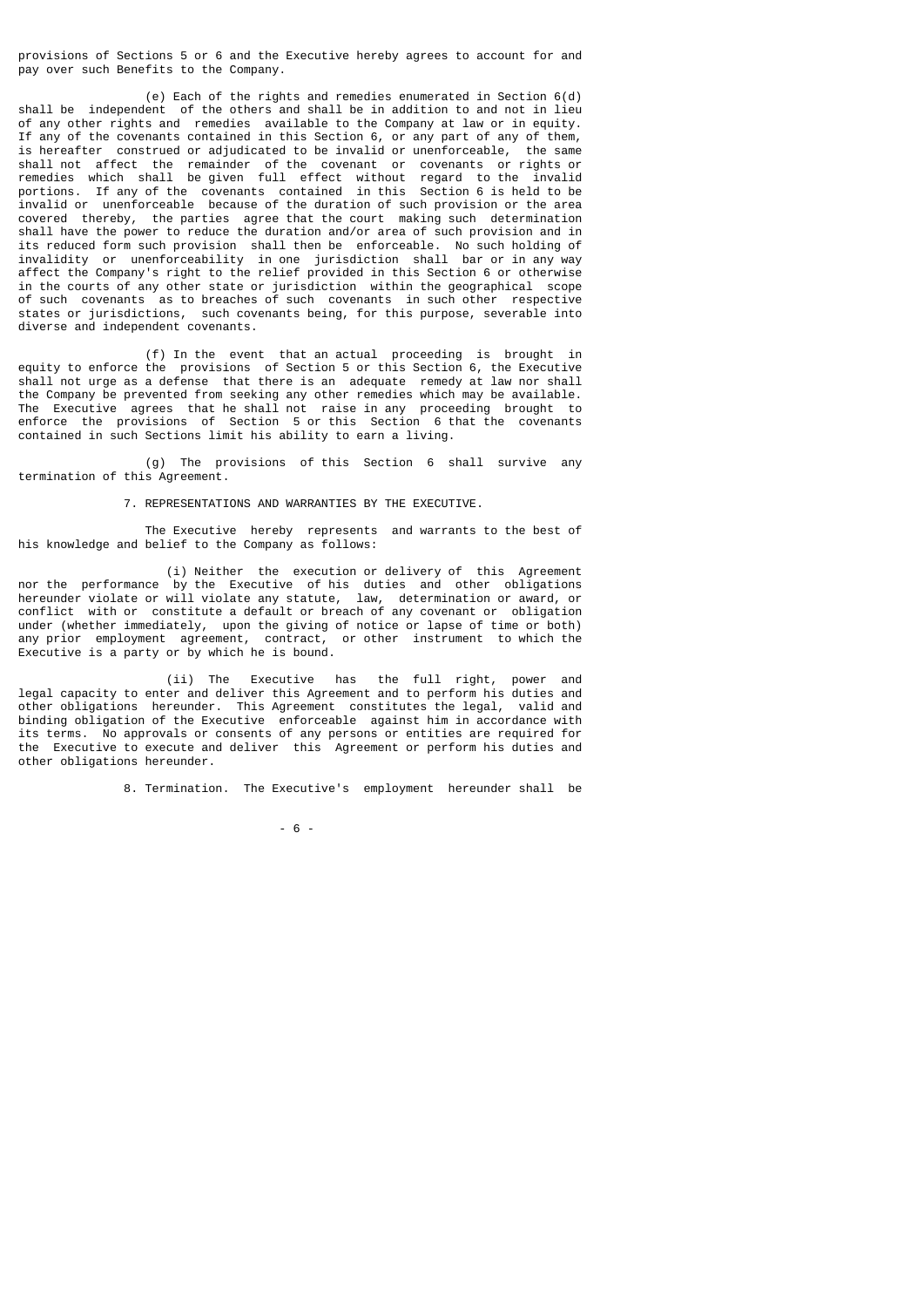terminated upon the Executive's death and may be terminated as follows:

 (a) The Executive's employment hereunder may be terminated by the Board of Directors of the Company for Cause. Any of the following actions by the Executive shall constitute "CAUSE":

 (i) The willful failure, disregard or refusal by the Executive to perform his duties hereunder;

 (ii) Any willful, intentional or grossly negligent act by the Executive having the effect of injuring, in a material way (whether financial or otherwise and as determined in good-faith by a majority of the Board of Directors of the Company), the business or reputation of the Company or any of its affiliates, including but not limited to, any officer, director, executive or shareholder of the Company or any of its affiliates;

 (iii) Willful misconduct by the Executive in respect of the duties or obligations of the Executive under this Agreement, including, without limitation, insubordination with respect to directions received by the Executive from the Board of Directors of the Company;

 (iv) The Executive's indictment of any felony or a misdemeanor involving moral turpitude (including entry of a nolo contendere plea);

 (v) The determination by the Company, after a reasonable and good-faith investigation by the Company following a written allegation by another employee of the Company, that the Executive engaged in some form of harassment prohibited by law (including, without limitation, age, sex or race discrimination), unless the Executive's actions were specifically directed by the Board of Directors of the Company;

 (vi) Any misappropriation or embezzlement of the property of the Company or its affiliates (whether or not a misdemeanor or felony);

 (vii) Breach by the Executive of any of the provisions of Sections 5, 6 or 7 of this Agreement; and

 (viii) Breach by the Executive of any provision of this Agreement other than those contained in Sections 5, 6 or 7 which is not cured by the Executive within thirty (30) days after notice thereof is given to the Executive by the Company.

 (b) The Executive's employment hereunder may be terminated by the Board of Directors of the Company due to the Executive's Disability. For purposes of this Agreement, a termination for "DISABILITY" shall occur (i) when the Board of Directors of the Company has provided a written termination notice to the Executive supported by a written statement from a reputable independent physician to the effect that the Executive shall have become so physically or mentally incapacitated as to be unable to resume, within the ensuing twelve (12) months, his employment hereunder by reason of physical or mental illness or injury, or (ii) upon rendering of a written termination notice by the Board of Directors of the Company after the Executive has been unable to substantially perform his duties hereunder for 90 or more consecutive days, or more than 120 days in any consecutive twelve month period, by reason of any physical or mental

- 7 -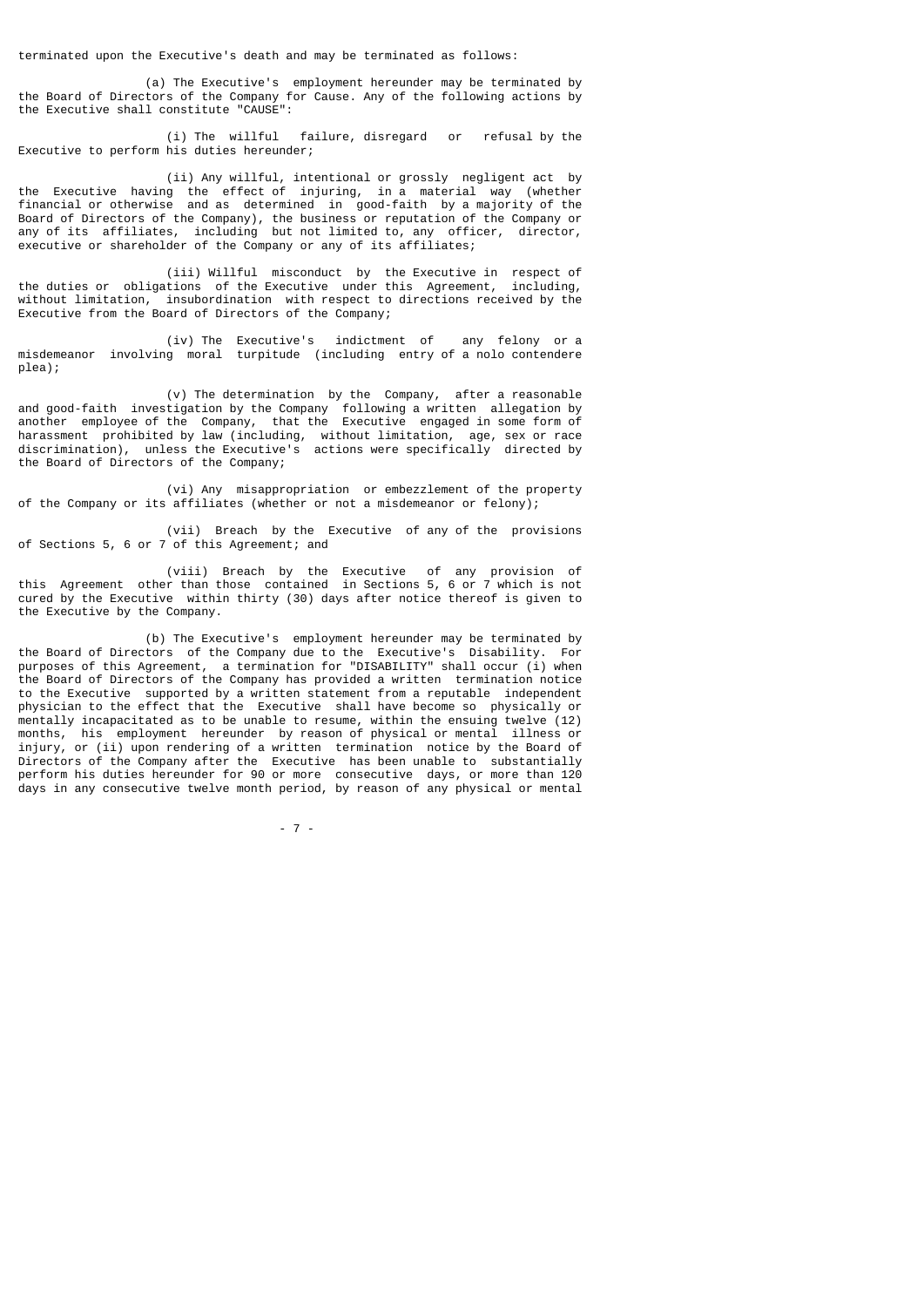illness or injury. For purposes of this Section 9(b), the Executive agrees to make himself available and to cooperate in any reasonable examination by a reputable independent physician retained by the Company.

 (c) The Executive's employment hereunder may be terminated by the Board of Directors of the Company (or its successor) upon the occurrence of a Change of Control. For purposes of this Agreement, "CHANGE OF CONTROL" means (i) the acquisition, directly or indirectly, following the date hereof by any person (as such term is defined in Section 13(d) and 14(d)(2) of the Securities Exchange Act of 1934, as amended), in one transaction or a series of related transactions, of securities of the Company representing in excess of fifty percent (50%) or more of the combined voting power of the Company's then outstanding securities if such person or his or its affiliate(s) do not own in excess of 50% of such voting power on the date of this Agreement, or (ii) the future disposition by the Company (whether direct or indirect, by sale of assets or stock, merger, consolidation or otherwise) of all or substantially all of its business and/or assets in one transaction or series of related transactions (other than a merger effected exclusively for the purpose of changing the domicile of the Company).

 (d) The Executive's employment hereunder may be terminated by the Executive for Good Reason. For purposes of this Agreement, "GOOD REASON" shall mean any of the following: (i) the assignment to the Executive of duties inconsistent with the Executive's position, duties, responsibilities, titles or offices as described herein; (ii) any material reduction by the Corporation of the Executive's duties and responsibilities; or (iii) any reduction by the Corporation of the Executive's compensation or benefits payable hereunder (it being understood that a reduction of benefits applicable to all employees of the Corporation, including the Executive, shall not be deemed a reduction of the Executive's compensation package for purposes of this definition).

## 9. COMPENSATION UPON TERMINATION.

 (a) If the Executive's employment is terminated as a result of his death or Disability, the Company shall pay to the Executive or to the Executive's estate, as applicable, (x) his Base Salary and any accrued but unpaid Bonus and expense reimbursement amounts through the date of his Death or Disability. All Stock Options that are scheduled to vest by the end of the calendar year in which such termination occurs shall be accelerated and deemed to have vested as of the termination date. All Stock Options that have not vested (or been deemed pursuant to the immediately preceding sentence to have vested) as of the date of termination shall be deemed to have expired as of such date.

 (b) If the Executive's employment is terminated by the Board of Directors of the Company for Cause, then the Company shall pay to the Executive his Base Salary through the date of his termination and the Executive shall have no further entitlement to any other compensation or benefits from the Company. All Stock Options that are scheduled to vest by the end of the calendar year in which such Change of Control occurs shall be accelerated and deemed to have vested as of the termination date. All Stock Options that have not vested (or been deemed pursuant to the immediately preceding sentence to have vested) as of the date of termination shall be deemed to have expired as of such date.

 (c) If the Executive's employment is terminated by the Company (or its successor) upon the occurrence of a Change of Control, the Company (or its successor, as applicable) shall continue to pay to the Executive his Base

 $-8$  -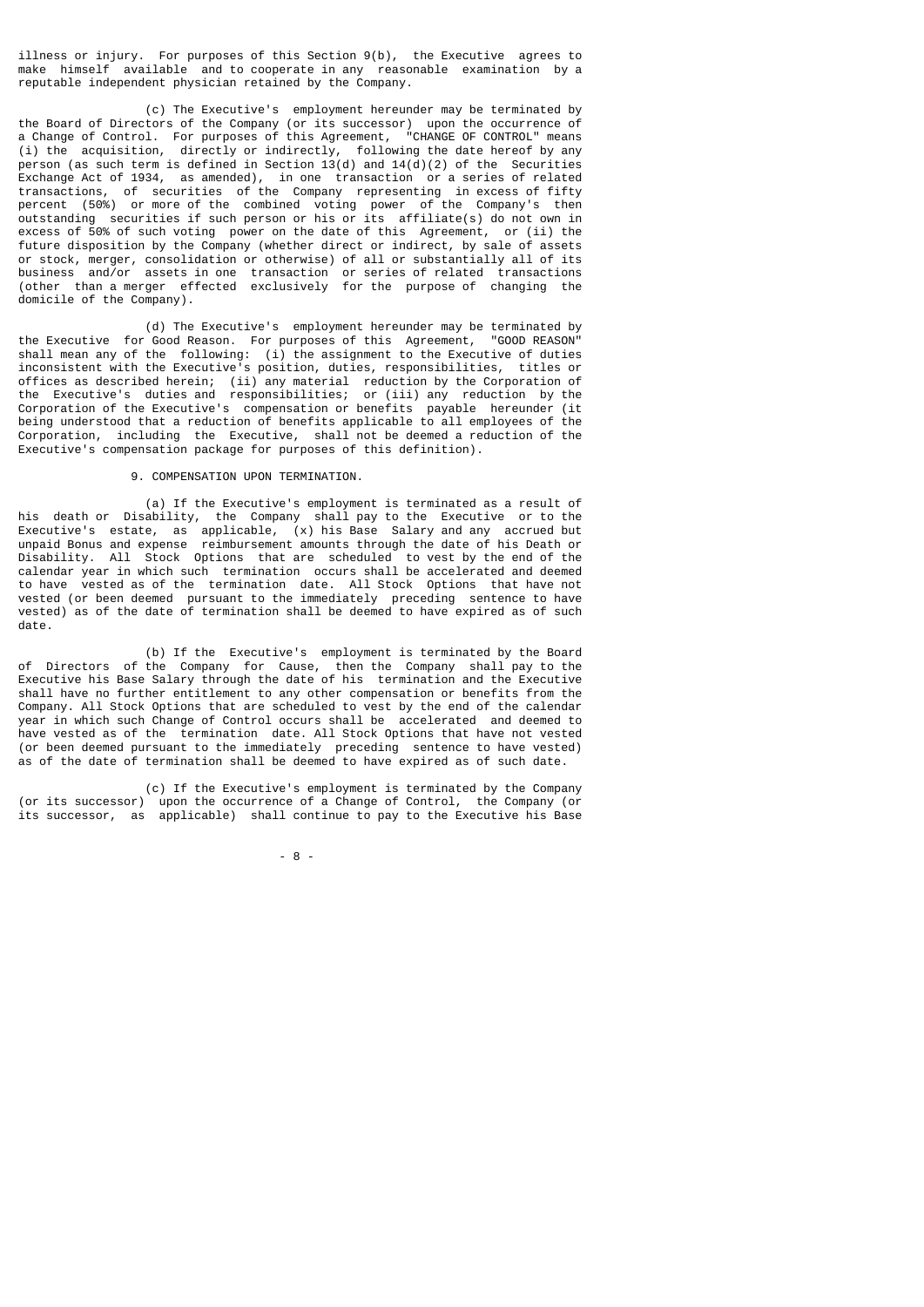Salary and benefits for a period of 6 months following such termination. All Stock Options that have not vested as of the date of such termination shall be accelerated and deemed to have vested as of such date.

 (d) If the Executive's employment is terminated by the Company other than as a result of the Executive's death or Disability and other than for reasons specified in Sections 9(b) or (c), then the Company shall continue to pay to the Executive his Base Salary and Benefits until the earlier to occur of (1) the end of the Term and (2) the date that is one year following such termination, and (ii) pay the Executive any expense reimbursement amounts owed through the date of termination. The Company's obligation under clauses (i) and (ii) in the preceding sentence shall be subject to offset by any amounts otherwise received by the Executive from any employment during the one year period following the termination of his employment. All Stock Options that are scheduled to vest by the end of the calendar year in which such termination occurs shall be accelerated and deemed to have vested as of the termination date. All Stock Options that have not vested (or been deemed pursuant to the immediately preceding sentence to have vested) as of the date of termination shall be deemed to have expired as of such date.

 (e) This Section 9 sets forth the only obligations of the Company with respect to the termination of the Executive's employment with the Company, and the Executive acknowledges that, upon the termination of his employment, he shall not be entitled to any payments or benefits which are not explicitly provided in Section 9.

 (f) The provisions of this Section 9 shall survive any termination of this Agreement.

### 10. Miscellaneous.

 (a) This Agreement shall be governed by, and construed and interpreted in accordance with, the laws of the State of New York, without giving effect to its principles of conflicts of laws.

 (b) Any dispute arising out of, or relating to, this Agreement or the breach thereof (other than Sections 5 or 6 hereof), or regarding the interpretation thereof, shall be finally settled by arbitration conducted in New York City in accordance with the rules of the American Arbitration Association then in effect before a single arbitrator appointed in accordance with such rules. Judgment upon any award rendered therein may be entered and enforcement obtained thereon in any court having jurisdiction. The arbitrator shall have authority to grant any form of appropriate relief, whether legal or equitable in nature, including specific performance. For the purpose of any judicial proceeding to enforce such award or incidental to such arbitration or to compel arbitration and for purposes of Sections 5 and 6 hereof, the parties hereby submit to the non-exclusive jurisdiction of the Supreme Court of the State of New York, New York County, or the United States District Court for the Southern District of New York, and agree that service of process in such arbitration or court proceedings shall be satisfactorily made upon it if sent by registered mail addressed to it at the address referred to in paragraph (g) below. The costs of such arbitration shall be borne proportionate to the finding of fault as determined by the arbitrator. Judgment on the arbitration award may be entered by any court of competent jurisdiction.

- 9 -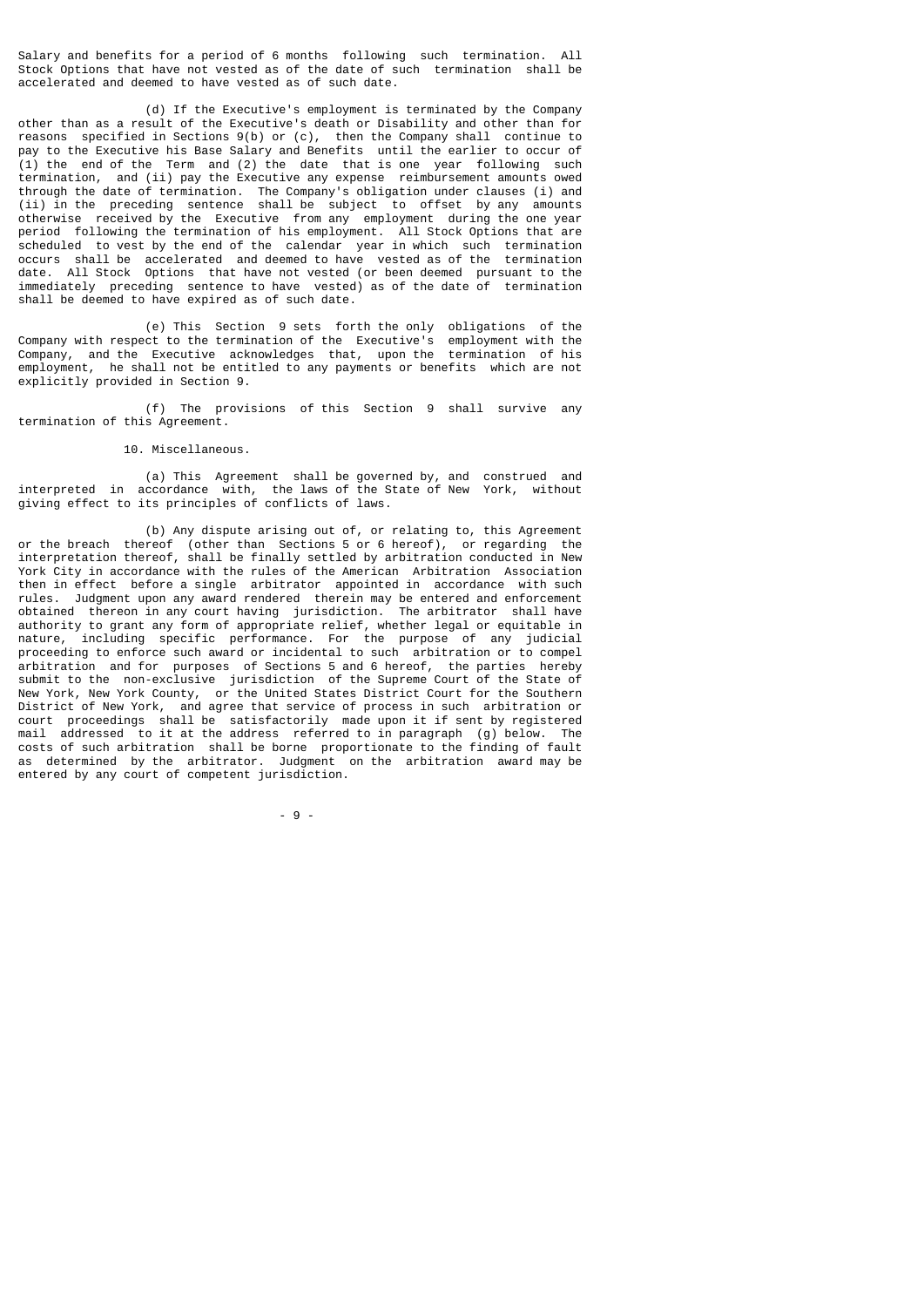(c) This Agreement shall be binding upon and inure to the<br>benefit of the parties hereto, and their respective heirs, legal parties hereto, and their respective heirs, representatives, successors and assigns.

 (d) This Agreement, and the Executive's rights and obligations hereunder, may not be assigned by the Executive. The Company may assign its rights, together with its obligations, hereunder in connection with any sale, transfer or other disposition of all or substantially all of its business or assets.

 (e) This Agreement cannot be amended orally, or by any course of conduct or dealing, but only by a written agreement signed by the parties hereto.

 (f) The failure of either party to insist upon the strict performance of any of the terms, conditions and provisions of this Agreement shall not be construed as a waiver or relinquishment of future compliance therewith, and such terms, conditions and provisions shall remain in full force and effect. No waiver of any term or condition of this Agreement on the part of either party shall be effective for any purpose whatsoever unless such waiver is in writing and signed by such party.

 (g) All notices, requests, consents and other communications, required or permitted to be given hereunder, shall be in writing and shall be delivered personally or by an overnight courier service or sent by registered or certified mail, postage prepaid, return receipt requested, to the parties at the addresses set forth on the first page of this Agreement, and shall be deemed given when so delivered personally or by overnight courier, or, if mailed, five days after the date of deposit in the United States mails. Either party may designate another address, for receipt of notices hereunder by giving notice to the other party in accordance with this paragraph (g).

 (h) This Agreement sets forth the entire agreement and understanding of the parties relating to the subject matter hereof, and supersedes all prior agreements, arrangements and understandings, written or<br>oral, relating to the subject matter hereof. No representation, promise or oral, relating to the subject matter hereof. No representation, inducement has been made by either party that is not embodied in this Agreement, and neither party shall be bound by or liable for any alleged representation, promise or inducement not so set forth.

 (i) As used in this Agreement, "affiliate" of a specified Person shall mean and include any Person controlling, controlled by or under common control with the specified Person.

 (j) The section headings contained herein are for reference purposes only and shall not in any way affect the meaning or interpretation of this Agreement.

 (k) This Agreement may be executed in any number of counterparts, each of which shall constitute an original, but all of which together shall constitute one and the same instrument.

 $-10 -$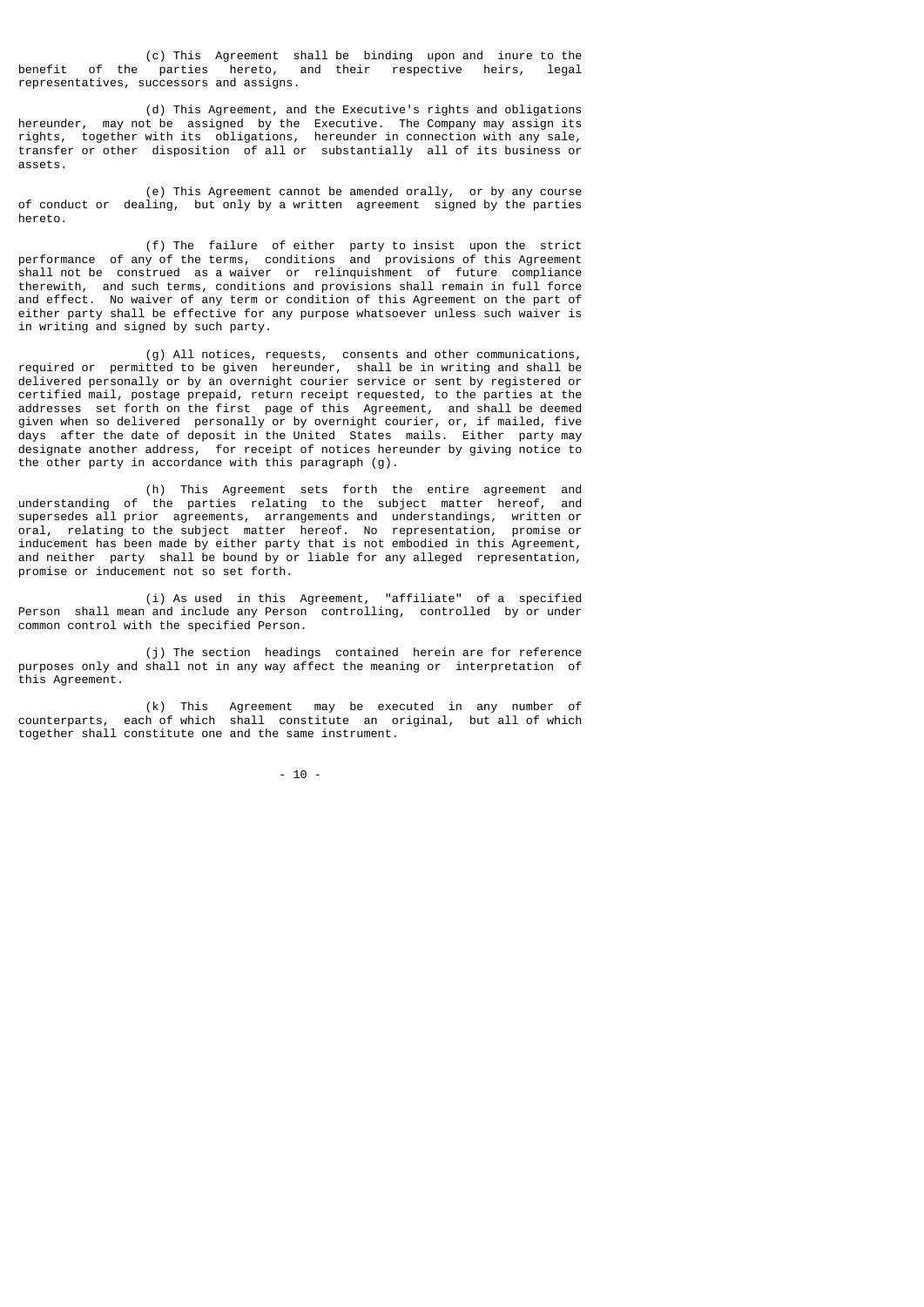IN WITNESS WHEREOF, the parties hereto have executed this Agreement as of the date first above written.

MANHATTAN PHARMACEUTICALS, INC.

 By: /s/ Leonard Firestone MD ------------------------ Name: Leonard Firestone MD Title: Chief Executive Officer Date:

EXECUTIVE

 By: /s/ Nicholas J. Rossettos ------------------------- Name: Nicholas J. Rossettos Date

 $-11 -$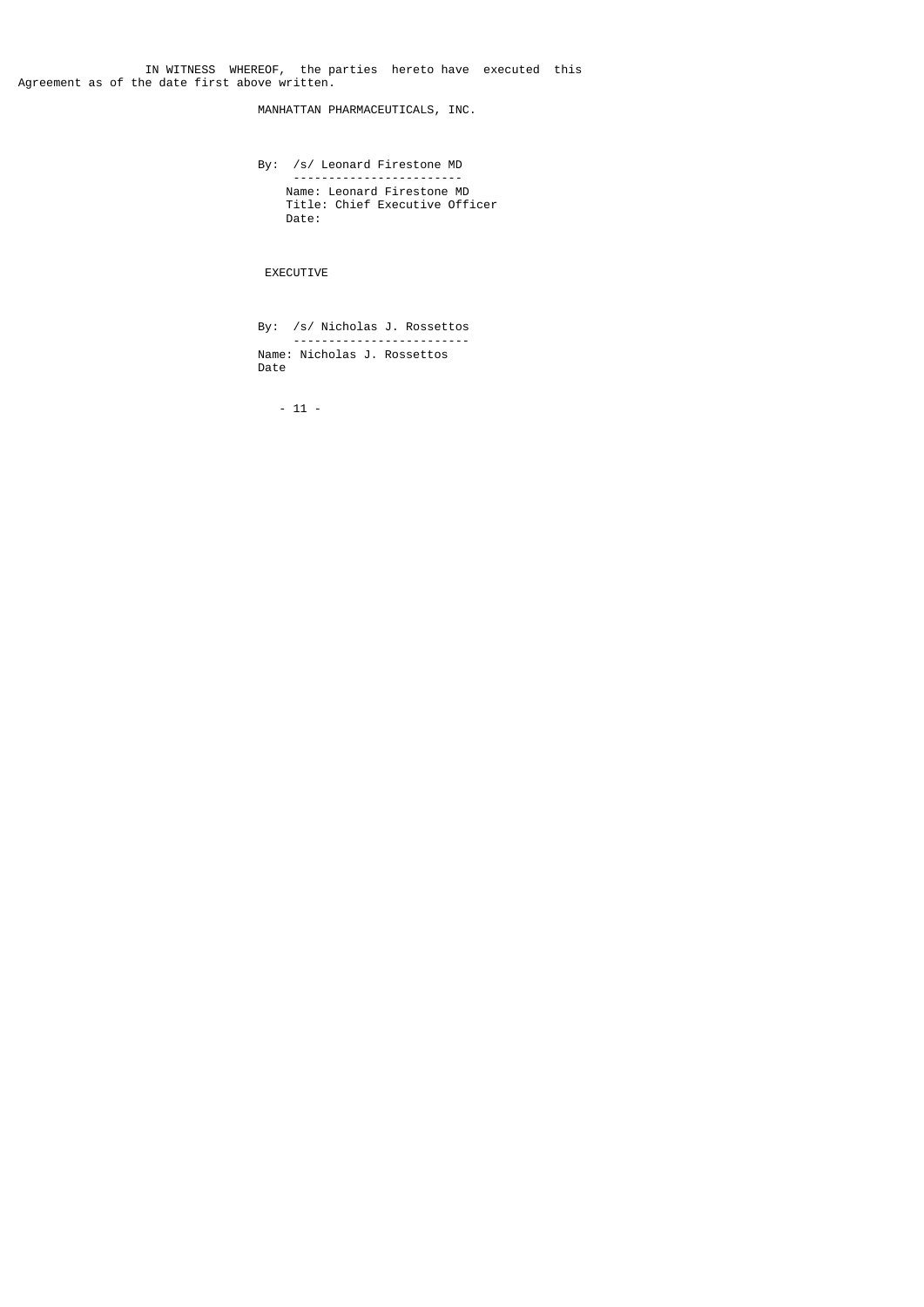[Portions herein identified by \*\* have been ommitted pursuant to a request for confidential treatment and have been filed separately with the Commission pursuant to Rule 24b-2 of the Securities Exchange Act of 1934, as amended.]

Exhibit 10.6

#### LICENSE AGREEMENT -----------------

 This License Agreement (hereinafter referred to as this "Agreement"), effective as of February 15, 2002 (the "Effective Date"), is entered into by and between Oleoyl-Estrone Developments SL (the "Licensor") and Manhattan Pharmaceuticals, Inc., a corporation duly organized and existing under the laws of the State of Delaware (the "Company").

 WHEREAS, the Licensor is the owner of the intellectual property set forth in Appendix I hereto which is based on inventions and confidential information discovered at the University of Barcelona (the "University") relating to the use of fatty acid monoesters of estrone for the treatment of obesity and/or overweight (the "Invention"); and

 WHEREAS, the Licensor may discover or develop, or acquire ownership of pursuant to a Contract Research Agreement dated December 15, 2001, between Licensor, Dr. Maria Alemany and the University (the "University Contract"), additional intellectual property, technical information or proprietary rights which may be subject to the terms of this Agreement; and

 WHEREAS, the Licensor desires to grant to the Company and the Company desires to obtain a license to the Invention and to further developments thereto upon the terms and subject to the conditions hereinafter set forth.

NOW, THEREFORE, it is agreed as follows:

#### ARTICLE 1 - DEFINITIONS -----------------------

 For the purposes of this License Agreement, the following words and phrases shall have the following meanings:

 1.1 The "Company" shall mean Manhattan Pharmaceuticals, Inc., a Delaware corporation.

 1.2 "Affiliate" shall mean, with respect to any Entity (as hereinafter defined), any Entity that directly or indirectly controls, is controlled by, or is under common control with such Entity.

 1.2.1 "Control" shall mean, for this purpose, the direct or indirect control of more than fifty percent (50%) of the voting securities of an Entity or, if such Entity does not have outstanding voting securities, more than 50% of the directorships or similar positions with respect to such Entity.

 1.2.2 "Entity" shall mean any corporation, association, joint venture, partnership, limited liability company, trust, university, business, individual, government or political subdivision thereof, including an agency, or any other organization that can exercise independent legal standing.

1.3 "Patent Rights" shall mean:

 1.3.1 all U.S. and foreign patents and patent applications set forth in Appendix I;

 1.3.2 Any other United States and/or foreign patent applications and/or patents together with any and all patents issuing thereon, including parent patents, continuation, divisionals and re-issue applications, re-examinations and continuation-in-part applications and any United States or foreign patents

 $-2$  -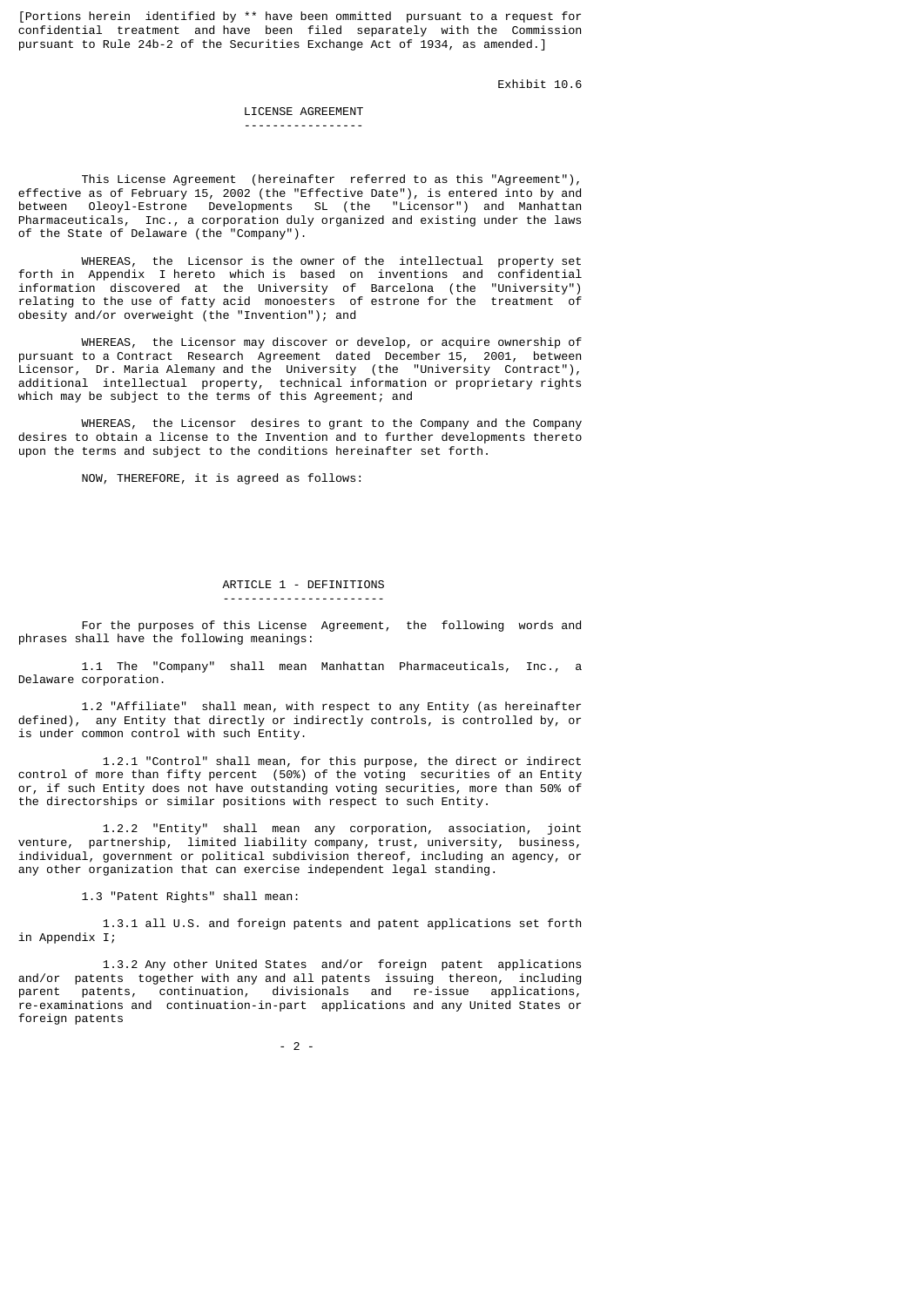granted upon such applications, based upon any Improvements, any and all of which shall be deemed added to Appendix I;

 1.3.3 Any later-filed United States and/or foreign patent applications based on the patent applications and/or patents listed in Appendix I, or corresponding thereto, including any continuations, continuations-in-part, divisional, reissues, reexaminations, or extensions thereof;

 1.3.4 Any United States and/or foreign patents issuing from any of the foregoing; and 1.3.5 Any United States and/or foreign trademark applications filed by or on behalf of the Licensor related to the Invention.

 1.4 "Know-how" shall mean all tangible information (other than that contained in the Patent Rights) whether patentable or not (but which has not been patented) and physical objects related to the Invention or to the Licensed Product, including but not limited to formulations, materials, data, drawings and sketches, designs, testing and test results, regulatory information of a like nature, owned by any of the Licensor as of the Effective Date or subsequently generated or acquired by the Licensor during the term of this Agreement, which the Licensor has the right to disclose and license to the Company, and which arose in Dr. Alemany's, Dr. Xavier Remesar's and Dr. Jose A. Fernandez' respective laboratory under one or all of their direction.

1.5 "Licensed Product(s)" shall mean:

 1.5.1 Any product that is covered in whole or in part by a valid and unexpired claim contained in the Patent Rights in the country in which the product is made, used, leased or sold;

- 3 -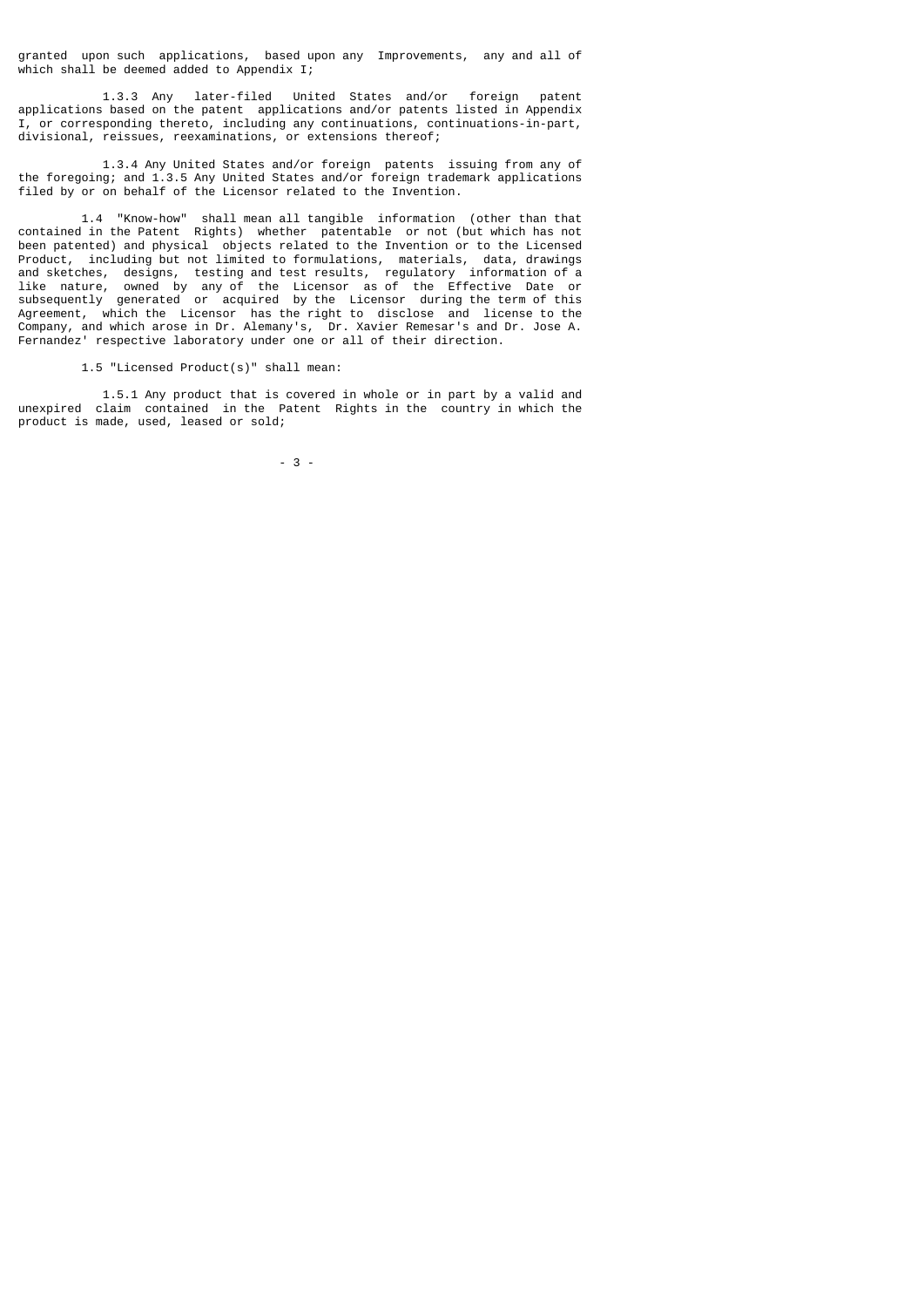1.5.2 Any product which is used according to a method, which is covered in whole or in part by a valid and unexpired claim, contained in the Patent Rights in the country in which the method is used.

 1.6 "Improvements" means any inventions or improvements to the Invention, in each case, within the scope of one or more claims of any of the Patent Rights, acquired, created or made by the Licensor during the term of this Agreement and which arose in Dr. Alemany's, Dr. Xavier Remesar's and Dr. Jose A. Fernandez' respective laboratory under one or all of their direction.

## ARTICLE 2 - GRANT -----------------

 2.1 The Licensor hereby grants to the Company, and the Company accepts, subject to the terms and conditions of this Agreement, a worldwide license in all fields of use to practice under the Patent Rights and to utilize the Know-how, to make, have made, use, lease and/or sell the Licensed Products, to the full end of the term for which the Patent Rights are granted, unless sooner terminated as hereinafter provided.

 2.2 Notwithstanding any other provision contained in this Agreement, the Licensor retains an irrevocable, non-exclusive, royalty-free right to use the technology, ideas and enhancements reflected in the Patent Rights and the Know-how solely for its internal, non-commercial use.

 2.3 The Licensor owns the Patent Rights, free and clear of all liens, charges, encumbrances or other restrictions or limitations of any kind whatsoever and, to the Licensor's knowledge and belief, there are no licenses, options, restrictions, liens, rights of third parties, disputes, royalty obligations, proceedings or claims relating to, affecting, or limiting its rights or the rights of the Company under this Agreement with respect to, or which may lead to a claim of infringement or invalidity regarding, any part or

 $-4$  -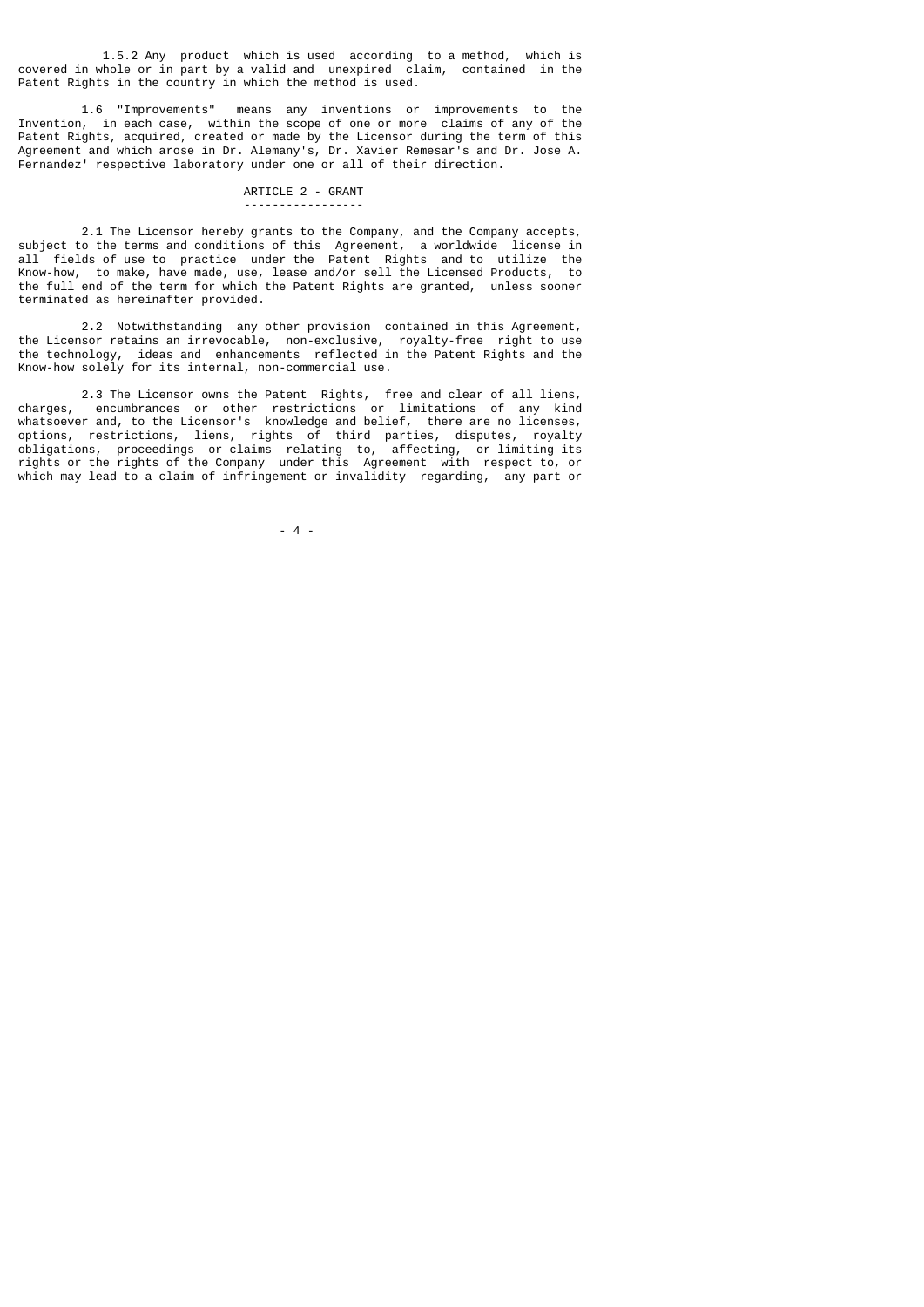all of the Patent Rights and their use as contemplated in the underlying patent applications as presently drafted.

 2.4 Prior to execution of this Agreement, the Licensor has made available to the Company a fully executed copy of the Declaration of Assignment between the Licensor and the University (a copy of which is attached hereto as Exhibit 2.4) granting the Licensor exclusive, absolute, irrevocable right, title and interest to practice the rights granted thereunder together with the right to grant the license granted to the Company hereunder. The Licensor further represents to the Company that it requires no consent from any third party (including without limitations, the University, the Licensor's stockholders to any governmental agency) to grant to the Company the rights granted hereunder and that it has made all regulatory filings required in order to secure the rights granted under the Declaration of Assignment, including filing with the Commercial Registry..

 2.5 To the Licensor's knowledge and belief there is no claim, pending or threatened, of infringement, interference or invalidity regarding, any part or all of the Patent Rights and their use as contemplated in the underlying patent applications as presently drafted.

 2.6 The Licensor has disclosed certain information to the Company or its Affiliates subject to the terms of the Confidentiality Agreement entered into prior to the execution of this Agreement, which, to Licensor's knowledge, constitutes all material information in Licensor" possession relating to the Invention.

 2.7 The Licensor grants to the Company the right to grant sublicenses to third-parties under the license granted hereunder, subject, solely in the case of a sublicense to an Affiliate of the Company, to the prior written consent of the Licensor which will not be unreasonably withheld. In order to enable the Licensor to make a determination regarding any such proposed

- 5 -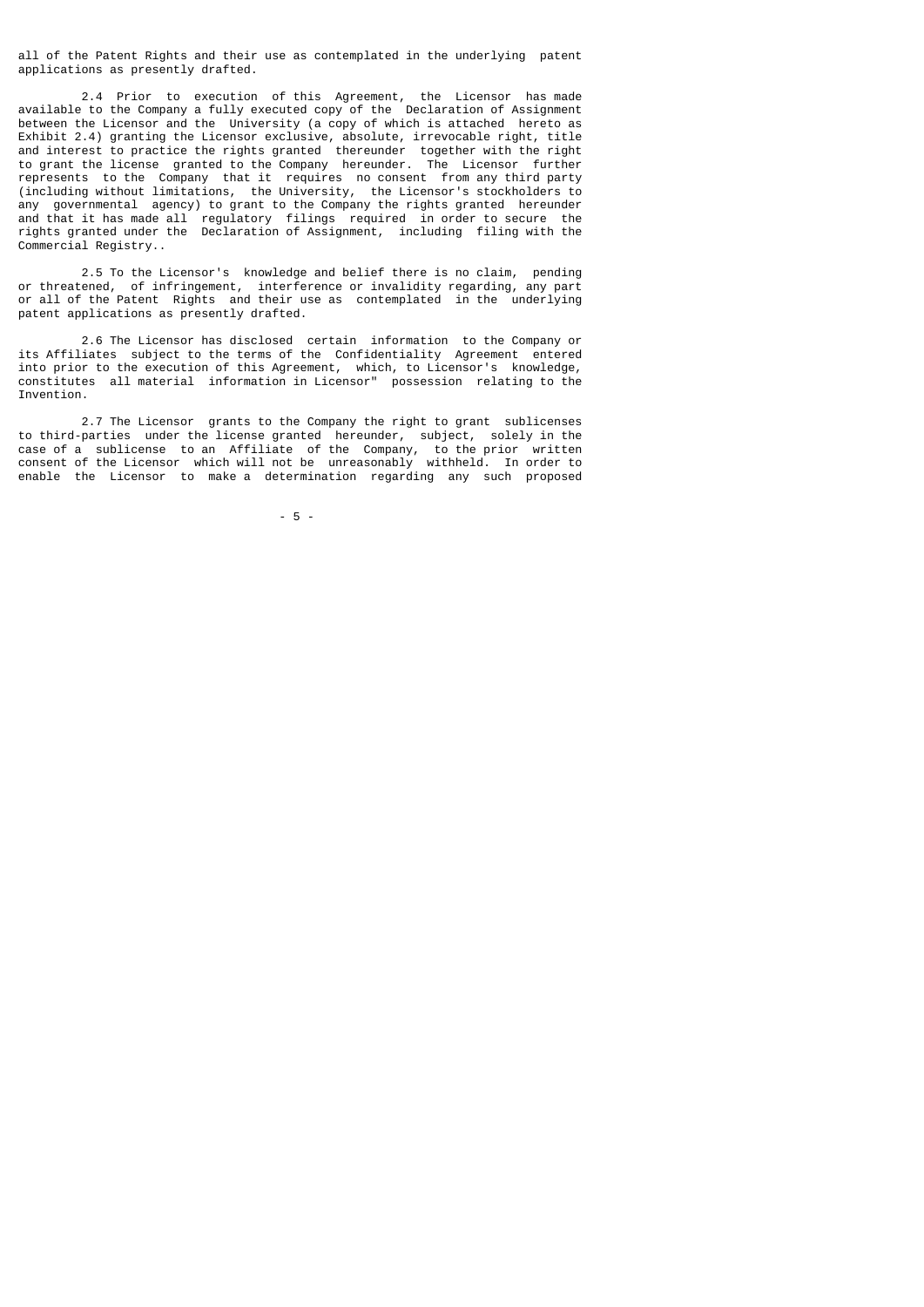sublicense that is subject to Licensor's consent pursuant to the immediately preceding sentence, the Company shall give the Licensor prior written notice thereof, such notice to be accompanied by the proposed sublicense agreement, if available, or, if such agreement is not then available, by a description setting forth in reasonable detail, the identity of the proposed sublicensee and the terms and conditions of such sublicense. The Licensor shall respond to any request for consent by the Company within fourteen (14) days following the Licensor's receipt of the Company's notice and accompanying information. The failure by Licensor timely to respond to any such request for consent shall be deemed to constitute Licensor's consent to the sublicense described in the Company's notice. The Company shall remain responsible for the performance hereunder by its sublicensees.

 2.7.1 Within 30 days after execution or receipt thereof, as applicable, the Company shall provide the Licensor with a copy of each sublicense issued hereunder.

 2.7.2 Upon termination of this Agreement other than by expiration in accordance with paragraph 7.7 or as a result of a breach of Section 3 hereof, any and all sublicenses shall survive such termination provided that (a) the sublicensee is not in default as of the date of termination and (b) the Licensor shall be entitled to receive all royalties and other payments payable by the sublicensee to the Company in respect of such sublicense for all periods from and after the date on which this Agreement terminates and shall be entitled to enforce the provisions of such sublicense against the sublicensee and to exercise the remedies of the Company thereunder fully and to the same extent as if the Licensor were the original sublicensor thereunder. The Company shall cause each sublicense it enters into hereunder to contain a provision to the effect set forth in this Section 2.7.2

 $- 6 - 6$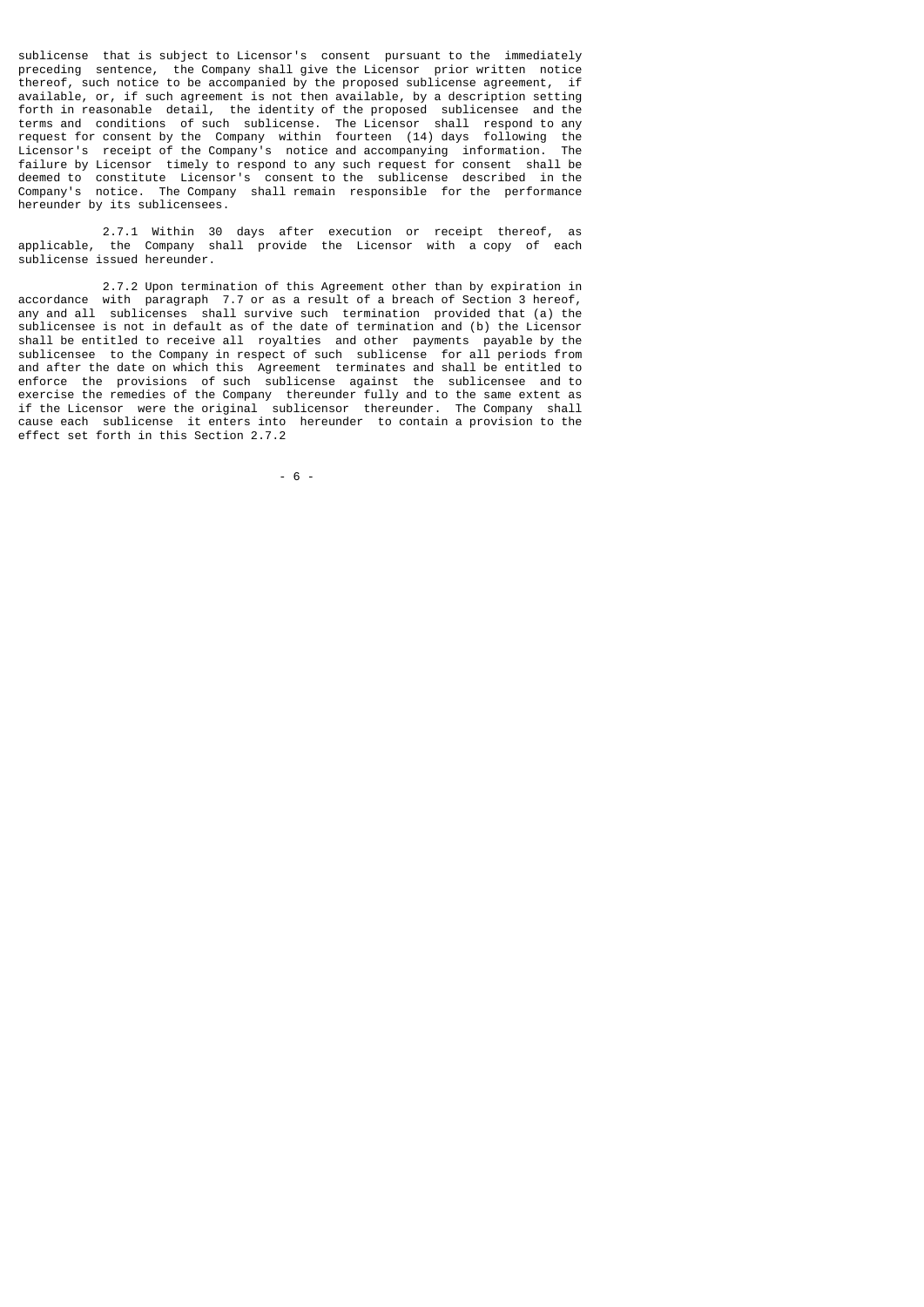2.7.3 The Company's right to sublicense hereunder shall be subject to the Company obtaining the sublicensee's agreement to be bound by the terms of this Agreement directly or indirectly applicable to sublicensees, including without limitation, confidentiality and indemnitifcation of the Licensor (provided that such agreement shall not relieve the Company of its own obligations under this Agreement).

 2.8 Licensor agrees that it will promptly disclose to the Company, or any persons designated by the Company, all Improvements and Know-how acquired by it during the term of this Agreement, which Improvements and Know-how shall be owned by Licensor and licensed to the Company pursuant to this Agreement. The Licensor further agrees to assist the Company in every proper way (but at the Company's expense) to obtain and from time to time enforce patents, copyrights or other rights on any such Improvements in any and all countries, and to that end the Licensor will execute all documents necessary:

 2.8.1 to apply for, obtain and vest in the name of the Licensor letters patent, copyrights or other analogous protection in any country throughout the world and when so obtained or vested to renew and restore the same, all of which shall be subject to the license granted hereby; and

 2.8.2 to defend any opposition proceedings in respect of such applications and any opposition proceedings or petitions or applications for revocation of such letters patent, copyright or other analogous protection.

### ARTICLE 3 - DUE DILIGENCE -------------------------

The Company shall use its commercially reasonable efforts to bring Licensed Products to market through a thorough, vigorous and diligent program for exploitation of the Patent Rights and Know-how and continue active, diligent marketing efforts for Licensed Products throughout the life of this Agreement. Schedule B hereto contains the Company's good faith estimates of the timing of

- 7 -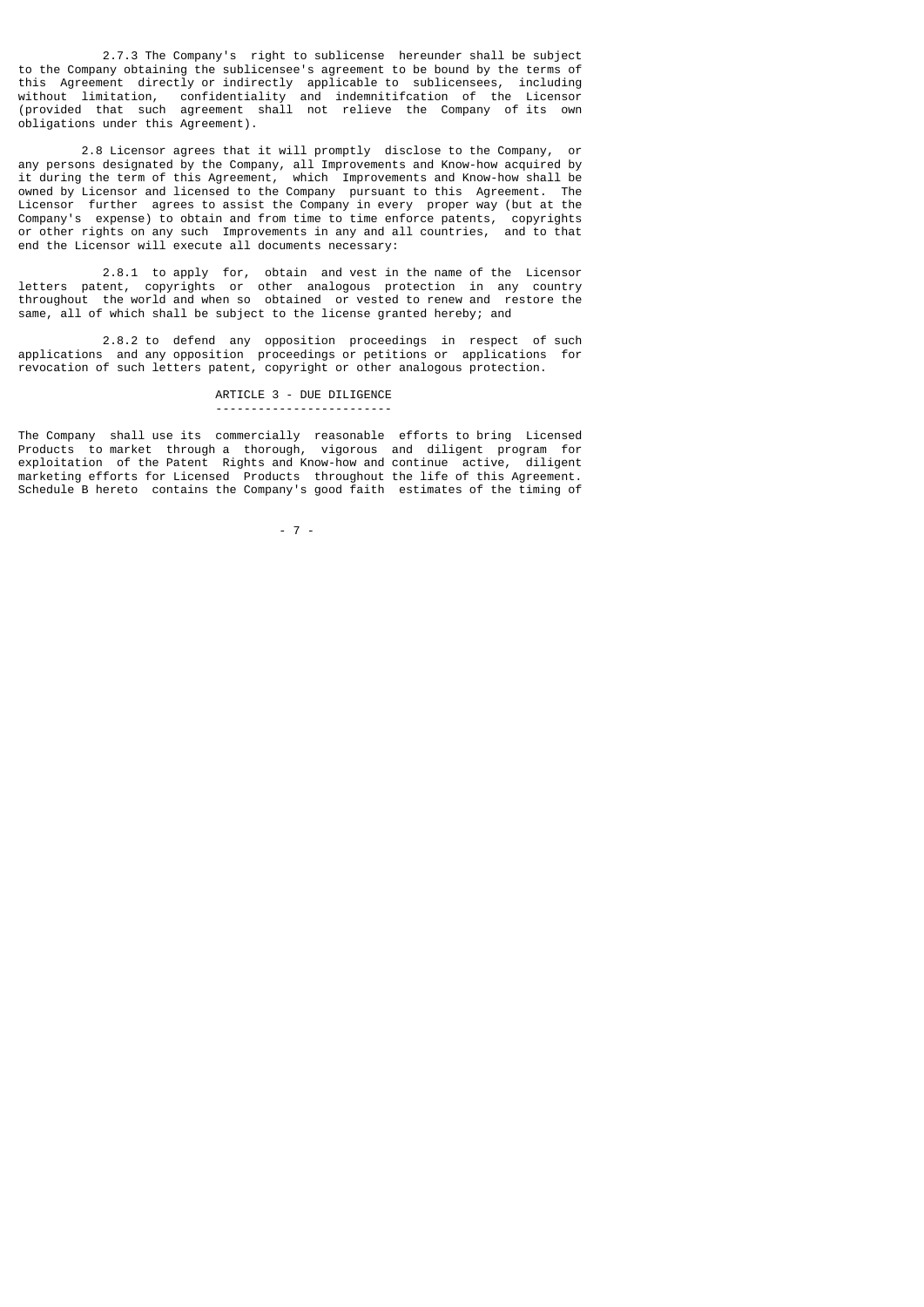the initial phases of the exploitation of the Patent Rights and Know-how, although the parties acknowledge and agree that such estimates are based on the Company's current plans and will be subject to change based upon actual pre-clinical and clinical testing results and other factors outside of the Company's control. The Company will deliver to the Licensor written status and progress reports, or hold meetings with the Licensor, concerning the status of such exploitation and marketing efforts, upon the written request of the Licensor, which reports or meetings may be requested no more than quarterly. The Licensor may also request oral or informal information from the Company with respect to such matters from time to time.

## ARTICLE 4 - EQUITY AND MILESTONE PAYMENTS

#### -----------------------------------------

 4.1 On the Effective Date, (i) upon execution and delivery of the Stockholders Agreement (as hereinafter defined) by the parties thereto, the Company shall issue to the Licensor a number of shares of common stock of the Company, par value \$.001 per share ("Common Stock") representing twenty percent (20%) of the outstanding shares of Common Stock of the Company as of the Effective Date; (ii) the Company, the Licensor and the principal stockholder of the Company shall execute and deliver a Stockholders' Agreement containing, among other things, certain rights and obligations relating to the ownership of the Common Stock by the Licensor (the "Stockholders Agreement"); and (iii) the Company and the Licensor shall execute and deliver a Consulting Agreement pursuant to which the Licensor will provide the services of the Inventors to consult with the Company, upon the terms and conditions set forth therein.

4.2 The Company shall pay to the Licensor the following cash payments:

4.2.1 \$\*\* upon execution of this Agreement;

- 8 -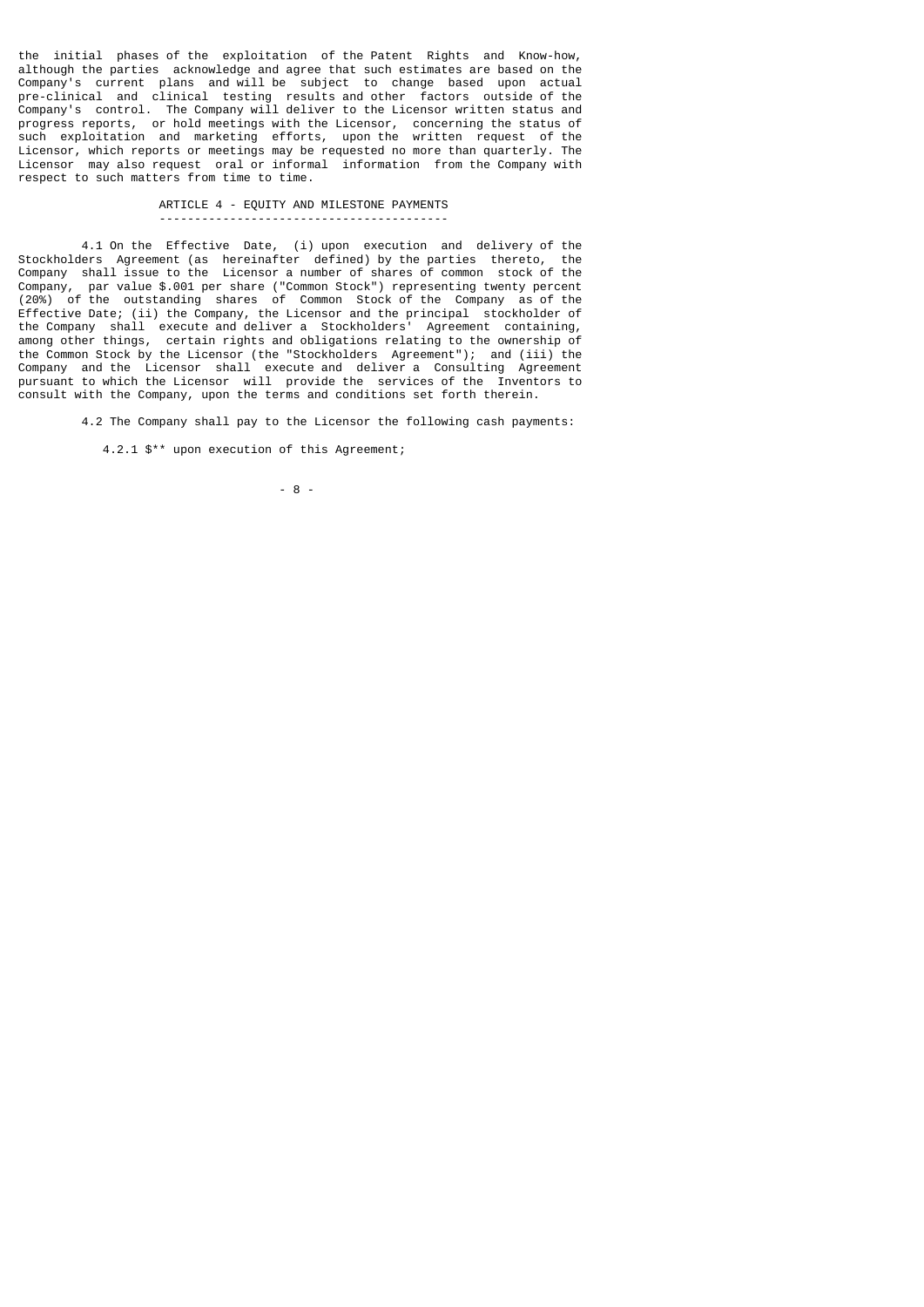4.2.2 \$\*\* upon the treatment of the first patient in a phase I clinical trial under a Company sponsored Investigational New Drug Application ("IND");

 4.2.3 \$\*\* upon the treatment of the first patient in a phase II clinical trial under a Company sponsored IND;

 4.2.4 \$\*\* upon the first successful completion of a Company sponsored phase II clinical trial under a Company sponsored IND;

 4.2.5 \$\*\* upon the first successful completion of a Company sponsored phase III clinical trial under a Company-sponsored IND;

 4.2.6 \$\*\* upon the first final approval of the first New Drug Application ("NDA") for the first Licensed Product by the United States Food and Drug Administration (the "FDA");

 4.3 All payments pursuant to paragraph 4.2 above shall become due and payable within 30 days after achievement of the indicated milestone. The Company shall give the Licensor prompt notice of the achievement, if any, of each such milestone.

 4.4 All payments shall be made in U.S. dollars. Payments shall be made by wire transfer of funds to an account designated in writing by the Licensor.

 ARTICLE 5 - REPORTS AND RECORDS -------------------------------

 5.1 Within sixty (60) days from the end of each calendar quarter, the Company shall deliver to the Licensor complete and accurate reports, giving such particulars of the business conducted by the Company during the preceding quarter under this License Agreement as shall be pertinent to the Licensor. These shall include at least the following:

 5.1.1 Names and addresses of all sublicensees and Affiliates of the Company.

- 9 -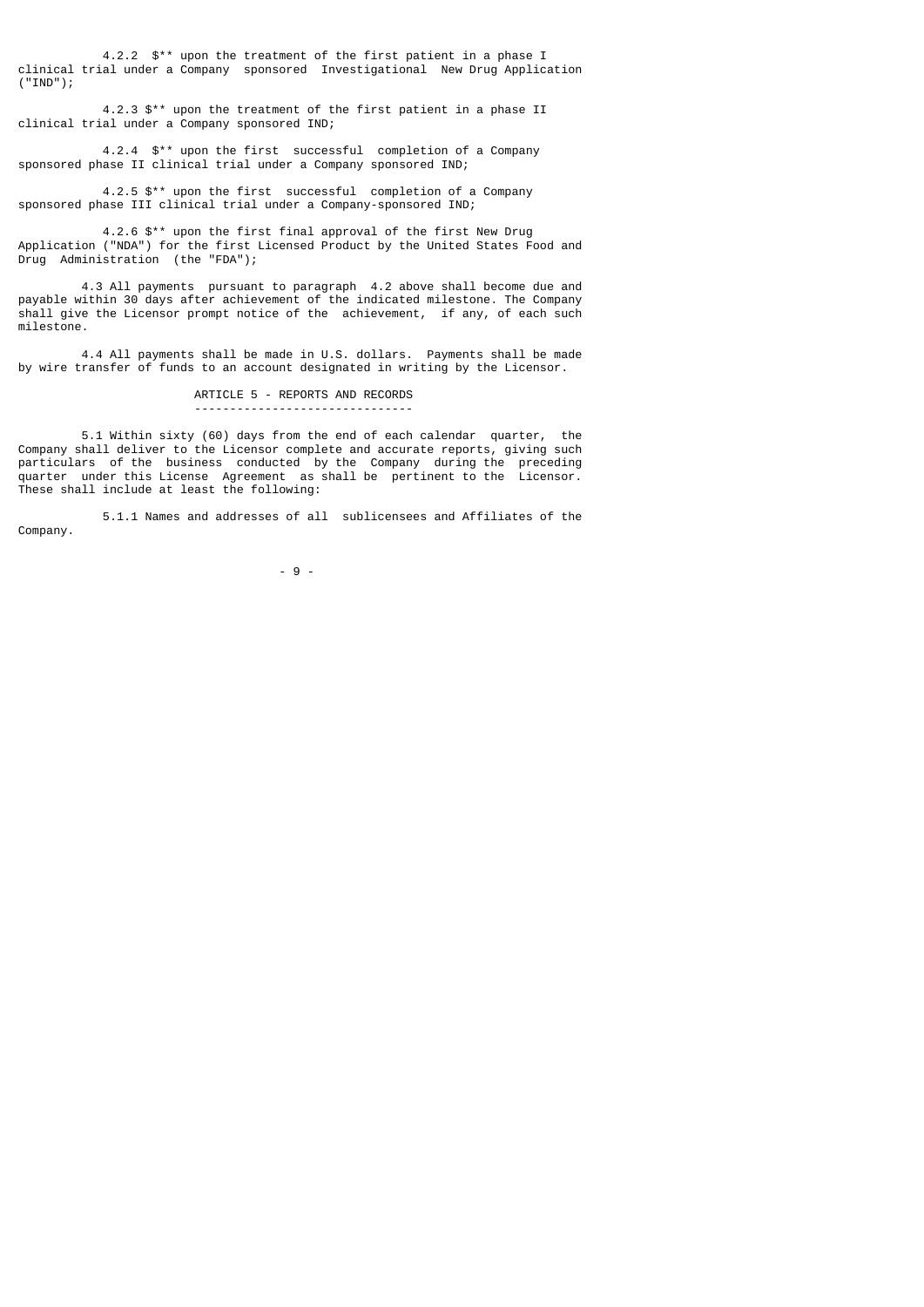5.1.2 A copy of any report, which is in substance similar to the report required by this Article 5, received from any sublicensee and other documents received from any sublicensee as the Licensor may reasonably request.

 5.2 The Licensor agrees to hold in confidence each report delivered by the Company pursuant to this Article 5 until the termination of this Agreement. Notwithstanding the foregoing, the Licensor may disclose any such information required to be disclosed pursuant to any judicial, administrative or governmental request, subpoena, requirement or order, provided that the Licensor takes reasonable steps to provide the Company with the opportunity to contest such request, subpoena, requirement or order.

# ARTICLE 6 - PATENT PROSECUTION AND MAINTENANCE

 6.1 The Company, at its sole cost and expense, shall diligently prosecute and maintain the Patent Rights as set forth in Appendix I hereto (as the same may be amended or supplemented from time to time after the date hereof), including, but not limited to, the filing of patent applications for Improvements, utilizing such patent counsel as may be mutually agreed upon by the parties hereto. The Company agrees to keep the Licensor reasonably well informed with respect to the status and progress of any such applications, prosecutions and maintenance activities including and to consult in good faith with the Licensor and take into account the Licensor's comments and requests with respect thereto. Both parties agree to provide reasonable cooperation to each other to facilitate the application and prosecution of patents pursuant to this Agreement.

 6.2 The Company may, in its discretion, elect to abandon any patent application or issued patent comprising the Patent Rights, in which case the Company shall make no further use of such Patent Rights and such rights shall revert to the Licensor. Prior to any such abandonment, the Company shall give

- 10 -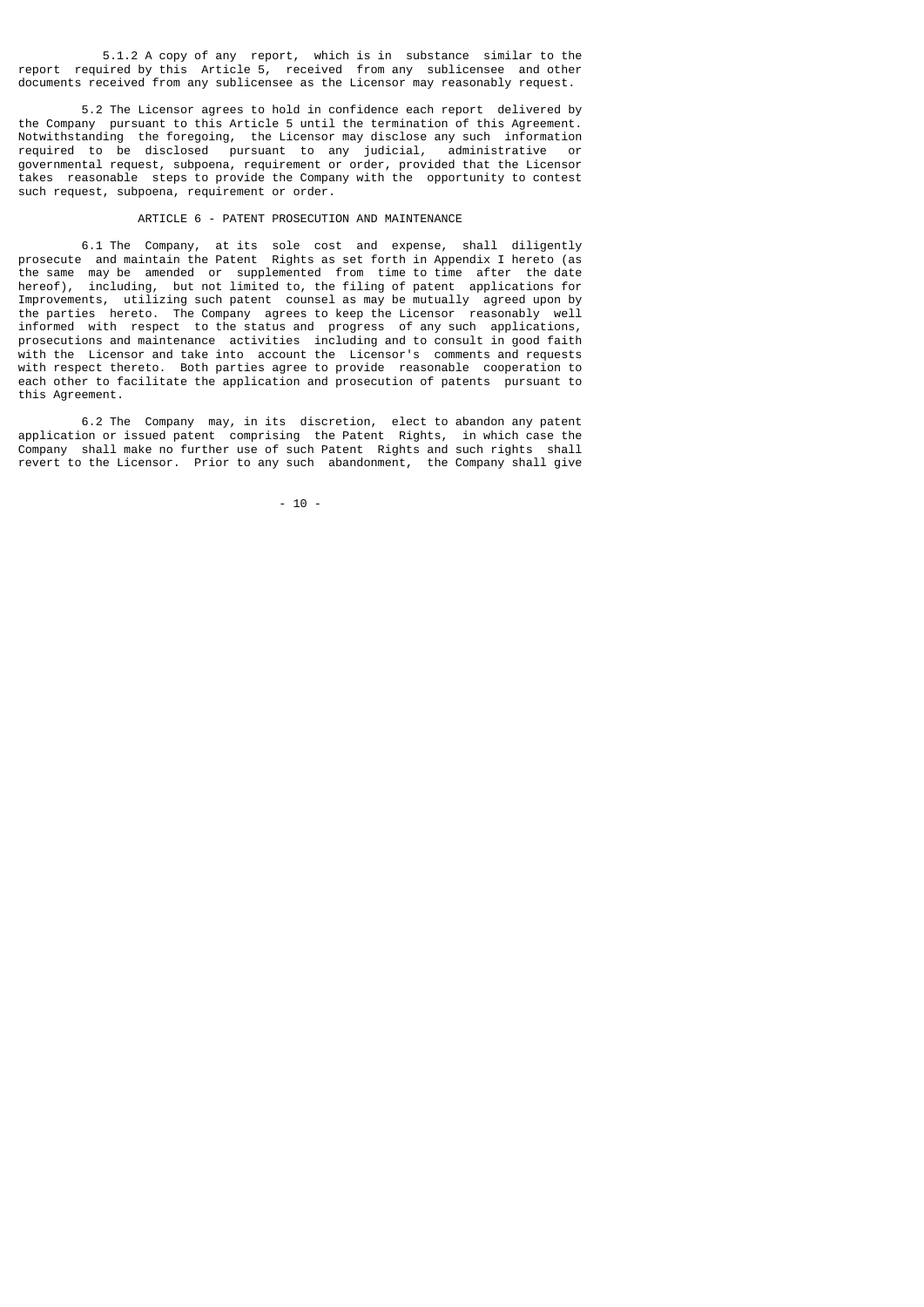the Licensor at least 60 days notice and a reasonable opportunity to take over prosecution of such Patent Rights. In such event, the Licensor shall have the right, but not the obligation, to commence or continue such prosecution and to maintain any such Patent Rights under its own control and at its expense and the Company shall then make no further use of any such Patent Rights and shall have no royalty or other obligation to the Licensor in respect of any Licensed Products, the manufacture, use or sale of which is covered by a valid and unexpired claim of such Patent Rights. The Company agrees to cooperate in such activities, including execution of any assignments or other documents necessary to enable the Licensor to obtain and retain sole ownership and control of such Patent Rights.

#### ARTICLE 7 - TERMINATION -----------------------

 7.1 If the Company shall become bankrupt, or shall file a petition in bankruptcy, or if the business of the Company shall be placed in the hands of a receiver, assignee or trustee for the benefit of creditors, whether by the voluntary act of the Company or otherwise, this License Agreement shall automatically terminate.

 7.2 In the event that the Company fails to make payment to the Licensor of amounts due in accordance with the terms of this Agreement or any other agreement between the Licensor and the Company, provided such failure to make payment is not as a result of a bona fide dispute between the Licensor and the Company, the Licensor shall have the right to terminate this License Agreement within thirty (30) days after giving said notice of termination unless the Company shall pay to the Licensor, within the 30-day period, all such amounts due and payable (together with interest thereon until receipt of payment in full at a rate equal to 10% per annum). Subject to Article 8, upon the expiration of

 $-11 -$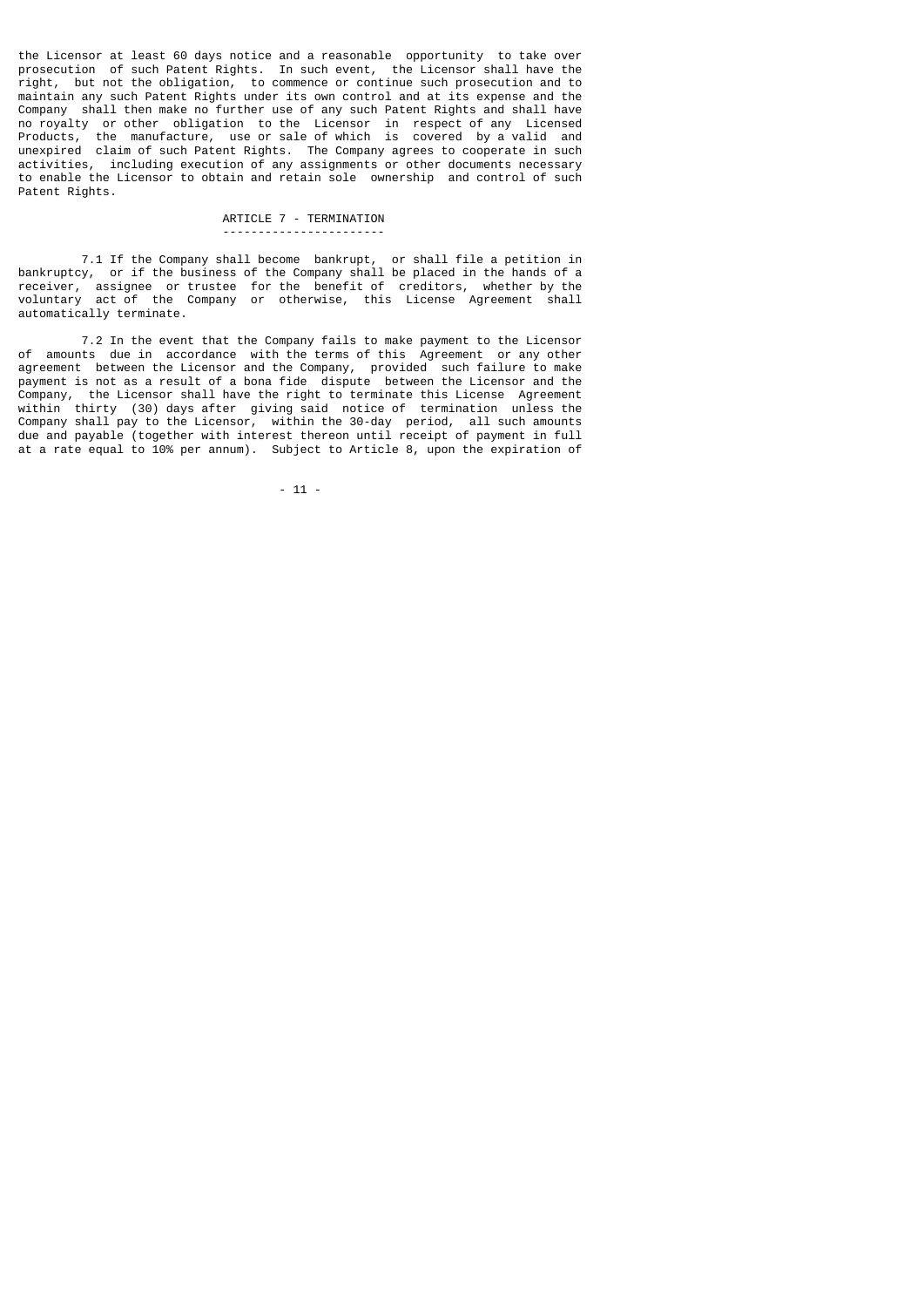the 30-day period, if the Company shall not have paid all such amounts due and payable, the rights, privileges and license granted hereunder shall, at the option of the Licensor, immediately terminate.

 7.3 Upon any material breach or default of this License Agreement by the Company, other than as set forth in Paragraphs 7.1 and 7.2 hereinabove, the Licensor shall have the right to terminate this Agreement and the rights, privileges and license granted hereunder upon giving sixty (60) days notice to the Company. Such termination shall become effective immediately unless the Company shall have cured any such breach or default prior to the expiration of the sixty (60) day period referred to above.

 7.4 The Company shall have the right at any time to terminate this Agreement in whole or as to any portion of the Patent Rights by giving sixty (60) days notice thereof in writing to the Licensor.

 7.5 If the University Contract shall cease to be in full force and effect or the Licensor and the University enter into any amendment or modification of the University Contract that adversely affects the rights of the Company hereunder (each, an "Adverse Condition"), the Company shall have the right to terminate this Agreement upon thirty (30) days notice to the Licensor. Such termination shall become effective immediately unless such Adverse Condition shall have been cured prior to the expiration of such thirty (30) day period.

 7.6 Upon termination of this Agreement for any reason, nothing herein shall be construed to release either party from any obligation that matured prior to the effective date of such termination or obligations under Articles 5, 8, 9, 10, 15 and 16. The Company and/or any sublicensee thereof may, however, at any time after the effective date of such termination and continuing for a period not to exceed six (6) months thereafter, sell all completed Licensed Products, and any Licensed Products in the process of manufacture at the time of such termination, and sell the same, provided that the Company shall pay or

 $- 12$  -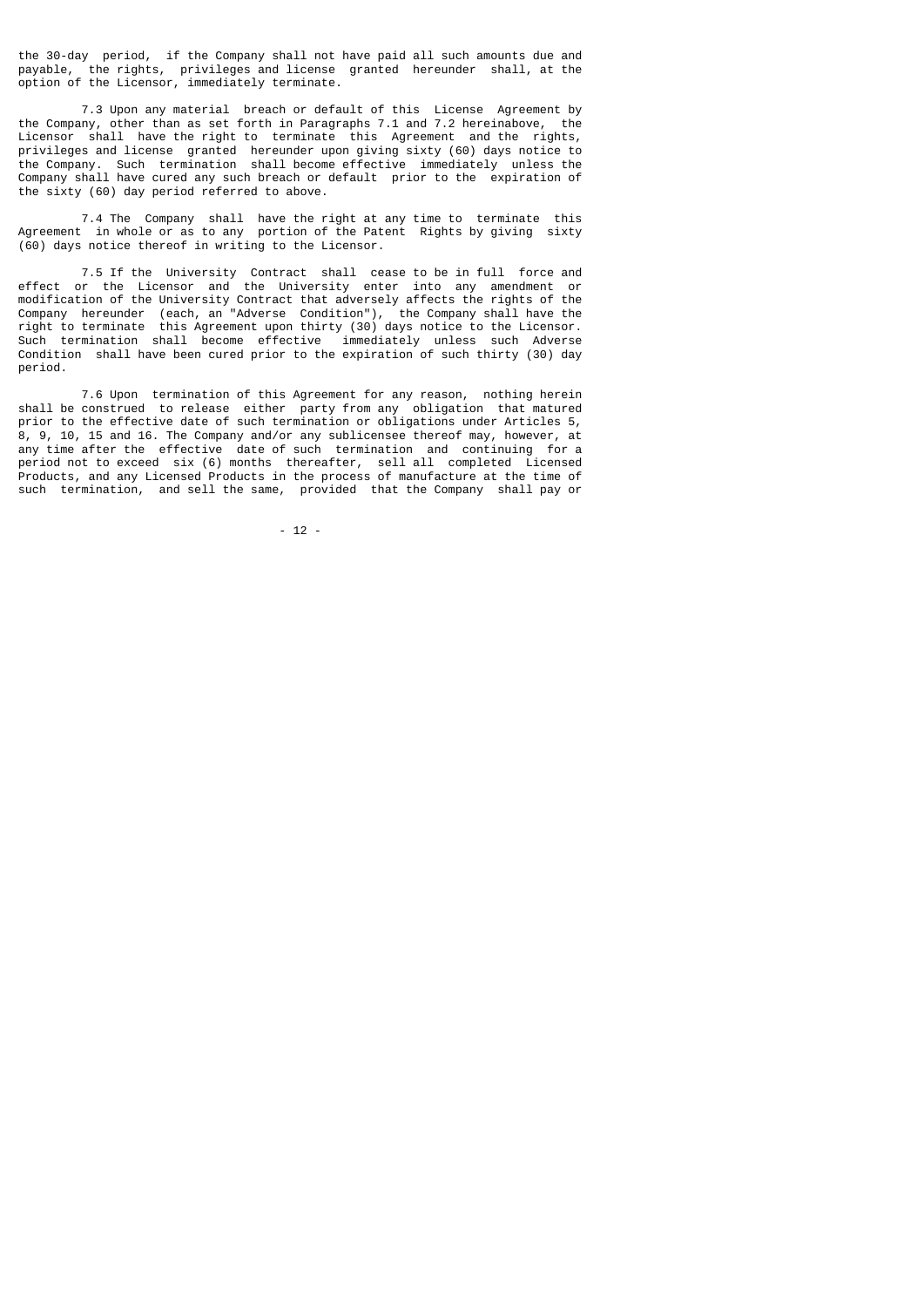cause to be paid to the Licensor the royalties thereon as required by Article 4 of this License Agreement and shall submit the reports required by Article 5 hereof on the sales of Licensed Products.

 7.7 If not terminated sooner, this Agreement shall terminate on the date of the last to expire claim contained in the Patent Rights.

 7.8 Upon termination of this Agreement, except pursuant to 7.7 hereof, the Company shall have no further rights to the Patent Rights and Know-how granted hereunder, and shall make no further use thereof, including the manufacture, use or sale of Licensed Products, except as otherwise set forth herein.

 7.9 Upon termination of this Agreement, the Company agrees to cooperate fully with the Licensor or its respective nominees: (i) to take whatever steps are reasonably necessary and appropriate to effect reversion to the Licensor of all rights to the Patent Rights and Know How in all relevant countries; and (ii) to transfer, or to hand over, to the Licensor or such nominees, all information obtained by the Licensor in connection with the exploitation of the Licensed Patents and Know How and/or marketing of Licensed Products during the term of this Agreement, including information derived in any pre-clinical and clinical trials, and all regulatory filings, health registrations and sales permissions regarding Licensed Products in all countries in which such regulatory filings, health registrations or sales permissions have been obtained with respect thereto.

#### ARTICLE 8 - ARBITRATION -----------------------

 8.1 Any dispute arising from or relating to this Agreement shall be determined before a tribunal of three (3) arbitrators in New York, New York in accordance with the rules of the American Arbitration Association. The Licensor shall select one arbitrator; the Company shall select one arbitrator and the

 $- 13 -$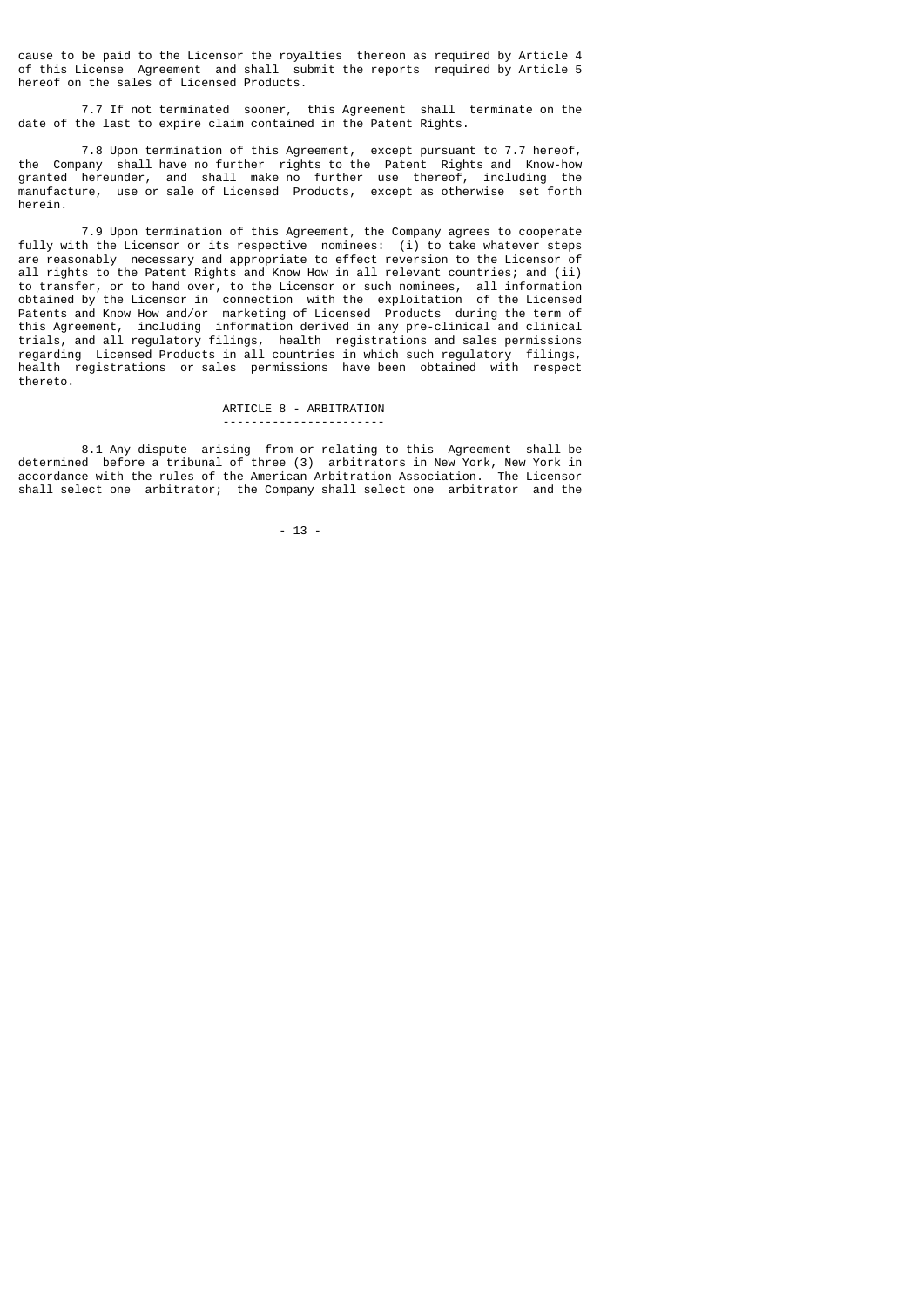third arbitrator shall be selected by mutual agreement of the first two arbitrators.

 8.2 Any claim, dispute, or controversy concerning the validity, enforceability, or infringement of any patent contained in the Patent Rights licensed hereunder shall be resolved in court having jurisdiction thereof.

 8.3 In the event that, in any arbitration proceeding, any issue shall arise concerning the validity, enforceability, or infringement of any patent contained in the Patent Rights licensed hereunder, the arbitrators shall, to the extent possible, resolve all issues other than validity, enforceability, and infringement; in any event, the arbitrators shall not delay the arbitration proceeding for the purpose of obtaining or permitting either party to obtain judicial resolution of such issues, unless an order staying the arbitration proceeding shall be entered by a court of competent jurisdiction. Neither party shall raise any issue concerning the validity, enforceability, or infringement of any patent contained in the Patent Rights licensed hereunder, in any proceeding to enforce any arbitration award hereunder, or in any proceeding otherwise arising out of any such arbitration award.

 8.4 The costs of such arbitration shall be borne proportionate to the finding of fault as determined by the Arbitrator. Judgment on the arbitration award may be entered by any court of competent jurisdiction.

- 14 -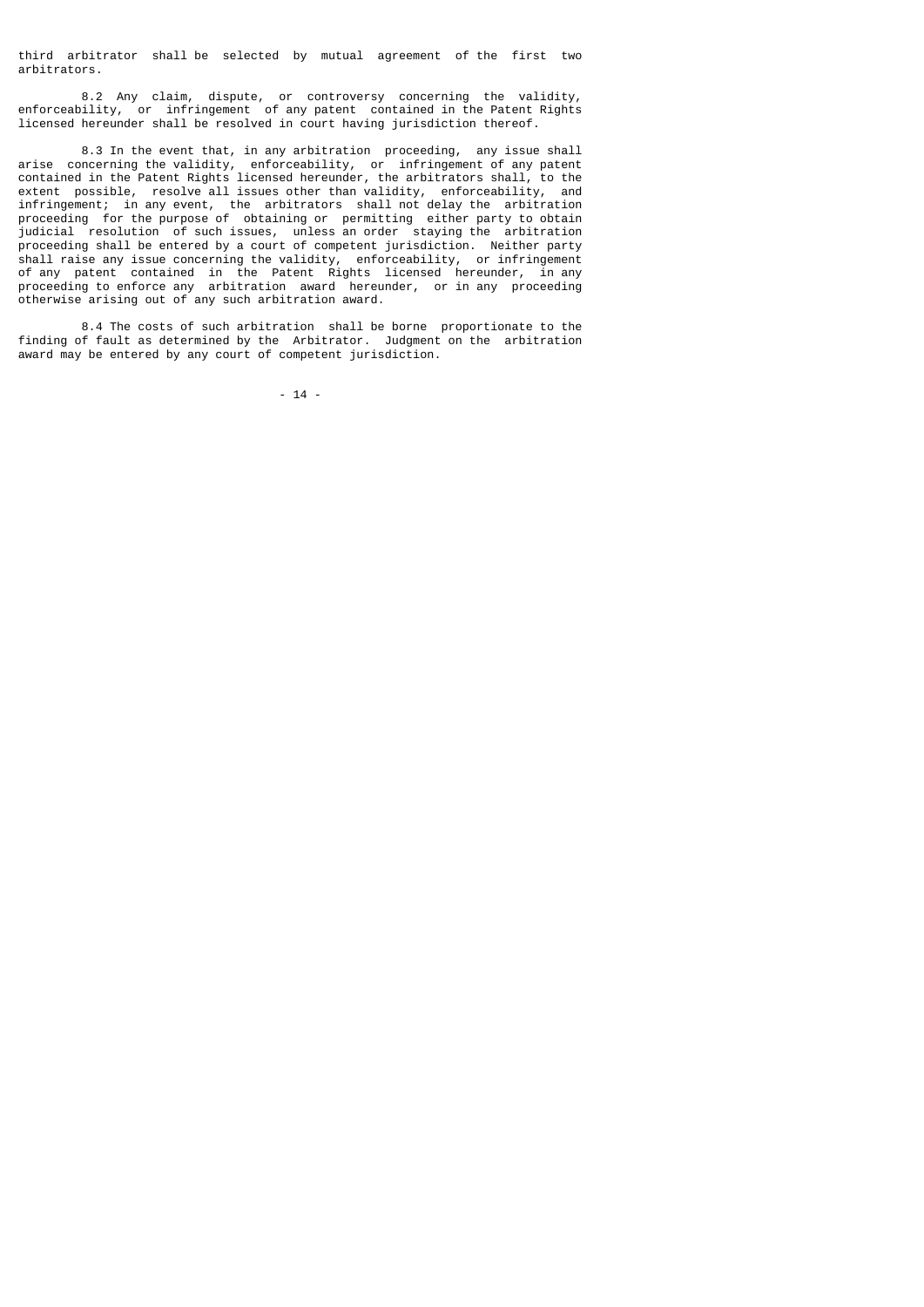9.1 The Company and the Licensor shall promptly provide written notice, to the other party, of any alleged infringement by a third party of the Patent Rights and provide such other party with any available evidence of such infringement.

 9.2 During the term of this Agreement, the Company shall have the right, but not the obligation, to prosecute and/or defend, at its own expense and utilizing counsel of its choice, any infringement of, and/or challenge to, the Patent Rights. In furtherance of such right, the Licensor hereby agrees that the Company may join the Licensor as a party in any such suit, without expense to the Licensor. No settlement, consent judgment or other voluntary final disposition of any such suit which would adversely affect the rights of the Licensor may be entered into without the consent of the Licensor, which consent shall not be unreasonably withheld. The Company shall indemnify and hold the Licensor harmless against any costs, expenses or liability that may be found or assessed against the Licensor in any such suit other than resulting from the Licensor's gross negligence, recklessness or willful misconduct.

 9.3 In the event that a claim or suit is asserted or brought against the Company alleging that the manufacture or sale of any Licensed Product by the Company, an Affiliate of the Company, or any sublicensee, or the use of such Licensed Product by any customer of any of the foregoing, infringes proprietary rights of a third party, the Company shall give written notice thereof to the Licensor. The Company may, in its sole discretion, modify such Licensed Product to avoid such infringement and/or may settle on terms that it deems advisable in its sole discretion, subject to paragraph 9.2. Otherwise, the Company shall have the right, but not the obligation, to defend any such claim or suit. In the event the Company elects not to defend such suit, the Licensor shall have the right, but not the obligation to do so at its sole expense.

- 15 -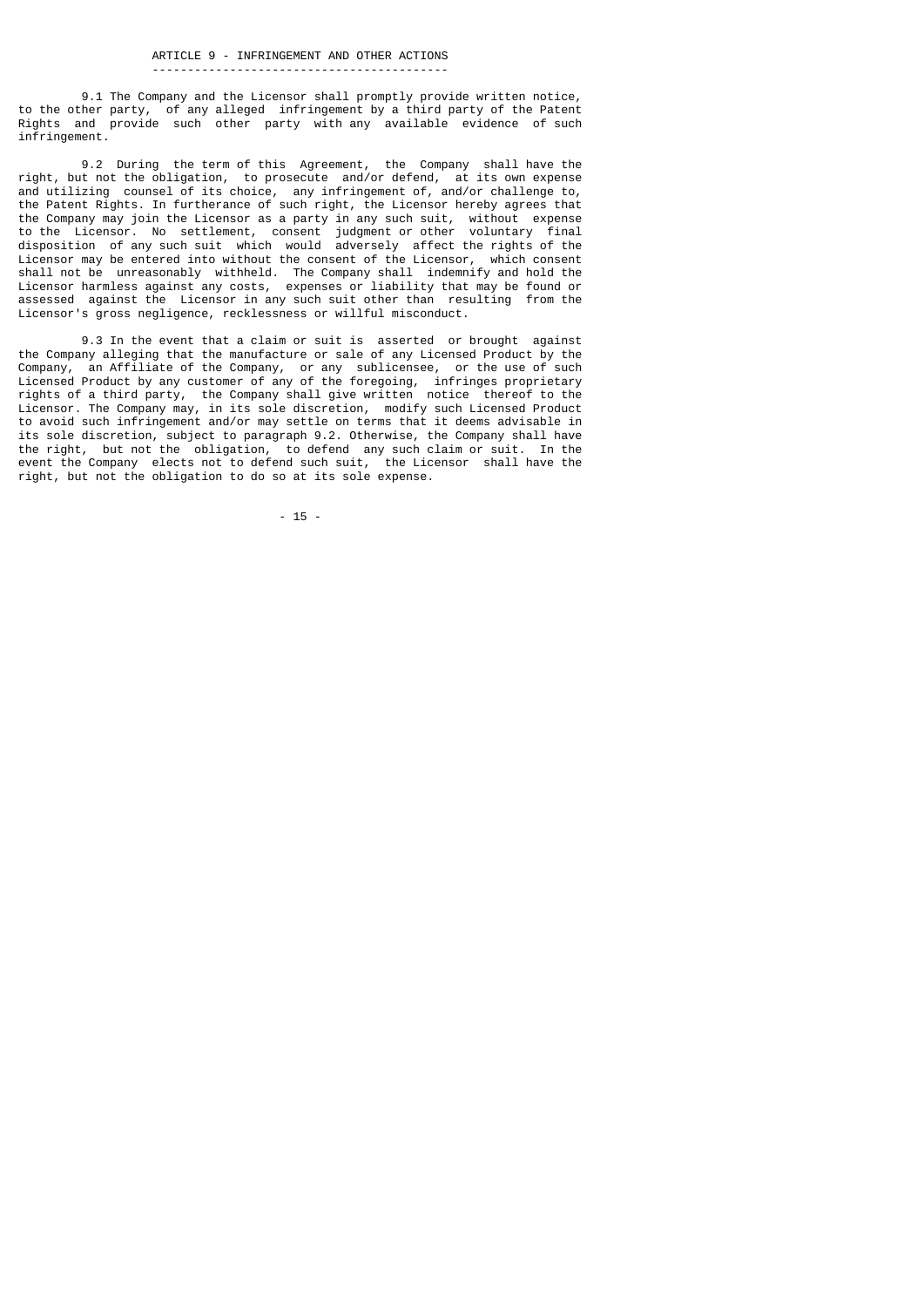9.4 Any recovery of damages by the Company, in any such suit brought by the Company, shall be applied first in satisfaction of any unreimbursed expenses and legal fees of the Company relating to the suit. The balance remaining from any such recovery shall be shared 80% to the Company and 20% to the Licensor. Any recovery of damages by the Licensor, in any such suit brought by the Licensor, shall be applied first in satisfaction of any unreimbursed expense and legal fees of the Licensor relating to such suit. The balance remaining from any such recovery shall be shared 80% to the Licensor and 20% to the Company.

 9.5 If within six (6) months after receiving notice of any alleged infringement, the Company shall have been unsuccessful in persuading the alleged infringer to desist, or shall not have brought and shall not be diligently prosecuting an infringement action, or if the Company shall notify the Licensor, at any time prior thereto, of its intention not to bring suit against the alleged infringer, then, and in those events only, the Licensor shall have the right, but not the obligation, to prosecute, at its own expense and utilizing counsel of its choice, any infringement of the Patent Rights, and the Licensor may, for such purposes, join the Company as a party plaintiff. The total cost of any such infringement action commenced solely by the Licensor shall be borne by the Licensor and the Licensor shall keep any recovery or damages for infringement or otherwise derived therefrom and such shall not be applicable to any payment obligation of the Company.

 9.6 In any suit to enforce and/or defend the Patent Rights pursuant to this License Agreement, the party not in control of such suit shall, at the request and expense of the controlling party, cooperate in all respects and, to the extent possible, have its employees testify when requested and make available relevant records, papers, information, samples, specimens, and the like.

- 16 -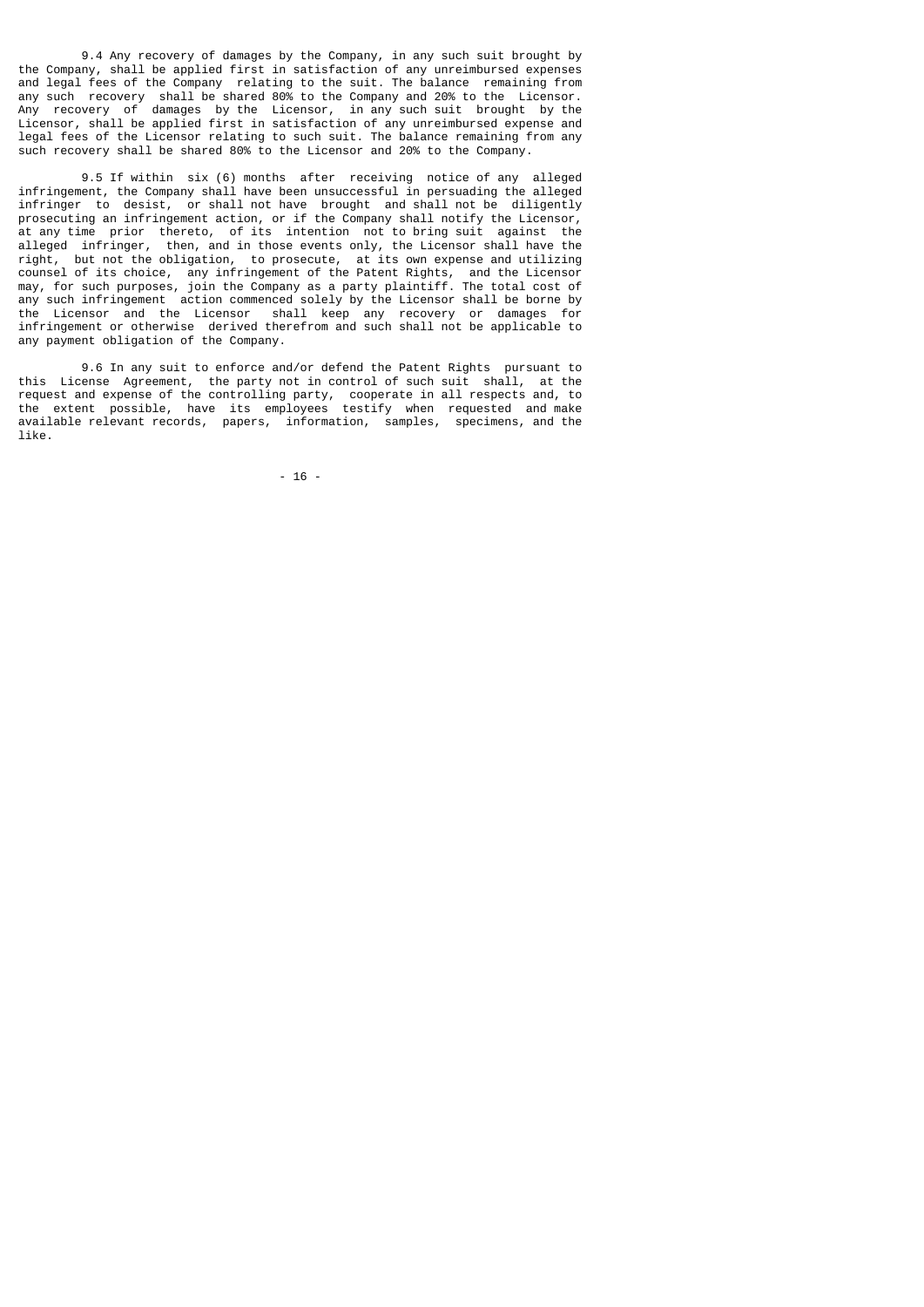#### ARTICLE 10 - LIMITATION OF LIABILITY, INDEMNITY -----------------------------------------------

 10.1 The Licensor, by this License Agreement, makes no representations or warranties as to the validity and/or breadth of the inventions contained in the Patent Rights and the Company so acknowledges. The Licensor, by this License Agreement, makes no representations or warranties as to patents now held or which will be held by others in the field of the Licensed Products for a particular purpose.

 10.2 EXCEPT AS MAY BE EXPRESSLY PROVIDED HEREIN, THE LICENSORS DO NOT MAKE, AND EXPRESSLY DISCLAIM ANY WARRANTIES, EITHER EXPRESS OR IMPLIED, ORAL OR WRITTEN, AS TO ANY MATTER WHATSOEVER, INCLUDING MERCHANTABILITY OR FITNESS FOR A PARTICULAR PURPOSE.

 10.3 The Company agrees to defend, indemnify and hold harmless the Licensor, its affiliates, directors, employees and officers from and against all liability, demands, damages, including without limitation, reasonable legal fees and expenses and losses including death, personal injury, illness or property damage arising directly or indirectly: (a) out of the use by the Company or its transferees of inventions licensed or information furnished under this License Agreement or (b) out of any testing, use, manufacture, import, sale or other disposition by the Company or its transferees of Patent Rights, Know-how or Licensed Products, in each case which are not the result of the Licensor's gross negligence or willful misconduct.

 10.4 Subject to the Stockholders Agreement, prior to entering into human clinical trials for a proposed Licensed Product, the Company shall purchase and maintain, at its own expense, during the term of this Agreement, and for a minimum of two (2) years following the expiration, termination or cancellation of this Agreement, a product liability policy from an insurance company or companies reasonably satisfactory to the Licensor. During any

- 17 -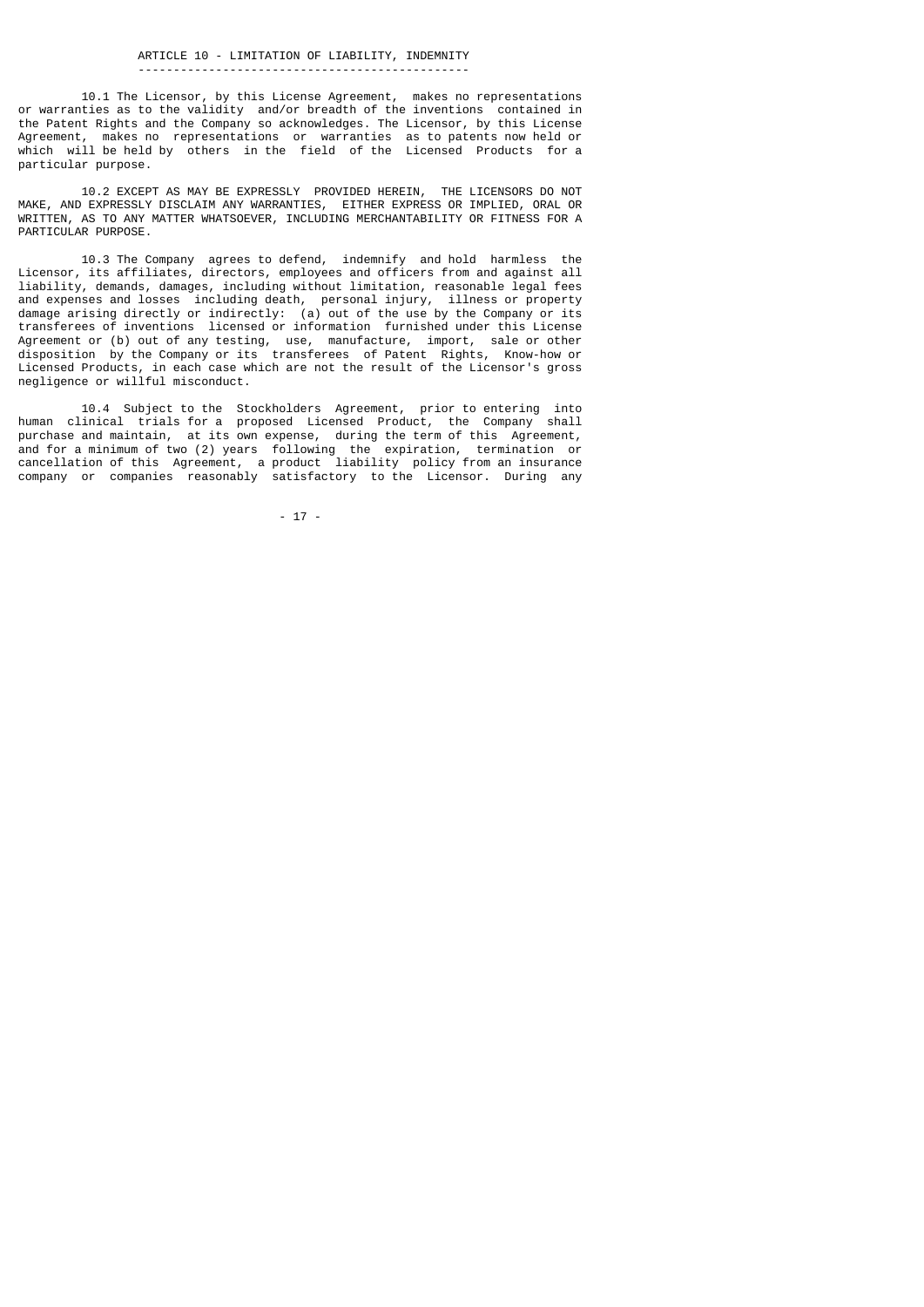clinical development of Licensed Product, such coverage shall be for at least \$2,000,000 per occurrence. Promptly upon commercial introduction of Licensed Product, the parties shall negotiate in good faith an increase in such coverage. The insurance policy relating to such coverage shall name the Licensor as an additional insured by way of endorsement or otherwise as its interests may appear. Within thirty (30) days following the Effective Date, the Company shall cause to be delivered to the Licensor an insurance certificate evidencing the insurance coverage required by this Section 10.4. Such insurance certificate shall name the Licensor as an additional insured as its interests may appear.

### ARTICLE 11 - ASSIGNMENT -----------------------

 This Agreement and the rights and duties appertaining hereto may not be assigned by either party without first obtaining the written consent of the other, which consent shall not be unreasonably withheld; or by the Company to an Affiliate Any such purported assignment, without the written consent of the other party, shall be null and of no effect. Notwithstanding the foregoing, the Company may assign this Agreement (i) subject to clause (ii) below, to a purchaser, merging or consolidating corporation, or acquiror of substantially all of the Company's assets or business and/or pursuant to any reorganization qualifying under section 368 of the Internal Revenue Code of 1986 as amended, as may be in effect at such time, or (ii) to an Affiliate of the Company subject to the consent of the Licensor which consent shall not be unreasonably withheld. In order to enable the Licensor or the Company, as the case may be, to make a determination regarding any such proposed assignment that is subject to the other party's consent pursuant to this paragraph, the party seeking such consent shall give the other party prior written notice thereof, such notice to be accompanied by the proposed assignment agreement, if available, or, if such

 $- 18 -$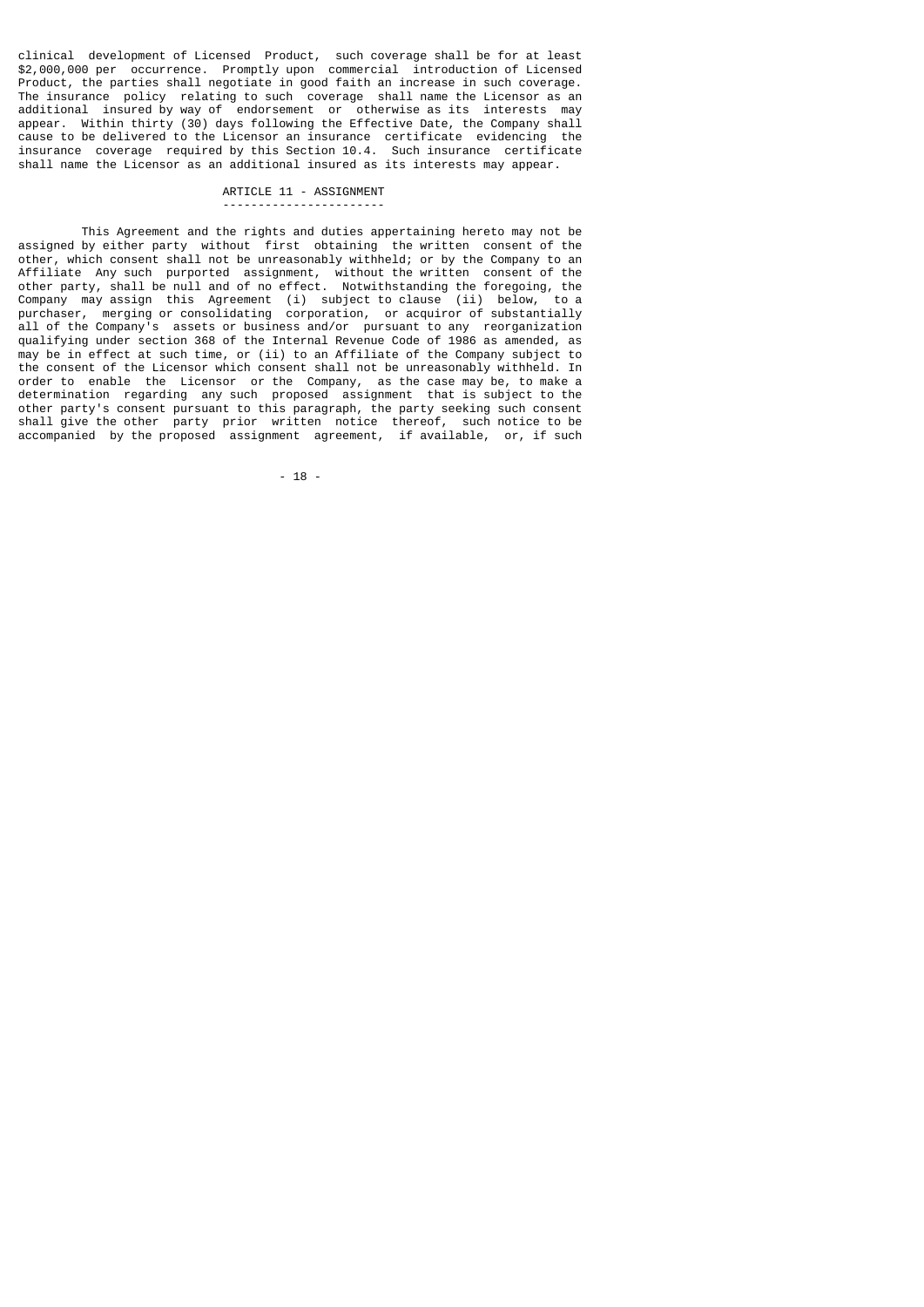agreement is not then available, by a description setting forth in reasonable detail, the identity of the proposed assignee and the terms and conditions of such assignment. The party entitled to consent to such assignment shall respond to any request for consent by the other party within fourteen (14) days following such party's receipt of the applicable notice and accompanying information. The failure of such party timely to respond to any such request for consent shall be deemed a consent to the assignment described in the other party's request.

## ARTICLE 12 - PAYMENT OF FEES AND EXPENSES

-----------------------------------------

 Each of the Company and the Licensor shall be responsible for their own expenses relating to the preparation and consummation of this Agreement and the agreements and transactions contemplated hereby.

 ARTICLE 13 - USE OF NAMES AND PUBLICATION -----------------------------------------

 13.1 Nothing contained in this Agreement shall be construed as granting any right to the Company or its Affiliates to use in advertising, publicity, or other promotional activities any name, trade name, trademark, or other designation of the Licensor or any of its units (including contraction, abbreviation or simulation of any of the foregoing) without the prior, written consent of the Licensor; provided, however, that the Licensor acknowledges and agrees that the Company may use the name of the Licensor in various documents used by the Company for capital raising and financing without such prior written consent where the use of such names may be required by law. The Company agrees to promptly provide the Licensor with a copy of any documents used by the Company, which contain the name of the Licensor.

 13.2 Nothing herein shall be deemed to establish a relationship of principal and agent between the Licensor and the Company, nor any of their agents or employees for any purpose whatsoever. This Agreement shall not be construed as creating a partnership between the Licensor and the Company, or as

- 19 -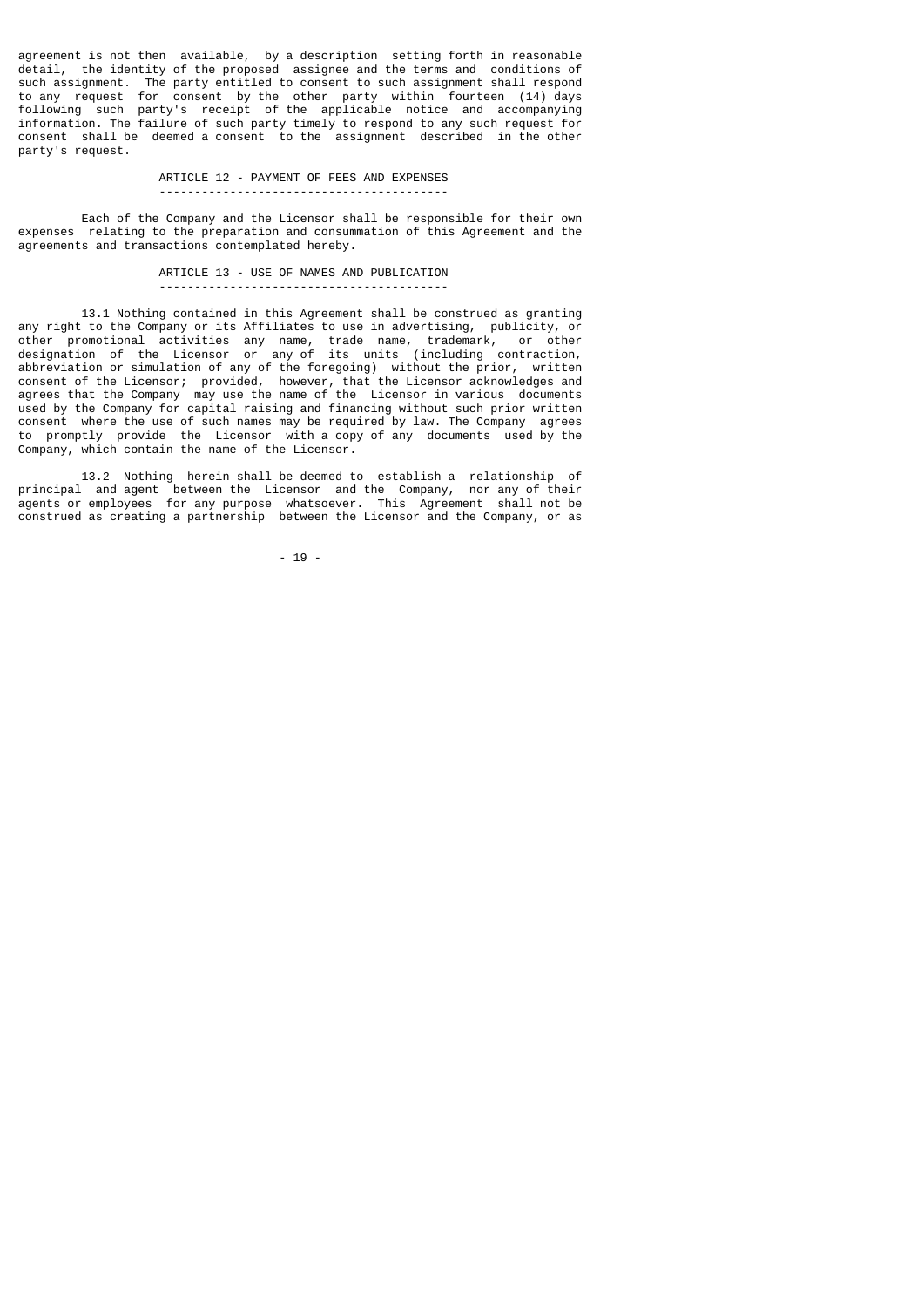creating any other form of legal association or arrangement, which would impose liability upon one party for the act or failure to act of the other party.

 13.3 Notwithstanding the provisions of Article 15 hereof, in the event that the Licensor desires to publish or disclose, by written, oral or other presentation, Know-how, Patent Rights, or any material information related thereto then the Licensor shall notify the Company in writing by facsimile where confirmed by the receiving party, and/or by certified or registered mail (return receipt requested) of its intention at least sixty (60) days prior to any speech, lecture or other oral presentation and at least sixty (60) days before any written or other publication or disclosure. The Licensor shall include with such notice a description of any proposed oral presentation or, in any proposed written or other disclosure, a current draft of such proposed disclosure or abstract. The Company may request that the Licensor, no later than sixty (60) days following the receipt of such notice, delay such presentation, publication or disclosure in order to enable the Company to file, or have filed on their behalf, a patent application, copyright or other appropriate form of intellectual property protection related to the information to be disclosed or request that the Licensor does so. Upon receipt of such request to delay such presentation, publication or disclosure, the Licensor shall arrange for a delay of such presentation, publication or disclosure until such time as the Company or the Licensor has filed, or has had filed on its behalf, such patent application, copyright or other appropriate form of intellectual property protection in form and in substance reasonably satisfactory to the Company and the Licensor. This delay will not exceed thirty (30) days. If the Licensor does not timely receive any such request from the Company to delay such presentation, publication or disclosure, the Licensor may submit such material for presentation, publication or other form of disclosure.

- 20 -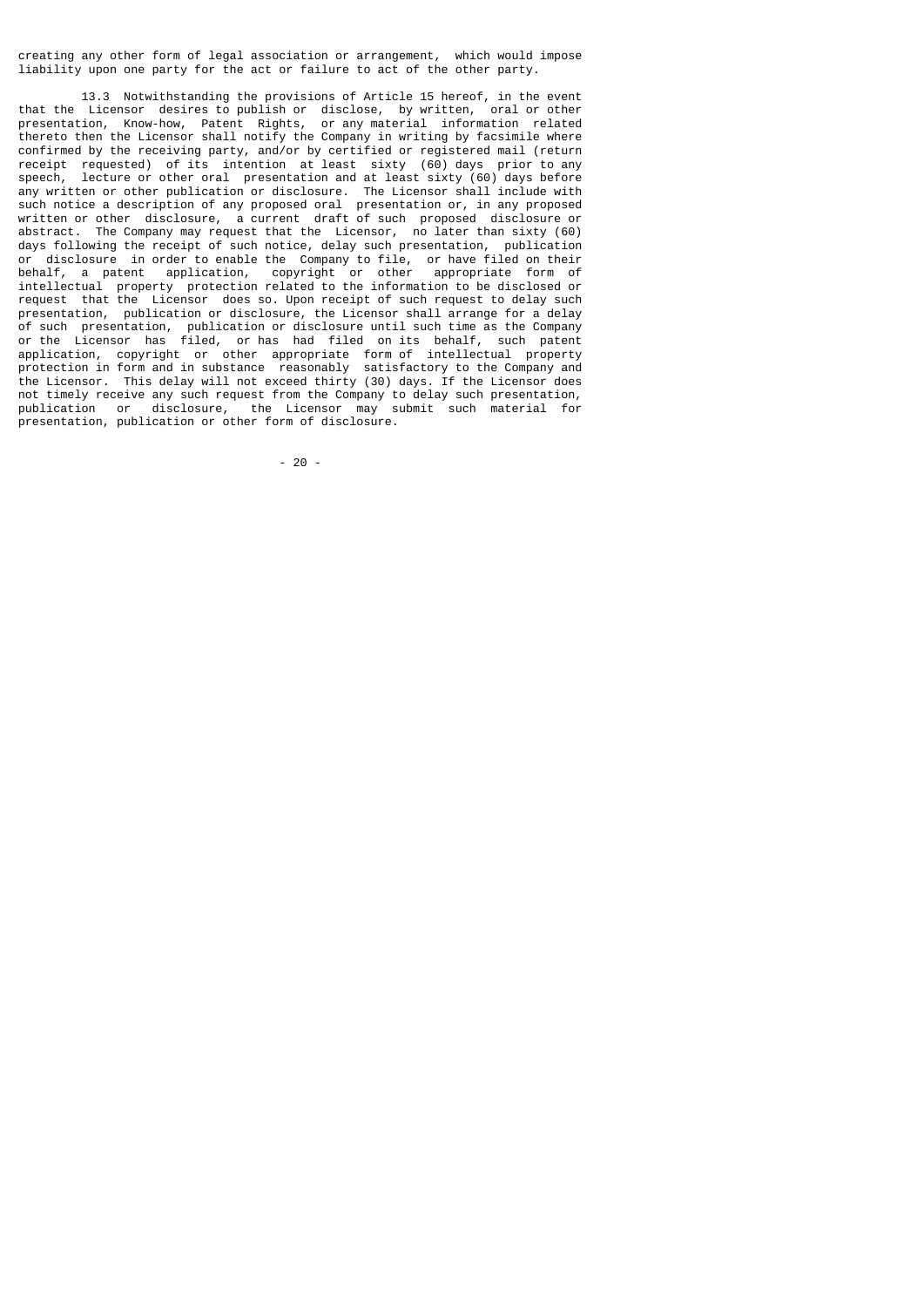14.1 Any payment, notice or other communication required or permitted to be given pursuant to this Agreement shall be in writing and sent by certified first class mail, postage prepaid, by hand delivery or by facsimile if confirmed in writing, in each case effective upon receipt, at the addresses below or as otherwise designated by written notice given to the other party:

 In the case of the Licensor: Chief Executive Officer Oleoyl-Estrone Developments SL Josep Samitier 1-5 Barcelona Science Park 08028 Barcelona, Spain Facsimile: 011 34 93 403 7098

- with a copy to: Ezra G. Levin Kramer, Levin, Naftalis & Frankel LLP 919 Third Avenue New York, NY 10022 Fax: 212-715-8000
- In the case of the Company: Manhattan Pharmaceuticals, Inc. c/o Horizon Biomedical Ventures, LLC 787 Seventh Avenue New York, New York 10019 Tel: 212-554-4350 Fax: 212-554-4355 Attn: David M. Tanen

 15 - CONFIDENTIALITY --------------------

 15.1 Any proprietary or confidential information relating to the Invention (including but not limited to Know-how and patent prosecution documents relating to Patent Rights) collectively constitute the "Confidential

- 21 -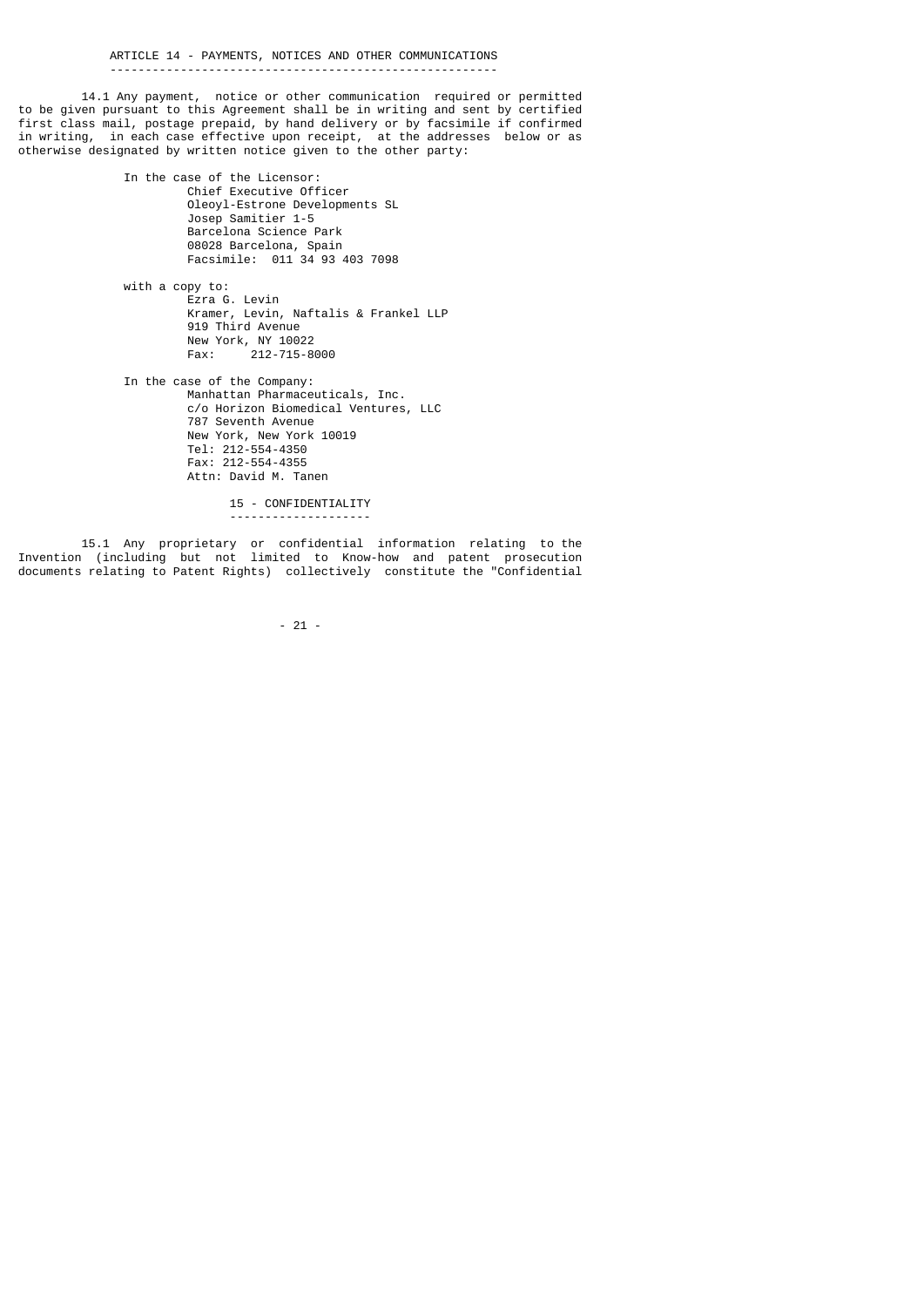Information." The Company and the Licensor agree that they will not use the Confidential Information for any purpose unrelated to this Agreement or the University Contract, and will hold it in confidence during the term of this Agreement and for a period of five (5) years after the termination or expiration date of this Agreement. The Company and the Licensor shall exercise with respect to such the Confidential Information the same degree of care as the Company and the Licensor exercise with respect to their own confidential or proprietary information of a similar nature, and shall not disclose it or permit its disclosure to any third party (except to those of its employees, consultants, or agents who are bound by the same obligation of confidentiality as the Company of the Licensor is bound by pursuant to this Agreement). However, such undertaking of confidentiality by the Company or the Licensor shall not apply to any information or data which:

 15.1.1 The receiving party receives at any time from a third party lawfully in possession of same and having the right to disclose same.

 15.1.2 Is, as of the date of this Agreement, in the public domain, or subsequently enters the public domain through no fault of the receiving party.

 15.1.3 Is independently developed by the receiving party as demonstrated by written evidence without reference to information disclosed to the receiving party.

 15.1.4 Is disclosed pursuant to the prior written approval of the disclosing party.

 15.1.5 Is required to be disclosed pursuant to law or legal process (including, without limitation, to a governmental authority) provided, in the case of disclosure pursuant to legal process, reasonable notice of the impending disclosure is provided to the disclosing party and disclosing party has agreed

- 22 -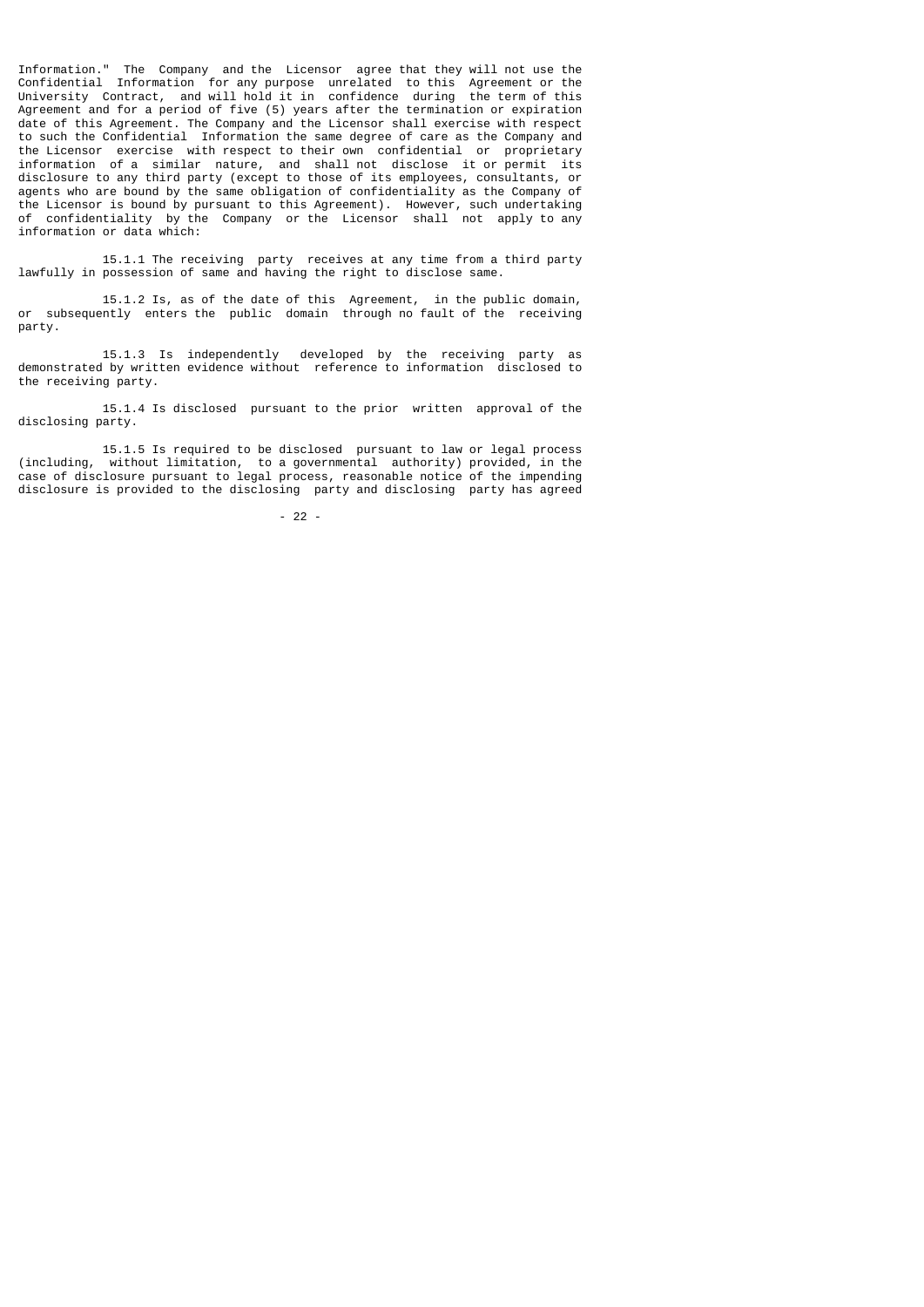to such disclosure in writing or has exhausted its right to contest such disclosure.

# ARTICLE 16 - MISCELLANEOUS PROVISIONS

-------------------------------------

 16.1 This License Agreement shall be construed, governed, interpreted and applied in accordance with the laws of the State of New York, without regard to principles of conflicts of laws

 16.2 If this Agreement or any associated transaction is required by the law of any nation to be either approved or registered with any governmental agency, the Company shall assume all legal obligations to do so and the costs in connection therewith.

 16.3 The Company shall observe all applicable United States and foreign laws with respect to the use, sale manufacture and transfer of Licensed Products and related technical data to foreign countries, including, without limitation, the regulations of the Food and Drug Administration and its foreign equivalents, the International Traffic in Arms Regulations (ITAR), the Export Administration Regulations.

 16.4 The parties hereto acknowledge that this Agreement, including the Appendices and documents incorporated by reference, sets forth the entire agreement and understanding of the parties hereto as to the subject matter hereof, and shall not be subject to any change of modification except by the execution of a written instrument subscribed to by the parties hereto.

 16.5 The provisions of this License Agreement are severable, and in the event that any provision of this License Agreement shall be determined to be invalid or unenforceable under any controlling body of law, such invalidity or unenforceability shall not in any way affect the validity or enforceability of the remaining provisions hereof.

- 23 -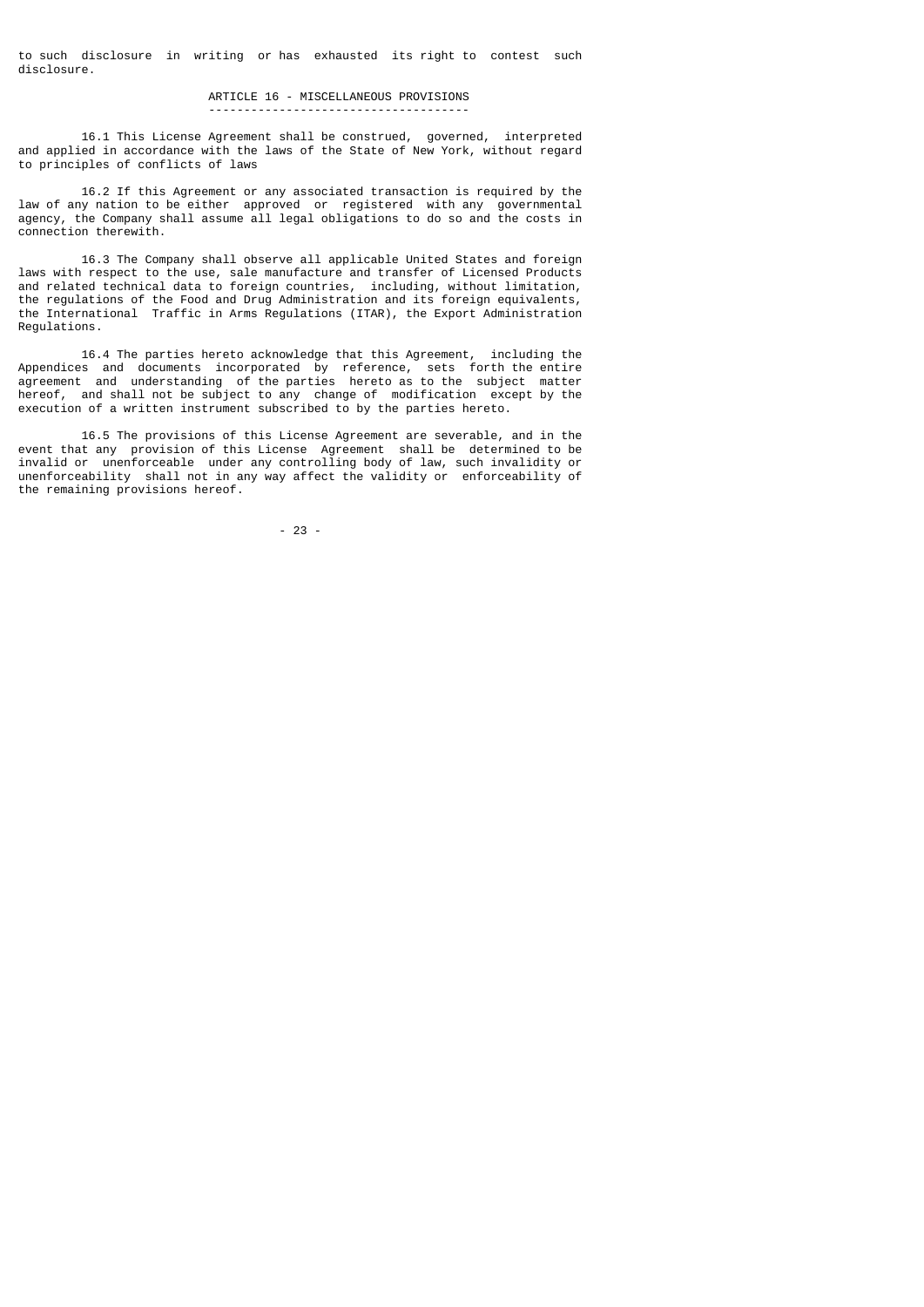16.6 The failure of either party to assert a right hereunder or to insist upon compliance with any term or condition of this License Agreement shall not constitute a waiver of that right or excuse a similar subsequent failure to perform any such term or condition by the other party.

 16.7 The headings of the several articles are inserted for convenience of reference only and are not intended to be a part of or to affect the meaning or interpretation of this Agreement.

 16.8 This Agreement will not be binding upon the parties until it has been signed below on behalf of each party, in which event, it shall be effective as of the date recited on page one.

 16.9 This Agreement embodies the entire understanding of the parties and shall supersede all previous communications, representations or understandings, either oral or written, between the parties relating to the subject matter hereof. This Agreement may be executed in two or more counterparts, each of which when executed shall be deemed to be an original but all of which taken together shall constitute one and the same agreement. This Agreement may be delivered by facsimile transmission with the same legal effect as if delivery of an original were made in person.

 16.10 Each party hereto shall be excused from any breach of this Agreement, which is proximately caused by governmental regulation, act of war, strike, act of God or other similar circumstance normally deemed outside the control of the parties.

- 24 -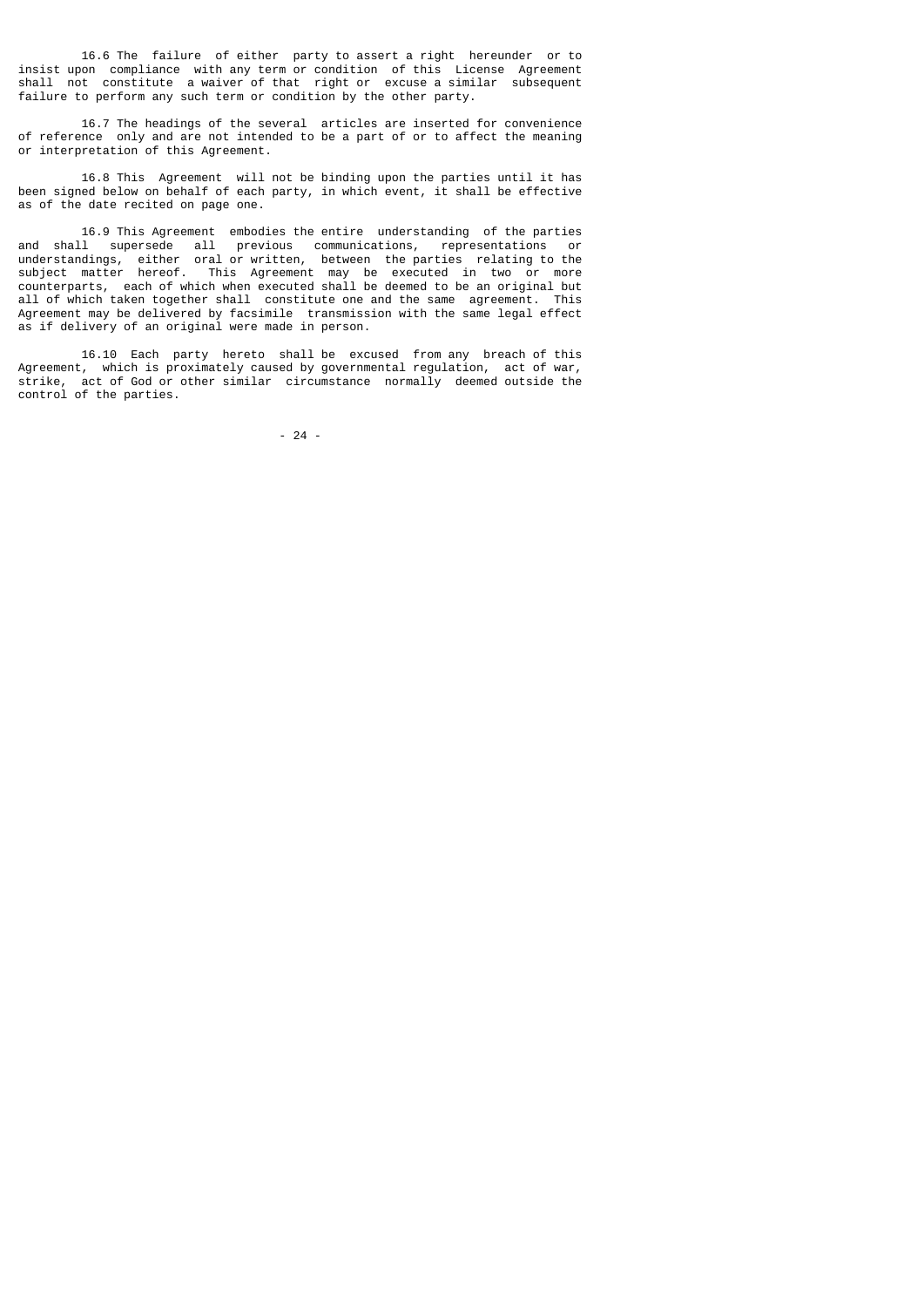IN WITNESS WHEREOF, the parties hereto have executed this License Agreement, in triplicate by proper persons thereunto duly authorized. MANHATTAN PHARMACEUTICALS<br>INC. INC. By: --------------------------------- Name: Title: --------------------------------- Date: OLEOYL-ESTRONE DEVELOPMENTS SL By: --------------------------------- Name: Title: --------------------------------- Date:

[Signature Page of License Agreement, effective as of January \_\_, 2002, between Oleoyl-Estrone Developments SL, as Licensor, and Manhattan Pharmaceuticals, Inc., as Licensee]

- 25 -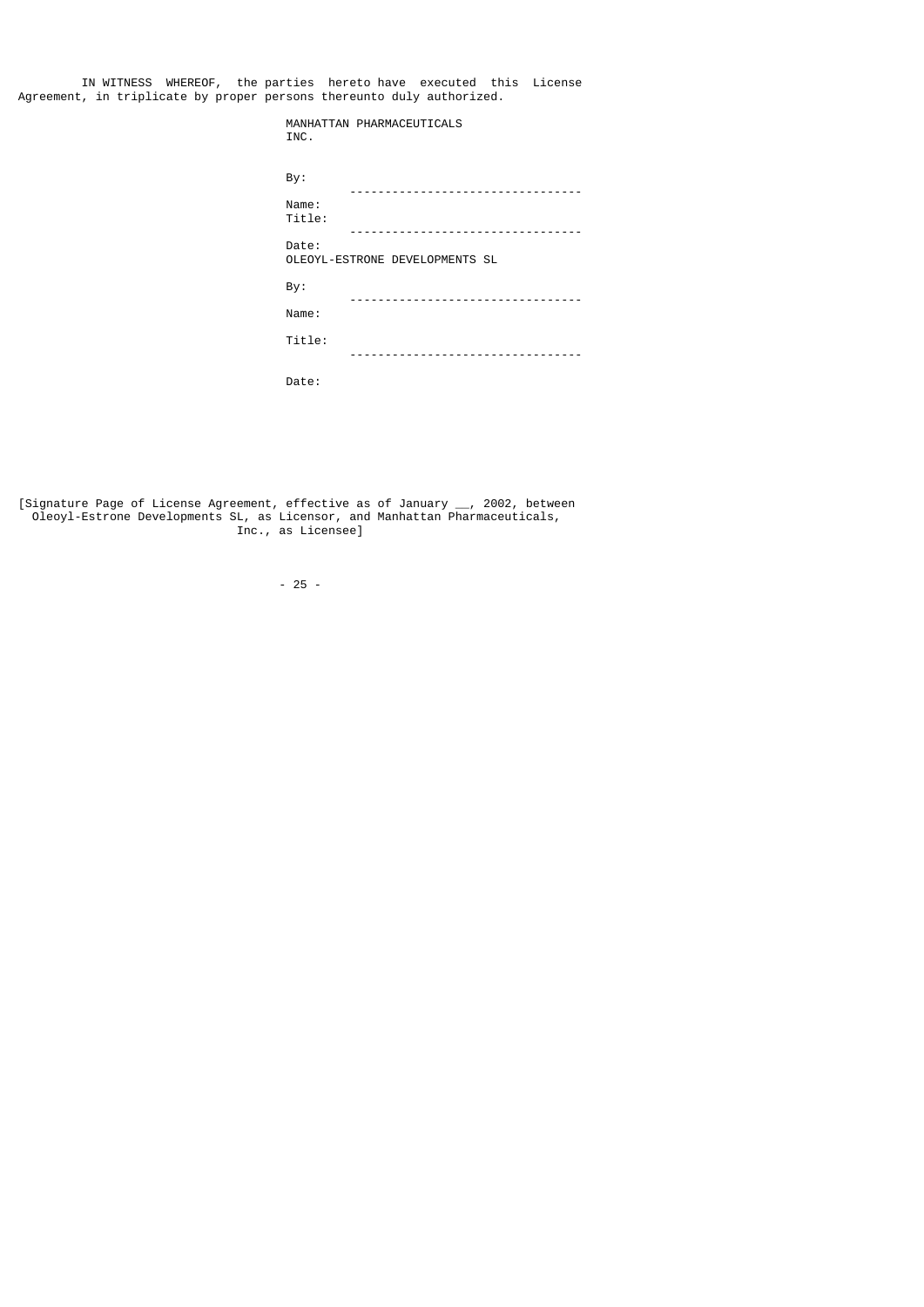### APPENDIX I ----------

- 1. United States Patent No. 5,798,348 entitled "Fatty-acid monoesters of estrogens for the treatment of obesity and/or overweight (October 30, 1996) (M. Alemany, Inventor)
- 2. European Patent Application No. 771,817 entitled "Fatty-acid monoesters of estrogens for the treatment of obesity and/or overweight" (October 28, 1996) (M. Alemany, Inventor)
- 3. Spanish Patent Application No. ES 200100785 entitled "Fatty-acid monoesters of estrogens acting as anti-diabetic and "hipolipemiante" agents" (March 28, 2001) (M. Alemany Lamana, Francisco Javier Remesar Betiloch and Jose Antonio Fernandez Lopez, Inventors)
- 4. Canadian Patent Application No. 2,316,330 entitled "Estrone and estrone esters and fat deposition promoting compounds in humans" (August 9, 2000) (M. Alemany Lamana, Francisco Javier Remesar Betiloch and Jose Antonio Fernandez Lopez, Inventors)

- 26 -